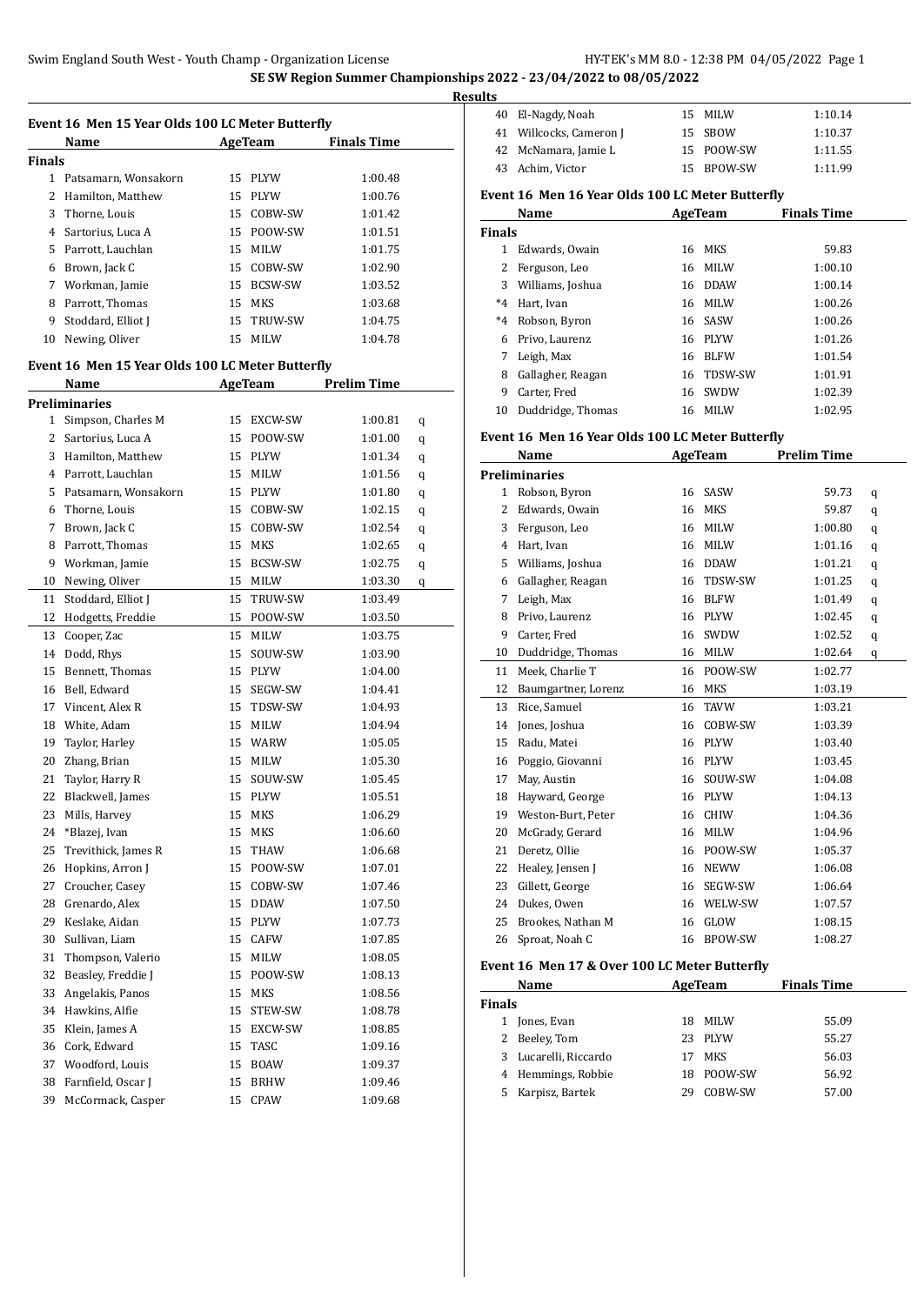**SE SW Region Summer Championships 2022 - 23/04/2022 to 08/05/2022**

|          | Name                                          |          | AgeTeam         | <b>Finals Time</b> |   |
|----------|-----------------------------------------------|----------|-----------------|--------------------|---|
|          | 6 Cairns, Matthew                             | 17       | <b>MILW</b>     | 57.70              |   |
|          | 7 Lewis, Cameron E                            |          | 20 GLOW         | 57.92              |   |
|          | 8 Simmons, Sean D                             | 17       | <b>BRHW</b>     | 57.93              |   |
|          | 9 Hart, James                                 | 18       | PLYW            | 57.94              |   |
|          |                                               |          |                 |                    |   |
|          | Event 16 Men 17 & Over 100 LC Meter Butterfly |          |                 |                    |   |
|          | Name                                          |          | <b>AgeTeam</b>  | <b>Prelim Time</b> |   |
|          | <b>Preliminaries</b>                          |          |                 |                    |   |
|          | 1 Beeley, Tom                                 | 23       | <b>PLYW</b>     | 55.05              | q |
|          | 2 Jones, Evan                                 | 18       | MILW            | 55.69              | q |
|          | 3 Lucarelli, Riccardo                         | 17       | <b>MKS</b>      | 56.05              | q |
|          | 4 Hallett, Charlie-Joe                        | 21       | PLYW            | 56.43              | q |
|          | 5 Hemmings, Robbie                            | 18       | POOW-SW         | 56.87              | q |
|          | 6 Hart, James                                 | 18       | <b>PLYW</b>     | 57.20              | q |
|          | 7 Karpisz, Bartek                             | 29       | COBW-SW         | 57.50              | q |
|          | 8 Armon, Jacob                                | 19       | MKS             | 57.54              | q |
|          | 9 Cairns, Matthew                             | 17       | <b>MILW</b>     | 57.72              | q |
|          | 10 Simmons, Sean D                            | 17       | <b>BRHW</b>     | 58.01              | q |
|          | 11 Lewis, Cameron E                           | 20       | GLOW            | 58.37              |   |
|          | 12 Shead, Oliver                              | 17       | PLYW            | 58.59              |   |
|          | 13 Oelkers. Arun                              | 17       | MKS             | 58.67              |   |
|          | 14 Adams, Max                                 | 17       | ASPW-SW         | 58.84              |   |
|          | 15 O'Loughlin, David                          | 18       | MILW            | 58.94              |   |
|          | 16 Jones, Ollie                               | 17       | POOW-SW         | 59.08              |   |
|          | 17 Davis, Jon-Paul                            | 19       | <b>DDAW</b>     | 59.11              |   |
|          | 18 Martindale, Lawrence                       |          | 18 ASPW-SW      | 59.24              |   |
|          | 19 Baumgartner, Moritz                        | 17       | MKS             | 59.25              |   |
|          | 20 Robinson, Harry                            | 18       | MKS             | 59.26              |   |
|          | 21 West, Reuben                               | 19       | <b>PLYW</b>     | 59.34              |   |
|          | 22 Williamson, Sam                            | 18       | MKS             | 59.35              |   |
|          | 23 Kendrick, Elijah                           | 18       | <b>PLYW</b>     | 59.48              |   |
|          | 24 Thompson, Joseph                           |          | 20 PLYW         | 59.50              |   |
|          | 25 Rumball, Brandon                           |          | 19 PLYW         | 59.54              |   |
|          | 26 Edmundson, Mark                            |          | 21 ASPW-SW      | 59.55              |   |
| 27       | Sell, Jacob                                   | 17       | COBW-SW         | 59.63              |   |
|          | 28 Walsh, Wyatt                               | 19       | <b>MILW</b>     | 59.85              |   |
| 29       | Reeve, Dylan                                  | 17       | MKS             | 59.87              |   |
| 30       | Dade, Oliver R                                | 17       | GLOW            | 59.94              |   |
| 31       | Saunders, Oliver                              | 17       | ASPW-SW         | 1:00.03            |   |
| 32       | Kraberger, Alexander                          | 18       | <b>PLYW</b>     | 1:00.23            |   |
|          | 33 Rayment, Callum                            | 23       | PLYW            | 1:00.27            |   |
|          | 34 Cheetham-Marchionne, Tom                   | 18       | MILW            | 1:00.32            |   |
|          | 35 Paker, Berk Emre                           | 17       | PLYW            | 1:00.47            |   |
|          | *36 Arrowsmith, sam                           | 19       | EXCW-SW         | 1:00.54            |   |
|          | *36 Penhale, Ben A                            | 19       | CLEW-SW         | 1:00.54            |   |
|          | 38 Williams, Cameron                          | 18       | DDAW            | 1:00.56            |   |
| 39       | Chapman, Nathan                               | 18       | MKS             | 1:00.69            |   |
| 40       | Ellis, Samuel                                 | 17       | PLYW            | 1:00.75            |   |
| 41       | Rayment, Ethan                                | 21       | PLYW            | 1:00.78            |   |
| 42       |                                               | 17       |                 |                    |   |
|          | Tunstall, Luke                                |          | MKS             | 1:00.97            |   |
| 43       | Chiriac, Alex                                 | 17       | POOW-SW         | 1:01.04            |   |
| 44       | Gaunt, Jake                                   | 17<br>17 | SOUW-SW<br>DDAW | 1:01.29            |   |
|          |                                               |          |                 |                    |   |
| 45<br>46 | Morgan-Hughes, Harry<br>Parkes, Luca J        | 17       | SBOW            | 1:01.31<br>1:01.41 |   |

| <b>Results</b> |                      |    |                |         |
|----------------|----------------------|----|----------------|---------|
| 48             | Gunawardena, Luca    | 19 | <b>BRHW</b>    | 1:01.66 |
| 49             | Brent, Shay          | 18 | <b>NCDW</b>    | 1:01.67 |
| 50             | Stewart, Harry       | 18 | WDOW-SW        | 1:01.70 |
|                | 51 Elliott, Lawrence | 17 | SEGW-SW        | 1:01.85 |
|                | 52 Workman, Matthew  | 18 | <b>BCSW-SW</b> | 1:01.97 |
|                | 53 Checchia, Tyler   | 19 | <b>SWAW</b>    | 1:02.05 |
|                | 54 Mason, Alex       | 17 | MKS            | 1:02.29 |
|                | 55 Blackmore, Jude   | 18 | COBW-SW        | 1:02.50 |
|                | 56 Mufti, Alexander  | 17 | <b>MILW</b>    | 1:02.60 |
| 57             | Withers-Jones, Josh  | 18 | SASW           | 1:03.68 |
|                | 58 Yang, Yekai       | 17 | <b>MKS</b>     | 1:03.70 |
| 59             | Poole, Dexter B      | 17 | ASPW-SW        | 1:04.07 |

#### **Event 16 Men 100 LC Meter Butterfly Multi-Class**

| Name                       | AgeTeam |                   | <b>Prelim Time</b> |          |  |
|----------------------------|---------|-------------------|--------------------|----------|--|
| Preliminaries              |         |                   |                    |          |  |
| 1 %Vearncombe, Cameron S14 |         | 20 PLYW/Ex. none  | 1:00.64            | $\alpha$ |  |
| 2 %Sturgess, Zack C S10    |         | 15 SBOW/Ex. none  | 1:13.05            | a        |  |
| 3 %Wood, Jacob S9          |         | 16 GLOW/Ex. 1,2,4 | 1:18.46            | a        |  |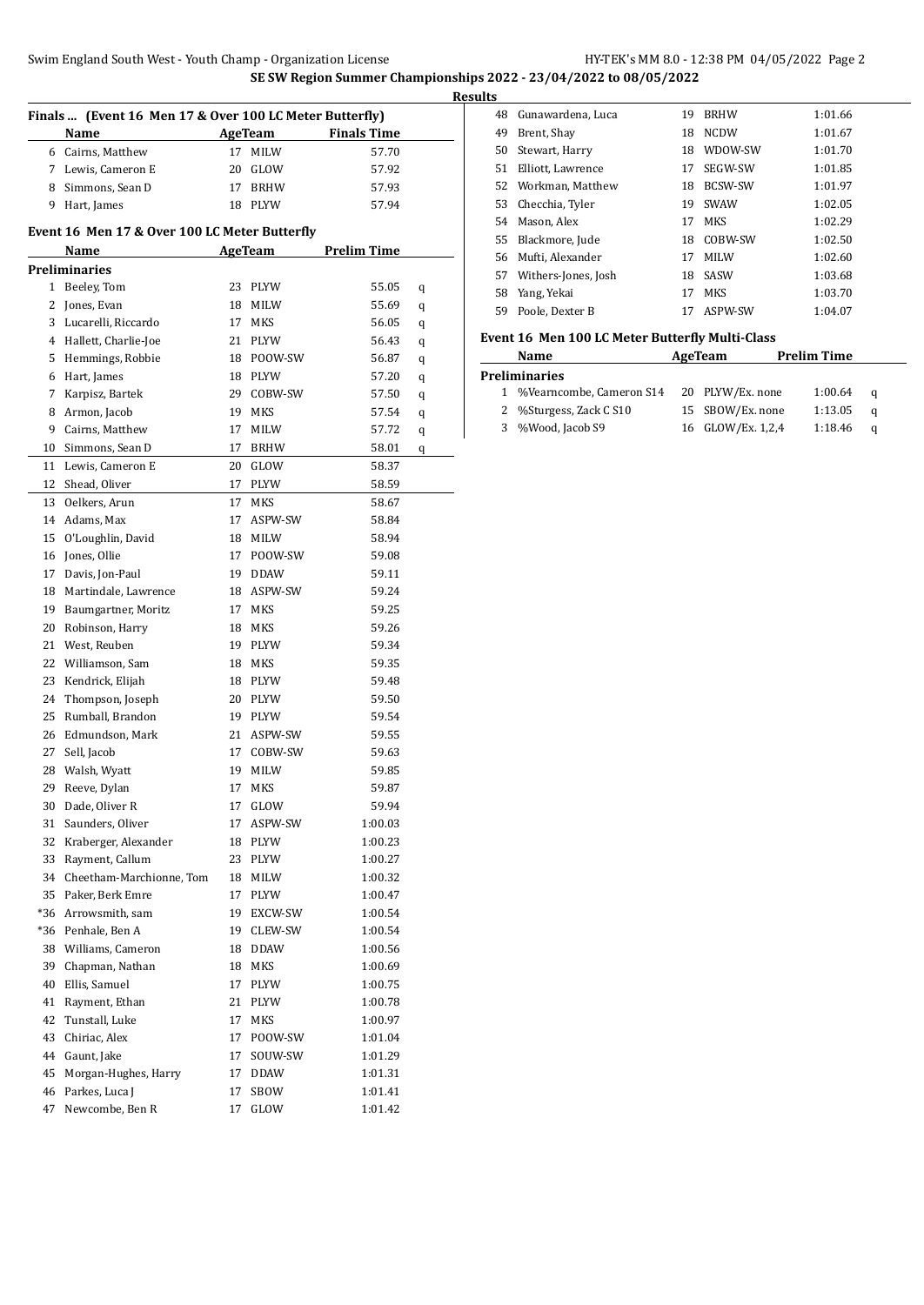|               | Event 17 Women 15 Year Olds 100 LC Meter Butterfly |    |                |                    |    |
|---------------|----------------------------------------------------|----|----------------|--------------------|----|
|               | Name                                               |    | AgeTeam        | <b>Finals Time</b> |    |
| <b>Finals</b> |                                                    |    |                |                    |    |
| 1             | Roberts, Lacey                                     | 15 | <b>PLYW</b>    | 1:05.41            | 20 |
| 2             | Fitzpatrick, Zahra C                               | 15 | <b>BPOW-SW</b> | 1:06.11            | 17 |
| 3             | Smith, Harriet                                     | 15 | SOUW-SW        | 1:06.75            | 16 |
| 4             | Kennington, Ellie                                  | 15 | <b>PLYW</b>    | 1:07.22            | 15 |
| 5             | Chan, Annabel                                      | 15 | <b>MILW</b>    | 1:07.80            | 14 |
| 6             | Muldowney, Ruby                                    | 15 | COBW-SW        | 1:10.19            | 13 |
| 7             | De Pree, Natasha                                   | 15 | <b>MILW</b>    | 1:11.28            | 12 |
| 8             | Blanch, Janelle                                    | 15 | <b>CIRW</b>    | 1:11.59            | 11 |
| 9             | Schulze, Lotta                                     | 15 | MKS            | 1:11.68            | 9  |
| 10            | Stockley, Esmee                                    | 15 | MKS            | 1:13.26            | 7  |

#### **Event 17 Women 15 Year Olds 100 LC Meter Butterfly**

|                | Name                  |    | <b>AgeTeam</b> | <b>Prelim Time</b> |   |
|----------------|-----------------------|----|----------------|--------------------|---|
|                | <b>Preliminaries</b>  |    |                |                    |   |
| $\mathbf{1}$   | Roberts, Lacey        | 15 | <b>PLYW</b>    | 1:04.82            | q |
| 2              | Kennington, Ellie     | 15 | <b>PLYW</b>    | 1:06.34            | q |
| 3              | Fitzpatrick, Zahra C  | 15 | <b>BPOW-SW</b> | 1:06.38            | q |
| $\overline{4}$ | Smith, Harriet        | 15 | SOUW-SW        | 1:06.39            | q |
| 5              | Chan, Annabel         | 15 | MILW           | 1:08.14            | q |
| 6              | Schulze, Lotta        | 15 | MKS            | 1:09.09            | q |
| 7              | Muldowney, Ruby       | 15 | COBW-SW        | 1:09.71            | q |
| 8              | De Pree, Natasha      | 15 | <b>MILW</b>    | 1:10.40            | q |
| 9              | Stockley, Esmee       | 15 | <b>MKS</b>     | 1:11.24            | q |
| 10             | Blanch, Janelle       | 15 | <b>CIRW</b>    | 1:11.58            | q |
| 11             | Herbert-Jarvis, Eve   | 15 | SSTW-SW        | 1:11.73            |   |
| 12             | Colangelo, Eleanore   | 15 | <b>PLYW</b>    | 1:11.79            |   |
| 13             | Hatherley, Ruby       | 15 | EXCW-SW        | 1:12.29            |   |
| 14             | Langley, Lilly        | 15 | BCSW-SW        | 1:12.64            |   |
| 15             | Watts, Molly          | 15 | ASPW-SW        | 1:12.65            |   |
| 16             | Bevan, Grace          | 15 | SSTW-SW        | 1:13.18            |   |
| 17             | Stratford, Katie E    | 15 | <b>THAW</b>    | 1:13.36            |   |
| 18             | Cumner, Megan         | 15 | CARW           | 1:13.61            |   |
| 19             | Sari, Sara            | 15 | EXCW-SW        | 1:13.71            |   |
| 20             | McWilliam, Bethany    | 15 | SEGW-SW        | 1:13.83            |   |
| 21             | Major, Lauren         | 15 | EXCW-SW        | 1:13.86            |   |
| 22             | Lang, Charlotte E     | 15 | ASPW-SW        | 1:13.87            |   |
| 23             | Davies, Lilly J       | 15 | WDOW-SW        | 1:14.22            |   |
| 24             | Withers-Jones, Millie | 15 | SASW           | 1:14.39            |   |
| 25             | Tse, Samantha         | 15 | <b>MKS</b>     | 1:14.52            |   |
| 26             | Tremayne, Holly       | 15 | <b>PLYW</b>    | 1:14.63            |   |
| 27             | Benn, Sophie          | 15 | MKS            | 1:15.57            |   |
| 28             | Bodmer, Amelie G      | 15 | <b>BRHW</b>    | 1:17.18            |   |
| 29             | Gentles. Alvze        | 15 | <b>PLYW</b>    | 1:18.27            |   |

#### **Event 17 Women 16 Year Olds 100 LC Meter Butterfly**

|               | Name              |    | AgeTeam     | <b>Finals Time</b> |    |
|---------------|-------------------|----|-------------|--------------------|----|
| <b>Finals</b> |                   |    |             |                    |    |
|               | Widdows, Hollie   | 16 | <b>MKS</b>  | 1:02.06            | 20 |
|               | 2 Lawton, Jessica | 16 | COBW-SW     | 1:03.42            | 17 |
| 3             | Davies, Zahra     | 16 | <b>MILW</b> | 1:04.27            | 16 |
|               | 4 Sell, Martha    | 16 | COBW-SW     | 1:06.69            | 15 |
| 5.            | Vaughan, Bella    | 16 | <b>MKS</b>  | 1:07.45            | 14 |
| 6             | Buckingham, Lucy  | 16 | <b>MILW</b> | 1:07.61            | 13 |

|    | Finals  (Event 17 Women 16 Year Olds 100 LC Meter Butterfly)<br>Name |    | AgeTeam     | <b>Finals Time</b> |                |
|----|----------------------------------------------------------------------|----|-------------|--------------------|----------------|
|    | 7 Chaffey, Amelia M                                                  |    | 16 WDOW-SW  | 1:08.01            | 12             |
|    | 8 Ward, Arabella                                                     | 16 | MKS         | 1:08.23            | 11             |
|    | 9 Wheeler, Ruby                                                      | 16 | PLYW        | 1:08.66            | 9              |
| 10 | Boyle, Felicity                                                      | 16 | <b>MKS</b>  | 1:08.94            | $\overline{7}$ |
|    | Event 17 Women 16 Year Olds 100 LC Meter Butterfly                   |    |             |                    |                |
|    | Name                                                                 |    | AgeTeam     | <b>Prelim Time</b> |                |
|    | <b>Preliminaries</b>                                                 |    |             |                    |                |
| 1  | Lawton, Jessica                                                      | 16 | COBW-SW     | 1:03.09            | q              |
| 2  | Widdows, Hollie                                                      | 16 | <b>MKS</b>  | 1:03.63            | q              |
| 3  | Davies, Zahra                                                        | 16 | MILW        | 1:05.45            | q              |
|    | 4 Sell, Martha                                                       |    | 16 COBW-SW  | 1:06.46            | q              |
|    | 5 Vaughan, Bella                                                     | 16 | <b>MKS</b>  | 1:07.20            | q              |
| 6  | Boyle, Felicity                                                      | 16 | <b>MKS</b>  | 1:07.71            | q              |
| 7  | Buckingham, Lucy                                                     |    | 16 MILW     | 1:07.72            | q              |
|    | 8 Chaffey, Amelia M                                                  |    | 16 WDOW-SW  | 1:07.97            | q              |
|    | 9 Wheeler, Ruby                                                      |    | 16 PLYW     | 1:08.11            | q              |
| 10 | Ward, Arabella                                                       |    | 16 MKS      | 1:08.37            | q              |
| 11 | Mchugh, Tilly M                                                      | 16 | POOW-SW     | 1:08.47            |                |
| 12 | Uren, Anna                                                           | 16 | COBW-SW     | 1:08.91            |                |
| 13 | Dudley-Pun, Giada                                                    | 16 | <b>MKS</b>  | 1:08.92            |                |
| 14 | Charleson, Pippa                                                     | 16 | <b>MILW</b> | 1:09.25            |                |
| 15 | Smith, Jessica A                                                     | 16 | THAW        | 1:09.63            |                |
|    | 16 Chesworth, Lottie                                                 |    | 16 BARW-SW  | 1:10.05            |                |
|    | 17 Vavasour, Betsy S                                                 |    | 16 POOW-SW  | 1:10.12            |                |
| 18 | Huthwaite, Macy                                                      |    | 16 MKS      | 1:10.81            |                |
| 19 | Travers-Griffin, Clia                                                |    | 16 EXCW-SW  | 1:11.51            |                |
| 20 | Hautot, Katie                                                        | 16 | <b>NEQW</b> | 1:11.84            |                |
| 21 | Adama, Iman                                                          | 16 | MKS         | 1:11.89            |                |
| 22 | Phillips, Kaia                                                       | 16 | <b>PLYW</b> | 1:12.92            |                |
| 23 | Taylor, Phoebe                                                       | 16 | <b>CINW</b> | 1:15.11            |                |

#### **Event 17 Women 17 & Over 100 LC Meter Butterfly**

|               | Name              |    | AgeTeam     | <b>Finals Time</b> |    |
|---------------|-------------------|----|-------------|--------------------|----|
| <b>Finals</b> |                   |    |             |                    |    |
|               | Freeman, Sophie   | 18 | <b>PLYW</b> | 1:02.24            | 20 |
|               | Evans, Leah       | 17 | COBW-SW     | 1:02.48            | 17 |
| 3             | Chown, Ella G     | 19 | <b>SBOW</b> | 1:03.01            | 16 |
| 4             | Dahl, Alma        | 17 | <b>PLYW</b> | 1:03.39            | 15 |
| 5.            | Roodhouse, Molly  | 23 | CRNW        | 1:03.42            | 14 |
| 6             | Eland, Catherine  | 18 | POOW-SW     | 1:03.99            | 13 |
| 7             | Brownridge, Aimee | 18 | <b>PLYW</b> | 1:04.00            | 12 |
| 8             | Fry, Caitlyn      | 18 | <b>MKS</b>  | 1:04.72            | 11 |
| 9             | Gussey, Georgia   | 18 | COBW-SW     | 1:07.61            | 9  |

#### **Event 17 Women 17 & Over 100 LC Meter Butterfly**

|      | Name                 |    | AgeTeam     | <b>Prelim Time</b> |   |
|------|----------------------|----|-------------|--------------------|---|
|      | <b>Preliminaries</b> |    |             |                    |   |
| 1    | Freeman, Sophie      | 18 | <b>PLYW</b> | 1:03.09            | q |
| $*2$ | Chown, Ella G        | 19 | <b>SBOW</b> | 1:03.53            | q |
| *2   | Evans, Leah          | 17 | COBW-SW     | 1:03.53            | q |
| 4    | Brownridge, Aimee    | 18 | <b>PLYW</b> | 1:04.00            | q |
| 5.   | Eland, Catherine     | 18 | POOW-SW     | 1:04.02            | q |
| 6    | Roodhouse, Molly     | 23 | CRNW        | 1:04.06            | q |
|      | Dahl, Alma           |    | <b>PLYW</b> | 1:04.23            | q |
|      |                      |    |             |                    |   |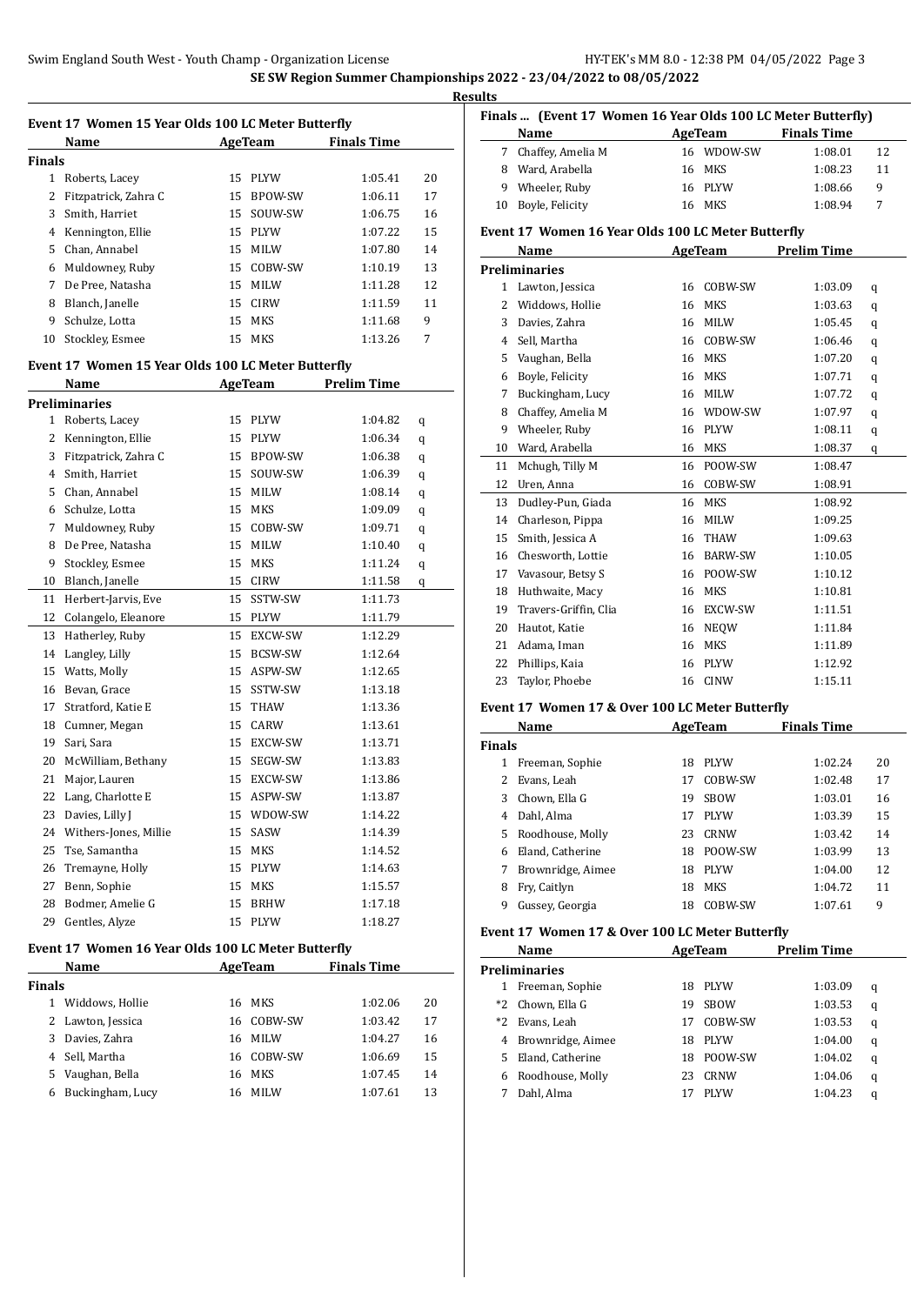| 8<br>Fry, Caitlyn<br>18<br>MKS<br>1:04.59<br>q<br>9<br>Gussey, Georgia<br>18<br>COBW-SW<br>1:04.62<br>q<br>Varley, Beatrice<br>19<br>10<br><b>PLYW</b><br>1:04.64<br>q<br>Noon, Kiera<br>22<br>11<br>COBW-SW<br>1:04.79<br>12<br>Little, Erin<br>17<br>MKS<br>1:05.13<br>13<br>Dickinson, Laura<br>17<br>MKS<br>1:05.80<br>Bainbridge, Ella<br>MKS<br>14<br>18<br>1:05.88<br>15<br>Moore, Bella<br>17<br>STEW-SW<br>1:05.91<br>Ghibellini, Federica<br>18<br>1:06.13<br>16<br>MKS<br>17<br>Dilks, Jodie<br>17<br><b>TIVW</b><br>1:06.38<br>18<br>Highmore, Darcy<br>17<br>1:06.56<br>MILW<br>19<br>Dilks, Gemma<br>17<br><b>TIVW</b><br>1:06.60<br>20<br>Witcombe, Amber S<br>17<br>SOUW-SW<br>1:06.67<br>21<br>Kovacs, Kelli<br>20<br>ASPW-SW<br>1:07.17<br>22<br>Klein, Josephine<br>17<br>MKS<br>1:07.18<br>23<br>Downham, Amber<br>17<br>PLYW<br>1:07.33<br>24<br>McRobbie, Lauren<br>19<br>WDOW-SW<br>1:07.36<br>25<br>Broekhoven, Lana<br>19<br>PLYW<br>1:07.68<br>McNamara, Ella L<br>19<br>POOW-SW<br>26<br>1:07.81<br>27<br>Conroy, Grace<br>17<br>MKS<br>1:08.28<br>28<br>Endicott, Bethan<br>17<br><b>MKS</b><br>1:08.51<br>29<br>Butcher, Katie<br>18<br>ASPW-SW<br>1:08.53<br>30<br>Singer, Mae E<br>17<br>GLOW<br>1:08.58<br>31<br>17<br>CRNW<br>Bain, Jemma<br>1:08.60<br>32<br>Roe, Hermione<br>MKS<br>17<br>1:08.84<br>33<br>Evans, Rhiannon<br>18<br>MILW<br>1:09.10<br>Jenkins, Ella<br>18<br>34<br>COBW-SW<br>1:09.28<br>35<br>Unstead, Hope<br>18<br>TASC<br>1:09.72<br>36<br>Clark, Nellie<br>18<br>MILW<br>1:10.19<br>37<br>Ware, Keely<br>17<br>EXCW-SW<br>1:10.27<br>38<br>Varney, Ruby<br>17<br>STEW-SW<br>1:10.36<br>39<br>Hubbard, Libby<br>17<br>TDSW-SW<br>1:10.39<br>40<br>Davis, Bethan<br>17<br><b>FROW</b><br>1:10.41<br>41<br>Nethercott, Phoebe<br>17<br>COBW-SW<br>1:10.66<br>42<br>Hutchinson, Niamh<br>17<br>PLYW<br>1:10.86<br>43<br>17<br>Bright, Alicia L<br>GLOW<br>1:10.96<br>44<br>Pope, Rachel L<br>18<br>POOW-SW<br>1:11.25<br>45<br>Elvins, Florence<br>17<br>COBW-SW<br>1:11.52<br>17<br>46 Jovanov, Mila<br><b>MKS</b><br>1:11.56<br>Baillie-Hamilton, Alice<br>47<br>MKS<br>1:11.91<br>17<br>*48<br>Farmery, Eva<br>CLEW-SW<br>19<br>1:12.09<br>*48<br>Fish, Harriet R<br>17<br>SBOW<br>1:12.09<br>50 Walker, Hannah<br>17<br>TAVW<br>1:12.18<br>51 Westlake, Nia<br>29<br>CINW<br>1:12.25<br>52 Gulliver, Emilie<br>18<br>SWDW<br>1:12.57<br>53 Vincent, Faye<br>17<br>TDSW-SW<br>1:12.61<br>54 Bulpin, Rhiannon G<br>17<br>GLOW<br>1:13.37<br>55 Cooper, Zoe<br>STEW-SW<br>17<br>1:13.50<br>56 Walton, Katie<br>21<br>TIVW<br>1:13.87<br>57 Pemble, Erin<br>17<br>BRHW<br>1:15.41<br>58 De Vivo, Claudia<br>MKS<br>1:15.84<br>17<br>59 Monera-Cabarique, Sheila *<br>17<br>POOW-SW<br>1:16.62<br>Event 17 Women 100 LC Meter Butterfly Multi-Class<br>Name<br><b>AgeTeam</b><br><b>Prelim Time</b><br><b>Preliminaries</b><br>%Daly, Abigail S14<br>DERW/Ex.none<br>$\mathbf{1}$<br>17<br>1:40.50<br>q |  |  |  |
|-------------------------------------------------------------------------------------------------------------------------------------------------------------------------------------------------------------------------------------------------------------------------------------------------------------------------------------------------------------------------------------------------------------------------------------------------------------------------------------------------------------------------------------------------------------------------------------------------------------------------------------------------------------------------------------------------------------------------------------------------------------------------------------------------------------------------------------------------------------------------------------------------------------------------------------------------------------------------------------------------------------------------------------------------------------------------------------------------------------------------------------------------------------------------------------------------------------------------------------------------------------------------------------------------------------------------------------------------------------------------------------------------------------------------------------------------------------------------------------------------------------------------------------------------------------------------------------------------------------------------------------------------------------------------------------------------------------------------------------------------------------------------------------------------------------------------------------------------------------------------------------------------------------------------------------------------------------------------------------------------------------------------------------------------------------------------------------------------------------------------------------------------------------------------------------------------------------------------------------------------------------------------------------------------------------------------------------------------------------------------------------------------------------------------------------------------------------------------------------------------------------------------------------------------------------------------------------------------------------------------------------------------------------------------------------------------------------------------------------------------------------------------------------------------------------------------------------------------------------------------------------------------------------------------------------------------------------|--|--|--|
|                                                                                                                                                                                                                                                                                                                                                                                                                                                                                                                                                                                                                                                                                                                                                                                                                                                                                                                                                                                                                                                                                                                                                                                                                                                                                                                                                                                                                                                                                                                                                                                                                                                                                                                                                                                                                                                                                                                                                                                                                                                                                                                                                                                                                                                                                                                                                                                                                                                                                                                                                                                                                                                                                                                                                                                                                                                                                                                                                             |  |  |  |
|                                                                                                                                                                                                                                                                                                                                                                                                                                                                                                                                                                                                                                                                                                                                                                                                                                                                                                                                                                                                                                                                                                                                                                                                                                                                                                                                                                                                                                                                                                                                                                                                                                                                                                                                                                                                                                                                                                                                                                                                                                                                                                                                                                                                                                                                                                                                                                                                                                                                                                                                                                                                                                                                                                                                                                                                                                                                                                                                                             |  |  |  |
|                                                                                                                                                                                                                                                                                                                                                                                                                                                                                                                                                                                                                                                                                                                                                                                                                                                                                                                                                                                                                                                                                                                                                                                                                                                                                                                                                                                                                                                                                                                                                                                                                                                                                                                                                                                                                                                                                                                                                                                                                                                                                                                                                                                                                                                                                                                                                                                                                                                                                                                                                                                                                                                                                                                                                                                                                                                                                                                                                             |  |  |  |
|                                                                                                                                                                                                                                                                                                                                                                                                                                                                                                                                                                                                                                                                                                                                                                                                                                                                                                                                                                                                                                                                                                                                                                                                                                                                                                                                                                                                                                                                                                                                                                                                                                                                                                                                                                                                                                                                                                                                                                                                                                                                                                                                                                                                                                                                                                                                                                                                                                                                                                                                                                                                                                                                                                                                                                                                                                                                                                                                                             |  |  |  |
|                                                                                                                                                                                                                                                                                                                                                                                                                                                                                                                                                                                                                                                                                                                                                                                                                                                                                                                                                                                                                                                                                                                                                                                                                                                                                                                                                                                                                                                                                                                                                                                                                                                                                                                                                                                                                                                                                                                                                                                                                                                                                                                                                                                                                                                                                                                                                                                                                                                                                                                                                                                                                                                                                                                                                                                                                                                                                                                                                             |  |  |  |
|                                                                                                                                                                                                                                                                                                                                                                                                                                                                                                                                                                                                                                                                                                                                                                                                                                                                                                                                                                                                                                                                                                                                                                                                                                                                                                                                                                                                                                                                                                                                                                                                                                                                                                                                                                                                                                                                                                                                                                                                                                                                                                                                                                                                                                                                                                                                                                                                                                                                                                                                                                                                                                                                                                                                                                                                                                                                                                                                                             |  |  |  |
|                                                                                                                                                                                                                                                                                                                                                                                                                                                                                                                                                                                                                                                                                                                                                                                                                                                                                                                                                                                                                                                                                                                                                                                                                                                                                                                                                                                                                                                                                                                                                                                                                                                                                                                                                                                                                                                                                                                                                                                                                                                                                                                                                                                                                                                                                                                                                                                                                                                                                                                                                                                                                                                                                                                                                                                                                                                                                                                                                             |  |  |  |
|                                                                                                                                                                                                                                                                                                                                                                                                                                                                                                                                                                                                                                                                                                                                                                                                                                                                                                                                                                                                                                                                                                                                                                                                                                                                                                                                                                                                                                                                                                                                                                                                                                                                                                                                                                                                                                                                                                                                                                                                                                                                                                                                                                                                                                                                                                                                                                                                                                                                                                                                                                                                                                                                                                                                                                                                                                                                                                                                                             |  |  |  |
|                                                                                                                                                                                                                                                                                                                                                                                                                                                                                                                                                                                                                                                                                                                                                                                                                                                                                                                                                                                                                                                                                                                                                                                                                                                                                                                                                                                                                                                                                                                                                                                                                                                                                                                                                                                                                                                                                                                                                                                                                                                                                                                                                                                                                                                                                                                                                                                                                                                                                                                                                                                                                                                                                                                                                                                                                                                                                                                                                             |  |  |  |
|                                                                                                                                                                                                                                                                                                                                                                                                                                                                                                                                                                                                                                                                                                                                                                                                                                                                                                                                                                                                                                                                                                                                                                                                                                                                                                                                                                                                                                                                                                                                                                                                                                                                                                                                                                                                                                                                                                                                                                                                                                                                                                                                                                                                                                                                                                                                                                                                                                                                                                                                                                                                                                                                                                                                                                                                                                                                                                                                                             |  |  |  |
|                                                                                                                                                                                                                                                                                                                                                                                                                                                                                                                                                                                                                                                                                                                                                                                                                                                                                                                                                                                                                                                                                                                                                                                                                                                                                                                                                                                                                                                                                                                                                                                                                                                                                                                                                                                                                                                                                                                                                                                                                                                                                                                                                                                                                                                                                                                                                                                                                                                                                                                                                                                                                                                                                                                                                                                                                                                                                                                                                             |  |  |  |
|                                                                                                                                                                                                                                                                                                                                                                                                                                                                                                                                                                                                                                                                                                                                                                                                                                                                                                                                                                                                                                                                                                                                                                                                                                                                                                                                                                                                                                                                                                                                                                                                                                                                                                                                                                                                                                                                                                                                                                                                                                                                                                                                                                                                                                                                                                                                                                                                                                                                                                                                                                                                                                                                                                                                                                                                                                                                                                                                                             |  |  |  |
|                                                                                                                                                                                                                                                                                                                                                                                                                                                                                                                                                                                                                                                                                                                                                                                                                                                                                                                                                                                                                                                                                                                                                                                                                                                                                                                                                                                                                                                                                                                                                                                                                                                                                                                                                                                                                                                                                                                                                                                                                                                                                                                                                                                                                                                                                                                                                                                                                                                                                                                                                                                                                                                                                                                                                                                                                                                                                                                                                             |  |  |  |
|                                                                                                                                                                                                                                                                                                                                                                                                                                                                                                                                                                                                                                                                                                                                                                                                                                                                                                                                                                                                                                                                                                                                                                                                                                                                                                                                                                                                                                                                                                                                                                                                                                                                                                                                                                                                                                                                                                                                                                                                                                                                                                                                                                                                                                                                                                                                                                                                                                                                                                                                                                                                                                                                                                                                                                                                                                                                                                                                                             |  |  |  |
|                                                                                                                                                                                                                                                                                                                                                                                                                                                                                                                                                                                                                                                                                                                                                                                                                                                                                                                                                                                                                                                                                                                                                                                                                                                                                                                                                                                                                                                                                                                                                                                                                                                                                                                                                                                                                                                                                                                                                                                                                                                                                                                                                                                                                                                                                                                                                                                                                                                                                                                                                                                                                                                                                                                                                                                                                                                                                                                                                             |  |  |  |
|                                                                                                                                                                                                                                                                                                                                                                                                                                                                                                                                                                                                                                                                                                                                                                                                                                                                                                                                                                                                                                                                                                                                                                                                                                                                                                                                                                                                                                                                                                                                                                                                                                                                                                                                                                                                                                                                                                                                                                                                                                                                                                                                                                                                                                                                                                                                                                                                                                                                                                                                                                                                                                                                                                                                                                                                                                                                                                                                                             |  |  |  |
|                                                                                                                                                                                                                                                                                                                                                                                                                                                                                                                                                                                                                                                                                                                                                                                                                                                                                                                                                                                                                                                                                                                                                                                                                                                                                                                                                                                                                                                                                                                                                                                                                                                                                                                                                                                                                                                                                                                                                                                                                                                                                                                                                                                                                                                                                                                                                                                                                                                                                                                                                                                                                                                                                                                                                                                                                                                                                                                                                             |  |  |  |
|                                                                                                                                                                                                                                                                                                                                                                                                                                                                                                                                                                                                                                                                                                                                                                                                                                                                                                                                                                                                                                                                                                                                                                                                                                                                                                                                                                                                                                                                                                                                                                                                                                                                                                                                                                                                                                                                                                                                                                                                                                                                                                                                                                                                                                                                                                                                                                                                                                                                                                                                                                                                                                                                                                                                                                                                                                                                                                                                                             |  |  |  |
|                                                                                                                                                                                                                                                                                                                                                                                                                                                                                                                                                                                                                                                                                                                                                                                                                                                                                                                                                                                                                                                                                                                                                                                                                                                                                                                                                                                                                                                                                                                                                                                                                                                                                                                                                                                                                                                                                                                                                                                                                                                                                                                                                                                                                                                                                                                                                                                                                                                                                                                                                                                                                                                                                                                                                                                                                                                                                                                                                             |  |  |  |
|                                                                                                                                                                                                                                                                                                                                                                                                                                                                                                                                                                                                                                                                                                                                                                                                                                                                                                                                                                                                                                                                                                                                                                                                                                                                                                                                                                                                                                                                                                                                                                                                                                                                                                                                                                                                                                                                                                                                                                                                                                                                                                                                                                                                                                                                                                                                                                                                                                                                                                                                                                                                                                                                                                                                                                                                                                                                                                                                                             |  |  |  |
|                                                                                                                                                                                                                                                                                                                                                                                                                                                                                                                                                                                                                                                                                                                                                                                                                                                                                                                                                                                                                                                                                                                                                                                                                                                                                                                                                                                                                                                                                                                                                                                                                                                                                                                                                                                                                                                                                                                                                                                                                                                                                                                                                                                                                                                                                                                                                                                                                                                                                                                                                                                                                                                                                                                                                                                                                                                                                                                                                             |  |  |  |
|                                                                                                                                                                                                                                                                                                                                                                                                                                                                                                                                                                                                                                                                                                                                                                                                                                                                                                                                                                                                                                                                                                                                                                                                                                                                                                                                                                                                                                                                                                                                                                                                                                                                                                                                                                                                                                                                                                                                                                                                                                                                                                                                                                                                                                                                                                                                                                                                                                                                                                                                                                                                                                                                                                                                                                                                                                                                                                                                                             |  |  |  |
|                                                                                                                                                                                                                                                                                                                                                                                                                                                                                                                                                                                                                                                                                                                                                                                                                                                                                                                                                                                                                                                                                                                                                                                                                                                                                                                                                                                                                                                                                                                                                                                                                                                                                                                                                                                                                                                                                                                                                                                                                                                                                                                                                                                                                                                                                                                                                                                                                                                                                                                                                                                                                                                                                                                                                                                                                                                                                                                                                             |  |  |  |
|                                                                                                                                                                                                                                                                                                                                                                                                                                                                                                                                                                                                                                                                                                                                                                                                                                                                                                                                                                                                                                                                                                                                                                                                                                                                                                                                                                                                                                                                                                                                                                                                                                                                                                                                                                                                                                                                                                                                                                                                                                                                                                                                                                                                                                                                                                                                                                                                                                                                                                                                                                                                                                                                                                                                                                                                                                                                                                                                                             |  |  |  |
|                                                                                                                                                                                                                                                                                                                                                                                                                                                                                                                                                                                                                                                                                                                                                                                                                                                                                                                                                                                                                                                                                                                                                                                                                                                                                                                                                                                                                                                                                                                                                                                                                                                                                                                                                                                                                                                                                                                                                                                                                                                                                                                                                                                                                                                                                                                                                                                                                                                                                                                                                                                                                                                                                                                                                                                                                                                                                                                                                             |  |  |  |
|                                                                                                                                                                                                                                                                                                                                                                                                                                                                                                                                                                                                                                                                                                                                                                                                                                                                                                                                                                                                                                                                                                                                                                                                                                                                                                                                                                                                                                                                                                                                                                                                                                                                                                                                                                                                                                                                                                                                                                                                                                                                                                                                                                                                                                                                                                                                                                                                                                                                                                                                                                                                                                                                                                                                                                                                                                                                                                                                                             |  |  |  |
|                                                                                                                                                                                                                                                                                                                                                                                                                                                                                                                                                                                                                                                                                                                                                                                                                                                                                                                                                                                                                                                                                                                                                                                                                                                                                                                                                                                                                                                                                                                                                                                                                                                                                                                                                                                                                                                                                                                                                                                                                                                                                                                                                                                                                                                                                                                                                                                                                                                                                                                                                                                                                                                                                                                                                                                                                                                                                                                                                             |  |  |  |
|                                                                                                                                                                                                                                                                                                                                                                                                                                                                                                                                                                                                                                                                                                                                                                                                                                                                                                                                                                                                                                                                                                                                                                                                                                                                                                                                                                                                                                                                                                                                                                                                                                                                                                                                                                                                                                                                                                                                                                                                                                                                                                                                                                                                                                                                                                                                                                                                                                                                                                                                                                                                                                                                                                                                                                                                                                                                                                                                                             |  |  |  |
|                                                                                                                                                                                                                                                                                                                                                                                                                                                                                                                                                                                                                                                                                                                                                                                                                                                                                                                                                                                                                                                                                                                                                                                                                                                                                                                                                                                                                                                                                                                                                                                                                                                                                                                                                                                                                                                                                                                                                                                                                                                                                                                                                                                                                                                                                                                                                                                                                                                                                                                                                                                                                                                                                                                                                                                                                                                                                                                                                             |  |  |  |
|                                                                                                                                                                                                                                                                                                                                                                                                                                                                                                                                                                                                                                                                                                                                                                                                                                                                                                                                                                                                                                                                                                                                                                                                                                                                                                                                                                                                                                                                                                                                                                                                                                                                                                                                                                                                                                                                                                                                                                                                                                                                                                                                                                                                                                                                                                                                                                                                                                                                                                                                                                                                                                                                                                                                                                                                                                                                                                                                                             |  |  |  |
|                                                                                                                                                                                                                                                                                                                                                                                                                                                                                                                                                                                                                                                                                                                                                                                                                                                                                                                                                                                                                                                                                                                                                                                                                                                                                                                                                                                                                                                                                                                                                                                                                                                                                                                                                                                                                                                                                                                                                                                                                                                                                                                                                                                                                                                                                                                                                                                                                                                                                                                                                                                                                                                                                                                                                                                                                                                                                                                                                             |  |  |  |
|                                                                                                                                                                                                                                                                                                                                                                                                                                                                                                                                                                                                                                                                                                                                                                                                                                                                                                                                                                                                                                                                                                                                                                                                                                                                                                                                                                                                                                                                                                                                                                                                                                                                                                                                                                                                                                                                                                                                                                                                                                                                                                                                                                                                                                                                                                                                                                                                                                                                                                                                                                                                                                                                                                                                                                                                                                                                                                                                                             |  |  |  |
|                                                                                                                                                                                                                                                                                                                                                                                                                                                                                                                                                                                                                                                                                                                                                                                                                                                                                                                                                                                                                                                                                                                                                                                                                                                                                                                                                                                                                                                                                                                                                                                                                                                                                                                                                                                                                                                                                                                                                                                                                                                                                                                                                                                                                                                                                                                                                                                                                                                                                                                                                                                                                                                                                                                                                                                                                                                                                                                                                             |  |  |  |
|                                                                                                                                                                                                                                                                                                                                                                                                                                                                                                                                                                                                                                                                                                                                                                                                                                                                                                                                                                                                                                                                                                                                                                                                                                                                                                                                                                                                                                                                                                                                                                                                                                                                                                                                                                                                                                                                                                                                                                                                                                                                                                                                                                                                                                                                                                                                                                                                                                                                                                                                                                                                                                                                                                                                                                                                                                                                                                                                                             |  |  |  |
|                                                                                                                                                                                                                                                                                                                                                                                                                                                                                                                                                                                                                                                                                                                                                                                                                                                                                                                                                                                                                                                                                                                                                                                                                                                                                                                                                                                                                                                                                                                                                                                                                                                                                                                                                                                                                                                                                                                                                                                                                                                                                                                                                                                                                                                                                                                                                                                                                                                                                                                                                                                                                                                                                                                                                                                                                                                                                                                                                             |  |  |  |
|                                                                                                                                                                                                                                                                                                                                                                                                                                                                                                                                                                                                                                                                                                                                                                                                                                                                                                                                                                                                                                                                                                                                                                                                                                                                                                                                                                                                                                                                                                                                                                                                                                                                                                                                                                                                                                                                                                                                                                                                                                                                                                                                                                                                                                                                                                                                                                                                                                                                                                                                                                                                                                                                                                                                                                                                                                                                                                                                                             |  |  |  |
|                                                                                                                                                                                                                                                                                                                                                                                                                                                                                                                                                                                                                                                                                                                                                                                                                                                                                                                                                                                                                                                                                                                                                                                                                                                                                                                                                                                                                                                                                                                                                                                                                                                                                                                                                                                                                                                                                                                                                                                                                                                                                                                                                                                                                                                                                                                                                                                                                                                                                                                                                                                                                                                                                                                                                                                                                                                                                                                                                             |  |  |  |
|                                                                                                                                                                                                                                                                                                                                                                                                                                                                                                                                                                                                                                                                                                                                                                                                                                                                                                                                                                                                                                                                                                                                                                                                                                                                                                                                                                                                                                                                                                                                                                                                                                                                                                                                                                                                                                                                                                                                                                                                                                                                                                                                                                                                                                                                                                                                                                                                                                                                                                                                                                                                                                                                                                                                                                                                                                                                                                                                                             |  |  |  |
|                                                                                                                                                                                                                                                                                                                                                                                                                                                                                                                                                                                                                                                                                                                                                                                                                                                                                                                                                                                                                                                                                                                                                                                                                                                                                                                                                                                                                                                                                                                                                                                                                                                                                                                                                                                                                                                                                                                                                                                                                                                                                                                                                                                                                                                                                                                                                                                                                                                                                                                                                                                                                                                                                                                                                                                                                                                                                                                                                             |  |  |  |
|                                                                                                                                                                                                                                                                                                                                                                                                                                                                                                                                                                                                                                                                                                                                                                                                                                                                                                                                                                                                                                                                                                                                                                                                                                                                                                                                                                                                                                                                                                                                                                                                                                                                                                                                                                                                                                                                                                                                                                                                                                                                                                                                                                                                                                                                                                                                                                                                                                                                                                                                                                                                                                                                                                                                                                                                                                                                                                                                                             |  |  |  |
|                                                                                                                                                                                                                                                                                                                                                                                                                                                                                                                                                                                                                                                                                                                                                                                                                                                                                                                                                                                                                                                                                                                                                                                                                                                                                                                                                                                                                                                                                                                                                                                                                                                                                                                                                                                                                                                                                                                                                                                                                                                                                                                                                                                                                                                                                                                                                                                                                                                                                                                                                                                                                                                                                                                                                                                                                                                                                                                                                             |  |  |  |
|                                                                                                                                                                                                                                                                                                                                                                                                                                                                                                                                                                                                                                                                                                                                                                                                                                                                                                                                                                                                                                                                                                                                                                                                                                                                                                                                                                                                                                                                                                                                                                                                                                                                                                                                                                                                                                                                                                                                                                                                                                                                                                                                                                                                                                                                                                                                                                                                                                                                                                                                                                                                                                                                                                                                                                                                                                                                                                                                                             |  |  |  |
|                                                                                                                                                                                                                                                                                                                                                                                                                                                                                                                                                                                                                                                                                                                                                                                                                                                                                                                                                                                                                                                                                                                                                                                                                                                                                                                                                                                                                                                                                                                                                                                                                                                                                                                                                                                                                                                                                                                                                                                                                                                                                                                                                                                                                                                                                                                                                                                                                                                                                                                                                                                                                                                                                                                                                                                                                                                                                                                                                             |  |  |  |
|                                                                                                                                                                                                                                                                                                                                                                                                                                                                                                                                                                                                                                                                                                                                                                                                                                                                                                                                                                                                                                                                                                                                                                                                                                                                                                                                                                                                                                                                                                                                                                                                                                                                                                                                                                                                                                                                                                                                                                                                                                                                                                                                                                                                                                                                                                                                                                                                                                                                                                                                                                                                                                                                                                                                                                                                                                                                                                                                                             |  |  |  |
|                                                                                                                                                                                                                                                                                                                                                                                                                                                                                                                                                                                                                                                                                                                                                                                                                                                                                                                                                                                                                                                                                                                                                                                                                                                                                                                                                                                                                                                                                                                                                                                                                                                                                                                                                                                                                                                                                                                                                                                                                                                                                                                                                                                                                                                                                                                                                                                                                                                                                                                                                                                                                                                                                                                                                                                                                                                                                                                                                             |  |  |  |
|                                                                                                                                                                                                                                                                                                                                                                                                                                                                                                                                                                                                                                                                                                                                                                                                                                                                                                                                                                                                                                                                                                                                                                                                                                                                                                                                                                                                                                                                                                                                                                                                                                                                                                                                                                                                                                                                                                                                                                                                                                                                                                                                                                                                                                                                                                                                                                                                                                                                                                                                                                                                                                                                                                                                                                                                                                                                                                                                                             |  |  |  |
|                                                                                                                                                                                                                                                                                                                                                                                                                                                                                                                                                                                                                                                                                                                                                                                                                                                                                                                                                                                                                                                                                                                                                                                                                                                                                                                                                                                                                                                                                                                                                                                                                                                                                                                                                                                                                                                                                                                                                                                                                                                                                                                                                                                                                                                                                                                                                                                                                                                                                                                                                                                                                                                                                                                                                                                                                                                                                                                                                             |  |  |  |
|                                                                                                                                                                                                                                                                                                                                                                                                                                                                                                                                                                                                                                                                                                                                                                                                                                                                                                                                                                                                                                                                                                                                                                                                                                                                                                                                                                                                                                                                                                                                                                                                                                                                                                                                                                                                                                                                                                                                                                                                                                                                                                                                                                                                                                                                                                                                                                                                                                                                                                                                                                                                                                                                                                                                                                                                                                                                                                                                                             |  |  |  |
|                                                                                                                                                                                                                                                                                                                                                                                                                                                                                                                                                                                                                                                                                                                                                                                                                                                                                                                                                                                                                                                                                                                                                                                                                                                                                                                                                                                                                                                                                                                                                                                                                                                                                                                                                                                                                                                                                                                                                                                                                                                                                                                                                                                                                                                                                                                                                                                                                                                                                                                                                                                                                                                                                                                                                                                                                                                                                                                                                             |  |  |  |
|                                                                                                                                                                                                                                                                                                                                                                                                                                                                                                                                                                                                                                                                                                                                                                                                                                                                                                                                                                                                                                                                                                                                                                                                                                                                                                                                                                                                                                                                                                                                                                                                                                                                                                                                                                                                                                                                                                                                                                                                                                                                                                                                                                                                                                                                                                                                                                                                                                                                                                                                                                                                                                                                                                                                                                                                                                                                                                                                                             |  |  |  |
|                                                                                                                                                                                                                                                                                                                                                                                                                                                                                                                                                                                                                                                                                                                                                                                                                                                                                                                                                                                                                                                                                                                                                                                                                                                                                                                                                                                                                                                                                                                                                                                                                                                                                                                                                                                                                                                                                                                                                                                                                                                                                                                                                                                                                                                                                                                                                                                                                                                                                                                                                                                                                                                                                                                                                                                                                                                                                                                                                             |  |  |  |
|                                                                                                                                                                                                                                                                                                                                                                                                                                                                                                                                                                                                                                                                                                                                                                                                                                                                                                                                                                                                                                                                                                                                                                                                                                                                                                                                                                                                                                                                                                                                                                                                                                                                                                                                                                                                                                                                                                                                                                                                                                                                                                                                                                                                                                                                                                                                                                                                                                                                                                                                                                                                                                                                                                                                                                                                                                                                                                                                                             |  |  |  |
|                                                                                                                                                                                                                                                                                                                                                                                                                                                                                                                                                                                                                                                                                                                                                                                                                                                                                                                                                                                                                                                                                                                                                                                                                                                                                                                                                                                                                                                                                                                                                                                                                                                                                                                                                                                                                                                                                                                                                                                                                                                                                                                                                                                                                                                                                                                                                                                                                                                                                                                                                                                                                                                                                                                                                                                                                                                                                                                                                             |  |  |  |
|                                                                                                                                                                                                                                                                                                                                                                                                                                                                                                                                                                                                                                                                                                                                                                                                                                                                                                                                                                                                                                                                                                                                                                                                                                                                                                                                                                                                                                                                                                                                                                                                                                                                                                                                                                                                                                                                                                                                                                                                                                                                                                                                                                                                                                                                                                                                                                                                                                                                                                                                                                                                                                                                                                                                                                                                                                                                                                                                                             |  |  |  |
|                                                                                                                                                                                                                                                                                                                                                                                                                                                                                                                                                                                                                                                                                                                                                                                                                                                                                                                                                                                                                                                                                                                                                                                                                                                                                                                                                                                                                                                                                                                                                                                                                                                                                                                                                                                                                                                                                                                                                                                                                                                                                                                                                                                                                                                                                                                                                                                                                                                                                                                                                                                                                                                                                                                                                                                                                                                                                                                                                             |  |  |  |
|                                                                                                                                                                                                                                                                                                                                                                                                                                                                                                                                                                                                                                                                                                                                                                                                                                                                                                                                                                                                                                                                                                                                                                                                                                                                                                                                                                                                                                                                                                                                                                                                                                                                                                                                                                                                                                                                                                                                                                                                                                                                                                                                                                                                                                                                                                                                                                                                                                                                                                                                                                                                                                                                                                                                                                                                                                                                                                                                                             |  |  |  |
|                                                                                                                                                                                                                                                                                                                                                                                                                                                                                                                                                                                                                                                                                                                                                                                                                                                                                                                                                                                                                                                                                                                                                                                                                                                                                                                                                                                                                                                                                                                                                                                                                                                                                                                                                                                                                                                                                                                                                                                                                                                                                                                                                                                                                                                                                                                                                                                                                                                                                                                                                                                                                                                                                                                                                                                                                                                                                                                                                             |  |  |  |
|                                                                                                                                                                                                                                                                                                                                                                                                                                                                                                                                                                                                                                                                                                                                                                                                                                                                                                                                                                                                                                                                                                                                                                                                                                                                                                                                                                                                                                                                                                                                                                                                                                                                                                                                                                                                                                                                                                                                                                                                                                                                                                                                                                                                                                                                                                                                                                                                                                                                                                                                                                                                                                                                                                                                                                                                                                                                                                                                                             |  |  |  |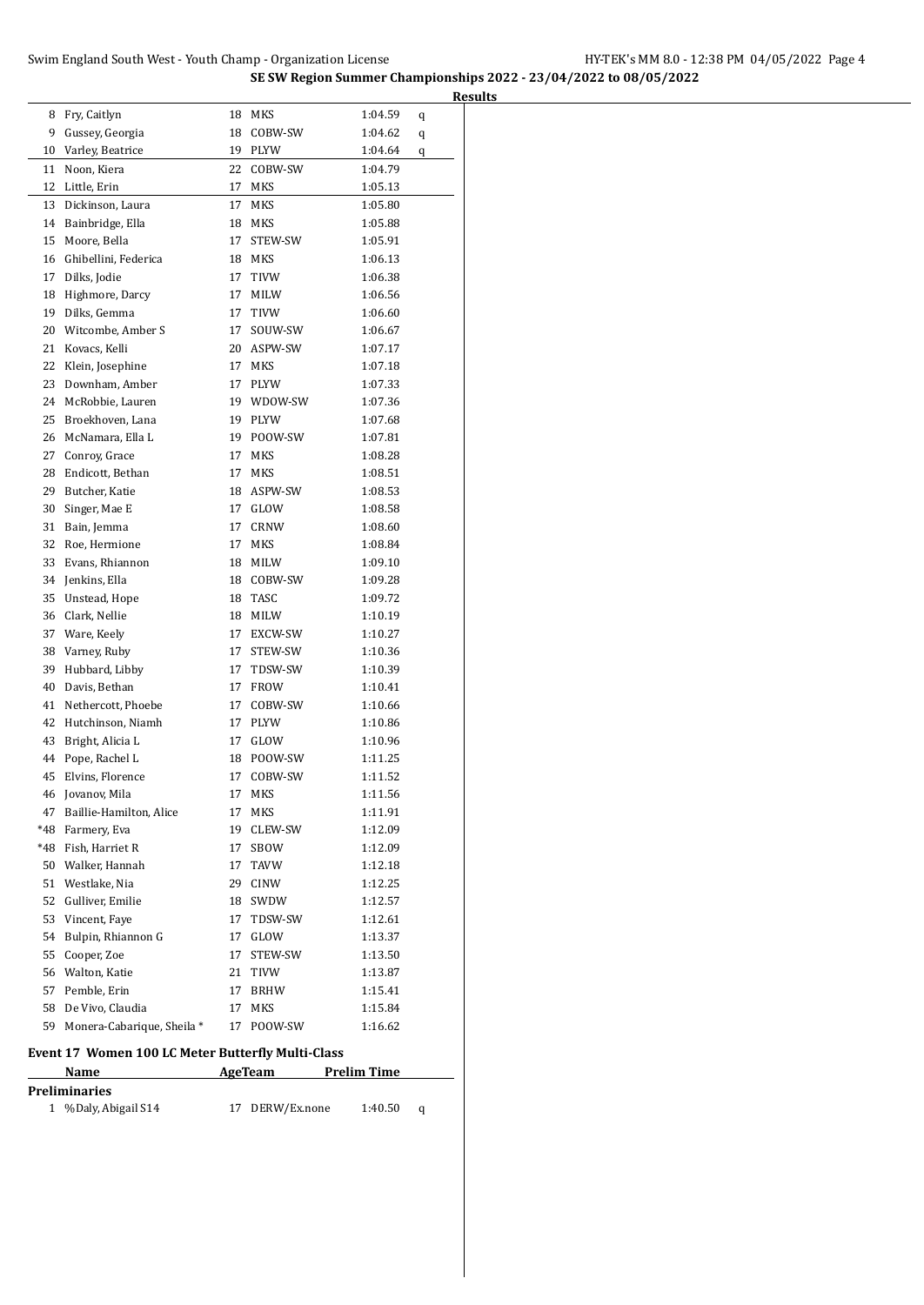$\overline{a}$ 

 $\overline{a}$ 

 $\overline{a}$ 

| . .<br>۰.<br>- 1<br>. . |
|-------------------------|
|                         |

|               | Event 18 Men 15 Year Olds 200 LC Meter Backstroke |    |             |                    |    |
|---------------|---------------------------------------------------|----|-------------|--------------------|----|
|               | Name                                              |    | AgeTeam     | <b>Finals Time</b> |    |
| <b>Finals</b> |                                                   |    |             |                    |    |
| 1             | Byrne, Brydan                                     | 15 | MKS         | 2:08.26            | 20 |
| 2             | Thomson, Fergus                                   | 15 | MKS         | 2:08.63            | 17 |
| 3             | Dennis, Oliver                                    | 15 | <b>PLYW</b> | 2:14.31            | 16 |
| 4             | White, Adam                                       | 15 | <b>MILW</b> | 2:17.67            | 15 |
| 5.            | Bell. Edward                                      | 15 | SEGW-SW     | 2:20.37            | 14 |
| 6             | Thorne, Louis                                     | 15 | COBW-SW     | 2:21.74            | 13 |
| 7             | Bradley, Benjamin                                 | 15 | WDOW-SW     | 2:23.97            | 12 |
| 8             | Thompson, Valerio                                 | 15 | <b>MILW</b> | 2:25.16            | 11 |
| 9             | Cooper, Zac                                       | 15 | MILW        | 2:25.27            | 9  |
| 10            | Blight, Daniel                                    | 15 | MILW        | 2:28.16            | 7  |

#### **Event 18 Men 15 Year Olds 200 LC Meter Backstroke**

|              | Name                 |    | AgeTeam     | <b>Prelim Time</b> |   |
|--------------|----------------------|----|-------------|--------------------|---|
|              | <b>Preliminaries</b> |    |             |                    |   |
| $\mathbf{1}$ | Thomson, Fergus      | 15 | <b>MKS</b>  | 2:10.18            | q |
| 2            | Byrne, Brydan        | 15 | <b>MKS</b>  | 2:10.33            | q |
| 3            | Dennis, Oliver       | 15 | <b>PLYW</b> | 2:16.21            | q |
| 4            | White, Adam          | 15 | <b>MILW</b> | 2:20.00            | q |
| 5            | Bell, Edward         | 15 | SEGW-SW     | 2:20.87            | q |
| 6            | Thorne, Louis        | 15 | COBW-SW     | 2:21.80            | q |
| 7            | Thompson, Valerio    | 15 | <b>MILW</b> | 2:23.45            | q |
| 8            | Cooper, Zac          | 15 | MILW        | 2:24.21            | q |
| 9            | Blight, Daniel       | 15 | MILW        | 2:24.26            | q |
| 10           | Bradley, Benjamin    | 15 | WDOW-SW     | 2:24.44            | q |
| 11           | Brindley, Reuben     | 15 | <b>MILW</b> | 2:25.14            |   |
| 12           | Hodgetts, Freddie    | 15 | POOW-SW     | 2:26.34            |   |
| 13           | Vincent, Alex R      | 15 | TDSW-SW     | 2:26.91            |   |
| 14           | Parker, Zak          | 15 | <b>SWDW</b> | 2:27.83            |   |
| 15           | Head, Max            | 15 | <b>BRIW</b> | 2:28.70            |   |
| 16           | Croucher, Casey      | 15 | COBW-SW     | 2:29.46            |   |
| 17           | McManus, Nathan      | 15 | <b>PLYW</b> | 2:29.67            |   |
| 18           | Thring, Jonathan     | 15 | SEGW-SW     | 2:30.13            |   |
| 19           | Brown, Jack C        | 15 | COBW-SW     | 2:30.32            |   |
| 20           | Cooke, Kieran        | 15 | CLEW-SW     | 2:30.68            |   |
| 21           | McNamara, Jamie L    | 15 | POOW-SW     | 2:31.46            |   |
| 22           | Hawkins, Alfie       | 15 | STEW-SW     | 2:31.57            |   |
| 23           | Sullivan, Liam       | 15 | CAFW        | 2:32.15            |   |
| 24           | Buckton, Reuben K    | 15 | <b>THAW</b> | 2:32.21            |   |
| 25           | Willcocks, Cameron J | 15 | <b>SBOW</b> | 2:33.11            |   |

#### **Event 18 Men 16 Year Olds 200 LC Meter Backstroke**

|               | Name               |    | AgeTeam     | <b>Finals Time</b> |    |
|---------------|--------------------|----|-------------|--------------------|----|
| <b>Finals</b> |                    |    |             |                    |    |
| 1             | Broekhoven, Finn   | 16 | PLYW        | 2:10.74            | 20 |
|               | Studley, Zack J    | 16 | POOW-SW     | 2:13.43            | 17 |
| 3             | Cherrington, Conor | 16 | <b>MILW</b> | 2:13.59            | 16 |
| 4             | Meek. Charlie T    | 16 | POOW-SW     | 2:14.09            | 15 |
| 5.            | Hansen, Josh M     | 16 | GLOW        | 2:17.99            | 14 |
| 6             | Looker, Max C      | 16 | POOW-SW     | 2:20.53            | 13 |
| 7             | Ledward, Sam       | 16 | CLEW-SW     | 2:20.90            | 12 |
| 8             | Merritt, Felix     | 16 | POOW-SW     | 2:22.43            | 11 |
| 9             | Williams, Joshua   | 16 | <b>DDAW</b> | 2:22.79            | 9  |
| 10            | Gough, Ethan       | 16 | SWDW        | 2:23.85            | 7  |
|               |                    |    |             |                    |    |

### **Event 18 Men 16 Year Olds 200 LC Meter Backstroke**

|       | Name                 |    | AgeTeam     | <b>Prelim Time</b> |   |
|-------|----------------------|----|-------------|--------------------|---|
|       | <b>Preliminaries</b> |    |             |                    |   |
| $^*1$ | Cherrington, Conor   | 16 | <b>MILW</b> | 2:13.28            | q |
| $^*1$ | Broekhoven, Finn     | 16 | <b>PLYW</b> | 2:13.28            | q |
| 3     | Studley, Zack J      | 16 | POOW-SW     | 2:14.22            | q |
| 4     | Meek, Charlie T      | 16 | POOW-SW     | 2:16.31            | q |
| 5     | Hansen, Josh M       | 16 | GLOW        | 2:17.52            | q |
| 6     | Looker, Max C        | 16 | POOW-SW     | 2:17.72            | q |
| 7     | Ledward, Sam         | 16 | CLEW-SW     | 2:19.50            | q |
| 8     | Merritt, Felix       | 16 | POOW-SW     | 2:20.36            | q |
| 9     | Gough, Ethan         | 16 | <b>SWDW</b> | 2:23.18            | q |
| 10    | Williams, Joshua     | 16 | <b>DDAW</b> | 2:23.52            | q |
| 11    | May, Austin          | 16 | SOUW-SW     | 2:25.75            |   |
| 12    | Eyre, Joshua         | 16 | <b>NEOW</b> | 2:27.86            |   |

### **Event 18 Men 17 & Over 200 LC Meter Backstroke**

|               | Name                |    | AgeTeam        | <b>Finals Time</b> |    |
|---------------|---------------------|----|----------------|--------------------|----|
| <b>Finals</b> |                     |    |                |                    |    |
|               | Sargeant, Alexander | 20 | <b>MILW</b>    | 2:05.45            | 20 |
|               | Barlow, Oscar L     | 17 | <b>TDSW-SW</b> | 2:05.85            | 17 |
| 3             | Dietz, Fritz        | 18 | <b>DDAW</b>    | 2:08.75            | 16 |
| 4             | Ward, Matthew       | 17 | <b>MKS</b>     | 2:09.40            | 15 |
| 5.            | Edmundson. Mark     | 21 | ASPW-SW        | 2:11.72            | 14 |
| 6             | El Mansar. Mehdi    | 18 | <b>PLYW</b>    | 2:11.89            | 13 |
|               | Saunders, Finlay    | 19 | ASPW-SW        | 2:11.90            | 12 |
| 8             | Dragasius, Donatas  | 18 | MKS            | 2:13.89            | 11 |
| 9             | Chapman, George     |    | <b>PLYW</b>    | 2:18.60            | 9  |

#### **Event 18 Men 17 & Over 200 LC Meter Backstroke**

|                          |      |             | <b>Prelim Time</b> |   |  |
|--------------------------|------|-------------|--------------------|---|--|
| Preliminaries            |      |             |                    |   |  |
| Hemmings, Robbie         | 18   | POOW-SW     | 2:04.51            | q |  |
| Barlow, Oscar L          | 17   | TDSW-SW     | 2:07.16            | q |  |
| Sargeant, Alexander      | 20   | <b>MILW</b> | 2:07.81            | q |  |
| El Mansar, Mehdi         | 18   | <b>PLYW</b> | 2:10.08            | q |  |
| Ward, Matthew            | 17   | <b>MKS</b>  | 2:10.48            | q |  |
| Dietz, Fritz             | 18   | <b>DDAW</b> | 2:10.87            | q |  |
| Edmundson, Mark          | 21   | ASPW-SW     | 2:12.05            | q |  |
| Chapman, George          | 17   | <b>PLYW</b> | 2:12.73            | q |  |
| Saunders, Finlay         | 19   | ASPW-SW     | 2:12.96            | q |  |
| Dragasius, Donatas       | 18   | <b>MKS</b>  | 2:13.06            | q |  |
| Woodburn, Elliot         | 17   | <b>MILW</b> | 2:13.19            |   |  |
| Hazell, Charlie          | 18   | <b>MKS</b>  | 2:14.55            |   |  |
| Hollinsky, Gideon        | 17   | <b>PLYW</b> | 2:15.29            |   |  |
| Knight, Gabe J           | 17   | <b>SBOW</b> | 2:15.61            |   |  |
| Chamberlain-Hyde, Sonny  | 19   | SEGW-SW     | 2:16.35            |   |  |
| Fielder, Benjamin C      | 18   | GLOW        | 2:20.58            |   |  |
| Dicks, Nathan            | 18   | COBW-SW     | 2:21.36            |   |  |
| Cheetham-Marchionne, Tom | 18   | <b>MILW</b> | 2:25.87            |   |  |
| Saettone Prado, Adriano  | 17   | <b>MILW</b> | 2:34.42            |   |  |
| Whitworth, Ryan          | 20   | TDSW-SW     | DQ                 |   |  |
|                          | Name |             | <b>AgeTeam</b>     |   |  |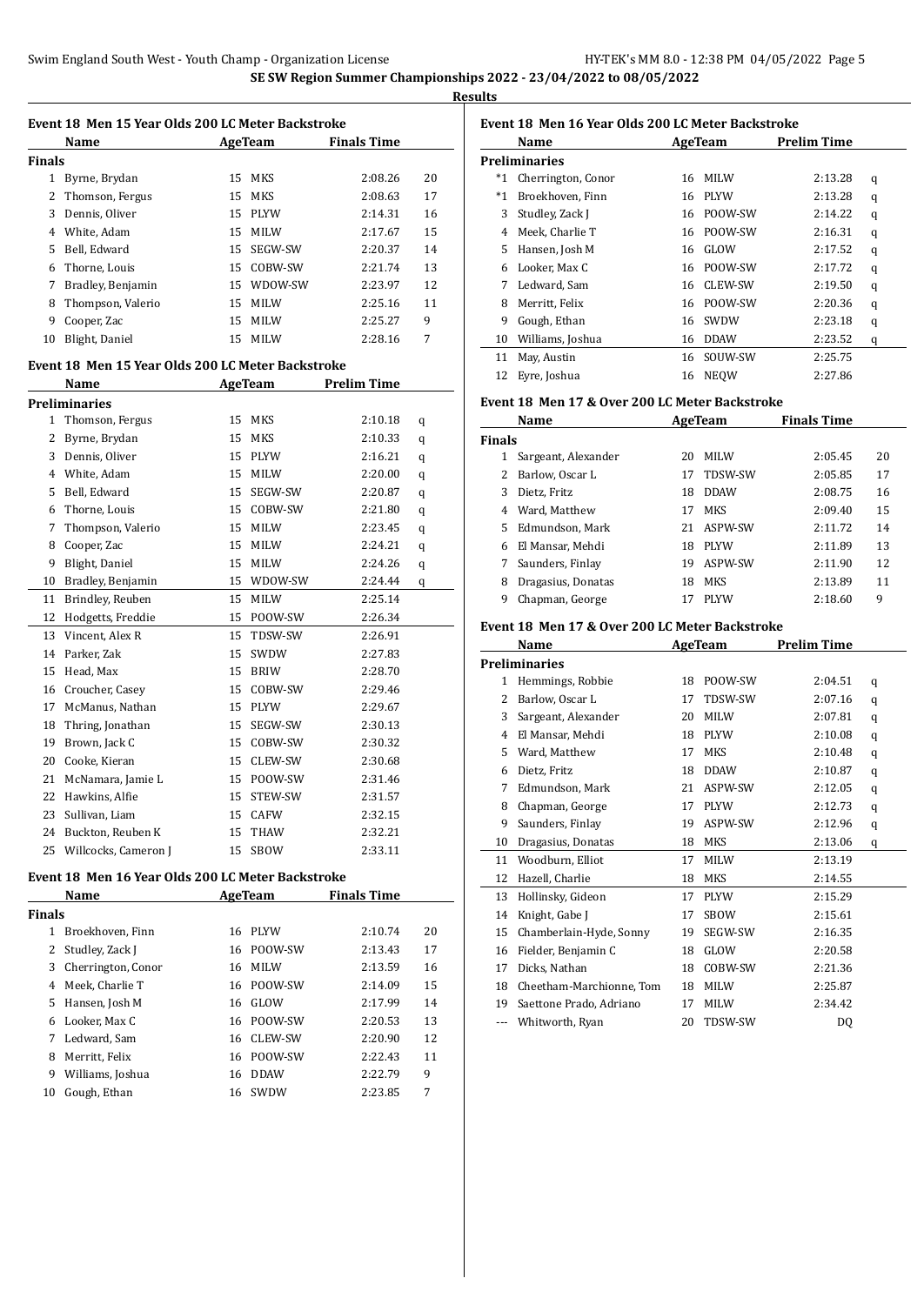**Results**

|             |                                                     | Event 19 Women 15 Year Olds 200 LC Meter Backstroke |             |                     |        |
|-------------|-----------------------------------------------------|-----------------------------------------------------|-------------|---------------------|--------|
|             | Name                                                |                                                     |             | AgeTeam Finals Time |        |
| Finals      |                                                     |                                                     |             |                     |        |
|             | 1 Roberts, Lacey                                    | 15                                                  | PLYW        | 2:22.40             | 20     |
|             | 2 Kinsman, Blythe                                   | 15                                                  | MKS         | 2:24.13             | 17     |
| 3           | Davies, Sophie                                      | 15                                                  | MILW        | 2:26.55             | 16     |
| 4           | Hartley, Jade M                                     | 15                                                  | SOUW-SW     | 2:29.18             | 15     |
| 5           | Declerck, Emma                                      | 15                                                  | <b>TIVW</b> | 2:32.02             | 14     |
|             | 6 Tremayne, Holly                                   | 15                                                  | PLYW        | 2:36.43             | 13     |
|             |                                                     |                                                     |             |                     |        |
|             | Event 19 Women 15 Year Olds 200 LC Meter Backstroke |                                                     |             |                     |        |
|             | Name                                                |                                                     | AgeTeam     | <b>Prelim Time</b>  |        |
|             | Preliminaries                                       |                                                     |             |                     |        |
| 1           | Roberts, Lacey                                      |                                                     | 15 PLYW     | 2:22.27             | q      |
| 2           | Kinsman, Blythe                                     | 15                                                  | MKS         | 2:24.07             | q      |
| 3           | Hartley, Jade M                                     | 15                                                  | SOUW-SW     | 2:27.61             | q      |
|             | 4 Davies, Sophie                                    | 15                                                  | MILW        | 2:29.16             | q      |
|             | 5 Declerck, Emma                                    |                                                     | 15 TIVW     | 2:30.48             | q      |
|             | 6 Tremayne, Holly                                   |                                                     | 15 PLYW     | 2:36.25             | q      |
|             | 7 Whittingham, Lilly                                |                                                     | 15 PLYW     | 2:37.13             | q      |
|             | Event 19 Women 16 Year Olds 200 LC Meter Backstroke |                                                     |             |                     |        |
|             | Name                                                |                                                     | AgeTeam     | <b>Finals Time</b>  |        |
| Finals      |                                                     |                                                     |             |                     |        |
| 1           | Martin, Olivia                                      |                                                     | 16 MKS      | 2:24.03             | 20     |
| 2           | Marshman, La                                        | 16                                                  | ASPW-SW     | 2:26.80             | 17     |
|             |                                                     |                                                     | 16 COBW-SW  | 2:27.09             | 16     |
|             |                                                     |                                                     |             |                     |        |
| 3           | Sell, Martha                                        |                                                     |             |                     |        |
|             | 4 Sherlock, Katie                                   | 16                                                  | MKS         | 2:29.15             | 15     |
|             | 5 Hatchard, Frankie                                 |                                                     | 16 MILW     | 2:32.01             | 14     |
|             | 6 Vavasour, Betsy S                                 |                                                     | 16 POOW-SW  | 2:34.63             | 13     |
|             | 7 Vaughan, Bella                                    |                                                     | 16 MKS      | 2:36.86             | 12     |
|             | Event 19 Women 16 Year Olds 200 LC Meter Backstroke |                                                     |             |                     |        |
|             | Name                                                |                                                     |             | AgeTeam Prelim Time |        |
|             | <b>Preliminaries</b>                                |                                                     |             |                     |        |
|             | 1 Martin, Olivia                                    |                                                     | 16 MKS      | 2:24.78             | q      |
|             | 2 Marshman, La                                      |                                                     | 16 ASPW-SW  | 2:26.39             | q      |
| 3           | Sell, Martha                                        |                                                     | 16 COBW-SW  | 2:27.72             | q      |
|             | 4 Sherlock, Katie                                   | 16                                                  | MKS         | 2:28.60             | q      |
| 5           | Hatchard, Frankie                                   |                                                     | 16 MILW     | 2:30.37             |        |
| 6           |                                                     |                                                     | 16 MKS      | 2:33.48             | q      |
| 7           | Vaughan, Bella<br>Vavasour, Betsy S                 |                                                     |             | 2:37.51             | q<br>q |
|             |                                                     |                                                     | 16 POOW-SW  |                     |        |
|             | Event 19 Women 17 & Over 200 LC Meter Backstroke    |                                                     |             |                     |        |
|             | Name                                                |                                                     | AgeTeam     | <b>Finals Time</b>  |        |
|             |                                                     |                                                     |             |                     |        |
|             | 1 Ward, Niamh                                       | 18                                                  | ASPW-SW     | 2:16.11             | 20     |
| 2           | Varley, Beatrice                                    | 19                                                  | PLYW        | 2:17.02             | 17     |
| 3           | Kerslake, Alice V                                   | 19                                                  | SOUW-SW     | 2:22.52             | 16     |
| 4           | Turner, Ella                                        | 17                                                  | PLYW        | 2:22.69             | 15     |
| 5           | Woollard, Isabella                                  | 17                                                  | MILW        | 2:23.48             | 14     |
| 6           | Freeman, Sophie                                     | 18                                                  | <b>PLYW</b> | 2:24.24             | 13     |
| 7           | Fowler, Rue                                         | 17                                                  | ASPW-SW     | 2:25.36             | 12     |
| 8           | Robinson, Holly                                     | 17                                                  | MKS         | 2:26.36             | 11     |
| Finals<br>9 | van Selm, Tamryn                                    | 18                                                  | MILW        | 2:27.96             | 9      |

### **Event 19 Women 17 & Over 200 LC Meter Backstroke Name AgeTeam Prelim Time Preliminaries** Varley, Beatrice 19 PLYW 2:17.73 q Ward, Niamh 18 ASPW-SW 2:18.12 q Freeman, Sophie 18 PLYW 2:21.58 q Turner, Ella 17 PLYW 2:21.66 q van Selm, Tamryn 18 MILW 2:22.34 q Woollard, Isabella 17 MILW 2:23.50 q Fowler, Rue 17 ASPW-SW 2:23.60 q Robinson, Holly 17 MKS 2:24.30 q 9 Kerslake, Alice V 19 SOUW-SW 2:25.43 q Quarrie, Aimie 18 POOW-SW 2:26.28 q Witcombe, Heather G 20 SOUW-SW 2:30.65 Rawles, Milly 20 EXCW-SW 2:30.77 Gulliver, Caitlin 18 SWDW 2:31.32 Gooch, Amy C 18 POOW-SW 2:33.30

Byrne, Shannon 17 MKS 2:33.80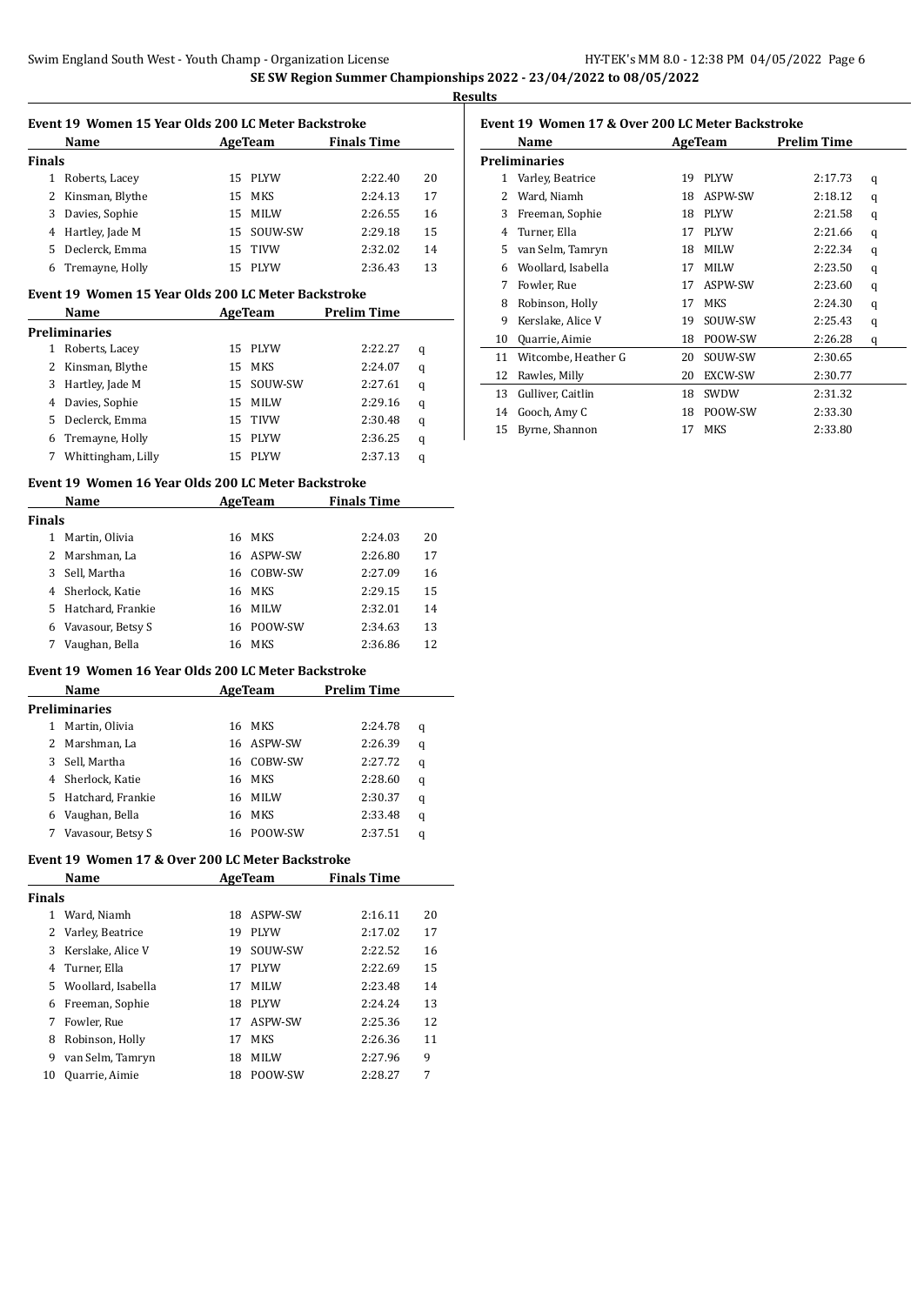|                | Name                                             |          | AgeTeam          | <b>Finals Time</b> |         |
|----------------|--------------------------------------------------|----------|------------------|--------------------|---------|
|                | 1 Patsamarn, Wonsakorn                           |          | 15 PLYW          | 4:17.31            | 20      |
| 2              | Thomson, Fergus                                  | 15       | MKS              | 4:20.15            | 17      |
| 3              | Pedersen, Ewan                                   |          | 15 MILW          | 4:24.67            | 16      |
| 4              | Steadman, Jamie P                                |          | 15 CLEW-SW       | 4:27.46            | 15      |
| 5              | Angelakis, Panos                                 | 15       | MKS              | 4:29.57            | 14      |
| 6              | Newing, Oliver                                   | 15       | MILW             | 4:31.01            | 13      |
| 7              | Thompson, Valerio                                | 15       | <b>MILW</b>      | 4:31.24            | 12      |
| 8              | Parrott, Lauchlan                                | 15       | MILW             | 4:32.94            | 11      |
| 9              | Trevithick, James R                              | 15       | THAW             | 4:33.15            | 9       |
| 10             | Garett, Jake                                     | 15       | SSTW-SW          | 4:34.28            | 7       |
| 11             | Jackson, Toby                                    | 15       | MILW             | 4:35.29            | 6       |
| 12             | Hopkins, Arron J                                 |          | 15 POOW-SW       | 4:37.36            | 5       |
| 13             | Simpson, Charles M                               | 15       | EXCW-SW          | 4:37.39            | 4       |
| 14             | Thring, Jonathan                                 |          | 15 SEGW-SW       | 4:37.41            | 3       |
| 15             | McManus, Nathan                                  |          | 15 PLYW          | 4:38.13            | 2       |
| 16             | Blackwell, James                                 | 15       | PLYW             | 4:41.45            | 1       |
| 17             | Zhang, Brian                                     | 15       | MILW             | 4:47.94            |         |
|                | 18 Brown, Jack C                                 | 15       | COBW-SW          | 4:54.73            |         |
|                | Event 20 Men 16 Year Olds 400 LC Meter Freestyle |          |                  |                    |         |
|                | Name                                             |          | AgeTeam          | <b>Finals Time</b> |         |
| $\mathbf{1}$   | Turck, Jonathan                                  |          | 16 MKS           | 4:10.70            | 20      |
| $\overline{2}$ | Hart, Ivan                                       | 16       | MILW             | 4:14.79            | 17      |
| 3              | Rowe, Oliver                                     | 16       | MKS              |                    | 16      |
|                |                                                  |          |                  | 4:16.95            |         |
|                | 4 Fielder, Daniel J                              |          | 16 GLOW          | 4:21.93            | 15      |
| 5              | Sheffield, Henry                                 |          | 16 CIRW          | 4:24.62            | 14      |
|                | Duddridge, Thomas                                |          | 16 MILW          | 4:29.11            | 13      |
| 6              |                                                  |          |                  |                    |         |
| 7              | Meek, Charlie T                                  |          | 16 POOW-SW       | 4:35.45            | 12      |
|                | Event 20 Men 17 & Over 400 LC Meter Freestyle    |          |                  |                    |         |
|                | Name                                             |          | <b>AgeTeam</b>   | <b>Finals Time</b> |         |
|                | 1 Jones, Evan                                    |          | 18 MILW          | 3:59.99            | 20      |
| 2              | Trebilcock, Thomas                               | 19       | PLYW             | 4:03.54            | 17      |
| 3              | Walsh, Wyatt                                     | 19       | MILW             | 4:04.81            | 16      |
| 4              | Sargeant, Alexander                              | 20       | MILW             | 4:07.00            | 15      |
| 5              | Williams, Solomon                                | 17       | <b>MILW</b>      | 4:09.51            | 14      |
| 6              | Elliott, Lawrence                                | 17       | SEGW-SW          | 4:14.09            | 13      |
| 7              |                                                  | 18       |                  |                    | 12      |
| 8              | Deffains, Thomas                                 |          | MKS              | 4:14.97            |         |
| 9              | Jameson Neal, Noah                               | 18<br>17 | PLYW             | 4:15.47<br>4:15.68 | 11<br>9 |
|                | Hewitt, Harry                                    | 18       | MILW             |                    |         |
| 10             | El Mansar, Mehdi                                 |          | PLYW             | 4:16.47            | 7       |
| 11             | Bartley, James                                   |          | 19 MKS           | 4:17.65            | 6       |
| 12             | Starkey, Amos N                                  | 17       | GLOW             | 4:18.38            | 5       |
| 13             | Arioli, Luca                                     | 17       | MKS              | 4:20.43            | 4       |
| 14             | Symons-Brown, Aiden                              | 18       | PLYW             | 4:23.49            | 3       |
| 15             | Chapman, George                                  | 17       | PLYW             | 4:27.34            | 2       |
| 16             | Williams, Kieran                                 | 18       | NEQW             | 4:34.99            | 1       |
| 17             | Boyles, Luke                                     | 18       | BCSW-SW          | 5:17.54            |         |
|                | 18 Williams, Sebastian                           | 18       | MKS              | 6:02.54            |         |
| ---            | Chillingworth, Adam                              | 25       | PLYW             | DQ                 |         |
|                | Event 20 Men 400 LC Meter Freestyle Multi-Class  |          |                  |                    |         |
|                | <u>Name</u>                                      |          | AgeTeam          | <b>Finals Time</b> |         |
| $\mathbf{1}$   | %Sturgess, Zack C S10                            | 15       | SBOW/Ex. none    | 4:43.32            | 20      |
| 2              | %Davies, Matthew S9                              | 18       | SBOW/Ex. A3,5,12 | 5:31.05            | 17      |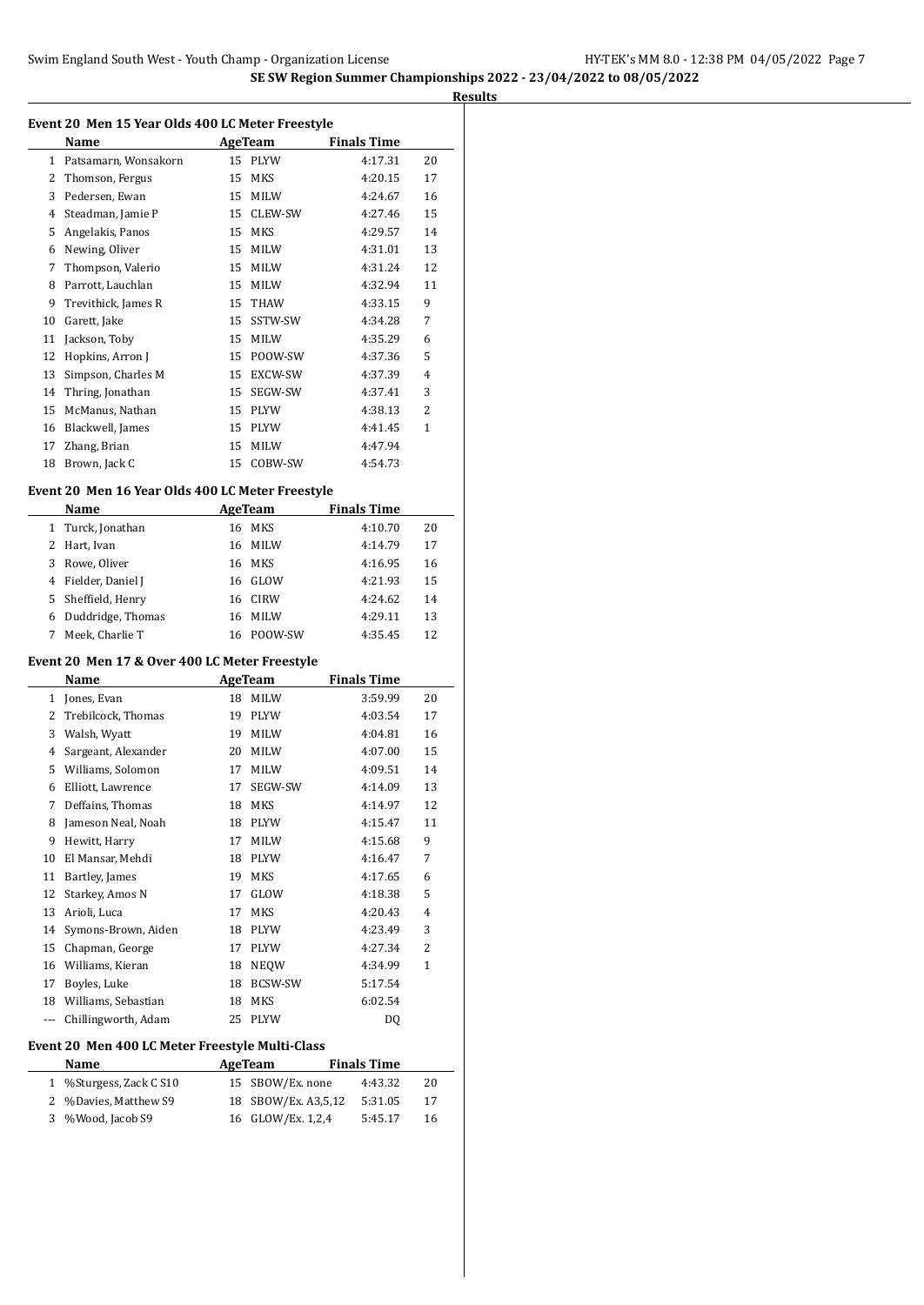|              | Event 21 Women 15 Year Olds 400 LC Meter Freestyle |          |                        |                    |         |
|--------------|----------------------------------------------------|----------|------------------------|--------------------|---------|
|              | Name                                               |          | AgeTeam                | <b>Finals Time</b> |         |
| 1            | Quiller, Nicole                                    | 15       | MKS                    | 4:40.09            | 20      |
| 2            | Cumner, Megan                                      | 15       | CARW                   | 4:44.58            | 17      |
| 3            | Stockley, Esmee                                    | 15       | MKS                    | 4:45.63            | 16      |
| 4            | Hatherley, Ruby                                    | 15       | EXCW-SW                | 4:45.71            | 15      |
| 5            | McWilliam, Bethany                                 | 15       | SEGW-SW                | 4:49.87            | 14      |
| 6            | Muldowney, Ruby                                    | 15       | COBW-SW                | 4:52.96            | 13      |
| 7            | Benn, Sophie                                       | 15       | MKS                    | 4:53.78            | 12      |
| 8            | Chamberlain, Breanna                               | 15       | <b>MKS</b>             | 4:57.04            | 11      |
| 9            | Dixon, Millie                                      | 15       | MKS                    | 4:57.61            | 9       |
| 10           | Hartley, Jade M                                    | 15       | SOUW-SW                | 5:00.96            | 7       |
| 11           | Sari, Sara                                         | 15       | EXCW-SW                | 5:03.54            | 6       |
|              | Event 21 Women 16 Year Olds 400 LC Meter Freestyle |          |                        |                    |         |
|              | Name                                               |          | <b>AgeTeam</b>         | <b>Finals Time</b> |         |
| $\mathbf{1}$ | Griffiths, Ruby                                    | 16       | MKS                    | 4:28.15            | 20      |
| 2            | Belt, Evangeline                                   | 16       | <b>PLYW</b>            | 4:30.26            | 17      |
| 3            | Johnson, Emily                                     | 16       | SSTW-SW                | 4:35.34            | 16      |
|              | 4 Wheeler, Ruby                                    |          | 16 PLYW                | 4:35.36            | 15      |
| 5            | Sherlock, Katie                                    | 16       | MKS                    | 4:38.98            | 14      |
|              | 6 Smith, Jessica A                                 | 16       | <b>THAW</b>            | 4:44.58            | 13      |
| 7            | Bowen, Leah                                        | 16       | <b>MKS</b>             | 4:45.08            | 12      |
| 8            | Boyle, Felicity                                    | 16       | MKS                    | 4:47.02            | 11      |
|              | Event 21 Women 17 & Over 400 LC Meter Freestyle    |          |                        |                    |         |
|              |                                                    |          |                        |                    |         |
|              |                                                    |          |                        |                    |         |
|              | Name                                               |          | AgeTeam                | <b>Finals Time</b> |         |
|              | 1 van Selm, Tamryn                                 | 18       | <b>MILW</b>            | 4:24.36            | 20      |
| 2            | Barnes, Megan                                      | 19       | <b>MKS</b>             | 4:28.07            | 17      |
| 3            | Main, Sophie                                       | 18       | MKS                    | 4:30.28            | 16      |
| 4            | Forwood, Emily                                     | 18       | MKS                    | 4:33.77            | 15      |
| *5           | Shuttleworth, Emily                                | 19       | ASPW-SW                | 4:36.36            | 13.5    |
| *5           | Ghibellini, Federica                               | 18       | MKS                    | 4:36.36            | 13.5    |
| 7            | Ward, Niamh                                        | 18       | ASPW-SW                | 4:36.79            | 12      |
| 8<br>9       | Downham, Amber                                     | 17       | PLYW                   | 4:37.16            | 11<br>9 |
|              | Woollard, Isabella                                 | 17       | MILW                   | 4:38.85            | 7       |
| 10<br>11     | Witcombe, Amber S                                  | 17<br>17 | SOUW-SW<br><b>PLYW</b> | 4:39.54            | 6       |
| 12           | Turner, Ella                                       | 17       | SEGW-SW                | 4:40.11<br>4:40.62 | 5       |
|              | McWilliam, Emily                                   |          |                        |                    |         |
| 13           | Turner, Lara                                       |          | 17 COBW-SW             | 4:40.72            | 4       |
| 14<br>15     | Cornish, Emily<br>Fleming, Emma                    | 18<br>17 | PLYW<br>MILW           | 4:42.24<br>4:43.49 | 3<br>2  |
| 16           | Jovanov, Mila                                      | 17       |                        |                    | 1       |
| 17           |                                                    | 19       | MKS                    | 4:44.35            |         |
| 18           | Chown, Ella G                                      | 17       | SBOW                   | 4:44.60            |         |
| 19           | Fish, Harriet R                                    | 19       | SBOW                   | 4:45.08            |         |
|              | Broekhoven, Lana                                   |          | PLYW                   | 4:51.42            |         |
| 20<br>21     | Gulliver, Caitlin<br>Mitchell, Bianca              | 18<br>21 | SWDW<br>PLYW           | 4:52.47<br>4:53.49 |         |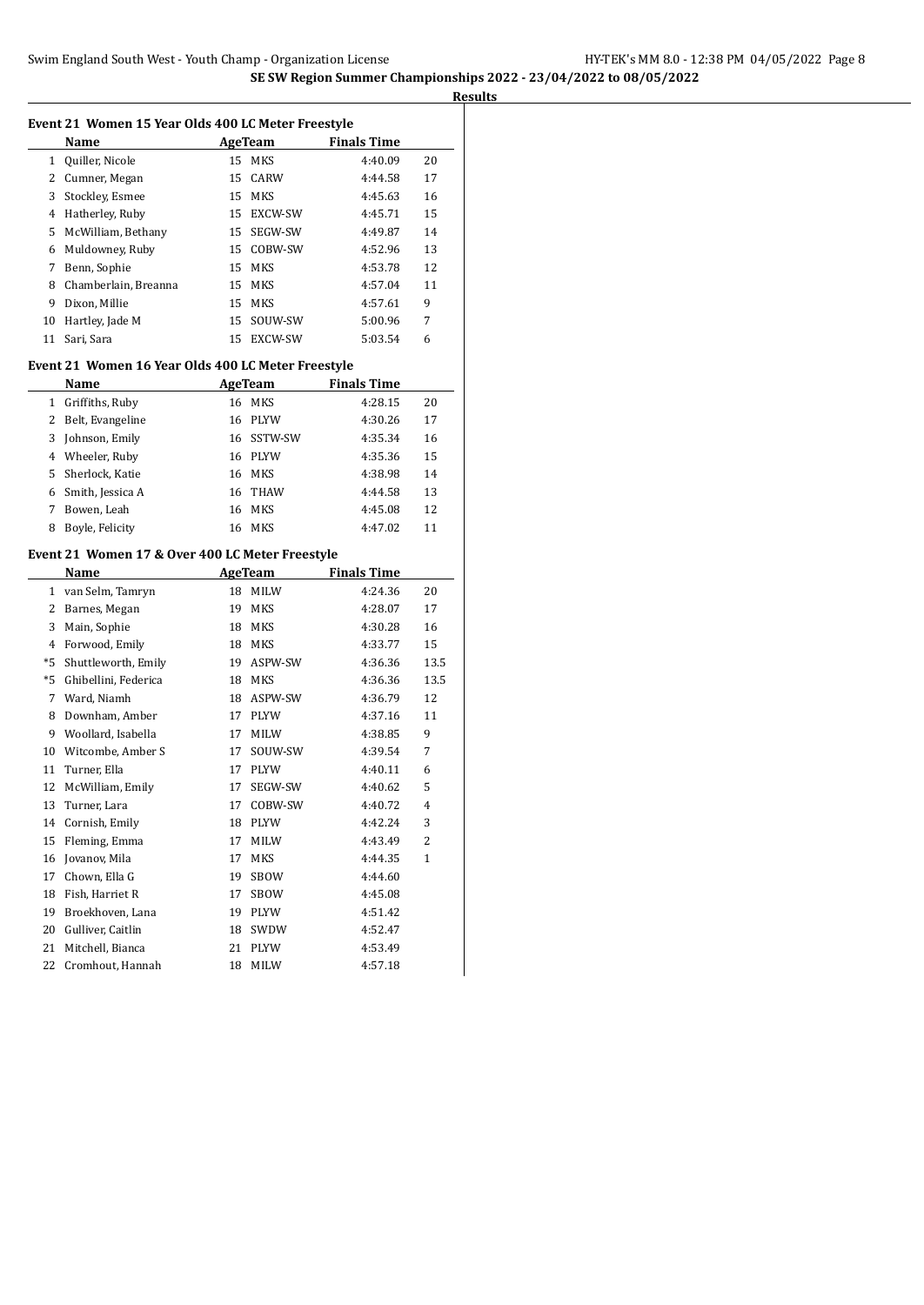|               | Event 22 Men 15 Year Olds 200 LC Meter IM |    |                |                    |    |
|---------------|-------------------------------------------|----|----------------|--------------------|----|
|               | Name                                      |    | <b>AgeTeam</b> | <b>Finals Time</b> |    |
| <b>Finals</b> |                                           |    |                |                    |    |
|               | 1 Byrne, Brydan                           | 15 | <b>MKS</b>     | 2:17.67            | 20 |
|               | 2 Steadman, Jamie P                       | 15 | CLEW-SW        | 2:18.55            | 17 |
| 3             | Thomson, Fergus                           | 15 | MKS            | 2:19.12            | 16 |
|               | 4 Pike, Harvey                            | 15 | STEW-SW        | 2:19.29            | 15 |
|               | 5 Dennis, Oliver                          |    | 15 PLYW        | 2:19.31            | 14 |
|               | 6 Thorne, Louis                           |    | 15 COBW-SW     | 2:21.94            | 13 |
| 7             | Brown, Jack C                             |    | 15 COBW-SW     | 2:29.89            | 12 |
| 8             | Dodd, Rhys                                | 15 | SOUW-SW        | 2:31.47            | 11 |
| ---           | Pedersen, Ewan                            | 15 | <b>MILW</b>    | DQ                 |    |
|               | Event 22 Men 15 Year Olds 200 LC Meter IM |    |                |                    |    |
|               | Name                                      |    | <b>AgeTeam</b> | <b>Prelim Time</b> |    |
|               | <b>Preliminaries</b>                      |    |                |                    |    |
|               | 1 Thomson, Fergus                         |    | 15 MKS         | 2:17.62            |    |
|               | 2 Dennis, Oliver                          | 15 | <b>PLYW</b>    | 2:18.37            | q  |
| 3             |                                           | 15 | STEW-SW        |                    | q  |
|               | Pike, Harvey                              |    |                | 2:18.85            | q  |
|               | 4 Dodd, Rhys                              | 15 | SOUW-SW        | 2:19.31            | q  |
| 5.            | Thorne. Louis                             | 15 | COBW-SW        | 2:19.98            | q  |
|               | 6 Steadman, Jamie P                       | 15 | CLEW-SW        | 2:20.05            | q  |
|               | 7 Pedersen, Ewan                          |    | 15 MILW        | 2:20.95            | q  |
|               | 8 Byrne, Brydan                           |    | 15 MKS         | 2:21.59            | q  |
| 9             | Workman, Jamie                            | 15 | BCSW-SW        | 2:21.95            | q  |
| 10            | Parrott, Lauchlan                         | 15 | MILW           | 2:25.05            | q  |
| 11            | Brown, Jack C                             | 15 | COBW-SW        | 2:25.60            |    |
| 12            | Zhang, Brian                              | 15 | MILW           | 2:26.50            |    |
| 13            | Newing, Oliver                            | 15 | <b>MILW</b>    | 2:26.51            |    |
|               | 14 Parrott, Thomas                        |    | 15 MKS         | 2:27.17            |    |
| 15            | Bell, Edward                              | 15 | SEGW-SW        | 2:27.29            |    |
| 16            | Croucher, Casey                           | 15 | COBW-SW        | 2:27.36            |    |
| 17            | Beasley, Freddie J                        | 15 | POOW-SW        | 2:27.63            |    |
| 18            | Blight, Daniel                            | 15 | <b>MILW</b>    | 2:27.92            |    |
|               | 19 Vincent, Alex R                        | 15 | TDSW-SW        | 2:28.10            |    |
|               | 20 Parker. Zak                            | 15 | SWDW           | 2:28.91            |    |
| 21            | Bennett, Thomas                           |    | 15 PLYW        | 2:29.41            |    |
| 22            | Angelakis, Panos                          | 15 | MKS            | 2:29.53            |    |
| 23            | Thompson, Valerio                         | 15 | <b>MILW</b>    | 2:29.60            |    |
| 24            | Taylor, Harry R                           | 15 | SOUW-SW        | 2:30.56            |    |
| 25            | Bradley, Benjamin                         | 15 | WDOW-SW        | 2:31.26            |    |
| 26            | Thring, Jonathan                          | 15 | SEGW-SW        | 2:32.72            |    |
| 27            | El-Nagdy, Noah                            | 15 | MILW           | 2:32.73            |    |
| 28            | Willcocks, Cameron J                      | 15 | SBOW           | 2:32.78            |    |
| 29            | Head, Max                                 | 15 | BRIW           | 2:32.83            |    |
| 30            | McManus, Nathan                           | 15 | PLYW           | 2:33.51            |    |
| 31            | Sullivan, Liam                            | 15 | CAFW           | 2:34.67            |    |
| 32            | Hopkins, Arron J                          | 15 | POOW-SW        | 2:35.46            |    |
| ---           | Blackwell, James                          | 15 | PLYW           | DQ                 |    |
|               | Event 22 Men 16 Year Olds 200 LC Meter IM |    |                |                    |    |
|               | Name                                      |    | <b>AgeTeam</b> | <b>Finals Time</b> |    |
| <b>Finals</b> |                                           |    |                |                    |    |
|               | 1 Turck, Jonathan                         | 16 | MKS            | 2:10.34            | 20 |
| 2             | Cherrington, Conor                        | 16 | MILW           | 2:14.39            | 17 |

Gallagher, Reagan 16 TDSW-SW 2:17.66 16

| τs |                     |            |         |    |
|----|---------------------|------------|---------|----|
|    | 4 Fielder, Daniel J | 16 GLOW    | 2:18.19 | 15 |
|    | 5 Edwards, Owain    | 16 MKS     | 2:19.41 | 14 |
|    | 6 Leigh, Max        | 16 BLFW    | 2:23.91 | 13 |
|    | Baumgartner, Lorenz | 16 MKS     | 2:26.17 | 12 |
| 8  | Slade. Oli          | 16 WDOW-SW | 2:33.62 | 11 |
|    |                     |            |         |    |

#### **Event 22 Men 16 Year Olds 200 LC Meter IM**

|    | Name                 |    | AgeTeam        | <b>Prelim Time</b> |   |
|----|----------------------|----|----------------|--------------------|---|
|    | <b>Preliminaries</b> |    |                |                    |   |
| 1  | Cherrington, Conor   | 16 | <b>MILW</b>    | 2:11.65            | q |
| 2  | Turck, Jonathan      | 16 | <b>MKS</b>     | 2:12.30            | q |
| 3  | Gallagher, Reagan    | 16 | TDSW-SW        | 2:17.72            | q |
| 4  | Fielder, Daniel J    | 16 | GLOW           | 2:18.84            | q |
| 5  | Duddridge, Thomas    | 16 | <b>MILW</b>    | 2:20.97            | q |
| 6  | Jenkins, Richard     | 16 | <b>MILW</b>    | 2:23.09            | q |
| 7  | Henniker, James G    | 16 | <b>BPOW-SW</b> | 2:23.20            | q |
| 8  | Leigh, Max           | 16 | <b>BLFW</b>    | 2:23.28            | q |
| 9  | Hallows, Ashton      | 16 | <b>PLYW</b>    | 2:23.73            | q |
| 10 | Slade, Oli           | 16 | WDOW-SW        | 2:26.15            | q |
| 11 | Baumgartner, Lorenz  | 16 | MKS            | 2:26.51            |   |
| 12 | Edwards, Owain       | 16 | MKS            | 2:27.87            |   |
| 13 | May, Austin          | 16 | SOUW-SW        | 2:27.95            |   |
| 14 | Gillett, George      | 16 | SEGW-SW        | 2:30.70            |   |

### **Event 22 Men 17 & Over 200 LC Meter IM**

|               | Name                 |    | AgeTeam        | <b>Finals Time</b> |    |
|---------------|----------------------|----|----------------|--------------------|----|
| <b>Finals</b> |                      |    |                |                    |    |
|               | Williamson, Sam      | 18 | MKS            | 2:09.45            | 20 |
|               | 2 Kendrick, Elijah   | 18 | <b>PLYW</b>    | 2:10.12            | 17 |
| 3             | Baumgartner, Moritz  | 17 | MKS            | 2:10.75            | 16 |
| 4             | Bisset. Don          | 21 | GLOW           | 2:11.84            | 15 |
| 5.            | Barlow, Oscar L      | 17 | <b>TDSW-SW</b> | 2:13.15            | 14 |
| 6             | Martindale, Lawrence | 18 | ASPW-SW        | 2:13.79            | 13 |
| 7             | Deffains, Thomas     | 18 | MKS            | 2:14.16            | 12 |
| 8             | Dragasius, Donatas   | 18 | MKS            | 2:14.44            | 11 |
|               | Painter, Alex        | 18 | <b>MILW</b>    | D0                 |    |

#### **Event 22 Men 17 & Over 200 LC Meter IM**

|    | Name                 |    | AgeTeam     | <b>Prelim Time</b> |   |
|----|----------------------|----|-------------|--------------------|---|
|    | Preliminaries        |    |             |                    |   |
| 1  | Fry, Calvin          | 18 | <b>MKS</b>  | 2:06.84            | q |
| 2  | Hemmings, Robbie     | 18 | POOW-SW     | 2:09.53            | q |
| 3  | Painter, Alex        | 18 | <b>MILW</b> | 2:09.76            | q |
| 4  | Kendrick, Elijah     | 18 | <b>PLYW</b> | 2:10.50            | q |
| 5  | Baumgartner, Moritz  | 17 | <b>MKS</b>  | 2:10.74            | q |
| 6  | Williamson, Sam      | 18 | <b>MKS</b>  | 2:10.90            | q |
| 7  | Bisset, Don          | 21 | GLOW        | 2:11.74            | q |
| 8  | Barlow, Oscar L      | 17 | TDSW-SW     | 2:12.73            | q |
| 9  | Deffains, Thomas     | 18 | <b>MKS</b>  | 2:13.40            | q |
| 10 | Martindale, Lawrence | 18 | ASPW-SW     | 2:13.44            | q |
| 11 | Dragasius, Donatas   | 18 | <b>MKS</b>  | 2:13.84            |   |
| 12 | Walsh, Wyatt         | 19 | <b>MILW</b> | 2:13.99            |   |
| 13 | Jones, Ollie         | 17 | POOW-SW     | 2:14.06            |   |
| 14 | Lucarelli, Riccardo  | 17 | <b>MKS</b>  | 2:14.28            |   |
| 15 | O'Loughlin, David    | 18 | <b>MILW</b> | 2:14.43            |   |
| 16 | McGregor, Drew       | 19 | <b>MKS</b>  | 2:14.67            |   |
| 17 | Reeve, Dylan         | 17 | <b>MKS</b>  | 2:15.40            |   |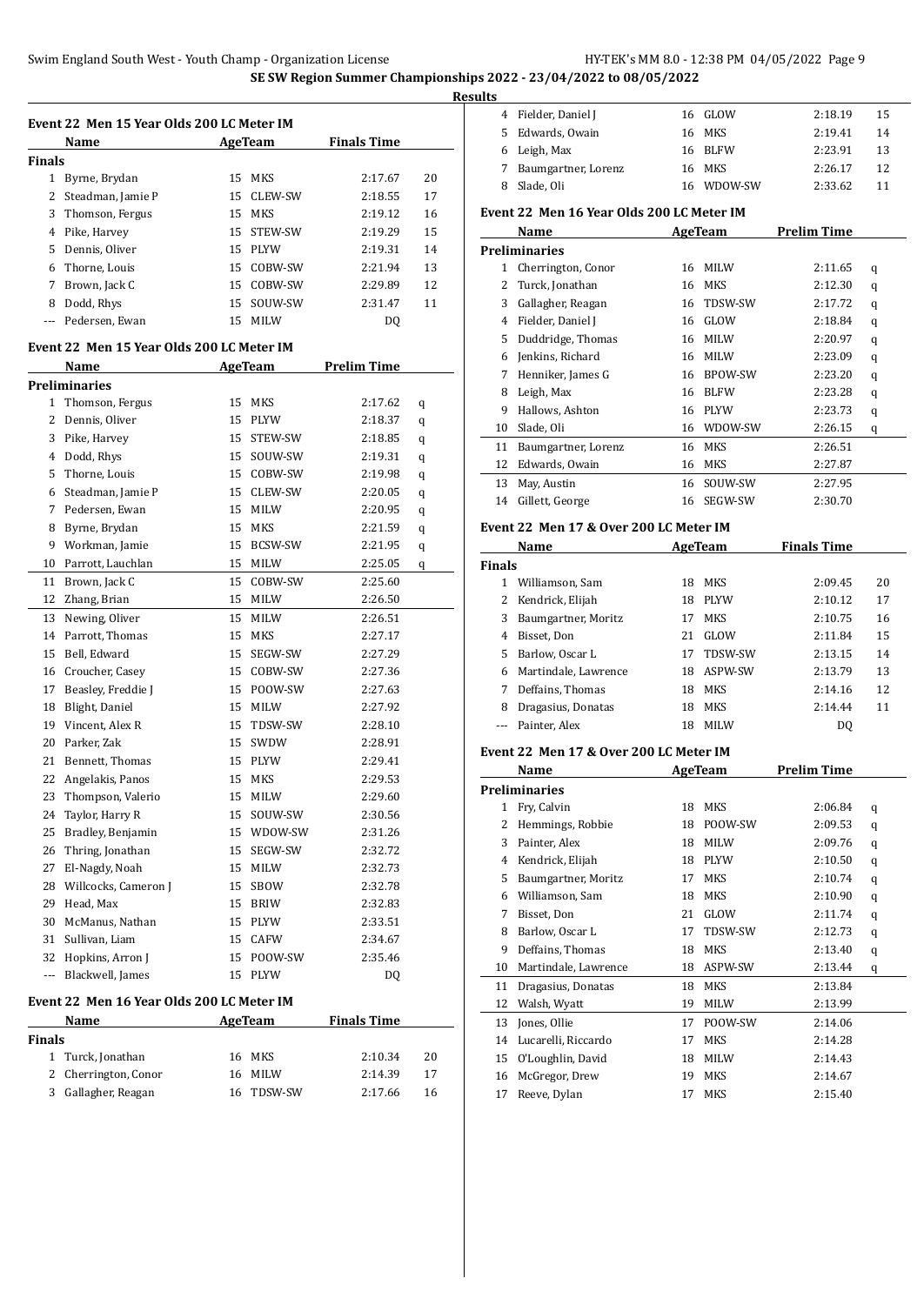|       | Preliminaries  (Event 22 Men 17 & Over 200 LC Meter IM) |    |                  |                    |   |
|-------|---------------------------------------------------------|----|------------------|--------------------|---|
|       | Name                                                    |    | AgeTeam          | <b>Prelim Time</b> |   |
| 18    | Symons-Brown, Aiden                                     | 18 | PLYW             | 2:15.89            |   |
| 19    | Bartley, James                                          | 19 | <b>MKS</b>       | 2:16.17            |   |
| 20    | West, Reuben                                            | 19 | <b>PLYW</b>      | 2:16.40            |   |
| 21    | Saunders, Oliver                                        | 17 | ASPW-SW          | 2:16.58            |   |
| 22    | Starkey, Amos N                                         | 17 | GLOW             | 2:16.88            |   |
| $*23$ | Arioli, Luca                                            | 17 | <b>MKS</b>       | 2:17.13            |   |
| $*23$ | Hollinsky, Gideon                                       | 17 | PLYW             | 2:17.13            |   |
| 25    | Trebilcock, Thomas                                      |    | 19 PLYW          | 2:17.21            |   |
| 26    | Chapman, George                                         | 17 | PLYW             | 2:17.25            |   |
| 27    | Elliott, Lawrence                                       | 17 | SEGW-SW          | 2:17.32            |   |
| 28    | O'Neill, Joseph                                         | 20 | <b>PLYW</b>      | 2:17.39            |   |
| 29    | Nicholls, Louis                                         | 17 | <b>CHIW</b>      | 2:17.73            |   |
| 30    | Tang, Vincent                                           | 21 | ASPW-SW          | 2:18.12            |   |
| 31    | Chamberlain-Hyde, Sonny                                 | 19 | SEGW-SW          | 2:18.19            |   |
| 32    | Penhale, Ben A                                          | 19 | CLEW-SW          | 2:18.63            |   |
| 33    | Gloeckler, Joshua                                       | 18 | PLYW             | 2:19.09            |   |
| 34    | Hazell, Charlie                                         | 18 | MKS              | 2:20.72            |   |
| 35    | Kelly, Magnus                                           | 17 | <b>MKS</b>       | 2:21.10            |   |
| 36    | Gunawardena, Luca                                       | 19 | <b>BRHW</b>      | 2:21.43            |   |
| 37    | Dicks, Nathan                                           | 18 | COBW-SW          | 2:21.80            |   |
| 38    | Varela, Aslak                                           | 19 | PLYW             | 2:21.88            |   |
| 39    | Tuddenham, Mark                                         | 25 | SBOW             | 2:21.91            |   |
| 40    | Hall, Rob                                               | 23 | STEW-SW          | 2:21.94            |   |
| 41    | Fielder, Benjamin C                                     | 18 | GLOW             | 2:24.33            |   |
| 42    | Goodfellow, George                                      |    | 18 MKS           | 2:26.41            |   |
| 43    | Checchia, Tyler                                         | 19 | SWAW             | 2:27.25            |   |
| 44    | Mufti, Alexander                                        | 17 | MILW             | 2:29.21            |   |
| 45    | Boyles, Luke                                            | 18 | BCSW-SW          | 2:50.40            |   |
|       | Event 22 Men 200 LC Meter IM Multi-Class                |    |                  |                    |   |
|       | Name                                                    |    | AgeTeam          | <b>Prelim Time</b> |   |
|       | <b>Preliminaries</b>                                    |    |                  |                    |   |
| 1     | %Vearncombe, Cameron SM1                                |    | 20 PLYW/Ex. none | 2:15.53            | q |
| 2     | %Sturgess, Zack C SM10                                  | 15 | SBOW/Ex. none    | 2:38.08            | q |

%Wood, Jacob SM9 16 GLOW/Ex. 1,2,4 2:55.00 q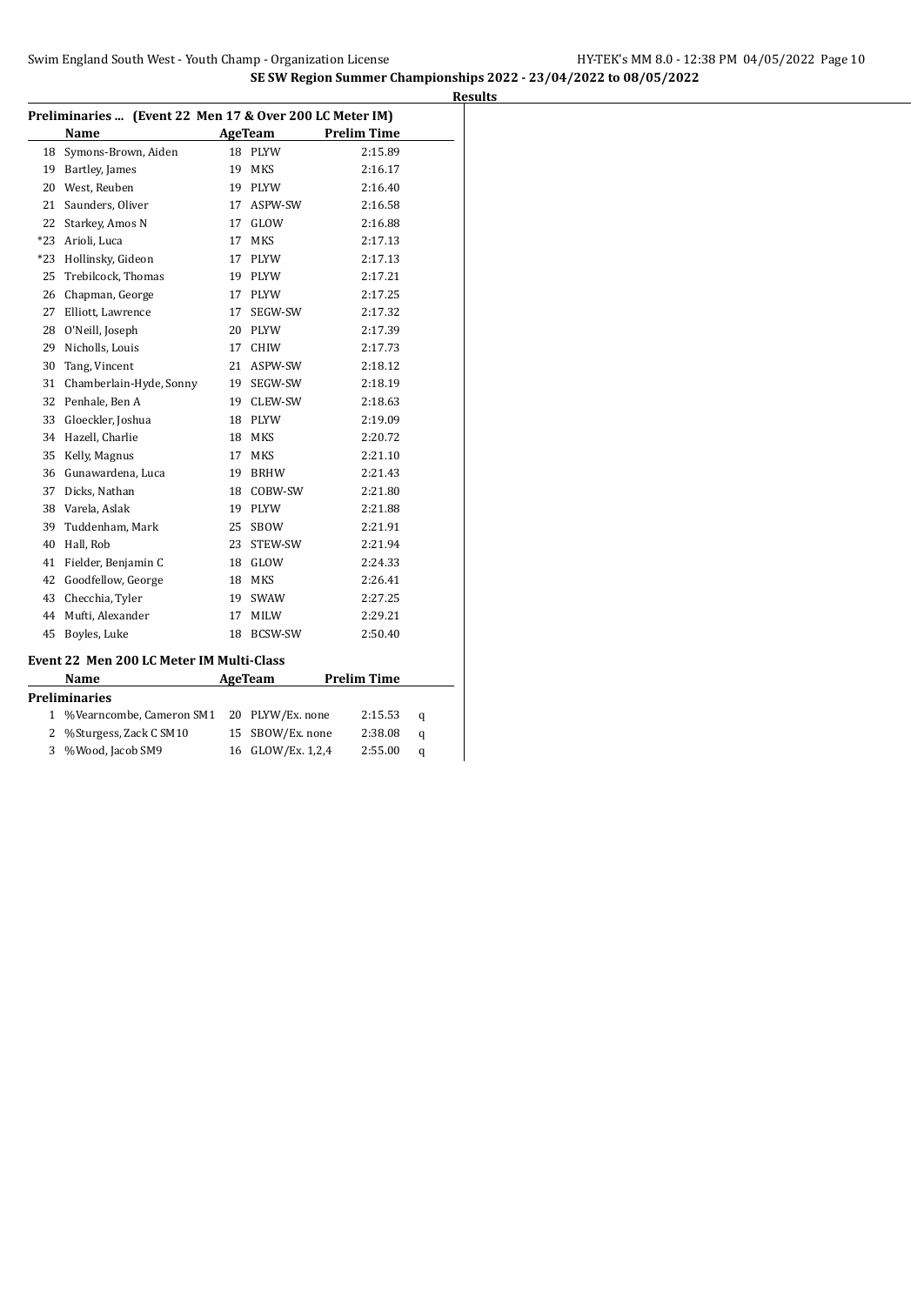$\overline{a}$ 

**Results**

|                | Event 23 Women 15 Year Olds 200 LC Meter IM |    |             |                    |        |
|----------------|---------------------------------------------|----|-------------|--------------------|--------|
|                | Name                                        |    | AgeTeam     | <b>Finals Time</b> |        |
| Finals         |                                             |    |             |                    |        |
|                | 1 Roberts, Lacey                            |    | 15 PLYW     | 2:25.93            | 20     |
| 2              | Blackhurst, Isabel                          |    | 15 WSMW-SW  | 2:26.65            | 17     |
| 3              | Kinsman, Blythe                             |    | 15 MKS      | 2:28.32            | 16     |
|                | 4 Schulze, Lotta                            |    | 15 MKS      | 2:31.37            | 15     |
|                | 5 Hatherley, Ruby                           |    | 15 EXCW-SW  | 2:32.80            | 14     |
|                | 6 Smith, Harriet                            |    | 15 SOUW-SW  | 2:37.45            | 13     |
|                | 7 Muldowney, Ruby                           |    | 15 COBW-SW  | 2:39.22            | 12     |
| 8              | Declerck, Emma                              |    | 15 TIVW     | 2:40.78            | 11     |
| 9              | Fitzpatrick, Zahra C                        |    | 15 BPOW-SW  | 2:41.24            | 9      |
| 10             | Kennington, Ellie                           |    | 15 PLYW     | 2:43.37            | 7      |
|                | Event 23 Women 15 Year Olds 200 LC Meter IM |    |             |                    |        |
|                | Name                                        |    | AgeTeam     | Prelim Time        |        |
|                | Preliminaries                               |    |             |                    |        |
|                | 1 Roberts, Lacey                            |    | 15 PLYW     | 2:26.51            |        |
|                | 2 Blackhurst, Isabel                        |    | 15 WSMW-SW  | 2:28.04            | q      |
| 3              | Schulze, Lotta                              |    | 15 MKS      | 2:29.51            | q      |
|                | 4 Kinsman, Blythe                           |    | 15 MKS      | 2:30.52            | q      |
|                | 5 Smith, Harriet                            |    | 15 SOUW-SW  | 2:33.80            | q      |
|                | 6 Kennington, Ellie                         |    | 15 PLYW     | 2:34.99            | q      |
|                | 7 Hatherley, Ruby                           |    | 15 EXCW-SW  | 2:36.03            | q      |
| 8              | Muldowney, Ruby                             |    | 15 COBW-SW  | 2:36.78            | q      |
| 9              | Fitzpatrick, Zahra C                        |    | 15 BPOW-SW  | 2:36.88            | q<br>q |
| 10             | Woollard, Francesca                         |    | 15 MILW     | 2:37.22            | q      |
| 11             | Declerck, Emma                              |    | 15 TIVW     | 2:37.32            |        |
| 12             | McWilliam, Bethany                          |    | 15 SEGW-SW  | 2:38.32            |        |
| 13             | Chamberlain, Breanna                        |    | 15 MKS      | 2:38.56            |        |
| 14             | Cumner, Megan                               |    | 15 CARW     | 2:38.97            |        |
| 15             | Herbert-Jarvis, Eve                         |    | 15 SSTW-SW  | 2:39.97            |        |
| 16             | Gomez-Velasco, Bianca                       |    | 15 MILW     | 2:40.30            |        |
|                | 17 Kane, Theoni                             |    | 15 BRIW     | 2:41.19            |        |
| 18             | Roberts, Caitlin                            |    | 15 SSTW-SW  | 2:41.54            |        |
|                | 19 Whittingham, Lilly                       |    | 15 PLYW     | 2:42.14            |        |
| 20             | Sari, Sara                                  |    | 15 EXCW-SW  | 2:43.62            |        |
| 21             | Mathias, Ffion R                            | 15 | THAW        | 2:43.98            |        |
| 22             | Tremayne, Holly                             | 15 | <b>PLYW</b> | 2:44.76            |        |
|                | Davies, Sophie                              | 15 | MILW        | DQ                 |        |
|                |                                             |    |             |                    |        |
|                | Event 23 Women 16 Year Olds 200 LC Meter IM |    |             |                    |        |
|                | Name                                        |    | AgeTeam     | <b>Finals Time</b> |        |
| <b>Finals</b>  |                                             |    |             |                    |        |
|                | 1 Wheeler, Ruby                             | 16 | PLYW        | 2:24.33            | 20     |
| 2              | Bown, Chloe                                 | 16 | BAUW        | 2:28.22            | 17     |
| 3              | Belt, Evangeline                            | 16 | <b>PLYW</b> | 2:28.25            | 16     |
| $\overline{4}$ | Johnson, Emily                              | 16 | SSTW-SW     | 2:29.95            | 15     |
| 5              | Buckingham, Lucy                            |    | 16 MILW     | 2:30.06            | 14     |
| 6              | Martin, Olivia                              | 16 | MKS         | 2:30.28            | 13     |
| 7              | Hall, Eleanor                               |    | 16 MILW     | 2:30.90            | 12     |
| 8              | Uren, Anna                                  |    | 16 COBW-SW  | 2:31.19            | 11     |
| 9              | Davies, Zahra                               | 16 | MILW        | 2:37.15            | 9      |
| 10             | Huthwaite, Macy                             | 16 | MKS         | 2:42.60            | 7      |

### **Event 23 Women 16 Year Olds 200 LC Meter IM Name AgeTeam Prelim Time Preliminaries** Bown, Chloe 16 BAUW 2:25.46 q

|    | 2 Wheeler, Ruby     |    | 16 PLYW    | 2:25.50 | q |
|----|---------------------|----|------------|---------|---|
| 3  | Buckingham, Lucy    |    | 16 MILW    | 2:28.56 | q |
| 4  | Belt, Evangeline    |    | 16 PLYW    | 2:28.71 | q |
| 5. | Brassington, Sophie |    | 16 MKS     | 2:28.93 | q |
| 6  | Uren, Anna          |    | 16 COBW-SW | 2:29.12 | q |
| 7  | Martin, Olivia      | 16 | MKS        | 2:30.37 | q |
| 8  | Johnson, Emily      |    | 16 SSTW-SW | 2:30.49 | q |
| 9  | Hall, Eleanor       | 16 | MILW       | 2:30.89 | q |
| 10 | Davies, Zahra       | 16 | MILW       | 2:32.00 | q |
| 11 | Huthwaite, Macy     | 16 | MKS        | 2:35.31 |   |
| 12 | Hatchard, Frankie   | 16 | MILW       | 2:37.55 |   |
| 13 | Vavasour, Betsy S   |    | 16 POOW-SW | 2:37.92 |   |

#### **Event 23 Women 17 & Over 200 LC Meter IM**

|               | Name             |    | AgeTeam     | <b>Finals Time</b> |    |
|---------------|------------------|----|-------------|--------------------|----|
| <b>Finals</b> |                  |    |             |                    |    |
|               | Gussey, Georgia  | 18 | COBW-SW     | 2:23.62            | 20 |
|               | Brown, Amy M     | 18 | <b>SBOW</b> | 2:24.16            | 17 |
| 3             | Robinson, Holly  | 17 | <b>MKS</b>  | 2:25.46            | 16 |
| 4             | Bainbridge, Ella | 18 | <b>MKS</b>  | 2:25.52            | 15 |
| 5.            | Noon, Kiera      | 22 | COBW-SW     | 2:26.32            | 14 |
| 6             | Dilks, Jodie     | 17 | <b>TIVW</b> | 2:26.49            | 13 |
|               | Dilks, Gemma     | 17 | <b>TIVW</b> | 2:26.54            | 12 |
| 8             | Floate, Evie     | 17 | <b>PLYW</b> | 2:27.78            | 11 |
| 9             | De Groot, Sophie | 18 | <b>PLYW</b> | 2:29.91            | 9  |
| 10            | Fowler, Rue      | 17 | ASPW-SW     | 2:32.53            | 7  |

### **Event 23 Women 17 & Over 200 LC Meter IM**

|       | Name                 |    | AgeTeam     | <b>Prelim Time</b> |   |
|-------|----------------------|----|-------------|--------------------|---|
|       | <b>Preliminaries</b> |    |             |                    |   |
| 1     | Ozkan, Hazal         | 19 | <b>MKS</b>  | 2:21.28            | q |
| 2     | Gussey, Georgia      | 18 | COBW-SW     | 2:23.55            | q |
| 3     | Robinson, Holly      | 17 | <b>MKS</b>  | 2:25.66            | q |
| 4     | Brown, Amy M         | 18 | <b>SBOW</b> | 2:25.97            | q |
| 5     | Noon, Kiera          | 22 | COBW-SW     | 2:26.13            | q |
| 6     | Bainbridge, Ella     | 18 | <b>MKS</b>  | 2:26.32            | q |
| 7     | Dilks, Gemma         | 17 | <b>TIVW</b> | 2:26.49            | q |
| 8     | Fowler, Rue          | 17 | ASPW-SW     | 2:27.08            | q |
| 9     | Dilks, Jodie         | 17 | <b>TIVW</b> | 2:27.09            | q |
| 10    | Main, Sophie         | 18 | MKS         | 2:27.10            | q |
| 11    | De Groot, Sophie     | 18 | <b>PLYW</b> | 2:27.40            |   |
| 12    | Floate, Evie         | 17 | <b>PLYW</b> | 2:28.30            |   |
| 13    | Skelt, Chloe         | 17 | MKS         | 2:28.64            |   |
| 14    | Nethercott, Phoebe   | 17 | COBW-SW     | 2:28.67            |   |
| $*15$ | Turner, Lara         | 17 | COBW-SW     | 2:28.94            |   |
| $*15$ | Morgan-Hughes, Emily | 18 | <b>DDAW</b> | 2:28.94            |   |
| 17    | Gilford, Maisie      | 19 | <b>MKS</b>  | 2:28.96            |   |
| 18    | Klein, Josephine     | 17 | <b>MKS</b>  | 2:29.72            |   |
| 19    | Woollard, Isabella   | 17 | <b>MILW</b> | 2:30.10            |   |
| 20    | Varney, Ruby         | 17 | STEW-SW     | 2:30.52            |   |
| 21    | Powell, Kirsten      | 17 | <b>MILW</b> | 2:31.56            |   |
| 22    | Quarrie, Aimie       | 18 | POOW-SW     | 2:31.64            |   |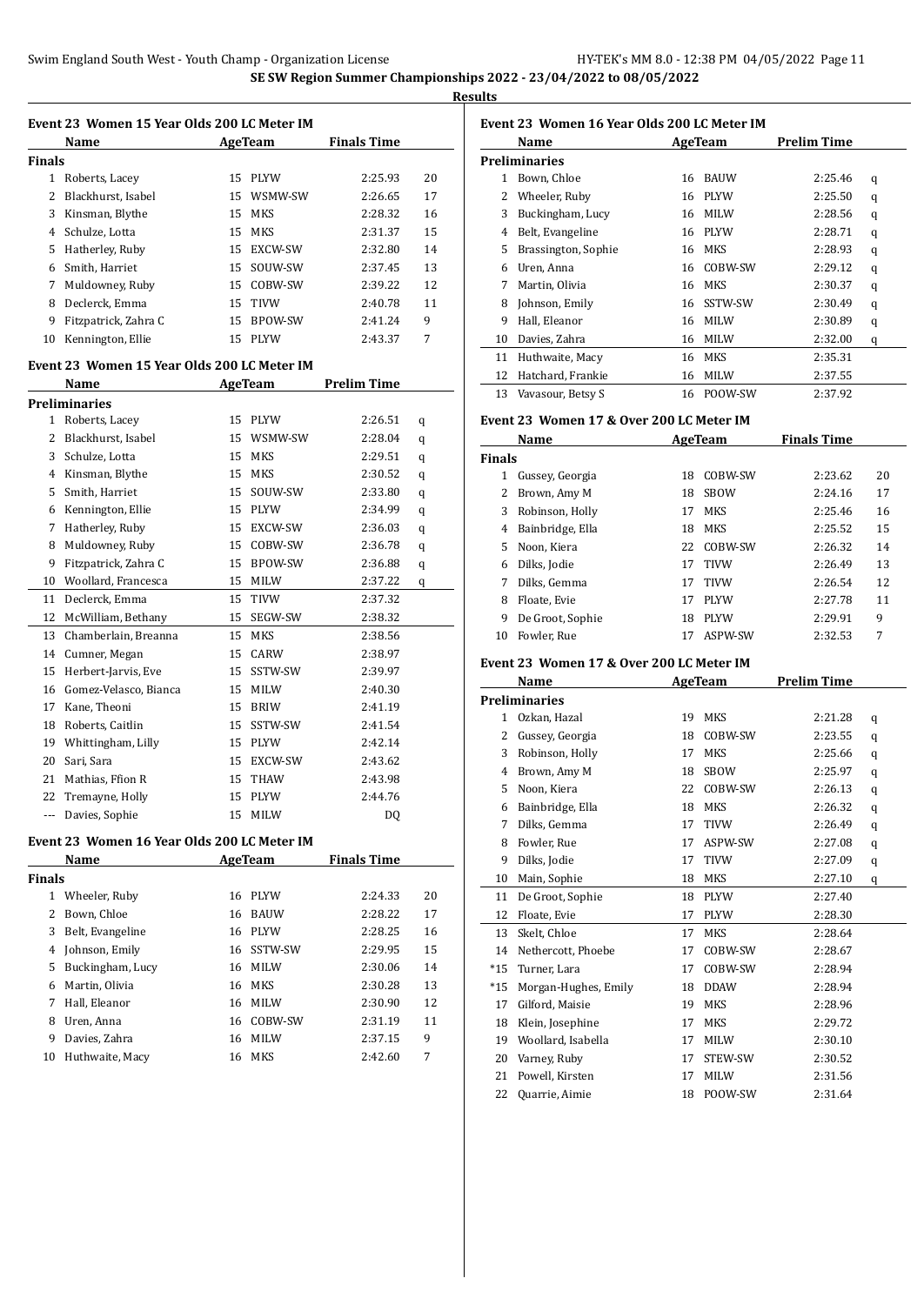| 18<br>17<br>17<br>18<br>17 | AgeTeam<br><b>PLYW</b><br><b>PLYW</b><br><b>MKS</b><br><b>PLYW</b><br>ASPW-SW | <b>Prelim Time</b><br>2:31.86<br>2:32.63<br>2:32.87<br>2:32.95 |
|----------------------------|-------------------------------------------------------------------------------|----------------------------------------------------------------|
|                            |                                                                               |                                                                |
|                            |                                                                               |                                                                |
|                            |                                                                               |                                                                |
|                            |                                                                               |                                                                |
|                            |                                                                               |                                                                |
|                            |                                                                               | 2:32.96                                                        |
| 18                         | <b>SBOW</b>                                                                   | 2:33.03                                                        |
| 17                         | <b>EXCW-SW</b>                                                                | 2:34.74                                                        |
| 18                         | <b>MILW</b>                                                                   | 2:34.87                                                        |
| 17                         | <b>SBOW</b>                                                                   | 2:36.80                                                        |
| 17                         | <b>MKS</b>                                                                    | 2:37.51                                                        |
| 18                         | POOW-SW                                                                       | 2:40.95                                                        |
| 17                         | <b>PLYW</b>                                                                   | 2:47.33                                                        |
| 18                         | <b>MILW</b>                                                                   | DQ                                                             |
|                            |                                                                               | Event 23 Women 200 LC Meter IM Multi-Class                     |

| Name                  | AgeTeam         | <b>Prelim Time</b> |   |
|-----------------------|-----------------|--------------------|---|
| <b>Preliminaries</b>  |                 |                    |   |
| 1 %Daly, Abigail SM14 | 17 DERW/Ex.none | 3:28.45            | a |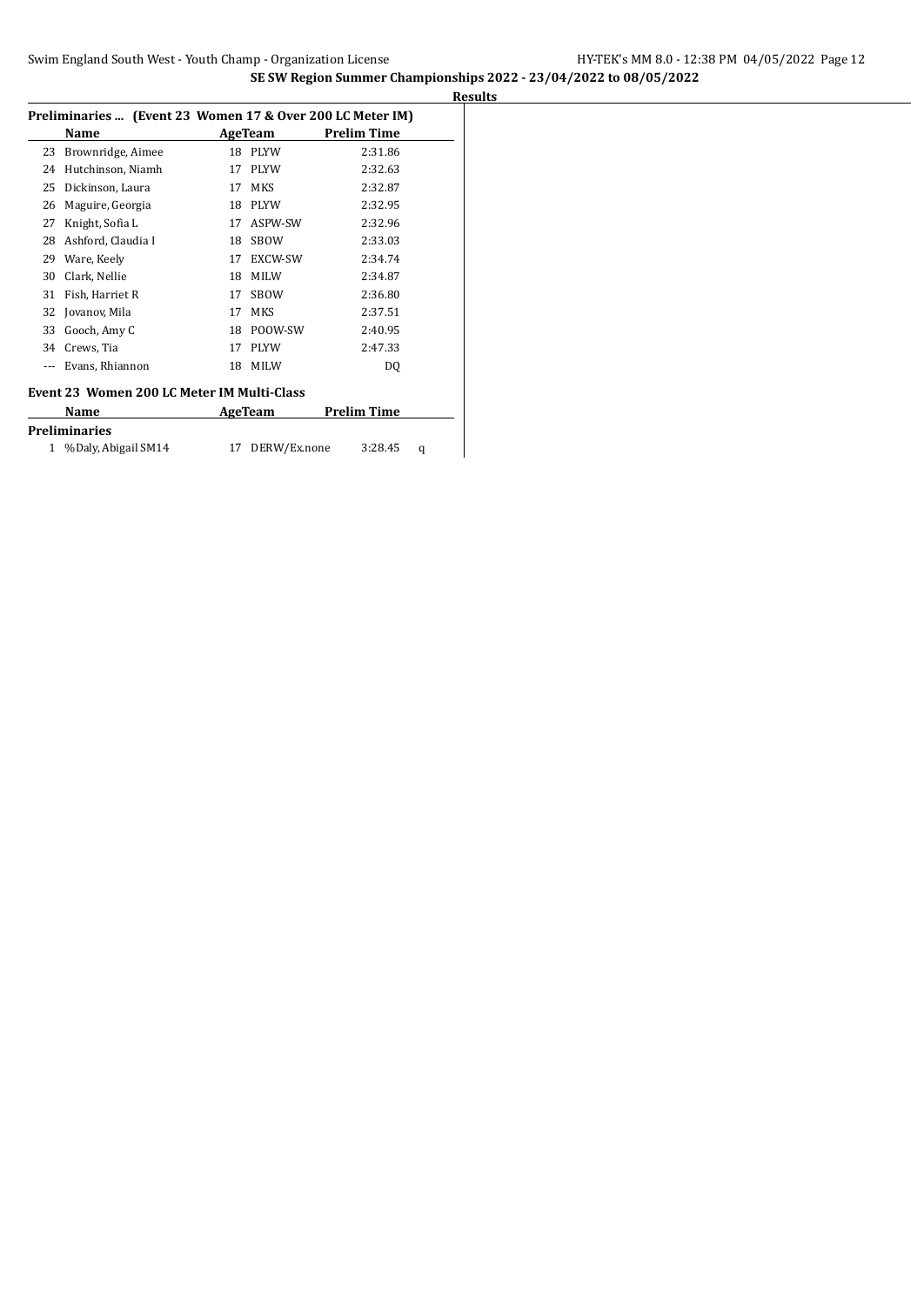| Event 24 Men 15 Year Olds 50 LC Meter Freestyle |                    |     |                |                    |      |  |
|-------------------------------------------------|--------------------|-----|----------------|--------------------|------|--|
|                                                 | Name               |     | AgeTeam        | <b>Finals Time</b> |      |  |
| <b>Finals</b>                                   |                    |     |                |                    |      |  |
| $*1$                                            | Workman, Jamie     | 15  | <b>BCSW-SW</b> | 25.62              | 18.5 |  |
| $*1$                                            | Parrott, Lauchlan  | 15  | MILW           | 25.62              | 18.5 |  |
| 3                                               | Cooper, Zac        | 15. | <b>MILW</b>    | 25.78              | 16   |  |
| 4                                               | Stoddard, Elliot J | 15  | <b>TRUW-SW</b> | 25.83              | 15   |  |
| 5.                                              | Dennis, Oliver     | 15  | <b>PLYW</b>    | 25.86              | 14   |  |
| 6                                               | Sartorius, Luca A  | 15  | POOW-SW        | 26.08              | 13   |  |
| 7                                               | Jackson, Toby      | 15  | MILW           | 26.12              | 12   |  |
| 8                                               | White, Adam        | 15  | MILW           | 26.24              | 11   |  |
| 9                                               | Pike, Harvey       | 15  | STEW-SW        | 26.29              | 9    |  |
| 10                                              | Mills, Harvey      | 15  | MKS            | 26.46              | 7    |  |

#### **Event 24 Men 15 Year Olds 50 LC Meter Freestyle**

|                | Name                  |    | <b>AgeTeam</b> | <b>Prelim Time</b> |   |
|----------------|-----------------------|----|----------------|--------------------|---|
|                | <b>Preliminaries</b>  |    |                |                    |   |
| $\mathbf{1}$   | Workman, Jamie        | 15 | BCSW-SW        | 25.66              | q |
| 2              | Dennis, Oliver        |    | 15 PLYW        | 25.90              | q |
| 3              | Parrott, Lauchlan     | 15 | MILW           | 25.91              | q |
| $\overline{4}$ | Cooper, Zac           | 15 | MILW           | 25.97              | q |
| 5              | Stoddard, Elliot J    | 15 | TRUW-SW        | 26.05              | q |
| 6              | White, Adam           | 15 | MILW           | 26.26              | q |
| 7              | Mills, Harvey         | 15 | MKS            | 26.29              | q |
| 8              | Jackson, Toby         | 15 | MILW           | 26.30              | q |
| 9              | Pike, Harvey          | 15 | STEW-SW        | 26.33              | q |
| 10             | Sartorius, Luca A     | 15 | POOW-SW        | 26.44              | q |
| 11             | Franklyn-Miller, Noah | 15 | MILW           | 26.51              |   |
| 12             | Garett, Jake          |    | 15 SSTW-SW     | 26.55              |   |
| 13             | Hodgetts, Freddie     | 15 | POOW-SW        | 26.60              |   |
| $*14$          | Wyrozumski, Szymon    | 15 | TDSW-SW        | 26.62              |   |
| $*14$          | Hamilton, Matthew     | 15 | PLYW           | 26.62              |   |
| 16             | Cox, Harrison         | 15 | MILW           | 26.68              |   |
| 17             | *Blazej, Ivan         | 15 | MKS            | 26.71              |   |
| 18             | Bell, Edward          | 15 | SEGW-SW        | 26.84              |   |
| 19             | Taylor, Harley        |    | 15 WARW        | 26.89              |   |
| 20             | Jones, Henry E        | 15 | BARW-SW        | 27.02              |   |
| 21             | Hodges, Charlie       | 15 | <b>MKS</b>     | 27.04              |   |
| 22             | Brown, Jack C         |    | 15 COBW-SW     | 27.05              |   |
| 23             | Lyall, Louis          | 15 | MILW           | 27.06              |   |
| 24             | Thorne, Louis         |    | 15 COBW-SW     | 27.10              |   |
| 25             | Head, Max             | 15 | BRIW           | 27.15              |   |
| 26             | Brindley, Reuben      | 15 | MILW           | 27.19              |   |
| 27             | Rostron, James        |    | 15 DDAW        | 27.20              |   |
| 28             | Tait, Ben             |    | 15 SWDW        | 27.36              |   |
| 29             | Parkin, Ethan J       | 15 | WDOW-SW        | 27.40              |   |
| $*30$          | Parrott, Thomas       | 15 | MKS            | 27.41              |   |
| $*30$          | McManus, Nathan       | 15 | PLYW           | 27.41              |   |
| 32             | Thring, Jonathan      | 15 | SEGW-SW        | 27.50              |   |
| 33             | Buckton, Reuben K     |    | 15 THAW        | 27.52              |   |
| 34             | Parker, Zak           | 15 | SWDW           | 27.53              |   |
| 35             | Trevithick, James R   | 15 | THAW           | 27.57              |   |
| 36             | Ryder, Harry          | 15 | TDSW-SW        | 27.62              |   |
| 37             | Blackwell, James      | 15 | <b>PLYW</b>    | 27.66              |   |
| 38             | Jackson, Benjamin     | 15 | POOW-SW        | 27.74              |   |
| 39             | De N'Yeurt, Noah      | 15 | SSTW-SW        | 27.84              |   |

| <b>Results</b> |                            |    |             |       |
|----------------|----------------------------|----|-------------|-------|
| 40             | Farrell, Tom J             |    | 15 ASPW-SW  | 27.85 |
| 41             | El-Nagdy, Noah             |    | 15 MILW     | 27.94 |
|                | *42 Willcocks, Cameron J   |    | 15 SBOW     | 27.95 |
|                | *42 Maitland-Smith, Thomas | 15 | WELW-SW     | 27.95 |
|                | 44 Platt, Toby             |    | 15 SSTW-SW  | 28.01 |
|                | 45 Hawkins, Alfie          |    | 15 STEW-SW  | 28.07 |
|                | 46 Caddy, Alex             |    | 15 CRNW     | 28.09 |
| 47             | Cooke, Kieran              |    | 15 CLEW-SW  | 28.15 |
| 48             | Blight, Daniel             |    | 15 MILW     | 28.16 |
| 49             | Taylor, Jack               | 15 | <b>CRNW</b> | 28.19 |
| 50             | Bradley, Benjamin          |    | 15 WDOW-SW  | 28.40 |
| 51             | Vincent, Alex R            | 15 | TDSW-SW     | 28.56 |
|                | 52 McNamara, Jamie L       |    | 15 POOW-SW  | 28.61 |
|                | 53 Thompson, Valerio       |    | 15 MILW     | 28.67 |

#### **Event 24 Men 16 Year Olds 50 LC Meter Freestyle**

|               | Name              |     | AgeTeam     | <b>Finals Time</b> |    |
|---------------|-------------------|-----|-------------|--------------------|----|
| <b>Finals</b> |                   |     |             |                    |    |
|               | Privo, Laurenz    | 16  | <b>PLYW</b> | 24.75              | 20 |
|               | Broekhoven, Finn  | 16  | PLYW        | 24.98              | 17 |
| 3             | Jenkins, Richard  | 16  | <b>MILW</b> | 24.99              | 16 |
| 4             | Ferguson, Leo     | 16  | <b>MILW</b> | 25.11              | 15 |
| 5.            | Meek, Charlie T   | 16. | POOW-SW     | 25.41              | 14 |
| 6             | Looker. Max C     |     | 16 POOW-SW  | 25.72              | 13 |
|               | Edwards, Owain    | 16  | MKS         | 25.73              | 12 |
| 8             | Wonnacott, Finley | 16  | <b>NCDW</b> | 25.94              | 11 |
| 9             | Wheatley, James   | 16  | <b>MKS</b>  | 25.99              | 9  |
| 10            | Robson, Byron     |     | 16 SASW     | 26.13              | 7  |

### **Event 24 Men 16 Year Olds 50 LC Meter Freestyle**

|       | Name                 | AgeTeam |             | <b>Prelim Time</b> |   |
|-------|----------------------|---------|-------------|--------------------|---|
|       | <b>Preliminaries</b> |         |             |                    |   |
| 1     | Jenkins, Richard     | 16      | <b>MILW</b> | 25.02              | q |
| 2     | Broekhoven, Finn     | 16      | <b>PLYW</b> | 25.06              | q |
| 3     | Meek, Charlie T      | 16      | POOW-SW     | 25.16              | q |
| 4     | Edwards, Owain       | 16      | <b>MKS</b>  | 25.39              | q |
| 5     | Privo, Laurenz       | 16      | <b>PLYW</b> | 25.45              | q |
| $*6$  | Looker, Max C        | 16      | POOW-SW     | 25.56              | q |
| *6    | Ferguson, Leo        | 16      | MILW        | 25.56              | q |
| 8     | Wonnacott, Finley    | 16      | <b>NCDW</b> | 25.81              | q |
| 9     | Robson, Byron        | 16      | SASW        | 25.85              | q |
| 10    | Wheatley, James      | 16      | <b>MKS</b>  | 25.91              | q |
| 11    | Carter, Fred         | 16      | <b>SWDW</b> | 25.96              |   |
| 12    | Hallows, Ashton      | 16      | <b>PLYW</b> | 26.11              |   |
| 13    | Sullens, Zack        | 16      | EXCW-SW     | 26.28              |   |
| 14    | Leigh, Max           | 16      | <b>BLFW</b> | 26.33              |   |
| 15    | Martindale, Joseph   | 16      | <b>MILW</b> | 26.36              |   |
| 16    | Bell, Fergus A       | 16      | EXCW-SW     | 26.37              |   |
| 17    | Gallagher, Reagan    | 16      | TDSW-SW     | 26.40              |   |
| $*18$ | Mander, Byron P      | 16      | ASPW-SW     | 26.50              |   |
| $*18$ | Merritt, Felix       | 16      | POOW-SW     | 26.50              |   |
| 20    | Jones, Joshua        | 16      | COBW-SW     | 26.51              |   |
| 21    | Richardson, Jude     | 16      | <b>TEWW</b> | 26.54              |   |
| 22    | Insley, Rhys         | 16      | MILW        | 26.55              |   |
| $*23$ | Gough, Ethan         | 16      | SWDW        | 26.58              |   |
| $*23$ | Hansen, Josh M       | 16      | GLOW        | 26.58              |   |
| 25    | Kempster, Samuel     | 16      | <b>CIRW</b> | 26.64              |   |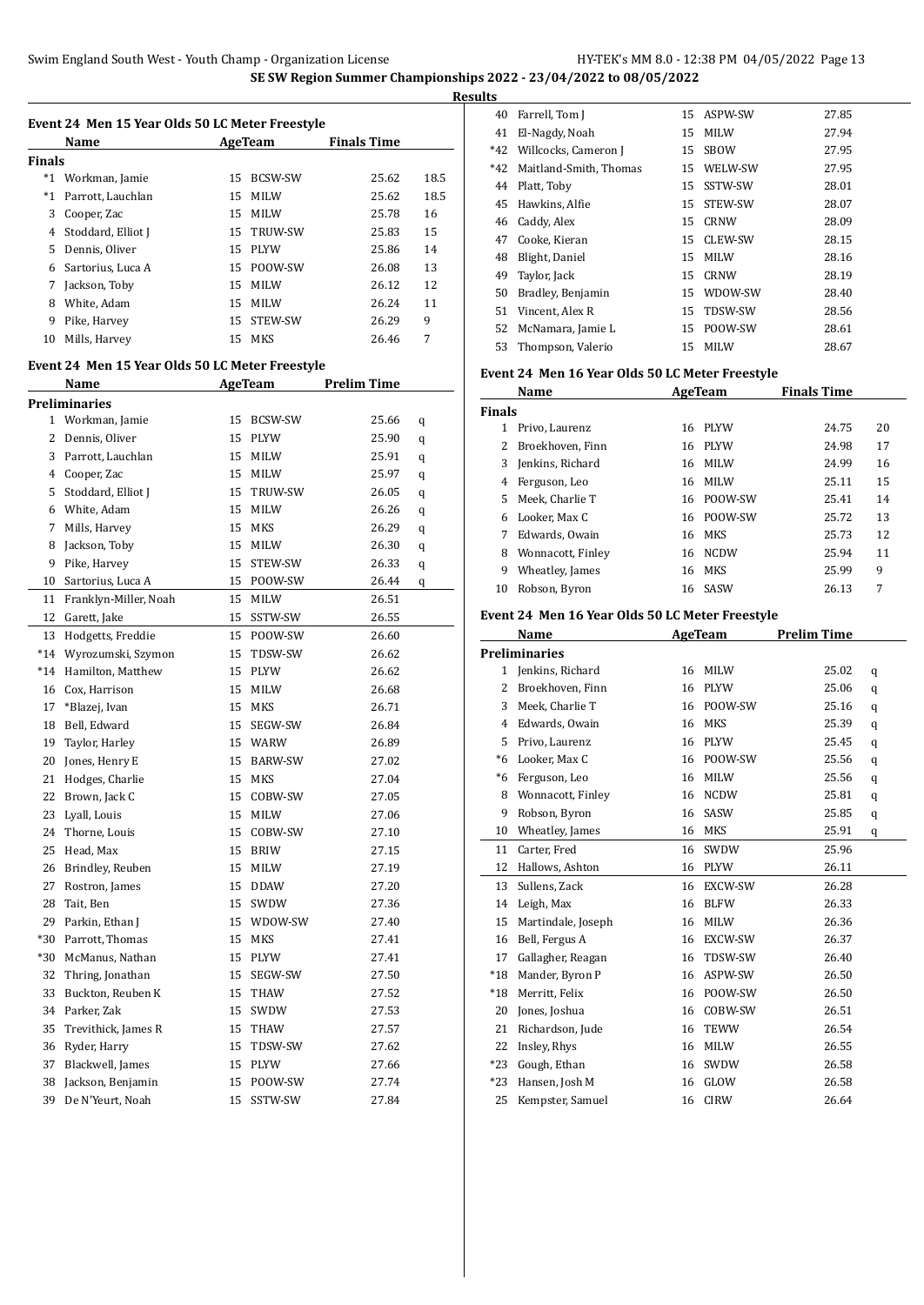| Name<br>Chong, Caden<br>Butterfield, Dominic<br>Hayward, George<br>Borg-Cardona, Jude<br>Baumgartner, Lorenz<br>Beardsmore, Riley<br>Slade, Oli | 16                  | AgeTeam<br>MKS<br>16 PENW<br>16 PLYW | <b>Prelim Time</b><br>26.67<br>26.76<br>26.89                                                                                                                                                                                        |                                                   |
|-------------------------------------------------------------------------------------------------------------------------------------------------|---------------------|--------------------------------------|--------------------------------------------------------------------------------------------------------------------------------------------------------------------------------------------------------------------------------------|---------------------------------------------------|
|                                                                                                                                                 |                     |                                      |                                                                                                                                                                                                                                      |                                                   |
|                                                                                                                                                 |                     |                                      |                                                                                                                                                                                                                                      |                                                   |
|                                                                                                                                                 |                     |                                      |                                                                                                                                                                                                                                      |                                                   |
|                                                                                                                                                 |                     |                                      |                                                                                                                                                                                                                                      |                                                   |
|                                                                                                                                                 |                     | 16 MILW                              | 26.98                                                                                                                                                                                                                                |                                                   |
|                                                                                                                                                 |                     | 16 MKS                               | 27.00                                                                                                                                                                                                                                |                                                   |
|                                                                                                                                                 |                     | 16 ASBW                              | 27.01                                                                                                                                                                                                                                |                                                   |
|                                                                                                                                                 |                     | 16 WDOW-SW                           | 27.15                                                                                                                                                                                                                                |                                                   |
| Rice, Samuel                                                                                                                                    | 16                  | TAVW                                 | 27.17                                                                                                                                                                                                                                |                                                   |
| Brookes, Nathan M                                                                                                                               |                     | 16 GLOW                              | 27.19                                                                                                                                                                                                                                |                                                   |
| Dukes, Owen                                                                                                                                     |                     | 16 WELW-SW                           | 27.21                                                                                                                                                                                                                                |                                                   |
| Stone, Haydn                                                                                                                                    |                     | 16 DINW-SW                           | 27.21                                                                                                                                                                                                                                |                                                   |
| Poggio, Giovanni                                                                                                                                |                     | 16 PLYW                              | 27.25                                                                                                                                                                                                                                |                                                   |
| Crossley, Thomas                                                                                                                                |                     |                                      | 27.28                                                                                                                                                                                                                                |                                                   |
| Best, Caden                                                                                                                                     |                     |                                      | 27.31                                                                                                                                                                                                                                |                                                   |
| Gillett, George                                                                                                                                 |                     |                                      | 27.44                                                                                                                                                                                                                                |                                                   |
| Garner, Bradley                                                                                                                                 |                     |                                      | 27.47                                                                                                                                                                                                                                |                                                   |
| May, Austin                                                                                                                                     |                     | SOUW-SW                              | 27.50                                                                                                                                                                                                                                |                                                   |
| Pearcey, Lucas                                                                                                                                  | 16                  | <b>MARW</b>                          | 27.50                                                                                                                                                                                                                                |                                                   |
| Brassey-Barlow, Freddie                                                                                                                         | 16                  | TIVW                                 | 27.73                                                                                                                                                                                                                                |                                                   |
| Everton, Gareth                                                                                                                                 | 16                  | FROW                                 | 27.74                                                                                                                                                                                                                                |                                                   |
| Brooks, Matthew H                                                                                                                               | 16                  |                                      | 27.76                                                                                                                                                                                                                                |                                                   |
| Deretz, Ollie                                                                                                                                   | 16                  |                                      | 27.90                                                                                                                                                                                                                                |                                                   |
| Thomas, Euan H                                                                                                                                  |                     |                                      | 28.07                                                                                                                                                                                                                                |                                                   |
| Hunter-Clarke, Fin L                                                                                                                            |                     |                                      | 28.18                                                                                                                                                                                                                                |                                                   |
| Williams, Joshua                                                                                                                                | 16                  | DDAW                                 | 28.23                                                                                                                                                                                                                                |                                                   |
| Thomas, Christopher                                                                                                                             |                     |                                      | 28.50                                                                                                                                                                                                                                |                                                   |
|                                                                                                                                                 |                     |                                      |                                                                                                                                                                                                                                      |                                                   |
| Name                                                                                                                                            |                     |                                      |                                                                                                                                                                                                                                      |                                                   |
| Finals                                                                                                                                          |                     |                                      |                                                                                                                                                                                                                                      |                                                   |
| Painter, Alex                                                                                                                                   | 18                  | MILW                                 | 23.07                                                                                                                                                                                                                                | 20                                                |
| Symons-Brown, Aiden                                                                                                                             | 18                  |                                      | 23.40                                                                                                                                                                                                                                | 17                                                |
| Robinson, Harry                                                                                                                                 | 18                  | MKS                                  | 23.71                                                                                                                                                                                                                                | 16                                                |
| Mitchell, Stefano                                                                                                                               | 23                  | <b>PLYW</b>                          | 23.76                                                                                                                                                                                                                                | 15                                                |
| Mason, Alex                                                                                                                                     | 17                  | <b>MKS</b>                           | 24.13                                                                                                                                                                                                                                | 14                                                |
| Rumball, Brandon                                                                                                                                | 19                  | <b>PLYW</b>                          | 24.27                                                                                                                                                                                                                                | 13                                                |
|                                                                                                                                                 |                     |                                      | 24.32                                                                                                                                                                                                                                | 12                                                |
| Taylor, Tom                                                                                                                                     | 22                  | <b>NCDW</b>                          | 24.33                                                                                                                                                                                                                                | 11                                                |
| Paker, Batuhan                                                                                                                                  | 20                  | PLYW                                 |                                                                                                                                                                                                                                      | 9                                                 |
| Beeley, Tom                                                                                                                                     | 23                  | PLYW                                 | 24.55                                                                                                                                                                                                                                | 7                                                 |
|                                                                                                                                                 |                     |                                      |                                                                                                                                                                                                                                      |                                                   |
| Name                                                                                                                                            |                     |                                      | <b>Prelim Time</b>                                                                                                                                                                                                                   |                                                   |
| Preliminaries                                                                                                                                   |                     |                                      |                                                                                                                                                                                                                                      |                                                   |
| Symons-Brown, Aiden                                                                                                                             | 18                  | PLYW                                 | 23.52                                                                                                                                                                                                                                | q                                                 |
| Painter, Alex                                                                                                                                   | 18                  | MILW                                 | 23.54                                                                                                                                                                                                                                | q                                                 |
| Robinson, Harry                                                                                                                                 | 18                  | MKS                                  | 23.81                                                                                                                                                                                                                                | q                                                 |
| Mitchell, Stefano                                                                                                                               | 23                  | PLYW                                 | 23.96                                                                                                                                                                                                                                | q                                                 |
| Paker, Batuhan                                                                                                                                  | 20                  | PLYW                                 | 24.18                                                                                                                                                                                                                                | q                                                 |
| Rumball, Brandon                                                                                                                                | 19                  | PLYW                                 | 24.22                                                                                                                                                                                                                                | q                                                 |
| Mason, Alex                                                                                                                                     | 17                  | MKS                                  | 24.24                                                                                                                                                                                                                                | q                                                 |
| Taylor, Tom                                                                                                                                     | 22                  | <b>NCDW</b>                          | 24.26                                                                                                                                                                                                                                | q                                                 |
| Williams, Solomon                                                                                                                               | 17                  | MILW                                 | 24.28                                                                                                                                                                                                                                | q                                                 |
| Beeley, Tom                                                                                                                                     | 23                  | PLYW                                 | 24.37                                                                                                                                                                                                                                | q                                                 |
| Cairns, Matthew                                                                                                                                 | 17                  | MILW                                 | 24.39                                                                                                                                                                                                                                |                                                   |
| Hemmings, Robbie                                                                                                                                | 18                  | POOW-SW                              | 24.52                                                                                                                                                                                                                                |                                                   |
|                                                                                                                                                 | 7 Williams, Solomon |                                      | 16 COBW-SW<br>16 CLEW-SW<br>16 SEGW-SW<br>16 NCDW<br>16<br>GLOW<br>POOW-SW<br>16 GLOW<br>16 STEW-SW<br>16 DINW-SW<br>Event 24 Men 17 & Over 50 LC Meter Freestyle<br>PLYW<br>17 MILW<br>Event 24 Men 17 & Over 50 LC Meter Freestyle | AgeTeam<br><b>Finals Time</b><br>24.43<br>AgeTeam |

| <b>desults</b> |                                                |          |                |                |
|----------------|------------------------------------------------|----------|----------------|----------------|
| 13             | Hallett, Ronny                                 | 18       | MKS            | 24.53          |
| $*14$          | Armon, Jacob                                   | 19       | MKS            | 24.54          |
|                | *14 Mowlem, Leon                               | 19       | PLYW           | 24.54          |
|                | *14 Watts, Olly                                | 17       | ASPW-SW        | 24.54          |
|                | *17 Gaunt, Jake                                | 17       | SOUW-SW        | 24.63          |
| $*17$          | Lewis, Cameron E                               | 20       | GLOW           | 24.63          |
| 19             | Woodburn, Elliot                               | 17       | MILW           | 24.64          |
| 20             | Rindel, Hugo                                   | 18       | MILW           | 24.68          |
| 21             | Simmons, Sean D                                | 17       | <b>BRHW</b>    | 24.69          |
| 22             | Karpisz, Bartek                                | 29       | COBW-SW        | 24.83          |
| 23             | Paker, Berk Emre                               | 17       | <b>PLYW</b>    | 24.84          |
| 24             | Knight, Gabe J                                 | 17       | <b>SBOW</b>    | 24.89          |
| 25             | Graham, Adam                                   | 17       | MILW           | 25.00          |
| 26             | Dade, Oliver R                                 | 17       | GLOW           | 25.05          |
| 27             | Tunstall, Luke                                 | 17       | MKS            | 25.08          |
| 28             | Dietz, Fritz                                   | 18       | <b>DDAW</b>    | 25.16          |
| $*29$          | Martindale, Lawrence                           |          | 18 ASPW-SW     | 25.18          |
| *29            | Bunyard, James                                 | 21       | GLOW           | 25.18          |
| 31             | Adams, Max                                     | 17       | ASPW-SW        | 25.19          |
| 32             | Fannon, Benjamin                               | 20       | <b>PLYW</b>    | 25.20          |
| $*33$          | Workman, Matthew                               | 18       | BCSW-SW        | 25.24          |
| *33            | Townsend, Sam                                  | 18       | MKS            | 25.24          |
| 35             | O'Loughlin, David                              | 18       | MILW           | 25.25          |
| 36             | Gloeckler, Joshua                              | 18       | PLYW           | 25.28          |
| 37             | Weeks, Kai                                     | 19       | BCSW-SW        | 25.31          |
| 38             | Kelly, Magnus                                  | 17       | MKS            | 25.34          |
| 39             | Willis, Jeremy                                 | 18       | TDSW-SW        | 25.35          |
| $*40$          | Pond, Mikey                                    | 19       | CMAW           | 25.45          |
| *40            | Reeve, Dylan                                   | 17       | MKS            | 25.45          |
| 42             | Johnson, Louis                                 | 18       | PLYW           | 25.48          |
| *43            | Saunders, Oliver                               | 17       | ASPW-SW        | 25.50          |
| *43            | Rayment, Ethan                                 | 21       | PLYW           | 25.50          |
| 45<br>46       | Burns, Logan<br>Varker, Charlie                | 19<br>19 | EXCW-SW<br>MKS | 25.54<br>25.57 |
| 47             | Jameson Neal, Noah                             | 18       | <b>PLYW</b>    | 25.58          |
| 48             | Rayment, Callum                                | 23       | PLYW           | 25.59          |
| *49            | Stewart, Harry                                 | 18       | WDOW-SW        | 25.61          |
| *49            | Mufti, Alexander                               | 17       | <b>MILW</b>    | 25.61          |
| 51             | Kohl, Maximilian                               |          | 18 PLYW        | 25.77          |
| 52             | Dailley, Tom                                   | 17       | MILW           | 25.78          |
| 53             | Newcombe, Ben R                                | 17       | GLOW           | 25.79          |
| 54             | Meyers, Connor                                 | 17       | MKS            | 25.89          |
| *55            | Poole, Dexter B                                | 17       | ASPW-SW        | 25.98          |
| *55            | Whitworth, Ryan                                | 20       | TDSW-SW        | 25.98          |
| 57             | Mitchell, George R                             | 17       | TRUW-SW        | 26.05          |
| 58             | Yang, Yekai                                    | 17       | MKS            | 26.08          |
| 59             | Arrowsmith, sam                                | 19       | EXCW-SW        | 26.42          |
| 60             | Frith, Callum J                                | 17       | EXCW-SW        | 26.58          |
| 61             | Williams, Kieran                               | 18       | NEQW           | 26.89          |
| 62             | Williams, Sebastian                            | 18       | MKS            | 34.21          |
| 63             | Hobbs, Alexander                               | 17       | MKS            | 39.89          |
| $\overline{a}$ | Morgan-Hughes, Harry                           | 17       | DDAW           | DQ             |
|                |                                                |          |                |                |
|                | Event 24 Men 50 LC Meter Freestyle Multi-Class |          |                |                |

### **Name AgeTeam Prelim Time Preliminaries**

| 1 %Sturgess, Zack C S10<br>15 SBOW/Ex. none<br>29.90 | $\mathbf{q}$ |
|------------------------------------------------------|--------------|
|------------------------------------------------------|--------------|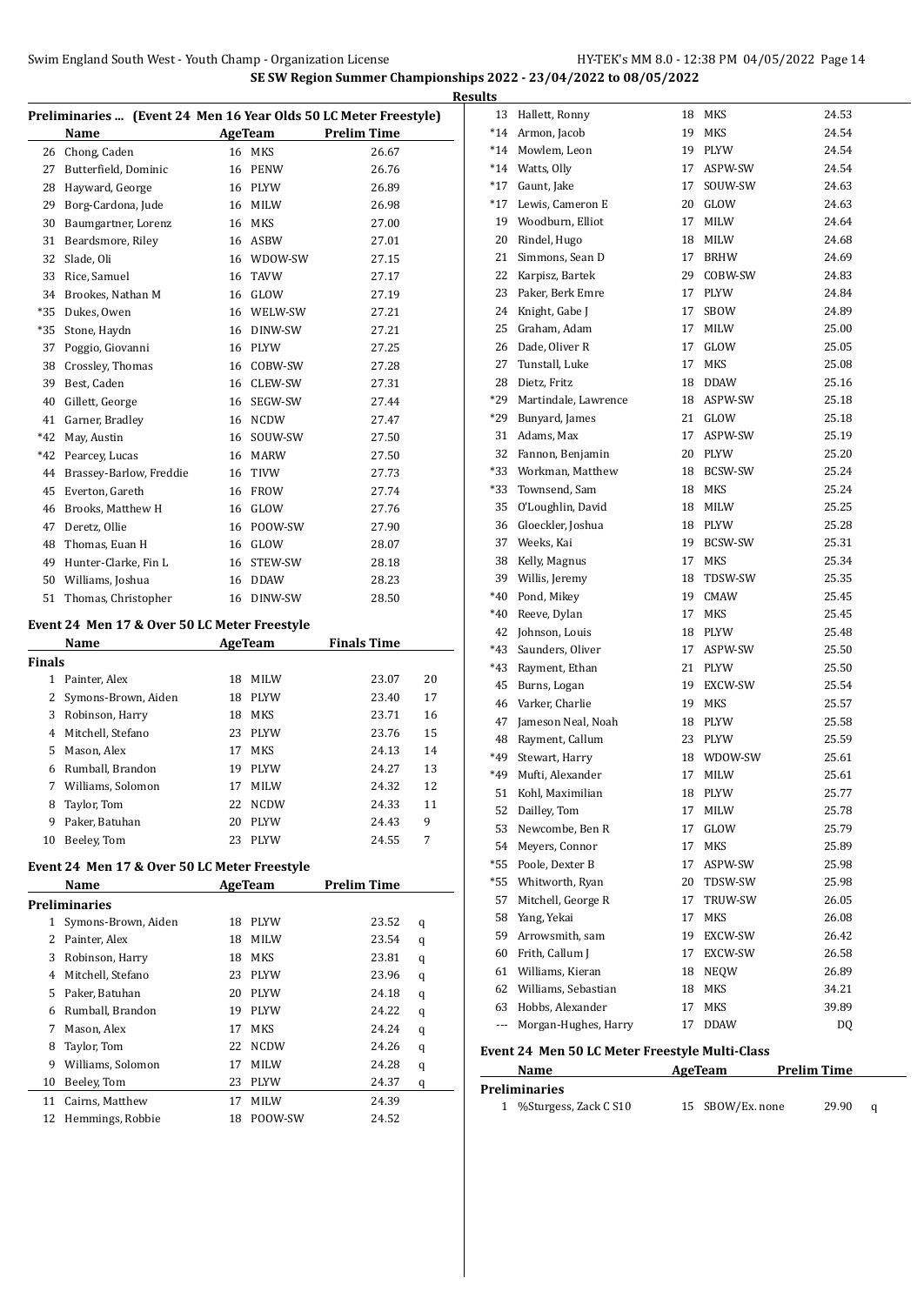| Preliminaries  (Event 24 Men 50 LC Meter Freestyle Multi-Class) |                       |  |                   |                    |   |
|-----------------------------------------------------------------|-----------------------|--|-------------------|--------------------|---|
|                                                                 | <b>Name</b>           |  | AgeTeam           | <b>Prelim Time</b> |   |
|                                                                 | 2 %Wood, Jacob S9     |  | 16 GLOW/Ex. 1,2,4 | 31.32              | a |
|                                                                 | 3 %Coxhead, Aiden S14 |  | 22 CMAW/Ex.none   | 33.07              | a |
|                                                                 | 4 %Harris, Xander S6  |  | 18 DERW/Ex.12+    | 33.38              | q |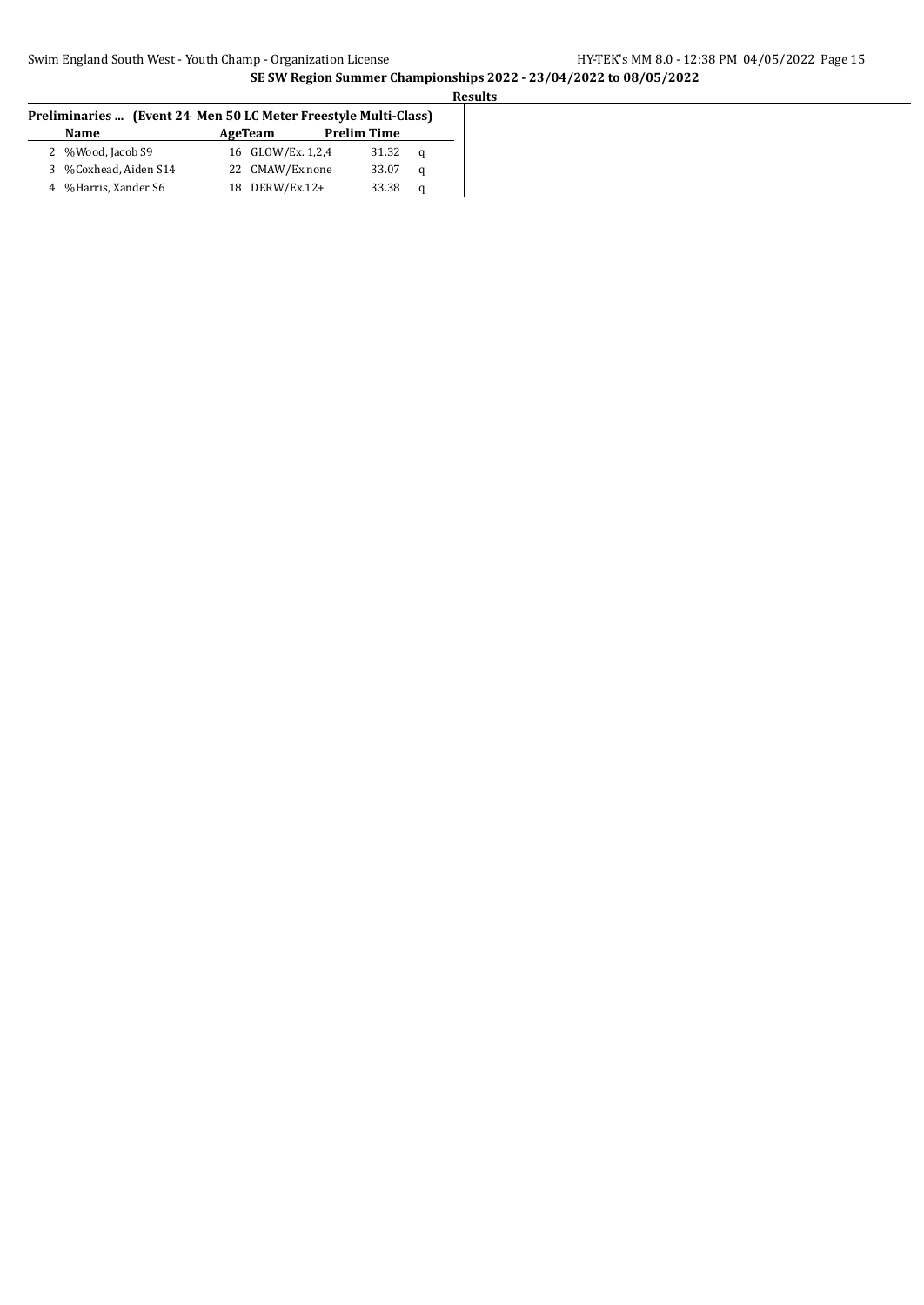| esul<br>Н | י |
|-----------|---|
|           |   |

|               | Name                    |    | AgeTeam     | <b>Finals Time</b> |    |
|---------------|-------------------------|----|-------------|--------------------|----|
| <b>Finals</b> |                         |    |             |                    |    |
| 1             | Franklyn-Miller, Sienna |    | 15 MILW     | 27.33              | 20 |
| 2             | Davies, Sophie          | 15 | <b>MILW</b> | 27.68              | 17 |
| 3             | Hardy, Charlotte        | 15 | MILW        | 27.75              | 16 |
| 4             | Blackhurst, Isabel      | 15 | WSMW-SW     | 27.97              | 15 |
| 5             | Chan, Annabel           | 15 | MILW        | 28.05              | 14 |
| 6             | De Pree, Natasha        | 15 | <b>MILW</b> | 28.47              | 13 |
| 7             | Freeman, Alisha         | 15 | <b>FROW</b> | 28.65              | 12 |
| 8             | Henderson, Evie         |    | 15 CPAW     | 28.74              | 11 |
| 9             | Byam, Libby             | 15 | SASW        | 28.95              | 9  |
| 10            | Stockley, Esmee         | 15 | <b>MKS</b>  | 29.71              | 7  |
|               |                         |    |             |                    |    |

#### **Event 25 Women 15 Year Olds 50 LC Meter Freestyle**

|       | Name                      |    | AgeTeam     | <b>Prelim Time</b> |   |
|-------|---------------------------|----|-------------|--------------------|---|
|       | Preliminaries             |    |             |                    |   |
| 1     | Franklyn-Miller, Sienna   | 15 | MILW        | 27.57              | q |
| 2     | Hardy, Charlotte          |    | 15 MILW     | 27.67              | q |
| 3     | Blackhurst, Isabel        |    | 15 WSMW-SW  | 28.07              | q |
| 4     | Davies, Sophie            | 15 | MILW        | 28.31              | q |
| 5     | De Pree, Natasha          | 15 | <b>MILW</b> | 28.34              | q |
| 6     | Chan, Annabel             | 15 | MILW        | 28.71              | q |
| 7     | Byam, Libby               | 15 | SASW        | 28.78              | q |
| 8     | Freeman, Alisha           | 15 | FROW        | 28.83              | q |
| 9     | Henderson, Evie           | 15 | <b>CPAW</b> | 28.89              | q |
| 10    | Stockley, Esmee           | 15 | MKS         | 29.27              | q |
| 11    | Quiller, Nicole           | 15 | MKS         | 29.28              |   |
| 12    | Morris, Lillie            | 15 | <b>DAWW</b> | 29.41              |   |
| 13    | Gomez-Velasco, Bianca     | 15 | MILW        | 29.44              |   |
| 14    | Bennett, Gemma            | 15 | PLYW        | 29.46              |   |
| 15    | Colangelo, Eleanore       |    | 15 PLYW     | 29.50              |   |
| 16    | Watts, Aimee              |    | 15 ASPW-SW  | 29.55              |   |
| $*17$ | Olesen, Phoebe            |    | 15 BADW-SW  | 29.56              |   |
| $*17$ | Declerck, Emma            | 15 | <b>TIVW</b> | 29.56              |   |
| 19    | Kennington, Ellie         | 15 | <b>PLYW</b> | 29.68              |   |
| 20    | Sherriff, Esme            | 15 | MKS         | 29.80              |   |
| $*21$ | Herbert-Jarvis, Eve       | 15 | SSTW-SW     | 29.81              |   |
| $*21$ | Stratford, Katie E        | 15 | THAW        | 29.81              |   |
| 23    | Muldowney, Ruby           |    | 15 COBW-SW  | 29.86              |   |
| $*24$ | McCoubrie, Rebecca        |    | 15 SSTW-SW  | 29.87              |   |
| *24   | Langley, Lilly            |    | 15 BCSW-SW  | 29.87              |   |
| 26    | Hartley, Jade M           | 15 | SOUW-SW     | 29.88              |   |
| 27    | Cumner, Megan             |    | 15 CARW     | 29.89              |   |
| 28    | Costagliola, Maria Giulia |    | 15 BRHW     | 30.02              |   |
| 29    | Bodmer, Amelie G          | 15 | <b>BRHW</b> | 30.07              |   |
| 30    | Dixon, Millie             | 15 | MKS         | 30.10              |   |
| 31    | Sodyte, Mia               | 15 | PLYW        | 30.24              |   |
| $*32$ | Roberts, Caitlin          | 15 | SSTW-SW     | 30.26              |   |
| $*32$ | Woollard, Francesca       |    | 15 MILW     | 30.26              |   |
| 34    | Murray, Freya             |    | 15 PLYW     | 30.29              |   |
| 35    | Blake, Georgia L          | 15 | ASPW-SW     | 30.38              |   |
| 36    | O'Connell, Evie           | 15 | SSTW-SW     | 30.43              |   |
| 37    | Sari, Sara                | 15 | EXCW-SW     | 30.45              |   |
| 38    | McWilliam, Bethany        | 15 | SEGW-SW     | 30.55              |   |
| 39    | Smith, Harriet            | 15 | SOUW-SW     | 30.90              |   |

|                                                   | Benn, Sophie      | 15 | MKS            | DO.                |    |  |  |
|---------------------------------------------------|-------------------|----|----------------|--------------------|----|--|--|
| Event 25 Women 16 Year Olds 50 LC Meter Freestyle |                   |    |                |                    |    |  |  |
|                                                   | Name              |    | AgeTeam        | <b>Finals Time</b> |    |  |  |
| <b>Finals</b>                                     |                   |    |                |                    |    |  |  |
| 1.                                                | De Pree, Nicole   | 16 | <b>MILW</b>    | 26.75              | 20 |  |  |
| 2                                                 | Allix, Lucy O     | 16 | <b>BARW-SW</b> | 27.64              | 17 |  |  |
| 3                                                 | Boyle, Felicity   | 16 | MKS            | 27.74              | 16 |  |  |
| 4                                                 | Bowen, Leah       | 16 | MKS            | 27.87              | 15 |  |  |
| 5.                                                | Bown, Chloe       | 16 | <b>BAUW</b>    | 28.37              | 14 |  |  |
| 6                                                 | Ulyatt, Lily      | 16 | MILW           | 28.41              | 13 |  |  |
| 7                                                 | Kerr Muir, Olivia | 16 | <b>CIRW</b>    | 28.53              | 12 |  |  |
| 8                                                 | Buckingham, Lucy  | 16 | MILW           | 28.88              | 11 |  |  |
| 9                                                 | Osgood, Lauren E  | 16 | WDOW-SW        | 28.93              | 9  |  |  |
| 10                                                | Uren, Anna        | 16 | COBW-SW        | 28.94              | 7  |  |  |

#### **Event 25 Women 16 Year Olds 50 LC Meter Freestyle**

|              | Name                  | AgeTeam |                | Prelim Time |   |
|--------------|-----------------------|---------|----------------|-------------|---|
|              | Preliminaries         |         |                |             |   |
| $\mathbf{1}$ | De Pree, Nicole       | 16      | <b>MILW</b>    | 27.35       | q |
| 2            | Allix, Lucy O         | 16      | <b>BARW-SW</b> | 27.89       | q |
| 3            | Boyle, Felicity       | 16      | <b>MKS</b>     | 27.97       | q |
| 4            | Bown, Chloe           | 16      | <b>BAUW</b>    | 28.01       | q |
| 5            | Bowen, Leah           | 16      | <b>MKS</b>     | 28.20       | q |
| 6            | Buckingham, Lucy      | 16      | <b>MILW</b>    | 28.40       | q |
| $*7$         | Ulyatt, Lily          | 16      | <b>MILW</b>    | 28.41       | q |
| $*7$         | Kerr Muir, Olivia     | 16      | <b>CIRW</b>    | 28.41       | q |
| $*9$         | Uren, Anna            | 16      | COBW-SW        | 28.53       | q |
| $*9$         | Osgood, Lauren E      | 16      | WDOW-SW        | 28.53       | q |
| 11           | Travers-Griffin, Clia | 16      | EXCW-SW        | 28.54       |   |
| 12           | Johnson, Emily        | 16      | SSTW-SW        | 28.67       |   |
| 13           | Sell, Martha          | 16      | COBW-SW        | 28.71       |   |
| 14           | Taylor, Phoebe        | 16      | <b>CINW</b>    | 28.73       |   |
| 15           | Marshman, La          | 16      | ASPW-SW        | 28.77       |   |
| $*16$        | Broster, Phoebe M     | 16      | BPOW-SW        | 28.95       |   |
| $*16$        | Ward, Arabella        | 16      | <b>MKS</b>     | 28.95       |   |
| 18           | Hatchard, Frankie     | 16      | MILW           | 29.28       |   |
| 19           | Phillips, Kaia        | 16      | <b>PLYW</b>    | 29.32       |   |
| 20           | Maidment, Olivia F    | 16      | <b>BRHW</b>    | 29.38       |   |
| 21           | Belt, Evangeline      | 16      | <b>PLYW</b>    | 29.48       |   |
| 22           | Kibble, Sophie        | 16      | SASW           | 29.50       |   |
| 23           | Vavasour, Betsy S     | 16      | POOW-SW        | 29.77       |   |
| 24           | Adama. Iman           | 16      | <b>MKS</b>     | 30.31       |   |

#### **Event 25 Women 17 & Over 50 LC Meter Freestyle**

| <b>Name</b><br>AgeTeam |               |             | <b>Finals Time</b> |    |
|------------------------|---------------|-------------|--------------------|----|
|                        |               |             |                    |    |
| Little, Erin           | 17            | MKS         | 26.43              | 20 |
| Dahl, Alma             | 17            | <b>PLYW</b> | 27.03              | 17 |
| Gilford, Maisie        | 19            | MKS         | 27.13              | 16 |
| Klein, Josephine       | 17            | MKS         | 27.22              | 15 |
| Chown, Ella G          | 19            | <b>SBOW</b> | 27.25              | 14 |
| Cawsey, Zoe            | 23            | <b>PLYW</b> | 27.26              | 13 |
| Graville, Carys        | 17            | <b>MILW</b> | 27.39              | 12 |
| McRobbie, Lauren       | 19            | WDOW-SW     | 27.59              | 11 |
| Highmore, Darcy        | 17            | <b>MILW</b> | 27.61              | 9  |
| Eland. Catherine       | 18            | POOW-SW     | 27.73              | 7  |
|                        | <b>Finals</b> |             |                    |    |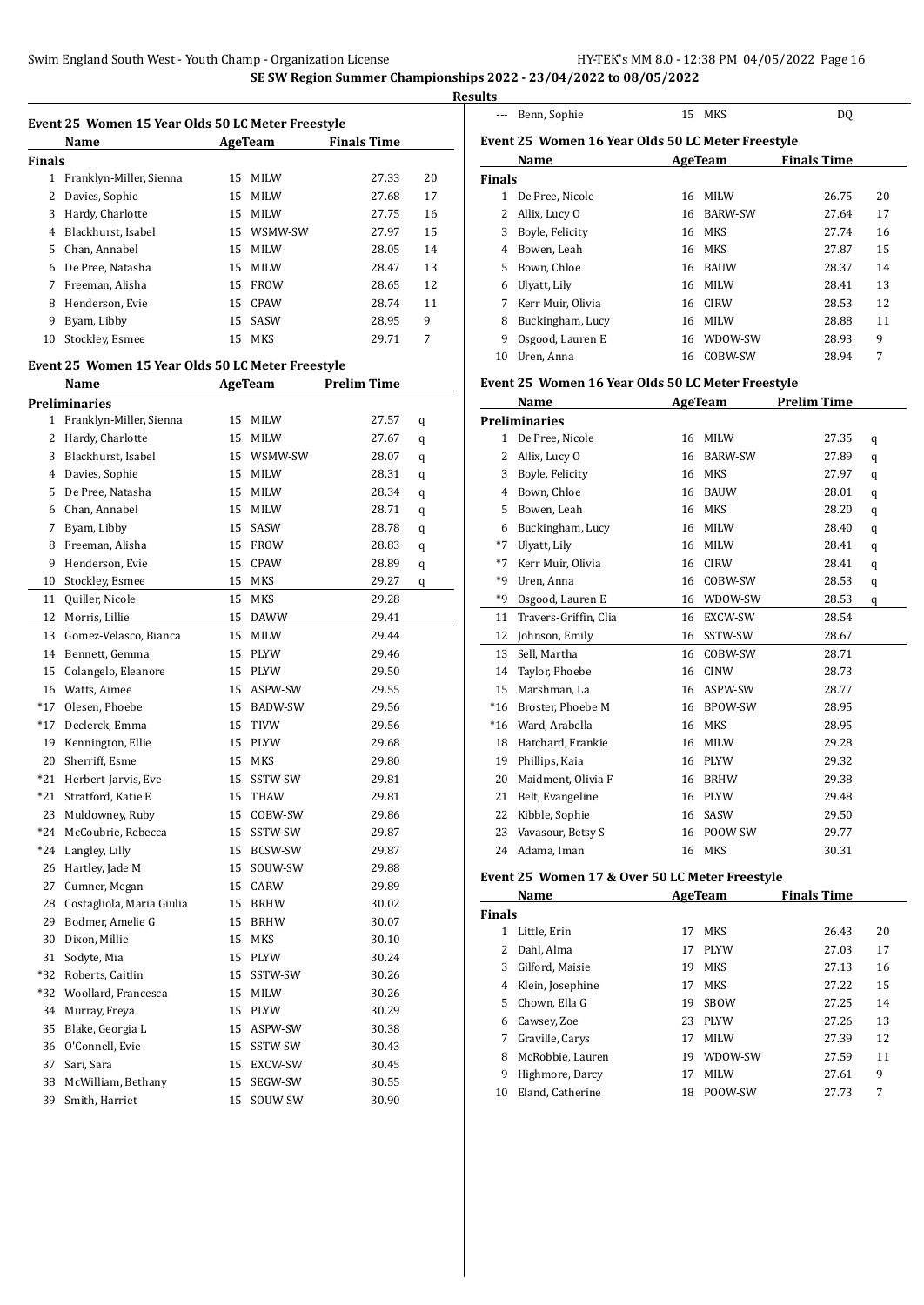|       | Name                      |    | AgeTeam     | <b>Prelim Time</b> |   |
|-------|---------------------------|----|-------------|--------------------|---|
|       | Preliminaries             |    |             |                    |   |
| 1     | Little, Erin              | 17 | MKS         | 26.26              | q |
| 2     | Dahl, Alma                | 17 | PLYW        | 27.06              | q |
| 3     | Gilford, Maisie           | 19 | MKS         | 27.30              | q |
| $^*4$ | Klein, Josephine          | 17 | MKS         | 27.34              | q |
| $^*4$ | Cawsey, Zoe               | 23 | <b>PLYW</b> | 27.34              | q |
| 6     | Graville, Carys           | 17 | MILW        | 27.36              | q |
| 7     | Chown, Ella G             | 19 | <b>SBOW</b> | 27.37              | q |
| 8     | Eland, Catherine          |    | 18 POOW-SW  | 27.54              | q |
| 9     | McRobbie, Lauren          |    | 19 WDOW-SW  | 27.56              | q |
| 10    | Highmore, Darcy           | 17 | MILW        | 27.70              | q |
| 11    | Conroy, Grace             | 17 | MKS         | 27.73              |   |
| 12    | Blake, Jade               | 19 | MKS         | 27.89              |   |
| 13    | Witcombe, Heather G       | 20 | SOUW-SW     | 27.90              |   |
| $*14$ | Bain, Jemma               | 17 | <b>CRNW</b> | 27.93              |   |
| $*14$ | Ainsworth, Erlina         | 17 | MKS         | 27.93              |   |
| 16    | Fuller, Olivia            | 19 | <b>PLYW</b> | 27.95              |   |
| 17    | Evans, Leah               | 17 | COBW-SW     | 27.99              |   |
| 18    | Brooks, Louise R          | 18 | GLOW        | 28.15              |   |
| 19    | McNamara, Ella L          | 19 | POOW-SW     | 28.21              |   |
| 20    | Aspen, Isobel             | 21 | TRIDE       | 28.27              |   |
| 21    | Rogers, Nemone            | 17 | MKS         | 28.30              |   |
| 22    |                           | 17 |             |                    |   |
|       | Singer, Mae E             |    | GLOW        | 28.39              |   |
| 23    | Dickinson, Laura          | 17 | MKS         | 28.42              |   |
| 24    | Butcher, Katie            |    | 18 ASPW-SW  | 28.56              |   |
| 25    | Farmery, Eva              |    | 19 CLEW-SW  | 28.58              |   |
| 26    | Cornish, Emily            |    | 18 PLYW     | 28.70              |   |
| 27    | Evans, Rhiannon           | 18 | MILW        | 28.71              |   |
| 28    | Monera-Cabarique, Sheila* | 17 | POOW-SW     | 28.72              |   |
| 29    | Riggott, Amelia           | 18 | MKS         | 28.80              |   |
| *30   | Byrne, Shannon            | 17 | MKS         | 28.81              |   |
| *30   | Moore, Bella              | 17 | STEW-SW     | 28.81              |   |
| 32    | Roe, Hermione             | 17 | MKS         | 28.84              |   |
| 33    | McWilliam, Emily          | 17 | SEGW-SW     | 28.87              |   |
| 34    | Cromhout, Hannah          | 18 | <b>MILW</b> | 29.00              |   |
| *35   | Smith, Rebecca            | 43 | <b>BOAW</b> | 29.01              |   |
| *35   | Elvins, Florence          | 17 | COBW-SW     | 29.01              |   |
| *37   | Maticiuc, Alexandra       | 18 | PLYW        | 29.08              |   |
| *37   | Harries, Charlotte        | 17 | YEOW        | 29.08              |   |
| 39    | Witcombe, Amber S         | 17 | SOUW-SW     | 29.18              |   |
| 40    | Bright, Alicia L          | 17 | GLOW        | 29.20              |   |
| *41   | Davis, Bethan             | 17 | FROW        | 29.29              |   |
| *41   | Jennings, Freya           | 17 | BRIW        | 29.29              |   |
| *43   | Endicott, Bethan          | 17 | MKS         | 29.31              |   |
| *43   | Pemble, Erin              | 17 | BRHW        | 29.31              |   |
| *43   | Fleming, Emma             | 17 | MILW        | 29.31              |   |
| 46    | Kovacs, Kelli             | 20 | ASPW-SW     | 29.36              |   |
| 47    | White, Katie              | 17 | MILW        | 29.40              |   |
|       |                           |    |             |                    |   |
| 48    | Hannah, Astrid            | 18 | PLYW        | 29.44              |   |
| 49    | Fry, Caitlyn              | 18 | MKS         | 29.49              |   |
| 50    | Knight, Bria              | 17 | MARW        | 29.50              |   |
| 51    | Maguire, Georgia          | 18 | PLYW        | 29.53              |   |
| 52    | Wiggins, Emma             | 17 | CPAW        | 29.57              |   |
| 53    | Wan, Emily                | 19 | CIRW        | 29.62              |   |

| <b>Results</b> |                            |     |             |       |
|----------------|----------------------------|-----|-------------|-------|
|                | 54 Crews, Tia              |     | 17 PLYW     | 29.66 |
|                | 55 Baillie-Hamilton, Alice | 17  | MKS         | 29.67 |
|                | 56 Wyatt, Gemma            | 19  | WDOW-SW     | 29.71 |
| 57             | Riggall, Ella              | 19. | COBW-SW     | 29.91 |
|                | 58 Walker, Hannah          | 17  | <b>TAVW</b> | 29.98 |
| 59             | Bulpin, Rhiannon G         | 17  | GLOW        | 30.13 |
| 60             | Hocking, Anya              |     | <b>PLYW</b> | 30.36 |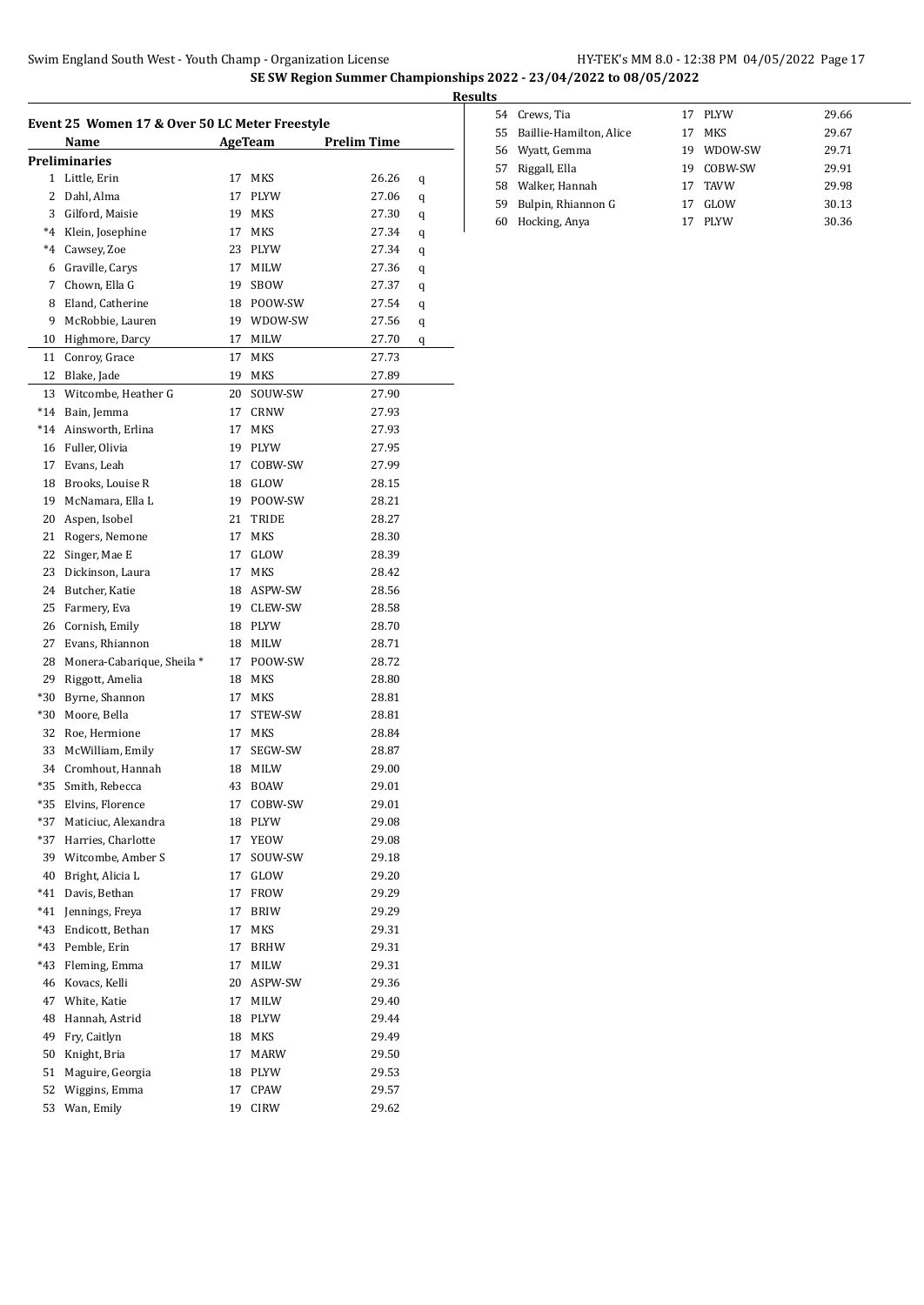| Event 26 Men 15 Year Olds 100 LC Meter Breaststroke |                    |         |             |                    |    |  |  |
|-----------------------------------------------------|--------------------|---------|-------------|--------------------|----|--|--|
|                                                     | Name               | AgeTeam |             | <b>Finals Time</b> |    |  |  |
| Finals                                              |                    |         |             |                    |    |  |  |
| 1                                                   | Dodd, Rhys         | 15.     | SOUW-SW     | 1:09.22            | 20 |  |  |
| 2                                                   | Beasley, Freddie J | 15.     | POOW-SW     | 1:12.22            | 17 |  |  |
| 3                                                   | Chappels, Frank J  | 15      | <b>SBOW</b> | 1:12.23            | 16 |  |  |
| 4                                                   | Grenardo, Alex     | 15.     | <b>DDAW</b> | 1:13.00            | 15 |  |  |
| 5                                                   | Partridge, Stanley | 15.     | PLYW        | 1:13.12            | 14 |  |  |
| 6                                                   | Wyrozumski, Szymon |         | 15 TDSW-SW  | 1:13.40            | 13 |  |  |
| 7                                                   | Pike, Harvey       | 15.     | STEW-SW     | 1:13.65            | 12 |  |  |
| 8                                                   | Ryder, Harry       | 15      | TDSW-SW     | 1:13.85            | 11 |  |  |
| 9                                                   | Buckton, Reuben K  | 15      | <b>THAW</b> | 1:14.84            | 9  |  |  |
| 10                                                  | Thorne, Louis      | 15      | COBW-SW     | 1:16.21            | 7  |  |  |

#### **Event 26 Men 15 Year Olds 100 LC Meter Breaststroke**

|              | Name                 | <b>AgeTeam</b> |             | <b>Prelim Time</b> |   |
|--------------|----------------------|----------------|-------------|--------------------|---|
|              | <b>Preliminaries</b> |                |             |                    |   |
| $\mathbf{1}$ | Dodd, Rhys           | 15             | SOUW-SW     | 1:10.08            | q |
| 2            | Chappels, Frank J    | 15             | SBOW        | 1:12.75            | q |
| 3            | Grenardo, Alex       | 15             | <b>DDAW</b> | 1:13.84            | q |
| 4            | Thorne, Louis        | 15             | COBW-SW     | 1:13.97            | q |
| 5            | Beasley, Freddie J   | 15             | POOW-SW     | 1:13.99            | q |
| 6            | Pike, Harvey         | 15             | STEW-SW     | 1:14.23            | q |
| 7            | Wyrozumski, Szymon   | 15             | TDSW-SW     | 1:14.72            | q |
| 8            | Partridge, Stanley   | 15             | PLYW        | 1:14.97            | q |
| 9            | Ryder, Harry         | 15             | TDSW-SW     | 1:15.63            | q |
| 10           | Buckton, Reuben K    | 15             | <b>THAW</b> | 1:15.91            | q |
| 11           | Croucher, Casey      | 15             | COBW-SW     | 1:16.53            |   |
| 12           | Hallows, Leighton    | 15             | <b>PLYW</b> | 1:16.82            |   |
| 13           | Blight, Daniel       | 15             | <b>MILW</b> | 1:17.18            |   |
| 14           | Brown, Jack C        | 15             | COBW-SW     | 1:18.66            |   |
| 15           | Frisby, Harry        | 15             | <b>MILW</b> | 1:18.82            |   |
| 16           | Lyall, Louis         | 15             | MILW        | 1:18.99            |   |
| 17           | Parker, Zak          | 15             | <b>SWDW</b> | 1:19.07            |   |
| 18           | Trevithick, James R  | 15             | THAW        | 1:19.31            |   |
| 19           | Granger, Tyler       | 15             | <b>NCDW</b> | 1:19.54            |   |
| 20           | De N'Yeurt, Noah     | 15             | SSTW-SW     | 1:19.86            |   |
| 21           | Taylor, Jack         | 15             | <b>CRNW</b> | 1:20.04            |   |
| 22           | Cox, Harrison        | 15             | MILW        | 1:20.06            |   |
| 23           | Smallshaw, Finley G  | 15             | DINW-SW     | 1:20.61            |   |
| 24           | Sullivan, Liam       | 15             | CAFW        | 1:21.03            |   |
| 25           | Hopkins, Arron J     | 15             | POOW-SW     | 1:21.39            |   |
| 26           | Yip, Joshua          | 15             | <b>BLFW</b> | 1:21.66            |   |
| 27           | Tait, Ben            | 15             | SWDW        | 1:21.71            |   |
| 28           | Vincent, Alex R      | 15             | TDSW-SW     | 1:22.57            |   |
| 29           | McManus, Nathan      | 15             | <b>PLYW</b> | 1:22.87            |   |
| 30           | Head, Max            | 15             | <b>BRIW</b> | 1:29.10            |   |
|              |                      |                |             |                    |   |

### **Event 26 Men 16 Year Olds 100 LC Meter Breaststroke**

| Name          |                      | AgeTeam    | <b>Finals Time</b> |    |
|---------------|----------------------|------------|--------------------|----|
| <b>Finals</b> |                      |            |                    |    |
| 1             | Radu, Matei          | 16 PLYW    | 1:08.51            | 20 |
|               | 2 Cherrington, Conor | 16 MILW    | 1:08.83            | 17 |
|               | 3 Yu, Peter          | 16 MILW    | 1:09.14            | 16 |
|               | 4 Poggio, Giovanni   | 16 PLYW    | 1:10.45            | 15 |
|               | 5 Henniker, James G  | 16 BPOW-SW | 1:11.71            | 14 |

| Finals  (Event 26 Men 16 Year Olds 100 LC Meter Breaststroke) |                   |  |            |                    |    |  |  |
|---------------------------------------------------------------|-------------------|--|------------|--------------------|----|--|--|
| Name                                                          |                   |  | AgeTeam    | <b>Finals Time</b> |    |  |  |
| 6                                                             | Fielder, Daniel J |  | 16 GLOW    | 1:11.88            | 13 |  |  |
| 7                                                             | Gallagher, Reagan |  | 16 TDSW-SW | 1:11.91            | 12 |  |  |
|                                                               | 8 Turck, Jonathan |  | 16 MKS     | 1:12.33            | 11 |  |  |
| 9                                                             | Orr, Toby         |  | 16 TROW    | 1:12.72            | 9  |  |  |
| 10                                                            | Hallows, Ashton   |  | 16 PLYW    | 1:13.11            |    |  |  |

#### **Event 26 Men 16 Year Olds 100 LC Meter Breaststroke**

|              | Name                 |    | <b>AgeTeam</b> | <b>Prelim Time</b> |   |
|--------------|----------------------|----|----------------|--------------------|---|
|              | <b>Preliminaries</b> |    |                |                    |   |
| $\mathbf{1}$ | Radu, Matei          | 16 | <b>PLYW</b>    | 1:08.60            | q |
| 2            | Cherrington, Conor   | 16 | <b>MILW</b>    | 1:08.75            | q |
| 3            | Turck, Jonathan      | 16 | <b>MKS</b>     | 1:09.51            | q |
| 4            | Yu, Peter            | 16 | MILW           | 1:09.53            | q |
| 5            | Poggio, Giovanni     | 16 | <b>PLYW</b>    | 1:11.04            | q |
| 6            | Gallagher, Reagan    | 16 | TDSW-SW        | 1:11.15            | q |
| 7            | Fielder, Daniel J    | 16 | GLOW           | 1:11.32            | q |
| 8            | Orr, Toby            | 16 | TROW           | 1:11.78            | q |
| 9            | Hallows, Ashton      | 16 | <b>PLYW</b>    | 1:11.82            | q |
| 10           | Henniker, James G    | 16 | <b>BPOW-SW</b> | 1:12.45            | q |
| 11           | Carter, Fred         | 16 | SWDW           | 1:13.30            |   |
| 12           | Pearcey, Lucas       | 16 | <b>MARW</b>    | 1:13.85            |   |
| 13           | Jenkins, Richard     | 16 | <b>MILW</b>    | 1:14.33            |   |
| 14           | Insley, Rhys         | 16 | <b>MILW</b>    | 1:14.72            |   |
| 15           | Tibbatts, Barney     | 16 | <b>MILW</b>    | 1:14.73            |   |
| 16           | Wonnacott, Finley    | 16 | <b>NCDW</b>    | 1:15.03            |   |
| 17           | Agar, Thomas         | 16 | <b>MILW</b>    | 1:16.14            |   |
| 18           | Cremin, Jacob        | 16 | SWDW           | 1:17.01            |   |
| 19           | Leigh, Max           | 16 | <b>BLFW</b>    | 1:17.19            |   |
| 20           | Nellis, Christopher  | 16 | TROW           | 1:17.44            |   |
| 21           | Borg-Cardona, Jude   | 16 | <b>MILW</b>    | 1:18.08            |   |
| 22           | Gjoka, Ilir          | 16 | <b>DDAW</b>    | 1:18.11            |   |
| 23           | Healey, Jensen J     | 16 | <b>NEWW</b>    | 1:18.24            |   |
| 24           | Thomas, Ben M        | 16 | SOUW-SW        | 1:18.40            |   |
| 25           | Slade, Oli           | 16 | WDOW-SW        | 1:19.87            |   |
| 26           | Sullens, Zack        | 16 | <b>EXCW-SW</b> | 1:20.93            |   |

#### **Event 26 Men 17 & Over 100 LC Meter Breaststroke**

| Name          |                      |    | AgeTeam     | <b>Finals Time</b> |    |
|---------------|----------------------|----|-------------|--------------------|----|
| <b>Finals</b> |                      |    |             |                    |    |
|               | Williams, Cameron    | 18 | <b>DDAW</b> | 1:03.41            | 20 |
| 2             | Hallett, Charlie-Joe | 21 | <b>PLYW</b> | 1:03.92            | 17 |
| 3             | Woodburn, Elliot     | 17 | <b>MILW</b> | 1:04.16            | 16 |
| 4             | Van Der Stroom, Sam  | 19 | MKS         | 1:05.15            | 15 |
| 5.            | Hallett, Ronny       | 18 | MKS         | 1:06.74            | 14 |
| 6             | Stewart, Harry       | 18 | WDOW-SW     | 1:06.76            | 13 |
| 7             | Bisset, Don          | 21 | GLOW        | 1:06.86            | 12 |
| 8             | Jones, Ollie         | 17 | POOW-SW     | 1:08.25            | 11 |
| 9             | Sin, Joseph          | 19 | <b>MKS</b>  | 1:08.64            | 9  |
| 10            | West. Reuben         | 19 | <b>PLYW</b> | 1:08.88            | 7  |

#### **Event 26 Men 17 & Over 100 LC Meter Breaststroke**

| Name                   | AgeTeam | <b>Prelim Time</b> |   |
|------------------------|---------|--------------------|---|
| <b>Preliminaries</b>   |         |                    |   |
| 1 Hallett, Charlie-Joe | 21 PLYW | 1:04.52            | a |
| 2 Williams, Cameron    | 18 DDAW | 1:04.90            | a |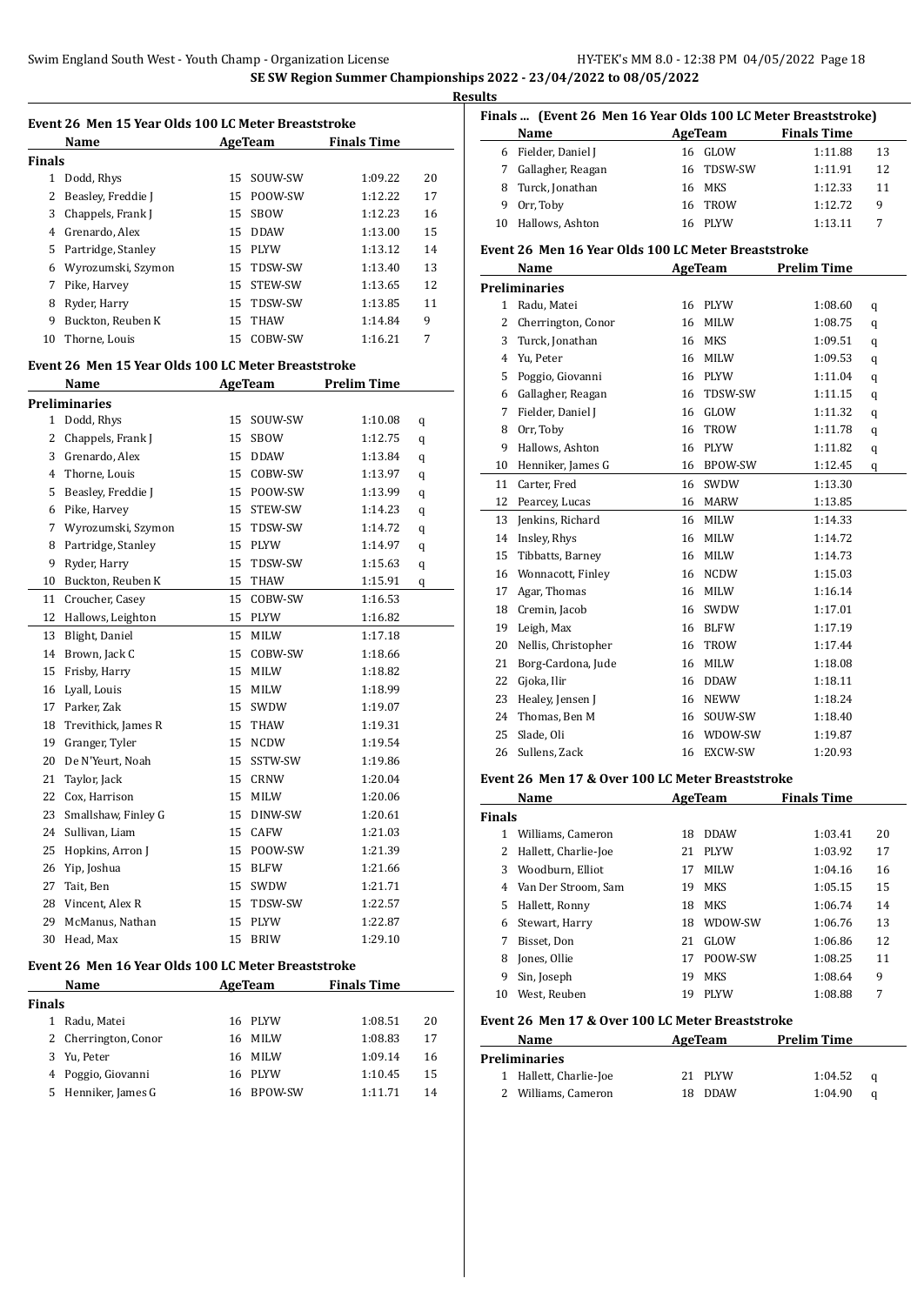# **SE SW Region Summer Championships 2022 - 23/04/2022 to 08/05/2022**

|    |                                                    |    |                |                    | <b>Results</b> |
|----|----------------------------------------------------|----|----------------|--------------------|----------------|
| 3  | Van Der Stroom, Sam                                | 19 | MKS            | 1:05.10            | q              |
| 4  | Hallett, Ronny                                     | 18 | MKS            | 1:06.15            | q              |
| 5  | Bisset, Don                                        | 21 | GLOW           | 1:06.53            | q              |
| 6  | Woodburn, Elliot                                   | 17 | MILW           | 1:06.54            | q              |
| 7  | Armon, Jacob                                       | 19 | MKS            | 1:06.70            | q              |
| 8  | Stewart, Harry                                     |    | 18 WDOW-SW     | 1:06.82            | q              |
| 9  | Jones, Ollie                                       | 17 | POOW-SW        | 1:07.55            | q              |
| 10 | West, Reuben                                       | 19 | PLYW           | 1:08.03            | q              |
| 11 | Sin, Joseph                                        | 19 | MKS            | 1:08.20            |                |
| 12 | Gloeckler, Joshua                                  | 18 | PLYW           | 1:08.41            |                |
| 13 | Smith, David                                       | 18 | SBOW           | 1:08.51            |                |
| 14 | Kendrick, Elijah                                   |    | 18 PLYW        | 1:08.67            |                |
| 15 | O'Neill, Joseph                                    | 20 | PLYW           | 1:09.36            |                |
| 16 | McGregor, Drew                                     | 19 | MKS            | 1:09.90            |                |
| 17 | Oelkers, Arun                                      | 17 | MKS            | 1:10.07            |                |
| 18 | Watts, Olly                                        | 17 | ASPW-SW        | 1:10.57            |                |
| 19 | Stanbrook, Blayne                                  | 17 | COBW-SW        | 1:10.60            |                |
| 20 | Thompson, Joseph                                   |    | 20 PLYW        | 1:10.75            |                |
| 21 | Towers, Richard                                    | 17 | MILW           | 1:10.97            |                |
| 22 | Gaunt, Jake                                        | 17 | SOUW-SW        | 1:11.03            |                |
| 23 | Davies, Harry                                      | 19 | SEGW-SW        | 1:11.83            |                |
| 24 | Jordan, Liam                                       |    | 18 EXCW-SW     | 1:11.90            |                |
| 25 | Varela, Aslak                                      |    | 19 PLYW        | 1:12.23            |                |
| 26 | Elliott, Lawrence                                  | 17 | SEGW-SW        | 1:12.38            |                |
| 27 | Gunawardena, Luca                                  | 19 | <b>BRHW</b>    | 1:12.45            |                |
| 28 | Hall, Rob                                          | 23 | STEW-SW        | 1:12.89            |                |
| 29 | Farrell, Cody                                      | 18 | SOTW           | 1:12.94            |                |
| 30 | Fielder, Benjamin C                                | 18 | GLOW           | 1:13.29            |                |
| 31 | Blackmore, Jude                                    | 18 | COBW-SW        | 1:13.40            |                |
| 32 | Frith, Callum J                                    | 17 | EXCW-SW        | 1:13.44            |                |
| 33 | Gosden, Dylan                                      | 21 | <b>MARW</b>    | 1:13.46            |                |
| 34 | Newcombe, Ben R                                    | 17 | GLOW           | 1:13.52            |                |
| 35 | Kohl, Maximilian                                   |    | 18 PLYW        | 1:13.57            |                |
| 36 | Parkes, Luca J                                     | 17 | SBOW           | 1:13.77            |                |
| 37 | Satchwell, George                                  | 17 | SASW           | 1:13.78            |                |
| 38 | Aengenheyster, Finn                                | 17 | MKS            | 1:13.90            |                |
| 39 | Dorsman, Michael                                   | 23 | <b>BOAW</b>    | 1:14.16            |                |
| 40 | Wilkinson, Ben                                     |    | 18 MKS         | 1:14.69            |                |
|    | 41 Mufti, Alexander                                |    | 17 MILW        | 1:15.15            |                |
| 42 | Wu, Kevin                                          | 18 | MKS            | 1:16.07            |                |
|    | 43 Parker, Sam                                     | 17 | CAFW           | 1:16.22            |                |
|    | Event 26 Men 100 LC Meter Breaststroke Multi-Class |    |                |                    |                |
|    | Name                                               |    | <b>AgeTeam</b> | <b>Prelim Time</b> |                |
|    | <b>Preliminaries</b>                               |    |                |                    |                |

| машс                    | лестеаш             | ттении типе |   |
|-------------------------|---------------------|-------------|---|
| reliminaries            |                     |             |   |
| 1 %Sturgess, Zack C SB9 | 15 SBOW/Ex. none    | 1:26.16     | a |
| 2 %Davies, Matthew SB9  | 18 SBOW/Ex. A3,5,12 | 1:27.04     | a |
| 3 %Wood, Jacob SB8      | 16 GLOW/Ex. 1,2,4   | 1:37.99     | a |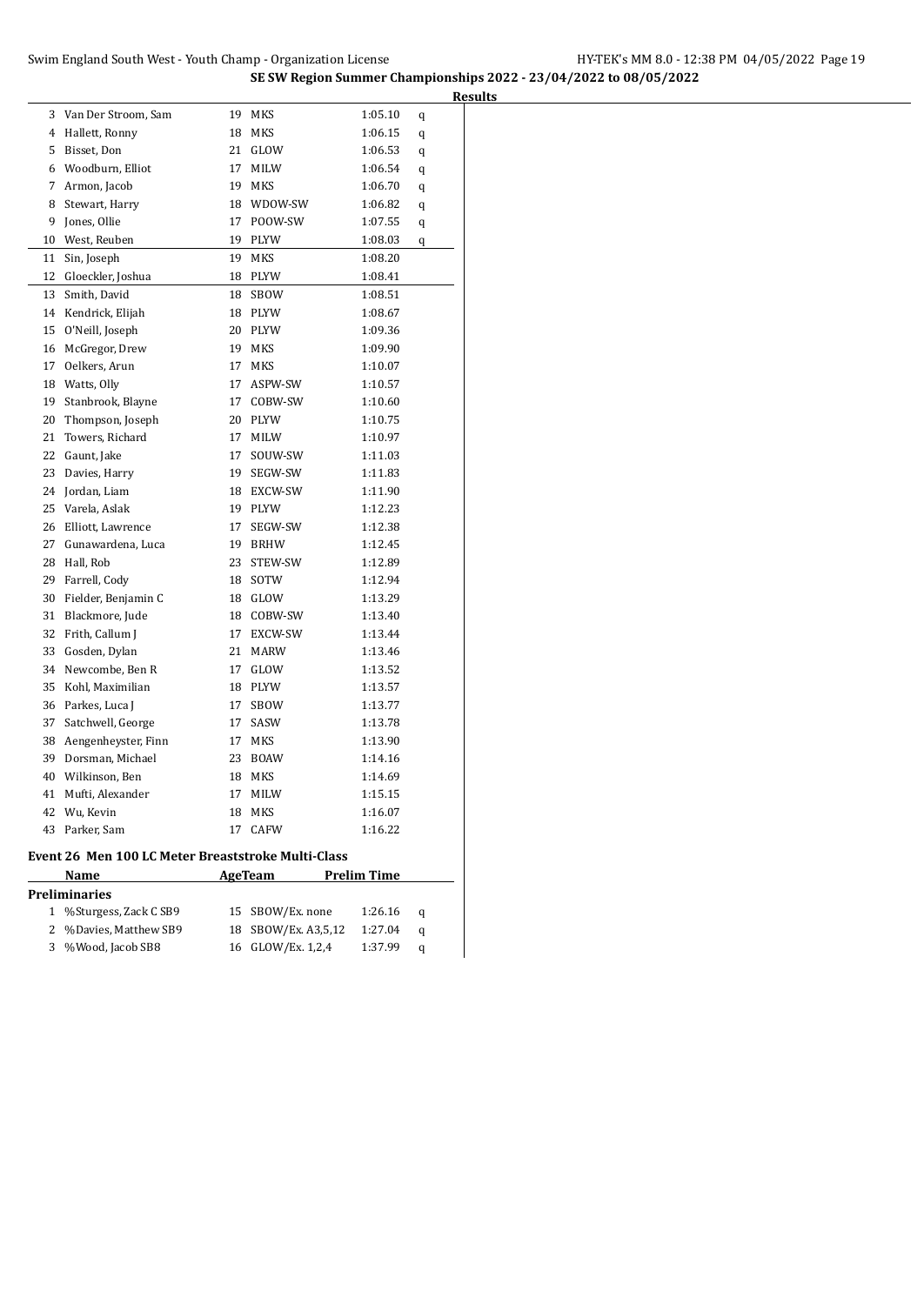**Results**

|               | Event 27 Women 15 Year Olds 100 LC Meter Breaststroke<br>Name |    |                 | AgeTeam Finals Time |          |
|---------------|---------------------------------------------------------------|----|-----------------|---------------------|----------|
| <b>Finals</b> |                                                               |    |                 |                     |          |
|               | 1 Hardy, Charlotte                                            | 15 | MILW            | 1:13.43             | 20       |
|               | 2 Williams, Popps A                                           |    | 15 ASPW-SW      | 1:16.54             | 17       |
| 3             | Schulze, Lotta                                                |    | 15 MKS          | 1:17.31             | 16       |
|               |                                                               |    | 15 WSMW-SW      | 1:19.17             | 15       |
|               | 4 Blackhurst, Isabel                                          |    |                 | 1:19.42             | 14       |
| 5             | Kinsman, Blythe                                               |    | 15 MKS          |                     |          |
| 6             | Gomez-Velasco, Bianca                                         |    | 15 MILW         | 1:20.34             | 13       |
| 7<br>8        | Hourigan, Eva S                                               | 15 | SBOW<br>15 DAWW | 1:20.83             | 12<br>11 |
|               | Bird, Tia                                                     |    |                 | 1:21.75             |          |
| 9             | Woollard, Francesca                                           |    | 15 MILW         | 1:21.84             | 9        |
| 10            | Howie, Freya T                                                | 15 | <b>THAW</b>     | 1:23.60             | 7        |
|               | Event 27 Women 15 Year Olds 100 LC Meter Breaststroke         |    |                 |                     |          |
|               | Name                                                          |    | AgeTeam         | <b>Prelim Time</b>  |          |
|               | <b>Preliminaries</b>                                          |    |                 |                     |          |
|               | 1 Hardy, Charlotte                                            | 15 | MILW            | 1:14.27             | q        |
| 2             | Schulze, Lotta                                                |    | 15 MKS          | 1:15.91             | q        |
|               | 3 Williams, Popps A                                           |    | 15 ASPW-SW      | 1:17.74             | q        |
|               | 4 Blackhurst, Isabel                                          |    | 15 WSMW-SW      | 1:18.74             | q        |
|               | 5 Gomez-Velasco, Bianca                                       |    | 15 MILW         | 1:20.31             | q        |
| 6             | Kinsman, Blythe                                               |    | 15 MKS          | 1:20.88             | q        |
| 7             | Howie, Freya T                                                | 15 | THAW            | 1:20.99             | q        |
| 8             | Bird, Tia                                                     |    | 15 DAWW         | 1:21.36             | q        |
| 9             | Woollard, Francesca                                           |    | 15 MILW         | 1:21.58             | q        |
|               | 10 Hourigan, Eva S                                            |    | 15 SBOW         | 1:22.02             | q        |
| $*11$         | Matthews, Lucy                                                |    | 15 ASPW-SW      | 1:22.11             |          |
| $*11$         | Tse, Samantha                                                 | 15 | <b>MKS</b>      | 1:22.11             |          |
|               | <b>Swim-Off Required</b>                                      |    |                 |                     |          |
|               | 13 Hurst, Grace                                               | 15 | CKSC-SW         | 1:23.25             |          |
|               | 14 Bennett, Gemma                                             |    | 15 PLYW         | 1:23.97             |          |
| 15            | Chudleigh, Katie                                              |    | 15 ASPW-SW      | 1:24.74             |          |
| 16            | Beattie, Bella                                                | 15 | MILW            | 1:24.78             |          |
| 17            | Rogers, Alicia                                                |    | 15 ASPW-SW      | 1:25.10             |          |
| 18            | Sherriff, Esme                                                |    | 15 MKS          | 1:25.28             |          |
| 19            | Freeman, Alisha                                               | 15 | <b>FROW</b>     | 1:25.35             |          |
| 20            | Tresise, Sophie                                               | 15 | ASPW-SW         | 1:25.38             |          |
| 21            | McPhail, Isla                                                 | 15 | WDOW-SW         | 1:25.57             |          |
| 22            | Bleazard, Poppy                                               | 15 | POOW-SW         | 1:26.15             |          |
| 23            | Greatorex, Isobel                                             | 15 | COBW-SW         | 1:26.17             |          |
| 24            | Smith, Harriet                                                | 15 | SOUW-SW         | 1:26.26             |          |
| 25            | O'Connell, Evie                                               | 15 | SSTW-SW         | 1:26.77             |          |
| 26            | Stenson, Izzy                                                 | 15 | CIRW            | 1:27.21             |          |
| 27            | Chambers, Rosie C                                             |    | 15 BRHW         | 1:27.49             |          |
| 28            | Shute, Hollie                                                 | 15 | CRNW            | 1:27.55             |          |
| 29            | Nutland, Jessica                                              | 15 | <b>WOBW</b>     | 1:27.80             |          |
| 30            | Kane, Theoni                                                  | 15 | <b>BRIW</b>     | 1:28.90             |          |
|               |                                                               |    |                 |                     |          |
|               | Event 27 Women 16 Year Olds 100 LC Meter Breaststroke         |    |                 |                     |          |
| <b>Finals</b> | Name                                                          |    | <b>AgeTeam</b>  | <b>Finals Time</b>  |          |
| 1             |                                                               | 16 | MKS             | 1:13.71             | 20       |
|               | D'Cunha, Jasmine                                              |    |                 |                     |          |
| 2             | Mugleston, Kate                                               | 16 | CRNW            | 1:14.71             | 17       |

 Kerr Muir, Olivia 16 CIRW 1:18.41 15 Hall, Eleanor 16 MILW 1:18.53 14

| 11.S                                                               |                        |     |             |                    |    |  |  |  |
|--------------------------------------------------------------------|------------------------|-----|-------------|--------------------|----|--|--|--|
| Finals    (Event 27  Women 16 Year Olds 100 LC Meter Breaststroke) |                        |     |             |                    |    |  |  |  |
|                                                                    | Name                   |     | AgeTeam     | <b>Finals Time</b> |    |  |  |  |
|                                                                    | 6 Van Der Stroom, Isis | 16. | MKS         | 1:20.80            | 13 |  |  |  |
|                                                                    | Gillett, Camille L     |     | 16 ASPW-SW  | 1:21.23            | 12 |  |  |  |
| 8                                                                  | Oman, Madison          |     | 16 DINW-SW  | 1:22.95            | 11 |  |  |  |
| 9                                                                  | Ulyatt, Lily           | 16  | <b>MILW</b> | 1:23.04            | 9  |  |  |  |
|                                                                    | 10 Huthwaite, Macy     | 16. | MKS         | 1:29.48            | 7  |  |  |  |
|                                                                    |                        |     |             |                    |    |  |  |  |

#### **Event 27 Women 16 Year Olds 100 LC Meter Breaststroke**

|    | Name                 |    | AgeTeam     | <b>Prelim Time</b> |   |
|----|----------------------|----|-------------|--------------------|---|
|    | <b>Preliminaries</b> |    |             |                    |   |
| 1  | D'Cunha, Jasmine     | 16 | <b>MKS</b>  | 1:14.45            | q |
| 2  | Mugleston, Kate      | 16 | <b>CRNW</b> | 1:15.82            | q |
| 3  | Hall, Eleanor        | 16 | <b>MILW</b> | 1:17.43            | q |
| 4  | Bown, Chloe          | 16 | <b>BAUW</b> | 1:17.56            | q |
| 5  | Kerr Muir, Olivia    | 16 | <b>CIRW</b> | 1:19.18            | q |
| 6  | Van Der Stroom, Isis | 16 | MKS         | 1:20.08            | q |
| 7  | Oman, Madison        | 16 | DINW-SW     | 1:21.46            | q |
| 8  | Gillett, Camille L   | 16 | ASPW-SW     | 1:21.74            | q |
| 9  | Ulyatt, Lily         | 16 | <b>MILW</b> | 1:22.95            | q |
| 10 | Huthwaite, Macy      | 16 | <b>MKS</b>  | 1:25.26            | q |
| 11 | Vavasour, Betsy S    | 16 | POOW-SW     | 1:26.35            |   |
| 12 | Walker, Carys        | 16 | <b>PLYW</b> | 1:26.54            |   |
| 13 | Chaffey, Grace L     | 16 | WDOW-SW     | 1:26.86            |   |
| 14 | Chaffey, Amelia M    | 16 | WDOW-SW     | 1:27.19            |   |
| 15 | Harris, Megan        | 16 | DINW-SW     | 1:27.45            |   |
| 16 | Mchugh, Tilly M      | 16 | POOW-SW     | 1:27.73            |   |

#### **Event 27 Women 17 & Over 100 LC Meter Breaststroke**

| Name          |                      |    | AgeTeam     | <b>Finals Time</b> |    |
|---------------|----------------------|----|-------------|--------------------|----|
| <b>Finals</b> |                      |    |             |                    |    |
|               | Lanham, Cora         | 18 | STEW-SW     | 1:13.07            | 20 |
| 2             | Riggott, Amelia      | 18 | MKS         | 1:14.13            | 17 |
| 3             | Morgan-Hughes, Emily | 18 | <b>DDAW</b> | 1:14.19            | 16 |
| 4             | Dilks, Jodie         | 17 | <b>TIVW</b> | 1:14.54            | 15 |
| 5.            | Brown, Amy M         | 18 | <b>SBOW</b> | 1:14.59            | 14 |
| 6             | Roodhouse, Molly     | 23 | CRNW        | 1:14.65            | 13 |
| 7             | Skelt, Chloe         | 17 | <b>MKS</b>  | 1:14.95            | 12 |
| 8             | Bainbridge, Ella     | 18 | <b>MKS</b>  | 1:16.04            | 11 |
| 9             | Floate, Evie         | 17 | <b>PLYW</b> | 1:16.36            | 9  |
| 10            | Gussey, Georgia      | 18 | COBW-SW     | 1:16.73            | 7  |

#### **Event 27 Women 17 & Over 100 LC Meter Breaststroke**

|                      | Name<br>AgeTeam      |    | <b>Prelim Time</b> |         |   |  |  |
|----------------------|----------------------|----|--------------------|---------|---|--|--|
| <b>Preliminaries</b> |                      |    |                    |         |   |  |  |
| 1                    | Roodhouse, Molly     | 23 | CRNW               | 1:13.28 | q |  |  |
|                      | Lanham, Cora         | 18 | <b>STEW-SW</b>     | 1:13.54 | q |  |  |
| 3                    | Dilks, Jodie         | 17 | <b>TIVW</b>        | 1:14.62 | q |  |  |
| 4                    | Skelt, Chloe         | 17 | MKS                | 1:15.13 | q |  |  |
| 5.                   | Floate, Evie         | 17 | <b>PLYW</b>        | 1:15.17 | q |  |  |
| 6                    | Brown, Amy M         | 18 | <b>SBOW</b>        | 1:15.23 | q |  |  |
| 7                    | Gussey, Georgia      | 18 | COBW-SW            | 1:15.36 | q |  |  |
| 8                    | Morgan-Hughes, Emily | 18 | <b>DDAW</b>        | 1:15.71 | q |  |  |
| 9                    | Riggott, Amelia      | 18 | MKS                | 1:15.74 | q |  |  |
| 10                   | Bainbridge, Ella     | 18 | MKS                | 1:16.11 | q |  |  |
| 11                   | Malikova, Agatha     | 27 | COBW-SW            | 1:16.21 |   |  |  |
| 12                   | Clark, Nellie        | 18 | <b>MILW</b>        | 1:16.24 |   |  |  |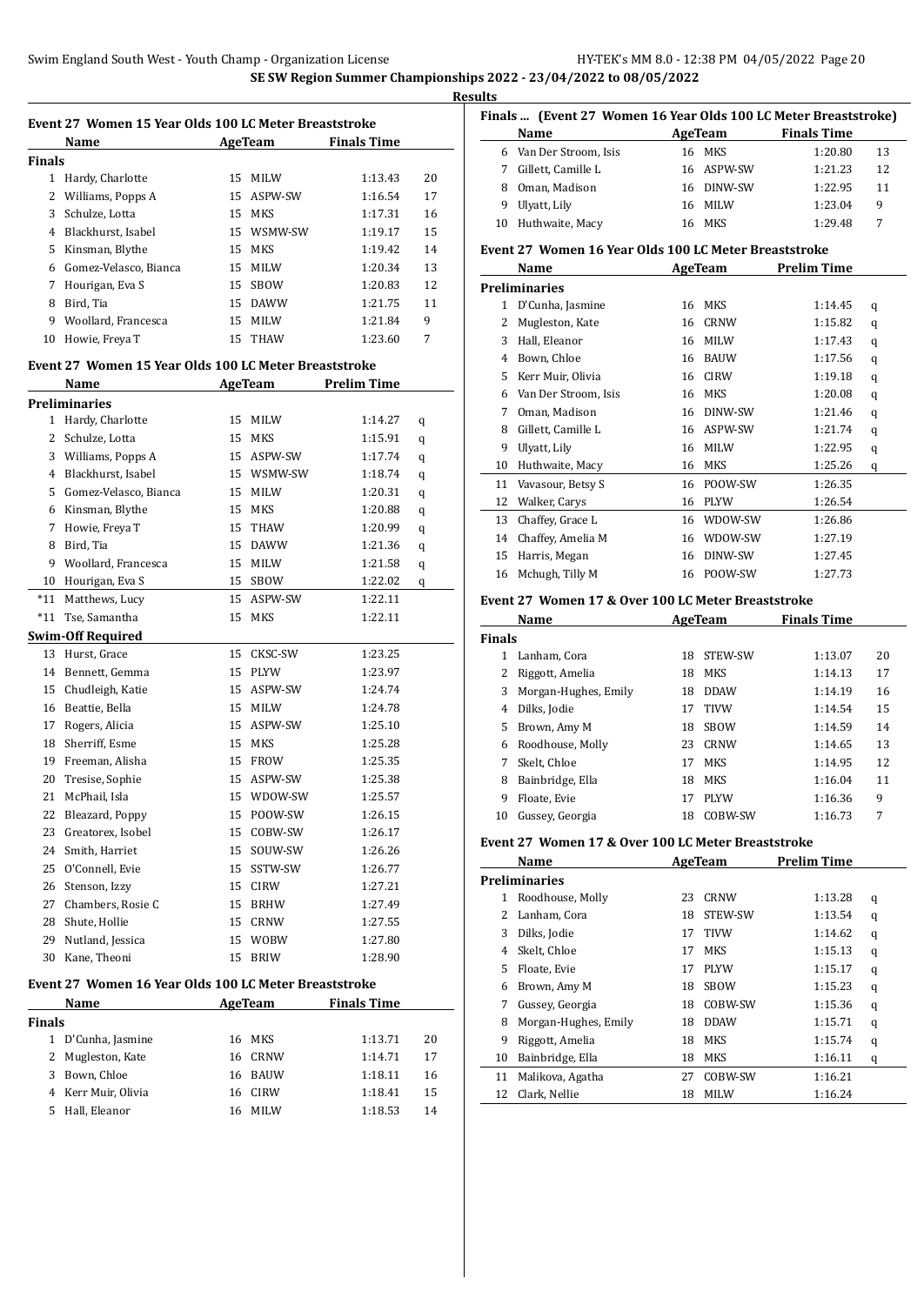| 13 | Powell, Kirsten     | 17 | MILW           | 1:16.41 |
|----|---------------------|----|----------------|---------|
| 14 | Mercer, Olivia      | 18 | <b>MARW</b>    | 1:16.45 |
| 15 | Dilks, Gemma        | 17 | <b>TIVW</b>    | 1:16.51 |
| 16 | Robinson, Holly     | 17 | MKS            | 1:16.60 |
| 17 | Roe, Hermione       | 17 | <b>MKS</b>     | 1:16.94 |
| 18 | Varney, Ruby        | 17 | STEW-SW        | 1:17.09 |
| 19 | Nethercott, Phoebe  | 17 | COBW-SW        | 1:17.11 |
| 20 | Jenkins, Ella       | 18 | COBW-SW        | 1:17.39 |
| 21 | Maticiuc, Alexandra | 18 | PLYW           | 1:17.44 |
| 22 | Andrea, Karina      | 18 | MILW           | 1:17.72 |
| 23 | Hussey, Jessica H   | 17 | SSTW-SW        | 1:18.37 |
| 24 | Tyrell, Emily       | 20 | <b>TASC</b>    | 1:18.65 |
| 25 | Ashford, Mackenzi I | 17 | SBOW           | 1:19.48 |
| 26 | Ware, Keely         | 17 | EXCW-SW        | 1:19.51 |
| 27 | Bartlett, Amelie    | 17 | ASPW-SW        | 1:20.10 |
| 28 | Gulliver, Emilie    | 18 | SWDW           | 1:20.40 |
| 29 | Evans, Klara        | 17 | <b>PLYW</b>    | 1:20.76 |
| 30 | Harvey, Alice       | 17 | COBW-SW        | 1:21.33 |
| 31 | McWilliam, Emily    | 17 | SEGW-SW        | 1:21.86 |
| 32 | Vincent, Faye       | 17 | TDSW-SW        | 1:21.92 |
| 33 | Hussey, Olivia L    | 19 | SOUW-SW        | 1:22.15 |
| 34 | Wright, Elizabeth   | 18 | <b>PLYW</b>    | 1:22.26 |
| 35 | Ashford, Claudia I  | 18 | SBOW           | 1:22.49 |
| 36 | Swanston, Jess      | 17 | <b>EXCW-SW</b> | 1:22.72 |
| 37 | Wiggins, Sian R     | 20 | GLOW           | 1:23.14 |
| 38 | Cox, Bobbi          | 17 | COBW-SW        | 1:23.43 |
| 39 | White, Katie        | 17 | <b>MILW</b>    | 1:23.78 |
| 40 | Tout, Millie        | 17 | DINW-SW        | 1:23.87 |
| 41 | Soverall, Chloe     | 17 | COBW-SW        | 1:24.06 |
| 42 | Webber, Lucy        | 17 | TIVW           | 1:24.37 |
| 43 | Hawkins, Jessica    | 18 | SOTW           | 1:24.44 |
| 44 | Waters, Katie       | 19 | STEW-SW        | 1:24.71 |
| 45 | Boyle, Tilly        | 18 | <b>CIRW</b>    | 1:24.77 |
| 46 | Horn, Erin          | 18 | WDOW-SW        | 1:26.40 |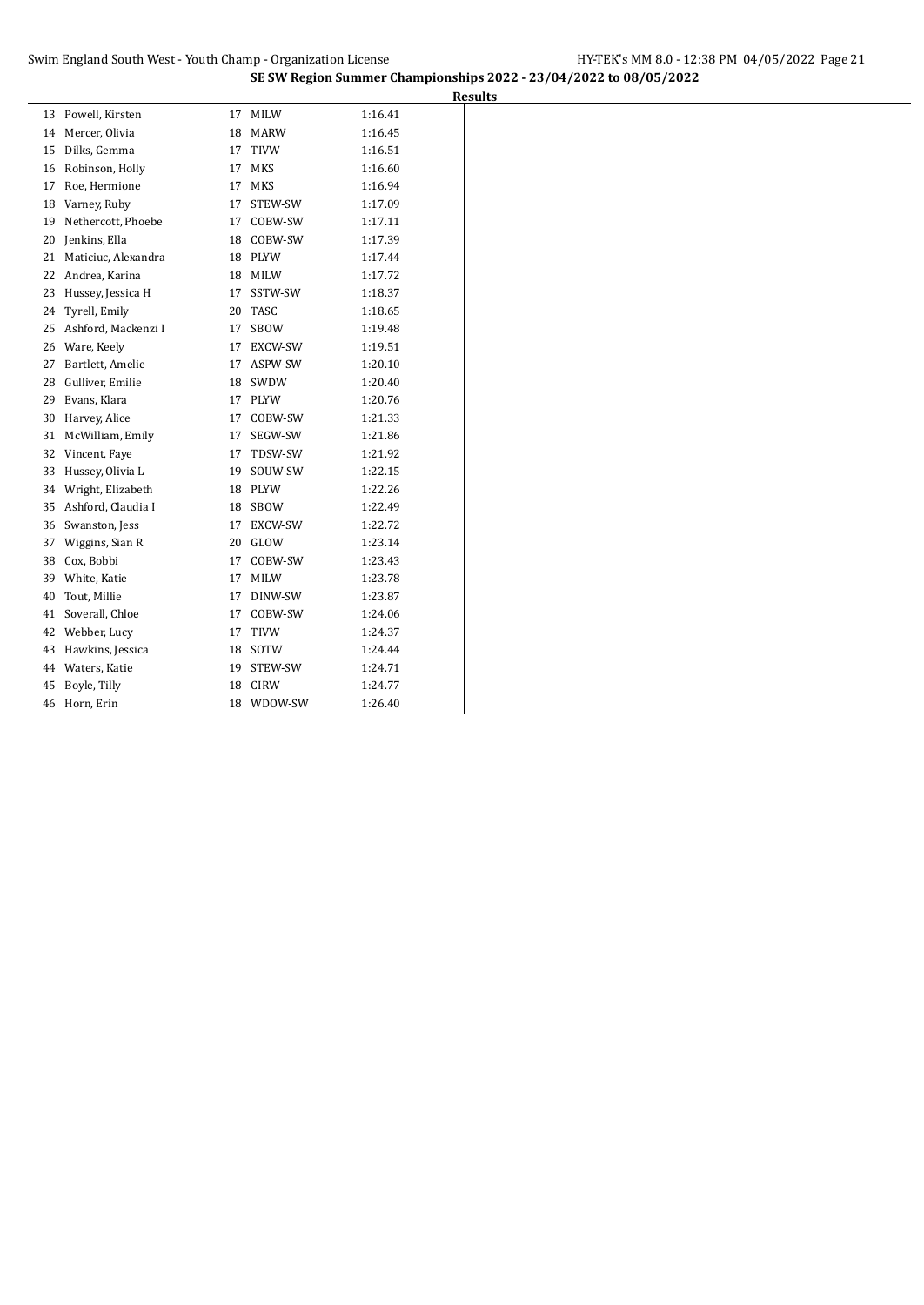$\overline{a}$ 

### **Results**

#### **Event 28 Men 14-16 400 LC Meter Freestyle Relay**

|              | <b>Team</b>              | Relay                   | <b>Finals Time</b>       |    |
|--------------|--------------------------|-------------------------|--------------------------|----|
| $\mathbf{1}$ | <b>MILW</b>              | A                       | 3:40.31                  | 40 |
|              | 1) Cherrington, Conor 16 | 2) Pedersen, Ewan 15    |                          |    |
|              | 3) Jenkins, Richard 16   | 4) Parrott, Lauchlan 15 |                          |    |
| 2            | <b>MKS</b>               | A                       | 3:42.16                  | 34 |
|              | 1) Turck, Jonathan 16    | 2) Edwards, Owain 16    |                          |    |
|              | 3) Wheatley, James 16    | 4) Byrne, Brydan 15     |                          |    |
| 3            | MILW                     | B                       | 3:44.76                  | 32 |
|              | 1) Alty, Reuben 14       | 2) White, Adam 15       |                          |    |
|              | 3) Duddridge, Thomas 16  | 4) Hart, Ivan 16        |                          |    |
| 4            | <b>PLYW</b>              | C                       | 3:46.25                  | 30 |
|              | 1) Broekhoven, Finn 16   | 2) Privo, Laurenz 16    |                          |    |
|              | 3) Hamilton, Matthew 15  | 4) Dennis, Oliver 15    |                          |    |
| 5.           | POOW-SW                  | A                       | 3:49.95                  | 28 |
|              | 1) Looker, Max C 16      | 2) Sartorius, Luca A 15 |                          |    |
|              | 3) Merritt, Felix 16     | 4) Meek, Charlie T 16   |                          |    |
| 7            | COBW-SW                  | A                       | 3:56.33                  | 24 |
|              | 1) Jones, Joshua 16      | 2) Crossley, Thomas 16  |                          |    |
|              | 3) Brown, Jack C 15      | 4) Thorne, Louis 15     |                          |    |
| 8            | <b>PLYW</b>              | D                       | 3:56.56                  | 22 |
|              | 1) McManus, Nathan 15    |                         | 2) Herring-Green, Zak 14 |    |
|              | 3) Hallows, Ashton 16    | 4) Hayward, George 16   |                          |    |
| 9            | <b>PLYW</b>              | E                       | 3:57.33                  | 18 |
|              | 1) Partridge, Stanley 15 | 2) Poggio, Giovanni 16  |                          |    |
|              | 3) Bennett, Thomas 15    | 4) Apps, Nathan 14      |                          |    |
| 10           | <b>EXCW-SW</b>           | A                       | 4:03.35                  | 14 |
|              | 1) Neilan, Patrick 16    | 2) Mycock, Matthew 16   |                          |    |
|              | 3) Sullens, Zack 16      | 4) Bell, Fergus A 16    |                          |    |
| 11           | SOUW-SW                  | A                       | 4:03.89                  | 12 |
|              | 1) May, Austin 16        | 2) Davis, Roger L 14    |                          |    |
|              | 3) Miles, Joshua M 14    | 4) Dodd, Rhys 15        |                          |    |
| 12           | <b>PLYW</b>              | F                       | 4:04.70                  | 10 |
|              | 1) Phillips, Tain 14     | 2) Bennett, Oliver 14   |                          |    |
|              | 3) Keslake, Aidan 15     | 4) Blackwell, James 15  |                          |    |

### **Event 28 Men 17 & Over 400 LC Meter Freestyle Relay**

|               | Team                       | Relay                   | <b>Finals Time</b>       |    |
|---------------|----------------------------|-------------------------|--------------------------|----|
| 1             | <b>MILW</b>                | A                       | 3:27.59                  | 40 |
|               | 1) Jones, Evan 18          |                         | 2) Williams, Solomon 17  |    |
|               | 3) Walsh, Wyatt 19         | 4) Painter, Alex 18     |                          |    |
| $\mathcal{L}$ | <b>PLYW</b>                | A                       | 3:31.62                  | 34 |
|               | 1) Mowlem, Leon 19         | 2) Whibley, Jacob 17    |                          |    |
|               | 3) Symons-Brown, Aiden 18  | 4) Mitchell, Stefano 23 |                          |    |
| 3             | <b>MKS</b>                 | A                       | 3:31.78                  | 32 |
|               | 1) Fry, Calvin 18          | 2) Oelkers, Arun 17     |                          |    |
|               | 3) Mason, Alex 17          | 4) Armon, Jacob 19      |                          |    |
| 4             | <b>PIYW</b>                | B                       | 3:34.86                  | 30 |
|               | 1) Hallett, Charlie-Joe 21 |                         | 2) Trebilcock, Thomas 19 |    |
|               | 3) Paker, Batuhan 20       | 4) West, Reuben 19      |                          |    |
| 5.            | <b>PLYW</b>                | G                       | 3:35.03                  | 28 |
|               | 1) Noble, Harry 21         | 2) Beeley, Tom 23       |                          |    |
|               | 3) O'Neill, Joseph 20      | 4) Paker, Berk Emre 17  |                          |    |
| 6             | ASPW-SW                    | A                       | 3:37.29                  | 26 |
|               | 1) Watts, Olly 17          | 2) Saunders, Oliver 17  |                          |    |
|               | 3) Martindale, Lawrence 18 | 4) Adams, Max 17        |                          |    |
| 8             | <b>MILW</b>                | B                       | 3:38.21                  | 22 |
|               | 1) Graham, Adam 17         | 2) O'Loughlin, David 18 |                          |    |
|               | 3) Woodburn, Elliot 17     | 4) Cairns, Matthew 17   |                          |    |
|               |                            |                         |                          |    |

### **(Event 28 Men 17 & Over 400 LC Meter Freestyle Relay)**

|    | Team                    | Relay                    | <b>Finals Time</b> |    |
|----|-------------------------|--------------------------|--------------------|----|
| 9  | <b>SBOW</b>             | А                        | 3:43.83            | 18 |
|    | 1) Knight, Gabriel 17   | 2) Tuddenham, Mark 25    |                    |    |
|    | 3) Parkes, Luca J 17    | 4) Wickens, Josh 19      |                    |    |
| 10 | <b>PLYW</b>             | Н                        | 3:44.45            | 14 |
|    | 1) Rumball, Brandon 19  | 2) Rayment, Callum 23    |                    |    |
|    | 3) Gloeckler, Joshua 18 | 4) Jameson Neal, Noah 18 |                    |    |
| 11 | EXCW-SW                 | А                        | 3:50.92            | 12 |
|    | 1) Frith, Callum J 17   | 2) Arrowsmith, sam 19    |                    |    |
|    | 3) Arrowsmith, Wilf 17  | 4) Burns, Logan 19       |                    |    |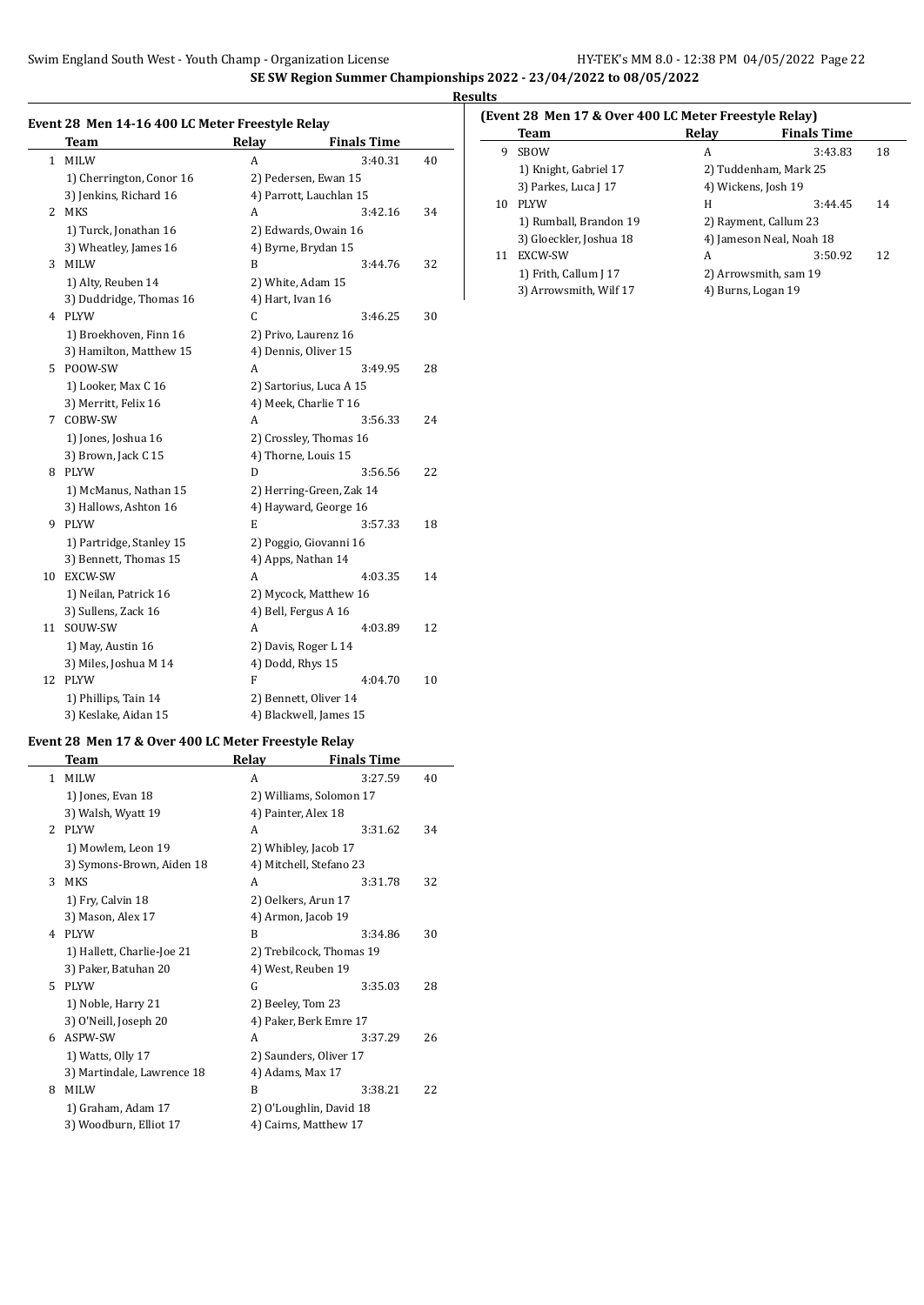**SE SW Region Summer Championships 2022 - 23/04/2022 to 08/05/2022**

**Results**

|  |  | Event 29 Women 14-16 400 LC Meter Freestyle Relay |  |
|--|--|---------------------------------------------------|--|
|  |  |                                                   |  |

|    | Team                          | Relay               | <b>Finals Time</b>          |    |
|----|-------------------------------|---------------------|-----------------------------|----|
| 1  | <b>MKS</b>                    | A                   | 3:59.43                     | 40 |
|    | 1) Widdows, Hollie 16         |                     | 2) Benn, Sophie 15          |    |
|    | 3) Bowen, Leah 16             |                     | 4) Boyle, Felicity 16       |    |
| 2  | <b>MILW</b>                   | A                   | 4:00.27                     | 34 |
|    | 1) Franklyn-Miller, Sienna 15 |                     | 2) Davies, Sophie 15        |    |
|    | 3) Higgs, Meghan 14           |                     | 4) De Pree, Nicole 16       |    |
|    | 3 PLYW                        | A                   | 4:06.78                     | 32 |
|    | 1) Wheeler, Ruby 16           |                     | 2) Colangelo, Eleanore 15   |    |
|    | 3) Phillips, Kaia 16          |                     | 4) Roberts, Lacey 15        |    |
| 4  | COBW-SW                       | A                   | 4:07.57                     | 30 |
|    | 1) Uren, Anna 16              |                     | 2) Muldowney, Ruby 15       |    |
|    | 3) Lawton, Jessica 16         | 4) Sell, Martha 16  |                             |    |
| *5 | <b>MILW</b>                   | B                   | 4:10.50                     | 27 |
|    | 1) Lawson, Eva 14             |                     | 2) Hatchard, Frankie 16     |    |
|    | 3) De Pree, Natasha 15        |                     | 4) Buckingham, Lucy 16      |    |
| *5 | <b>MKS</b>                    | B                   | 4:10.50                     | 27 |
|    | 1) Martin, Olivia 16          |                     | 2) Quiller, Nicole 15       |    |
|    | 3) Dudley-Pun, Giada 16       |                     | 4) Stockley, Esmee 15       |    |
|    | 7 EXCW-SW                     | А                   | 4:15.02                     | 24 |
|    | 1) Needs, Abigail 14          | 2) Sari, Sara 15    |                             |    |
|    | 3) Barnett, Evie 14           |                     | 4) Travers-Griffin, Clia 16 |    |
|    | 8 ASPW-SW                     | A                   | 4:15.90                     | 22 |
|    | 1) Gillett, Camille L 16      |                     | 2) Watts, Aimee 15          |    |
|    | 3) Applegate, Millie 16       |                     | 4) Marshman, La 16          |    |
|    | 9 PLYW                        | C                   | 4:21.42                     | 18 |
|    | 1) Bennett, Gemma 15          | 2) Sodyte, Mia 15   |                             |    |
|    | 3) Turpin, Charlotte 14       |                     | 4) Babbington, Julianna 14  |    |
|    | 10 EXCW-SW                    | B                   | 4:21.72                     | 14 |
|    | 1) Baines, Amelia M 16        | 2) Gelev, Sofija 14 |                             |    |
|    | 3) Major, Lauren 15           |                     | 4) Hatherley, Ruby 15       |    |
| 11 | <b>PLYW</b>                   | B                   | 4:22.28                     | 12 |
|    | 1) Kennington, Ellie 15       |                     | 2) Belt, Evangeline 16      |    |
|    | 3) Whittingham, Lilly 15      |                     | 4) Foley, Tianna-Eve 14     |    |
| 12 | <b>CRNW</b>                   | A                   | 4:30.89                     | 10 |
|    | 1) Honey, Madison 14          |                     | 2) Shute, Hollie 15         |    |
|    | 3) Shute, Olivia 16           |                     | 4) Mugleston, Kate 16       |    |
| 13 | <b>BCSW-SW</b>                | A                   | 4:31.47                     | 8  |
|    | 1) Cartwright, Anna 16        |                     | 2) Nixon, Sophie 16         |    |
|    | 3) Whitchand, Honor 15        |                     | 4) Langley, Lilly 15        |    |
| 14 | <b>PLYW</b>                   | D                   | 4:38.81                     | 6  |
|    | 1) Coy, Olivia 16             |                     | 2) Tremayne, Holly 15       |    |
|    | 3) Pearson, Freya 14          |                     | 4) Dawdry, Oceana 15        |    |

### **Event 29 Women 17 & Over 400 LC Meter Freestyle Relay**

|             | Team                   | Relav                  | <b>Finals Time</b> |    |
|-------------|------------------------|------------------------|--------------------|----|
| 1.          | MKS                    | A                      | 3:54.07            | 40 |
|             | 1) Ozkan, Hazal 19     | 2) Gilford, Maisie 19  |                    |    |
|             | 3) Little, Erin 17     | 4) Barnes, Megan 19    |                    |    |
| $2^{\circ}$ | <b>PLYW</b>            | E                      | 3:56.49            | 34 |
|             | 1) Varley, Beatrice 19 | 2) Freeman, Sophie 18  |                    |    |
|             | 3) Cawsey, Zoe 23      | 4) Floate, Evie 17     |                    |    |
| 3           | <b>MILW</b>            | A                      | 3:58.89            | 32 |
|             | 1) Graville, Carys 17  | 2) Highmore, Darcy 17  |                    |    |
|             | 3) Powell, Kirsten 17  | 4) van Selm, Tamryn 18 |                    |    |
| 4           | <b>MKS</b>             | B                      | 4:00.22            | 30 |
|             | 1) Klein, Josephine 17 | 2) Conroy, Grace 17    |                    |    |
|             | 3) Blake, Jade 19      | 4) Forwood, Emily 18   |                    |    |
|             |                        |                        |                    |    |

| 5  | <b>PLYW</b>               | F                                | 4:04.08 | 28 |
|----|---------------------------|----------------------------------|---------|----|
|    | 1) De Groot, Sophie 18    | 2) Cornish, Emily 18             |         |    |
|    | 3) Downham, Amber 17      | 4) Fuller, Olivia 19             |         |    |
| 6. | ASPW-SW                   | A                                | 4:07.10 | 26 |
|    | 1) Ward, Niamh 18         | 2) Knight, Sofia L 17            |         |    |
|    | 3) Kovacs, Kelli 20       | 4) Shuttleworth, Emily 19        |         |    |
| 8  | POOW-SW                   | A                                | 4:10.36 | 22 |
|    | 1) McNamara, Ella L 19    | 2) Monera-Cabarique, Sheila * 17 |         |    |
|    | 3) Pope, Rachel L 18      | 4) Eland, Catherine 18           |         |    |
| 9  | <b>MILW</b>               | B                                | 4:11.33 | 18 |
|    | 1) White, Katie 17        | 2) Fleming, Emma 17              |         |    |
|    | 3) McDonald, Lily 17      | 4) Evans, Rhiannon 18            |         |    |
| 10 | COBW-SW                   | A                                | 4:11.48 | 14 |
|    | 1) Turner, Lara 17        | 2) Elvins, Florence 17           |         |    |
|    | 3) Evans, Leah 17         | 4) Noon, Kiera 22                |         |    |
| 11 | <b>PLYW</b>               | G                                | 4:13.46 | 12 |
|    | 1) Brownridge, Aimee 18   | 2) Maguire, Georgia 18           |         |    |
|    | 3) Hocking, Anya 17       | 4) Turner, Ella 17               |         |    |
| 12 | <b>TIVW</b>               | A                                | 4:15.11 | 10 |
|    | 1) Webber, Lucy 17        | 2) Walton, Katie 21              |         |    |
|    | 3) Dilks, Jodie 17        | 4) Dilks, Gemma 17               |         |    |
| 13 | <b>CRNW</b>               | A                                | 4:15.64 | 8  |
|    | 1) Bain, Jemma 17         | 2) Noyce, Emma 25                |         |    |
|    | 3) Bailey-Jones, Nia 17   | 4) Roodhouse, Molly 23           |         |    |
| 14 | <b>PLYW</b>               | H                                | 4:17.95 | 6  |
|    | 1) Crews, Tia 17          | 2) Hutchinson, Niamh 17          |         |    |
|    | 3) Maticiuc, Alexandra 18 | 4) Mitchell, Bianca 21           |         |    |
|    |                           |                                  |         |    |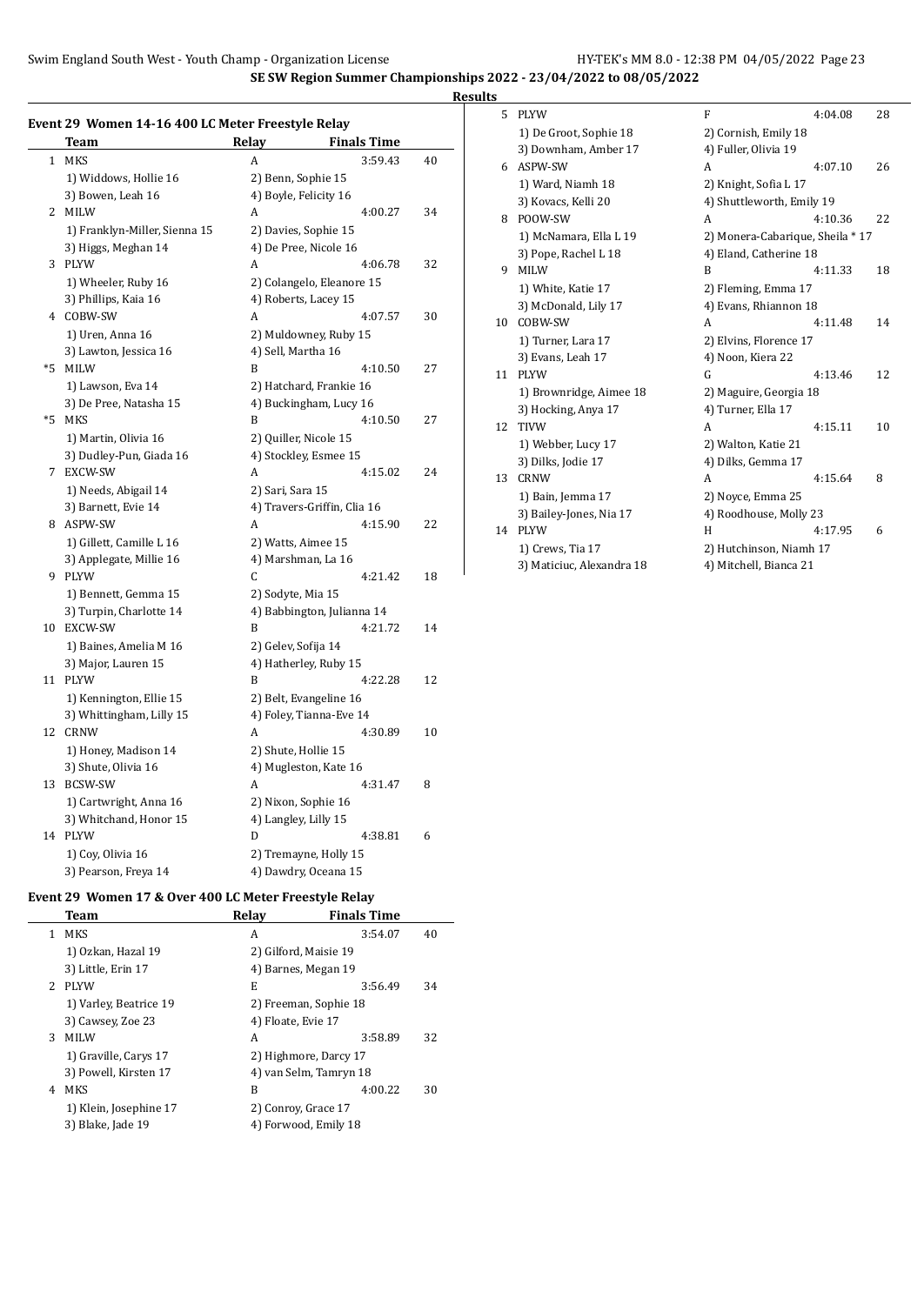| Event 30 Men 15 Year Olds 50 LC Meter Breaststroke<br><b>Finals Time</b><br>Name<br>AgeTeam |                                                    |    |             |             |      |  |  |
|---------------------------------------------------------------------------------------------|----------------------------------------------------|----|-------------|-------------|------|--|--|
| <b>Finals</b>                                                                               |                                                    |    |             |             |      |  |  |
|                                                                                             | 1 Dodd, Rhys                                       |    | 15 SOUW-SW  | 31.52       | 20   |  |  |
| 2                                                                                           | Chappels, Frank J                                  |    | 15 SBOW     | 32.03       | 17   |  |  |
| 3                                                                                           | Wyrozumski, Szymon                                 |    | 15 TDSW-SW  | 32.99       | 16   |  |  |
|                                                                                             | 4 Lyall, Louis                                     |    | 15 MILW     | 33.03       | 15   |  |  |
|                                                                                             | *5 Grenardo, Alex                                  |    | 15 DDAW     | 33.18       | 13.5 |  |  |
| *5                                                                                          | Partridge, Stanley                                 |    | 15 PLYW     | 33.18       | 13.5 |  |  |
| 7                                                                                           | Beasley, Freddie J                                 |    | 15 POOW-SW  | 33.24       | 12   |  |  |
| 8                                                                                           | Ryder, Harry                                       |    | 15 TDSW-SW  | 33.34       | 11   |  |  |
|                                                                                             | 9 Pedersen, Ewan                                   |    | 15 MILW     | 34.18       | 9    |  |  |
| 10                                                                                          | Caddy, Alex                                        | 15 | <b>CRNW</b> | 34.67       | 7    |  |  |
|                                                                                             |                                                    |    |             |             |      |  |  |
|                                                                                             | Event 30 Men 15 Year Olds 50 LC Meter Breaststroke |    |             |             |      |  |  |
|                                                                                             | Name                                               |    | AgeTeam     | Prelim Time |      |  |  |
|                                                                                             | <b>Preliminaries</b>                               |    |             |             |      |  |  |
|                                                                                             | --- Jackson, Benjamin                              |    | 15 POOW-SW  |             |      |  |  |
|                                                                                             | 1 Dodd, Rhys                                       |    | 15 SOUW-SW  | 32.03       | q    |  |  |
|                                                                                             | 2 Partridge, Stanley                               |    | 15 PLYW     | 32.49       | q    |  |  |
| 3                                                                                           | Chappels, Frank J                                  |    | 15 SBOW     | 32.58       | q    |  |  |
|                                                                                             | 4 Beasley, Freddie J                               |    | 15 POOW-SW  | 32.89       | q    |  |  |
| 5                                                                                           | Ryder, Harry                                       |    | 15 TDSW-SW  | 33.38       | q    |  |  |
| 6                                                                                           | Wyrozumski, Szymon                                 |    | 15 TDSW-SW  | 33.48       | q    |  |  |
|                                                                                             | 7 Pedersen, Ewan                                   |    | 15 MILW     | 33.59       | q    |  |  |
| 8                                                                                           | Grenardo, Alex                                     |    | 15 DDAW     | 33.72       | q    |  |  |
| 9                                                                                           | Caddy, Alex                                        |    | 15 CRNW     | 33.76       | q    |  |  |
| 10                                                                                          | Lyall, Louis                                       |    | 15 MILW     | 33.80       | q    |  |  |
| 11                                                                                          | Pike, Harvey                                       |    | 15 STEW-SW  | 33.84       |      |  |  |
| 12                                                                                          | De N'Yeurt, Noah                                   |    | 15 SSTW-SW  | 34.06       |      |  |  |
| 13                                                                                          | Cox, Harrison                                      |    | 15 MILW     | 34.21       |      |  |  |
| 14                                                                                          | Hallows, Leighton                                  |    | 15 PLYW     | 34.52       |      |  |  |
| 15                                                                                          | Buckton, Reuben K                                  |    | 15 THAW     | 34.56       |      |  |  |
| 16                                                                                          | Tait, Ben                                          |    | 15 SWDW     | 34.60       |      |  |  |
| 17                                                                                          | Thorne, Louis                                      |    | 15 COBW-SW  | 34.70       |      |  |  |
| 18                                                                                          | Taylor, Jack                                       |    | 15 CRNW     | 34.78       |      |  |  |
| 19                                                                                          | Frisby, Harry                                      |    | 15 MILW     | 34.97       |      |  |  |
| 20                                                                                          | Head, Max                                          | 15 | <b>BRIW</b> | 35.05       |      |  |  |
| 21                                                                                          | Parker, Zak                                        | 15 | SWDW        | 35.25       |      |  |  |
| 22                                                                                          | Keslake, Aidan                                     | 15 | PLYW        | 35.28       |      |  |  |
| 23                                                                                          | Blight, Daniel                                     | 15 | MILW        | 35.70       |      |  |  |
| 24                                                                                          | Trevithick, James R                                | 15 | THAW        | 35.78       |      |  |  |
| 25                                                                                          | Logan, Frederick J                                 | 15 | THAW        | 35.91       |      |  |  |
| 26                                                                                          | Hearn, Alex                                        | 15 | ASPW-SW     | 36.00       |      |  |  |
| *27                                                                                         | Platt, Toby                                        | 15 | SSTW-SW     | 36.04       |      |  |  |
| *27                                                                                         | D'Souza, Leo                                       | 15 | <b>TEWW</b> | 36.04       |      |  |  |
| 29                                                                                          | Yip, Joshua                                        | 15 | BLFW        | 36.07       |      |  |  |
| 30                                                                                          | McNamara, Jamie L                                  | 15 | POOW-SW     | 36.13       |      |  |  |
| 31                                                                                          | Maitland-Smith, Thomas                             | 15 | WELW-SW     | 36.41       |      |  |  |
| 32                                                                                          | Duggan, Felix A                                    | 15 | BRHW        | 36.46       |      |  |  |
| 33                                                                                          | Drew, Frankie F                                    | 15 |             |             |      |  |  |
|                                                                                             | Croucher, Casey                                    |    | BPOW-SW     | 36.57       |      |  |  |
| 34                                                                                          |                                                    | 15 | COBW-SW     | 36.60       |      |  |  |
| 35                                                                                          | Sullivan, Liam                                     | 15 | CAFW        | 36.68       |      |  |  |
| *36                                                                                         | Smallshaw, Finley G                                | 15 | DINW-SW     | 37.15       |      |  |  |
| *36                                                                                         | Hopkins, Arron J                                   | 15 | POOW-SW     | 37.15       |      |  |  |
| 38                                                                                          | Willcocks, Cameron J                               | 15 | SBOW        | 37.19       |      |  |  |

|    |                    |    |             | Preliminaries  (Event 30 Men 15 Year Olds 50 LC Meter Breaststroke |
|----|--------------------|----|-------------|--------------------------------------------------------------------|
|    | Name               |    | AgeTeam     | <b>Prelim Time</b>                                                 |
| 39 | Vincent, Alex R    | 15 | TDSW-SW     | 37.40                                                              |
| 40 | Cooke, Kieran      |    | 15 CLEW-SW  | 37.58                                                              |
| 41 | Blackwell, James   |    | 15 PLYW     | 37.77                                                              |
|    | 42 McManus, Nathan |    | 15 PLYW     | 37.89                                                              |
| 43 | Bell, Edward       |    | 15 SEGW-SW  | 38.04                                                              |
| 44 | Murphy, Darcy      | 15 | EXCW-SW     | 38.30                                                              |
| 45 | Witcombe, Ben S    |    | 15 SOUW-SW  | 39.07                                                              |
|    | Granger, Tyler     | 15 | <b>NCDW</b> | D <sub>0</sub>                                                     |

#### **Event 30 Men 16 Year Olds 50 LC Meter Breaststroke**

|               | Name              |    | AgeTeam     | <b>Finals Time</b> |       |      |
|---------------|-------------------|----|-------------|--------------------|-------|------|
| <b>Finals</b> |                   |    |             |                    |       |      |
| *1            | Yu. Peter         | 16 | MILW        |                    | 31.43 | 18.5 |
| $^{\ast}1$    | Orr, Toby         | 16 | TROW        |                    | 31.43 | 18.5 |
| 3             | Radu. Matei       | 16 | PLYW        |                    | 31.54 | 16   |
| 4             | Fielder, Daniel J | 16 | GLOW        |                    | 31.78 | 15   |
| 5.            | Hallows, Ashton   | 16 | PLYW        |                    | 32.23 | 14   |
| 6             | Carter, Fred      | 16 | SWDW        |                    | 32.27 | 13   |
| 7             | Gallagher, Reagan | 16 | TDSW-SW     |                    | 32.37 | 12   |
| 8             | Jenkins, Richard  | 16 | MILW        |                    | 32.80 | 11   |
| 9             | Insley, Rhys      | 16 | MILW        |                    | 33.00 | 9    |
| 10            | Tibbatts, Barney  | 16 | <b>MILW</b> |                    | 33.58 | 7    |
|               |                   |    |             |                    |       |      |

### **Event 30 Men 16 Year Olds 50 LC Meter Breaststroke**

|                      | Name                    | <b>AgeTeam</b> |                | <b>Prelim Time</b> |   |
|----------------------|-------------------------|----------------|----------------|--------------------|---|
| <b>Preliminaries</b> |                         |                |                |                    |   |
| $\mathbf{1}$         | Orr, Toby               | 16             | TROW           | 31.39              | q |
| 2                    | Yu, Peter               | 16             | MILW           | 31.75              | q |
| 3                    | Fielder, Daniel J       | 16             | GLOW           | 31.93              | q |
| 4                    | Radu, Matei             | 16             | <b>PLYW</b>    | 32.23              | q |
| 5                    | Turck, Jonathan         | 16             | <b>MKS</b>     | 32.27              | q |
| 6                    | Carter, Fred            | 16             | SWDW           | 32.62              | q |
| 7                    | Hallows, Ashton         | 16             | <b>PLYW</b>    | 32.66              | q |
| 8                    | Gallagher, Reagan       | 16             | TDSW-SW        | 32.69              | q |
| 9                    | Insley, Rhys            | 16             | <b>MILW</b>    | 32.85              | q |
| 10                   | Tibbatts, Barney        | 16             | <b>MILW</b>    | 32.86              | q |
| 11                   | Jenkins, Richard        | 16             | MILW           | 32.89              |   |
| 12                   | Wonnacott, Finley       | 16             | <b>NCDW</b>    | 32.90              |   |
| 13                   | Henniker, James G       | 16             | <b>BPOW-SW</b> | 33.05              |   |
| 14                   | Poggio, Giovanni        | 16             | <b>PLYW</b>    | 33.18              |   |
| 15                   | Kempster, Samuel        | 16             | <b>CIRW</b>    | 33.45              |   |
| 16                   | Leigh, Max              | 16             | <b>BLFW</b>    | 33.64              |   |
| 17                   | Agar, Thomas            | 16             | <b>MILW</b>    | 33.75              |   |
| 18                   | Gjoka, Ilir             | 16             | <b>DDAW</b>    | 34.01              |   |
| 19                   | Pearcey, Lucas          | 16             | <b>MARW</b>    | 34.12              |   |
| 20                   | Best, Caden             | 16             | CLEW-SW        | 34.21              |   |
| 21                   | Sullens, Zack           | 16             | EXCW-SW        | 34.34              |   |
| 22                   | Nellis, Christopher     | 16             | TROW           | 34.81              |   |
| 23                   | Borg-Cardona, Jude      | 16             | <b>MILW</b>    | 34.87              |   |
| 24                   | Martindale, Joseph      | 16             | <b>MILW</b>    | 34.92              |   |
| 25                   | Thomas, Ben M           | 16             | SOUW-SW        | 34.95              |   |
| 26                   | Mander, Byron P         | 16             | ASPW-SW        | 35.04              |   |
| 27                   | Slade, Oli              | 16             | WDOW-SW        | 35.15              |   |
| 28                   | Cremin, Jacob           | 16             | SWDW           | 35.46              |   |
| 29                   | Brassey-Barlow, Freddie | 16             | <b>TIVW</b>    | 35.52              |   |
|                      |                         |                |                |                    |   |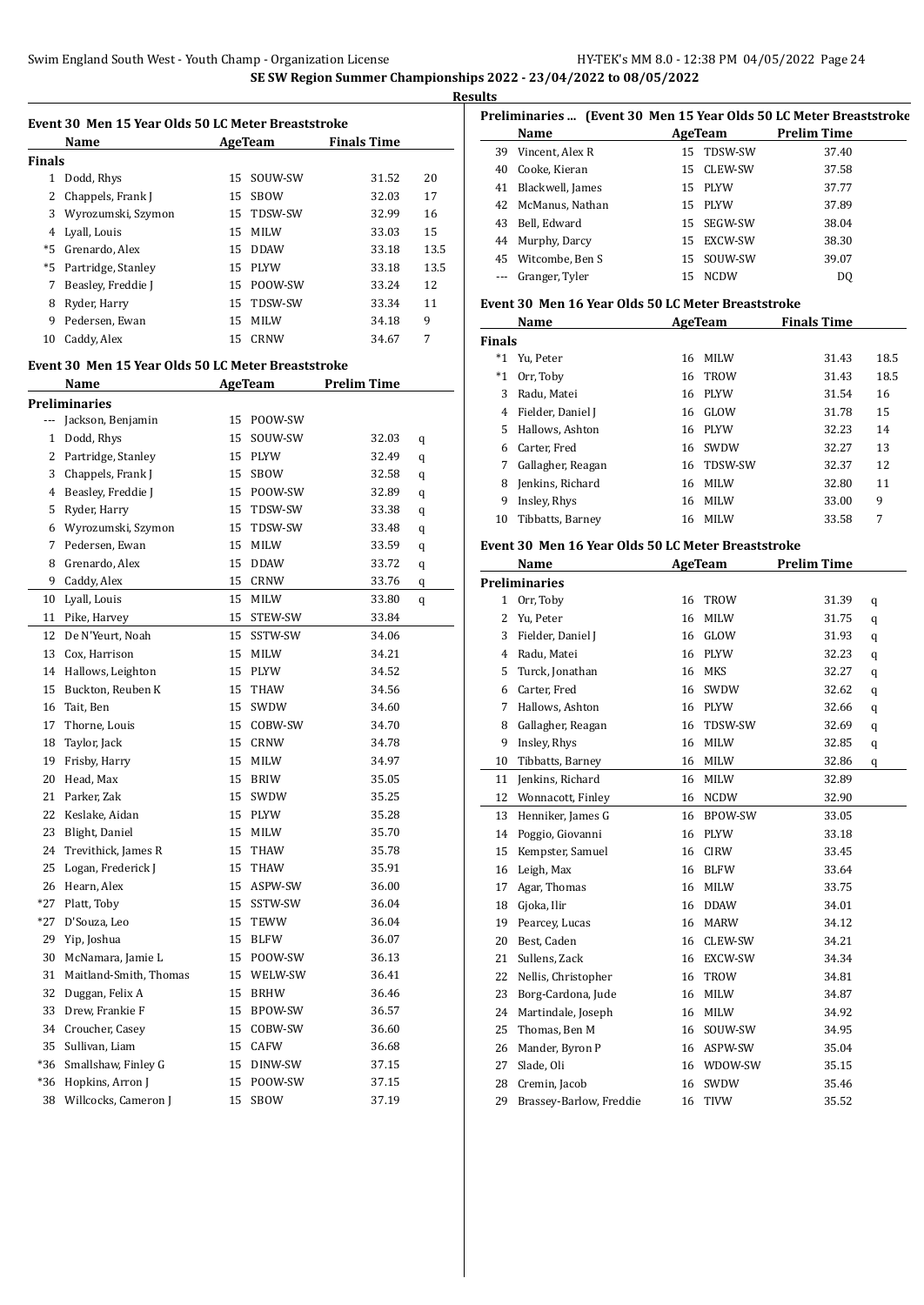### **SE SW Region Summer Championships 2022 - 23/04/2022 to 08/05/2022**

|        |                                                 |    |                | SE SW Region Summer Championships 20 | <b>Results</b> |
|--------|-------------------------------------------------|----|----------------|--------------------------------------|----------------|
|        | 30 Garton, Luca J                               |    | 16 POOW-SW     | 35.74                                |                |
|        | 31 Halford, Finley                              |    | 16 CKSC-SW     | 36.04                                |                |
|        | Event 30 Men 17 & Over 50 LC Meter Breaststroke |    |                |                                      |                |
|        | Name                                            |    | <b>AgeTeam</b> | <b>Finals Time</b>                   |                |
| Finals |                                                 |    |                |                                      |                |
|        | 1 Hallett, Charlie-Joe                          |    | 21 PLYW        | 28.43                                | 20             |
|        | 2 Williams, Cameron                             |    | 18 DDAW        | 28.84                                | 17             |
|        | 3 Woodburn, Elliot                              |    | 17 MILW        | 28.96                                | 16             |
|        | 4 Stewart, Harry                                |    | 18 WDOW-SW     | 29.49                                | 15             |
|        | 5 Hallett, Ronny                                |    | 18 MKS         | 29.63                                | 14             |
|        | 6 Sin, Joseph                                   | 19 | MKS            | 30.40                                | 13             |
| 7      | Smith, David                                    |    | 18 SBOW        | 30.52                                | 12             |
|        | 8 Oelkers, Arun                                 |    | 17 MKS         | 30.61                                | 11             |
|        | 9 Jones, Ollie                                  |    | 17 POOW-SW     | 30.80                                | 9              |
| 10     | Towers, Richard                                 | 17 | MILW           | 30.90                                | 7              |
|        | Event 30 Men 17 & Over 50 LC Meter Breaststroke |    |                |                                      |                |
|        | Name                                            |    | AgeTeam        | <b>Prelim Time</b>                   |                |
|        | <b>Preliminaries</b>                            |    |                |                                      |                |
|        | 1 Hallett, Charlie-Joe                          |    | 21 PLYW        | 28.67                                | q              |
|        | 2 Williams, Cameron                             |    | 18 DDAW        | 28.86                                | q              |
|        | 3 Woodburn, Elliot                              |    | 17 MILW        | 29.08                                | q              |
|        | 4 Stewart, Harry                                |    | 18 WDOW-SW     | 29.45                                | q              |
|        | 5 Hallett, Ronny                                |    | 18 MKS         | 29.84                                | q              |
|        | 6 Oelkers, Arun                                 | 17 | MKS            | 30.13                                | q              |
| 7      | Sin, Joseph                                     |    | 19 MKS         | 30.23                                | q              |
|        | 8 Jones, Ollie                                  | 17 | POOW-SW        | 30.31                                | q              |
| 9.     | Smith, David                                    | 18 | SBOW           | 30.49                                | q              |
| 10     | Towers, Richard                                 | 17 | MILW           | 30.58                                | q              |
| 11     | McGregor, Drew                                  |    | 19 MKS         | 30.80                                |                |
| 12     | Bunyard, James                                  | 21 | GLOW           | 30.82                                |                |
|        | 13 Van Der Stroom, Sam                          | 19 | MKS            | 30.85                                |                |
|        | 14 Gloeckler, Joshua                            |    | 18 PLYW        | 30.93                                |                |
|        | 15 Gaunt, Jake                                  | 17 | SOUW-SW        | 31.12                                |                |
|        | 16 Karpisz, Bartek                              |    | 29 COBW-SW     | 31.34                                |                |
| 17     | Thompson, Joseph                                |    | 20 PLYW        | 31.40                                |                |
| 18     | Kohl, Maximilian                                |    | 18 PLYW        | 31.50                                |                |
| 19     | O'Neill, Joseph                                 | 20 | PLYW           | 31.52                                |                |
| 20     | Gosden, Dylan                                   | 21 | MARW           | 31.64                                |                |
| 21     | Fannon, Benjamin                                | 20 | PLYW           | 31.69                                |                |
| 22     | Jordan, Liam                                    | 18 | EXCW-SW        | 31.71                                |                |
| 23     | Fielder, Benjamin C                             | 18 | GLOW           | 31.81                                |                |
| 24     | Stanbrook, Blayne                               | 17 | COBW-SW        | 31.92                                |                |
| 25     | Robinson, Harry                                 | 18 | MKS            | 31.97                                |                |
| 26     | Workman, Matthew                                | 18 | BCSW-SW        | 32.21                                |                |

 Farrell, Cody 18 SOTW 32.27 Wilkinson, Ben 18 MKS 32.34 Newcombe, Ben R 17 GLOW 32.39 Frith, Callum J 17 EXCW-SW 32.40 Varela, Aslak 19 PLYW 32.76 Davies, Harry 19 SEGW-SW 32.77 Elliott, Lawrence 17 SEGW-SW 32.79 Satchwell, George 17 SASW 32.83 Humphrey, Max 17 MARW 32.87 Wyrill, Henry 20 PLYW 32.88 30 Wym, Henry 20 FETW 32.66<br>37 Chatterjea, Logan J 19 BUDW 32.95

|    | Preliminaries  (Event 30 Men 17 & Over 50 LC Meter Breaststroke) |         |             |                    |  |  |  |
|----|------------------------------------------------------------------|---------|-------------|--------------------|--|--|--|
|    | Name                                                             | AgeTeam |             | <b>Prelim Time</b> |  |  |  |
|    | 38 Pond, Mikey                                                   | 19      | CMAW        | 32.97              |  |  |  |
| 39 | Mufti, Alexander                                                 |         | <b>MILW</b> | 32.99              |  |  |  |
|    | 40 Blackmore, Jude                                               |         | 18 COBW-SW  | 33.17              |  |  |  |
| 41 | Wu, Kevin                                                        |         | 18 MKS      | 33.21              |  |  |  |
|    | 42 Parkes, Luca J                                                |         | <b>SBOW</b> | 33.38              |  |  |  |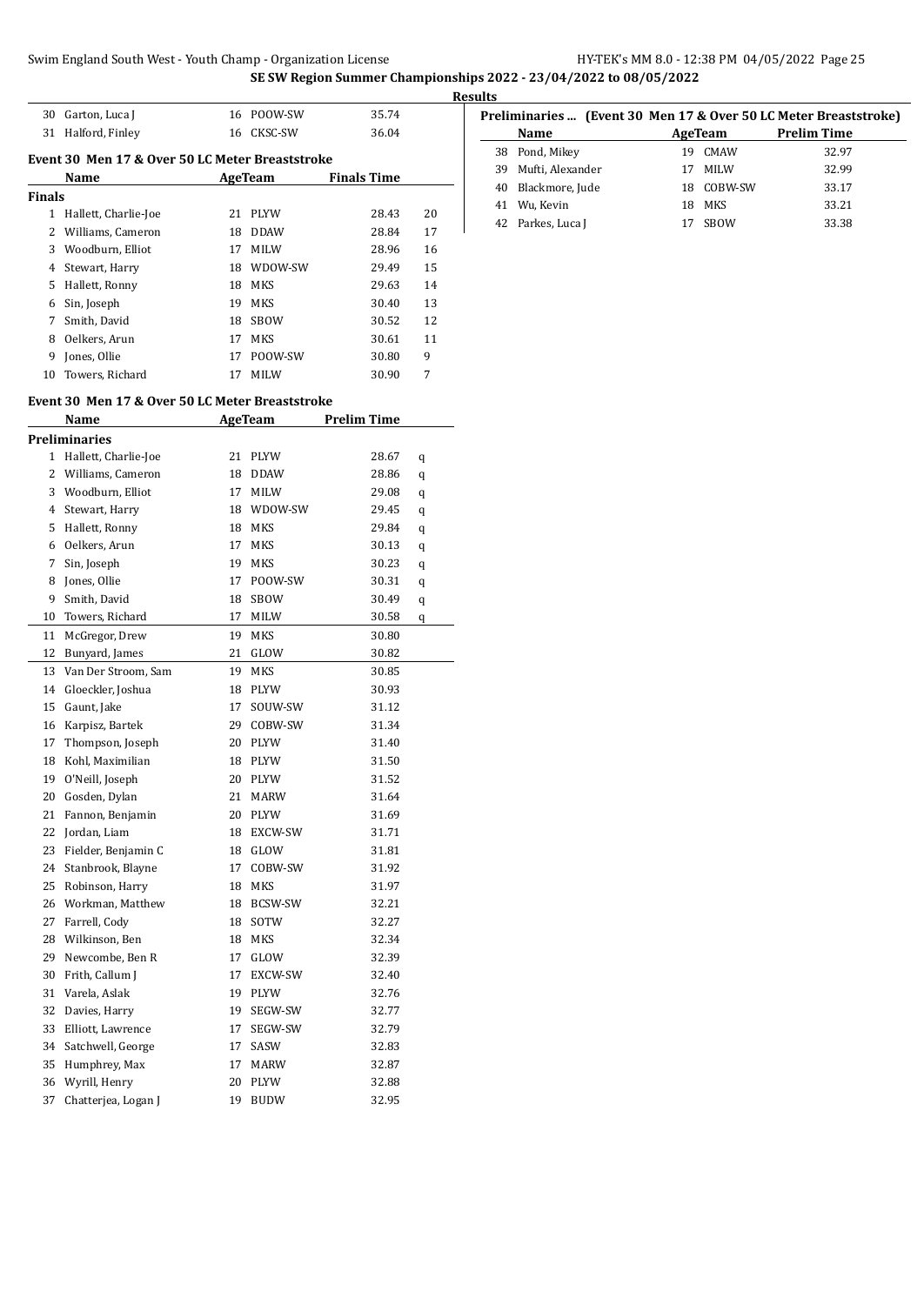J.

 $\overline{a}$ 

|        | Name                  |    | AgeTeam     | <b>Finals Time</b> |    |
|--------|-----------------------|----|-------------|--------------------|----|
| Finals |                       |    |             |                    |    |
| 1      | Hardy, Charlotte      | 15 | MILW        | 33.18              | 20 |
| 2      | Williams, Popps A     |    | 15 ASPW-SW  | 35.64              | 17 |
| 3      | Schulze, Lotta        |    | 15 MKS      | 35.75              | 16 |
| 4      | Blackhurst, Isabel    | 15 | WSMW-SW     | 35.77              | 15 |
| 5      | Hourigan, Eva S       | 15 | <b>SBOW</b> | 36.02              | 14 |
| 6      | Matthews, Lucy        |    | 15 ASPW-SW  | 36.55              | 13 |
| 7      | Gomez-Velasco, Bianca |    | 15 MILW     | 36.76              | 12 |
| 8      | Hurst, Grace          | 15 | CKSC-SW     | 37.37              | 11 |
| 9      | Woollard, Francesca   |    | 15 MILW     | 37.76              | 9  |
| 10     | Tse, Samantha         |    | 15 MKS      | 38.47              | 7  |

#### **Event 31 Women 15 Year Olds 50 LC Meter Breaststroke**

|                | Name                  | AgeTeam |                | <b>Prelim Time</b> |   |
|----------------|-----------------------|---------|----------------|--------------------|---|
|                | <b>Preliminaries</b>  |         |                |                    |   |
| 1              | Hardy, Charlotte      | 15      | <b>MILW</b>    | 33.50              | q |
| $\overline{2}$ | Schulze, Lotta        | 15      | MKS            | 34.67              | q |
| 3              | Williams, Popps A     | 15      | ASPW-SW        | 36.02              | q |
| 4              | Hourigan, Eva S       | 15      | SBOW           | 36.74              | q |
| 5              | Blackhurst, Isabel    | 15      | WSMW-SW        | 36.82              | q |
| 6              | Gomez-Velasco, Bianca | 15      | MILW           | 36.92              | q |
| $\overline{7}$ | Freeman, Alisha       | 15      | <b>FROW</b>    | 37.02              | q |
| 8              | Hurst, Grace          | 15      | CKSC-SW        | 37.11              | q |
| 9              | Woollard, Francesca   | 15      | MILW           | 37.19              | q |
| 10             | Tse, Samantha         | 15      | <b>MKS</b>     | 37.30              | q |
| 11             | Matthews, Lucy        | 15      | ASPW-SW        | 37.37              |   |
| 12             | Morris, Lillie        | 15      | <b>DAWW</b>    | [37.37]            |   |
| 13             | Bird, Tia             | 15      | <b>DAWW</b>    | 37.49              |   |
| 14             | Beattie, Bella        | 15      | MILW           | 37.56              |   |
| 15             | Bennett, Gemma        | 15      | <b>PLYW</b>    | 37.79              |   |
| 16             | Rogers, Alicia        | 15      | ASPW-SW        | 37.85              |   |
| 17             | Howie, Freya T        | 15      | THAW           | 37.92              |   |
| 18             | Shute, Hollie         | 15      | <b>CRNW</b>    | 38.02              |   |
| 19             | O'Connell, Evie       | 15      | SSTW-SW        | 38.16              |   |
| 20             | McPhail, Isla         | 15      | WDOW-SW        | 38.29              |   |
| 21             | Chambers, Rosie C     | 15      | <b>BRHW</b>    | 38.30              |   |
| 22             | Fitzpatrick, Zahra C  | 15      | BPOW-SW        | 38.40              |   |
| 23             | Jones, Ella D         | 15      | <b>BARW-SW</b> | 38.58              |   |
| 24             | Chudleigh, Katie      | 15      | ASPW-SW        | 38.87              |   |
| 25             | Greatorex, Isobel     | 15      | COBW-SW        | 38.97              |   |
| 26             | McCoubrie, Rebecca    | 15      | SSTW-SW        | 38.98              |   |
| 27             | Stenson, Izzy         | 15      | <b>CIRW</b>    | 39.13              |   |
| 28             | Whittle, Talya        | 15      | ASPW-SW        | 39.34              |   |
| 29             | Henderson, Evie       | 15      | CPAW           | 39.59              |   |
| 30             | Cumner, Megan         | 15      | CARW           | 39.65              |   |
| 31             | Nutland, Jessica      | 15      | <b>WOBW</b>    | 39.79              |   |
| 32             | Gentles, Alyze        | 15      | <b>PLYW</b>    | 40.15              |   |
| 33             | Kane, Theoni          | 15      | <b>BRIW</b>    | 40.28              |   |

#### **Event 31 Women 16 Year Olds 50 LC Meter Breaststroke**

| <b>Name</b>        | AgeTeam | <b>Finals Time</b> |    |
|--------------------|---------|--------------------|----|
| <b>Finals</b>      |         |                    |    |
| 1 D'Cunha, Jasmine | 16 MKS  | 33.27              | 20 |
| 2 Buckingham, Lucy | 16 MILW | 33.83              | 17 |

| ື  |                   |    |             |       |    |
|----|-------------------|----|-------------|-------|----|
| 3  | Mugleston, Kate   |    | 16 CRNW     | 34.55 | 16 |
| 4  | Bown, Chloe       | 16 | <b>BAUW</b> | 34.71 | 15 |
| 5. | Kerr Muir, Olivia |    | 16 CIRW     | 35.23 | 14 |
| 6  | Ulyatt, Lily      | 16 | <b>MILW</b> | 36.70 | 13 |
|    | Oman, Madison     |    | 16 DINW-SW  | 36.76 | 12 |
| 8  | Sell, Martha      |    | 16 COBW-SW  | 37.10 | 11 |
| 9  | Vavasour, Betsy S |    | 16 POOW-SW  | 37.20 | 9  |
| 10 | Johnson, Emily    |    | 16 SSTW-SW  | 37.72 | 7  |

#### **Event 31 Women 16 Year Olds 50 LC Meter Breaststroke**

|              | Name               | AgeTeam |                | <b>Prelim Time</b> |   |  |
|--------------|--------------------|---------|----------------|--------------------|---|--|
|              | Preliminaries      |         |                |                    |   |  |
| $\mathbf{1}$ | D'Cunha, Jasmine   | 16      | <b>MKS</b>     | 33.63              | q |  |
| 2            | Buckingham, Lucy   | 16      | MILW           | 33.99              | q |  |
| 3            | Bown, Chloe        | 16      | <b>BAUW</b>    | 34.94              | q |  |
| 4            | Mugleston, Kate    | 16      | <b>CRNW</b>    | 35.29              | q |  |
| 5            | Kerr Muir, Olivia  | 16      | <b>CIRW</b>    | 35.85              | q |  |
| 6            | Sell, Martha       | 16      | COBW-SW        | 36.05              | q |  |
| 7            | Ulyatt, Lily       | 16      | <b>MILW</b>    | 36.70              | q |  |
| 8            | Oman, Madison      | 16      | DINW-SW        | 36.71              | q |  |
| 9            | Vavasour, Betsy S  | 16      | POOW-SW        | 36.84              | q |  |
| 10           | Johnson, Emily     | 16      | SSTW-SW        | 37.25              | q |  |
| 11           | Rodriguez, Adriana | 16      | <b>CPAW</b>    | 37.83              |   |  |
| 12           | Harris, Megan      | 16      | DINW-SW        | 37.84              |   |  |
| 13           | Mchugh, Tilly M    | 16      | POOW-SW        | 38.00              |   |  |
| 14           | Hopkins, Josie K   | 16      | WDOW-SW        | 38.34              |   |  |
| 15           | Shute, Olivia      | 16      | <b>CRNW</b>    | 38.57              |   |  |
| 16           | Long, Millie L     | 16      | SBOW           | 38.62              |   |  |
| 17           | Walker, Scarlett   | 16      | <b>BRXW-SW</b> | 38.72              |   |  |
| 18           | Norris, Lucinda    | 16      | <b>CIRW</b>    | 38.80              |   |  |
| 19           | Nishimura, Hannah  | 16      | <b>CPAW</b>    | 38.87              |   |  |
| 20           | Walker, Carys      | 16      | <b>PLYW</b>    | 39.11              |   |  |
| 21           | Kibble, Sophie     | 16      | SASW           | 39.17              |   |  |
| 22           | Chaffey, Amelia M  | 16      | WDOW-SW        | 39.56              |   |  |
| 23           | Coy, Olivia        | 16      | <b>PLYW</b>    | 40.50              |   |  |
| 24           | Smith, Immy C      | 16      | WELW-SW        | 40.59              |   |  |
| 25           | Chaffey, Grace L   | 16      | WDOW-SW        | 40.98              |   |  |

#### **Event 31 Women 17 & Over 50 LC Meter Breaststroke**

|               | Name                | AgeTeam |             | <b>Finals Time</b> |    |
|---------------|---------------------|---------|-------------|--------------------|----|
| <b>Finals</b> |                     |         |             |                    |    |
|               | Riggott, Amelia     | 18      | MKS         | 32.88              | 20 |
|               | Malikova, Agatha    | 27      | COBW-SW     | 33.31              | 17 |
| 3             | Skelt, Chloe        | 17      | <b>MKS</b>  | 33.59              | 16 |
| 4             | Clark, Nellie       | 18      | <b>MILW</b> | 33.95              | 15 |
| 5.            | Maticiuc, Alexandra | 18      | <b>PLYW</b> | 33.96              | 14 |
| 6.            | Powell, Kirsten     | 17      | <b>MILW</b> | 33.98              | 13 |
| 7             | Cawsey, Zoe         | 23      | <b>PLYW</b> | 34.19              | 12 |
| 8             | Mercer, Olivia      | 18      | <b>MARW</b> | 34.52              | 11 |
| 9             | Tyrell, Emily       | 20      | <b>TASC</b> | 35.33              | 9  |
| 10            | Gussey, Georgia     | 18      | COBW-SW     | 35.49              | 7  |

#### **Event 31 Women 17 & Over 50 LC Meter Breaststroke**

| <b>Name</b> |                    | AgeTeam |            | <b>Prelim Time</b> |   |
|-------------|--------------------|---------|------------|--------------------|---|
|             | Preliminaries      |         |            |                    |   |
|             | 1 Riggott, Amelia  |         | 18 MKS     | 32.76              | a |
|             | 2 Malikova, Agatha |         | 27 COBW-SW | 33.25              | a |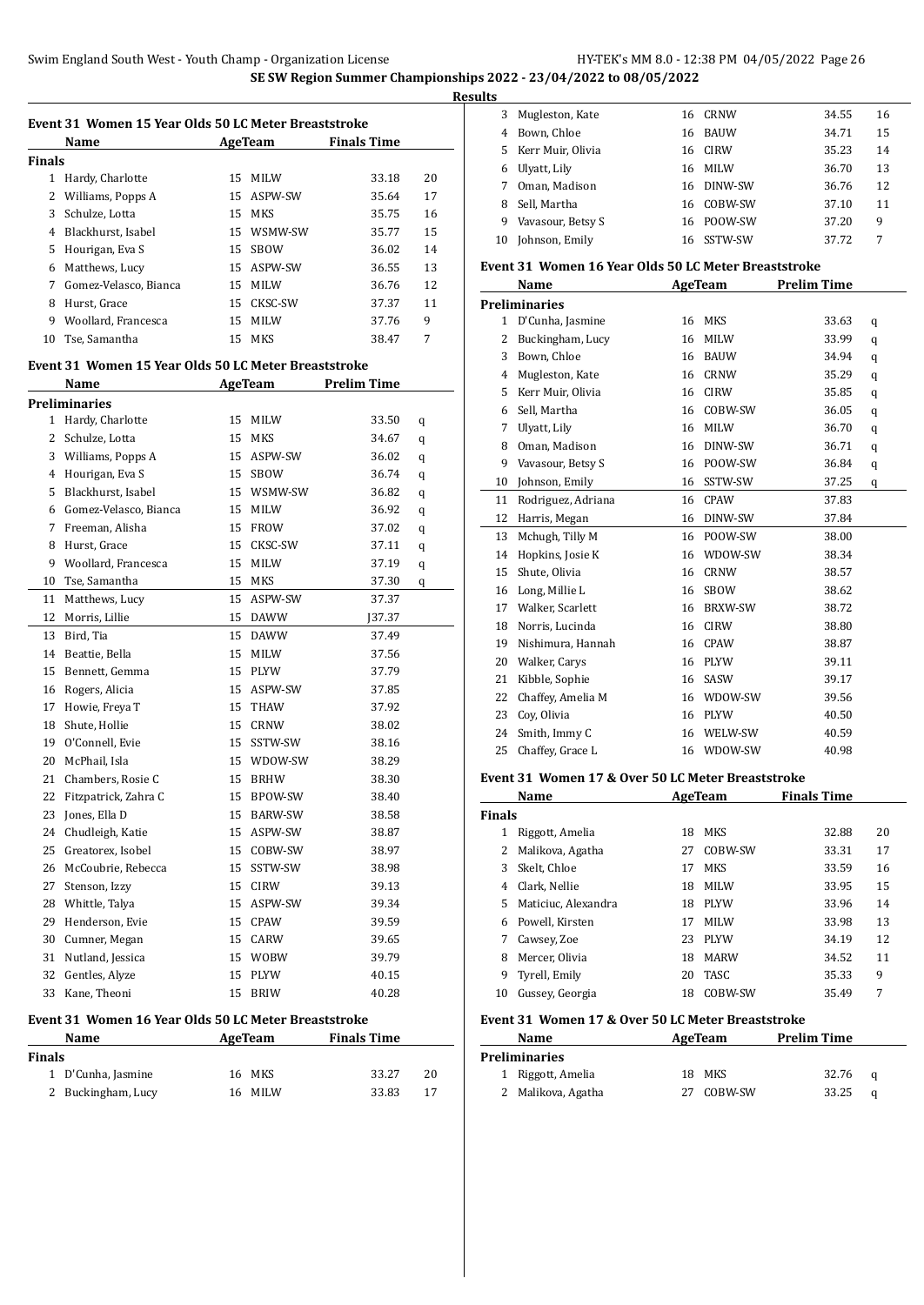|                |                                                                  |    |                |                    | <b>Res</b> |
|----------------|------------------------------------------------------------------|----|----------------|--------------------|------------|
|                | Preliminaries  (Event 31 Women 17 & Over 50 LC Meter Breaststrok |    |                |                    |            |
|                | Name                                                             |    | <b>AgeTeam</b> | <b>Prelim Time</b> |            |
| 3              | Maticiuc, Alexandra                                              | 18 | <b>PLYW</b>    | 33.91              | q          |
| $\overline{4}$ | Skelt, Chloe                                                     | 17 | <b>MKS</b>     | 33.99              | q          |
|                | 5 Powell, Kirsten                                                | 17 | MILW           | 34.22              | q          |
|                | 6 Cawsey, Zoe                                                    | 23 | PLYW           | 34.23              | q          |
|                | 7 Clark, Nellie                                                  | 18 | MILW           | 34.36              | q          |
| 8              | Gussey, Georgia                                                  | 18 | COBW-SW        | 34.51              | q          |
| 9              | Tyrell, Emily                                                    | 20 | TASC           | 34.58              | q          |
| 10             | Morgan-Hughes, Emily                                             | 18 | <b>DDAW</b>    | 34.71              | q          |
| 11             | Mercer, Olivia                                                   | 18 | MARW           | 34.73              |            |
| 12             | Brown, Amy M                                                     | 18 | SBOW           | 34.74              |            |
|                |                                                                  |    |                |                    |            |
| 13             | Lanham, Cora                                                     | 18 | STEW-SW        | 34.89              |            |
|                | *14 Dilks, Jodie                                                 | 17 | <b>TIVW</b>    | 35.14              |            |
| $*14$          | Jenkins, Ella                                                    | 18 | COBW-SW        | 35.14              |            |
| $*16$          | Roe, Hermione                                                    | 17 | MKS            | 35.31              |            |
| $*16$          | Nethercott, Phoebe                                               | 17 | COBW-SW        | 35.31              |            |
| 18             | Robinson, Holly                                                  | 17 | <b>MKS</b>     | 35.45              |            |
| 19             | Dilks, Gemma                                                     | 17 | TIVW           | 35.67              |            |
|                | 20 Graville, Carys                                               | 17 | MILW           | 35.94              |            |
|                | 21 Varney, Ruby                                                  | 17 | STEW-SW        | 36.03              |            |
| 22             | Maguire, Georgia                                                 | 18 | PLYW           | 36.08              |            |
| 23             | Bartlett, Amelie                                                 | 17 | ASPW-SW        | 36.13              |            |
| 24             | Evans, Klara                                                     | 17 | <b>PLYW</b>    | 36.15              |            |
| 25             | Wright, Elizabeth                                                | 18 | <b>PLYW</b>    | 36.44              |            |
| 26             | Hussey, Jessica H                                                | 17 | SSTW-SW        | 36.46              |            |
| 27             | Gulliver, Emilie                                                 | 18 | SWDW           | 36.48              |            |
| 28             | Kotenko, Jodie                                                   | 22 | CMAW           | 36.50              |            |
| 29             | Andrea, Karina                                                   | 18 | MILW           | 36.66              |            |
| 30             | Brown, Holly                                                     | 17 | COBW-SW        | 37.07              |            |
| 31             | Downes, Millie                                                   | 18 | TRIDE          | 37.08              |            |
| 32             | McWilliam, Emily                                                 | 17 | SEGW-SW        | 37.09              |            |
| 33             | Harvey, Alice                                                    | 17 | COBW-SW        | 37.13              |            |
|                | 34 Hussey, Olivia L                                              | 19 | SOUW-SW        | 37.21              |            |
| 35             | Boyle, Tilly                                                     | 18 | CIRW           | 37.27              |            |
| 36             | Johnson, Rosie                                                   | 17 | SOTW           | 37.33              |            |
|                | *37 Ware, Keely                                                  |    | 17 EXCW-SW     | 37.34              |            |
| *37            | Ashford, Mackenzi I                                              | 17 | SBOW           | 37.34              |            |
| 39             | Vincent, Faye                                                    | 17 | TDSW-SW        | 37.46              |            |
| 40             | Tout, Millie                                                     | 17 | DINW-SW        | 37.53              |            |
| 41             | Swanston, Jess                                                   | 17 | EXCW-SW        | 37.57              |            |
| $*42$          | Farmery, Eva                                                     | 19 | CLEW-SW        |                    |            |
| $*42$          |                                                                  |    |                | 37.77              |            |
|                | Wiggins, Sian R                                                  | 20 | GLOW           | 37.77              |            |
| 44             | Waters, Katie                                                    | 19 | STEW-SW        | 37.80              |            |
| 45             | Hawkins, Jessica                                                 | 18 | SOTW           | 37.84              |            |
|                | 46 Cox, Bobbi                                                    | 17 | COBW-SW        | 37.96              |            |
| 47             | Webber, Lucy                                                     | 17 | TIVW           | 38.07              |            |
| 48             | White, Katie                                                     | 17 | MILW           | 38.18              |            |
| 49             | Soverall, Chloe                                                  | 17 | COBW-SW        | 38.25              |            |
| 50             | Brooke-Vincent, Caitlin                                          | 18 | BOAW           | 38.45              |            |
| 51             | Laraman, Angharad                                                | 19 | WSMW-SW        | 38.48              |            |
| 52             | D'Cunha, Ella                                                    | 19 | DINW-SW        | 38.54              |            |
|                | 53 Woolley, Louise                                               | 20 | BRNW           | 38.59              |            |
| 54             | Knight, Bria                                                     | 17 | MARW           | 38.69              |            |
| 55             | Gibson, Charlotte                                                | 18 | PAIW           | 38.90              |            |
| 56             | Wiggins, Emma                                                    | 17 | CPAW           | 38.95              |            |

 Gibson, Charlotte 18 PAIW 38.90 Wiggins, Emma 17 CPAW 38.95 Wan, Emily 19 CIRW 39.05

| sults |                   |    |             |       |
|-------|-------------------|----|-------------|-------|
| 58    | Ford, Billie-Jo   | 21 | BARW-SW     | 39.33 |
| 59    | McGowan, Lily     | 21 | CRNW        | 39.62 |
| 60    | Horn, Erin        | 18 | WDOW-SW     | 39.68 |
| 61    | Noble, Sophie     | 18 | SOTW        | 39.70 |
|       | 62 Okafor, Chichi | 17 | <b>MILW</b> | 39.83 |
| 63    | Masters, Aimee    | 17 | <b>SWAW</b> | 39.91 |
| 64    | Wiseman, Kiera    | 17 | <b>MKS</b>  | 39.98 |
| 65    | Crews, Tia        |    | <b>PLYW</b> | 42.60 |

#### **Event 31S Women 15 & Over 50 LC Meter Breaststroke**

| Name             | AgeTeam    |       |  |
|------------------|------------|-------|--|
| 1 Matthews, Lucy | 15 ASPW-SW | 36.29 |  |
| 2 Morris, Lillie | 15 DAWW    | 37.18 |  |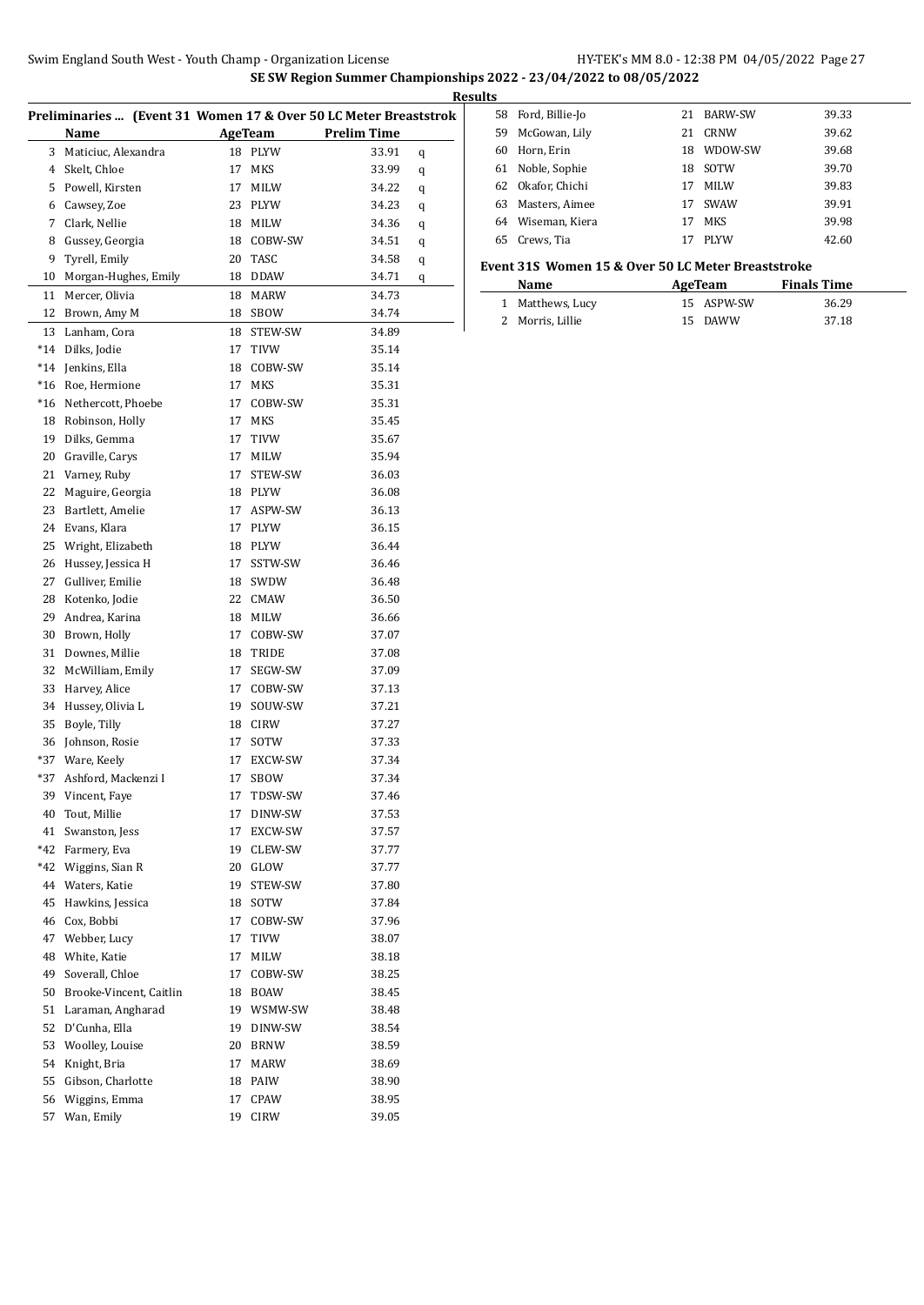**SE SW Region Summer Championships 2022 - 23/04/2022 to 08/05/2022**

|               |                                                  |    |                |                    |    | <b>Results</b>    |  |
|---------------|--------------------------------------------------|----|----------------|--------------------|----|-------------------|--|
|               | Event 32 Men 15 Year Olds 100 LC Meter Freestyle |    |                |                    |    |                   |  |
|               | Name                                             |    | AgeTeam        | <b>Finals Time</b> |    |                   |  |
| <b>Finals</b> |                                                  |    |                |                    |    | 4(<br>$4^{\circ}$ |  |
|               | Parrott, Lauchlan                                | 15 | <b>MILW</b>    | 54.19              | 20 |                   |  |
| 2             | Bell, Edward                                     | 15 | SEGW-SW        | 56.25              | 17 | Ever              |  |
| 3             | Workman, Jamie                                   | 15 | <b>BCSW-SW</b> | 56.29              | 16 |                   |  |
| 4             | Stoddard, Elliot J                               |    | 15 TRUW-SW     | 57.58              | 15 | Fina              |  |
| 5             | Jackson, Toby                                    |    | 15 MILW        | 57.75              | 14 |                   |  |
| 6             | Hamilton, Matthew                                |    | 15 PLYW        | 57.79              | 13 |                   |  |
| 7             | Hodgetts, Freddie                                |    | 15 POOW-SW     | 57.93              | 12 |                   |  |
| 8             | Brown, Jack C                                    | 15 | COBW-SW        | 1:01.14            | 11 |                   |  |
| 9             | Dodd, Rhys                                       | 15 | SOUW-SW        | 1:04.29            | 9  |                   |  |
|               | Byrne, Brydan                                    | 15 | MKS            | DO                 |    |                   |  |

## **Event 32 Men 15 Year Olds 100 LC Meter Freestyle**

|                | Name                  |    | <b>AgeTeam</b> | <b>Prelim Time</b> |   |
|----------------|-----------------------|----|----------------|--------------------|---|
|                | Preliminaries         |    |                |                    |   |
| $\mathbf{1}$   | Parrott, Lauchlan     | 15 | MILW           | 55.76              | q |
| 2              | Byrne, Brydan         | 15 | MKS            | 56.72              | q |
| 3              | Workman, Jamie        | 15 | BCSW-SW        | 56.92              | q |
| $\overline{4}$ | Dodd, Rhys            | 15 | SOUW-SW        | 56.94              | q |
| 5              | Hamilton, Matthew     | 15 | <b>PLYW</b>    | 57.22              | q |
| 6              | Bell, Edward          | 15 | SEGW-SW        | 57.31              | q |
| 7              | Stoddard, Elliot J    | 15 | TRUW-SW        | 57.39              | q |
| 8              | Hodgetts, Freddie     | 15 | POOW-SW        | 57.52              | q |
| 9              | Brown, Jack C         | 15 | COBW-SW        | 57.76              | q |
| 10             | Jackson, Toby         | 15 | MILW           | 58.09              | q |
| 11             | Pike, Harvey          | 15 | STEW-SW        | 58.13              |   |
| 12             | White, Adam           | 15 | MILW           | 58.18              |   |
| 13             | Cooper, Zac           | 15 | MILW           | 58.22              |   |
| 14             | Garett, Jake          | 15 | SSTW-SW        | 58.24              |   |
| 15             | Angelakis, Panos      | 15 | MKS            | 58.59              |   |
| 16             | Sartorius, Luca A     | 15 | POOW-SW        | 58.61              |   |
| 17             | Mills, Harvey         | 15 | <b>MKS</b>     | 58.86              |   |
| 18             | Zhang, Brian          | 15 | <b>MILW</b>    | 58.87              |   |
| 19             | Cox, Harrison         | 15 | MILW           | 59.17              |   |
| 20             | Thring, Jonathan      | 15 | SEGW-SW        | 59.40              |   |
| 21             | McManus, Nathan       | 15 | PLYW           | 59.48              |   |
| 22             | Franklyn-Miller, Noah | 15 | <b>MILW</b>    | 59.65              |   |
| $*23$          | Collin, Alex          | 15 | SSTW-SW        | 59.73              |   |
| *23            | Blackwell, James      | 15 | PLYW           | 59.73              |   |
| 25             | Parrott, Thomas       | 15 | MKS            | 59.82              |   |
| 26             | Jones, Henry E        | 15 | <b>BARW-SW</b> | 59.90              |   |
| 27             | Trevithick, James R   | 15 | THAW           | 59.93              |   |
| 28             | Hodges, Charlie       | 15 | MKS            | 59.95              |   |
| 29             | *Blazej, Ivan         | 15 | MKS            | 1:00.02            |   |
| 30             | Bennett, Thomas       | 15 | PLYW           | 1:00.11            |   |
| 31             | Rostron, James        | 15 | DDAW           | 1:00.25            |   |
| 32             | Head, Max             | 15 | BRIW           | 1:00.44            |   |
| 33             | Thompson, Valerio     | 15 | MILW           | 1:00.56            |   |
| 34             | Parker, Zak           | 15 | SWDW           | 1:00.63            |   |
| 35             | Buckton, Reuben K     | 15 | THAW           | 1:00.66            |   |
| 36             | Brindley, Reuben      | 15 | MILW           | 1:00.70            |   |
| 37             | Ryder, Harry          | 15 | TDSW-SW        | 1:00.93            |   |
| 38             | Vincent, Alex R       | 15 | TDSW-SW        | 1:01.40            |   |
| 39             | Lyall, Louis          | 15 | MILW           | 1:01.54            |   |

|               | Preliminaries  (Event 32 Men 15 Year Olds 100 LC Meter Freestyle) |    |                |                    |    |
|---------------|-------------------------------------------------------------------|----|----------------|--------------------|----|
|               | Name                                                              |    | AgeTeam        | <b>Prelim Time</b> |    |
| 40            | Blight, Daniel                                                    | 15 | MILW           | 1:01.81            |    |
| 41            | Farrell, Tom J                                                    | 15 | ASPW-SW        | 1:02.55            |    |
|               | Event 32 Men 16 Year Olds 100 LC Meter Freestyle                  |    |                |                    |    |
|               | Name                                                              |    | <b>AgeTeam</b> | <b>Finals Time</b> |    |
| <b>Finals</b> |                                                                   |    |                |                    |    |
| 1.            | Turck, Jonathan                                                   | 16 | <b>MKS</b>     | 53.79              | 20 |
| 2             | Meek, Charlie T                                                   | 16 | POOW-SW        | 54.83              | 17 |
| 3             | Privo, Laurenz                                                    | 16 | <b>PLYW</b>    | 55.09              | 16 |
| 4             | Edwards, Owain                                                    | 16 | <b>MKS</b>     | 55.17              | 15 |
| 5.            | Jenkins, Richard                                                  | 16 | <b>MILW</b>    | 55.27              | 14 |
| 6             | Rowe, Oliver                                                      | 16 | MKS            | 55.36              | 13 |
| 7             | Hart, Ivan                                                        | 16 | <b>MILW</b>    | 55.70              | 12 |
| 8             | Gallagher, Reagan                                                 | 16 | TDSW-SW        | 56.42              | 11 |
| 9             | Sheffield, Henry                                                  | 16 | <b>CIRW</b>    | 56.60              | 9  |
| 10            | Wonnacott, Finley                                                 | 16 | NCDW           | 56.74              | 7  |
|               | Event 32 Men 16 Year Olds 100 LC Meter Freestyle                  |    |                |                    |    |
|               | Name                                                              |    | AgeTeam        | <b>Prelim Time</b> |    |

|       | Name                 | <b>AgeTeam</b> |             | <b>Prelim Time</b> |   |  |
|-------|----------------------|----------------|-------------|--------------------|---|--|
|       | <b>Preliminaries</b> |                |             |                    |   |  |
| 1     | Turck, Jonathan      | 16             | <b>MKS</b>  | 54.35              | q |  |
| 2     | Jenkins, Richard     | 16             | <b>MILW</b> | 55.22              | q |  |
| 3     | Rowe, Oliver         | 16             | <b>MKS</b>  | 55.42              | q |  |
| 4     | Meek, Charlie T      | 16             | POOW-SW     | 55.49              | q |  |
| 5.    | Privo, Laurenz       | 16             | <b>PLYW</b> | 55.98              | q |  |
| 6     | Wheatley, James      | 16             | <b>MKS</b>  | 56.20              | q |  |
| 7     | Hart, Ivan           | 16             | <b>MILW</b> | 56.28              | q |  |
| 8     | Gallagher, Reagan    | 16             | TDSW-SW     | 56.40              | q |  |
| 9     | Edwards, Owain       | 16             | <b>MKS</b>  | 56.45              | q |  |
| 10    | Sheffield, Henry     | 16             | <b>CIRW</b> | 56.75              | q |  |
| 11    | Wonnacott, Finley    | 16             | <b>NCDW</b> | 56.76              |   |  |
| 12    | Broekhoven, Finn     | 16             | <b>PLYW</b> | 57.00              |   |  |
| 13    | Jones, Joshua        | 16             | COBW-SW     | 57.53              |   |  |
| $*14$ | Leigh, Max           | 16             | <b>BLFW</b> | 57.61              |   |  |
| $*14$ | Henniker, James G    | 16             | BPOW-SW     | 57.61              |   |  |
| 16    | Merritt, Felix       | 16             | POOW-SW     | 57.62              |   |  |
| 17    | Ferguson, Leo        | 16             | <b>MILW</b> | 57.68              |   |  |
| 18    | Looker, Max C        | 16             | POOW-SW     | 57.72              |   |  |
| 19    | Carter, Fred         | 16             | SWDW        | 57.80              |   |  |
| 20    | Sullens, Zack        | 16             | EXCW-SW     | 58.19              |   |  |
| 21    | Hansen, Josh M       | 16             | GLOW        | 58.26              |   |  |
| 22    | Radu, Matei          | 16             | <b>PLYW</b> | 58.69              |   |  |
| 23    | Hayward, George      | 16             | <b>PLYW</b> | 58.93              |   |  |
| 24    | Rice, Samuel         | 16             | <b>TAVW</b> | 59.03              |   |  |
| 25    | Richardson, Jude     | 16             | <b>TEWW</b> | 59.07              |   |  |
| 26    | Martindale, Joseph   | 16             | <b>MILW</b> | 59.17              |   |  |
| 27    | Chong, Caden         | 16             | <b>MKS</b>  | 59.23              |   |  |
| 28    | Baumgartner, Lorenz  | 16             | MKS         | 59.52              |   |  |
|       |                      |                |             |                    |   |  |

### **Event 32 Men 17 & Over 100 LC Meter Freestyle**

| Name          |                       | AgeTeam |         | <b>Finals Time</b> |    |
|---------------|-----------------------|---------|---------|--------------------|----|
| <b>Finals</b> |                       |         |         |                    |    |
|               | 1 Painter, Alex       | 18.     | MILW    | 51.29              | 20 |
|               | 2 Symons-Brown, Aiden |         | 18 PLYW | 51.77              | 17 |
|               | 3 Robinson, Harry     | 18.     | MKS     | 52.18              | 16 |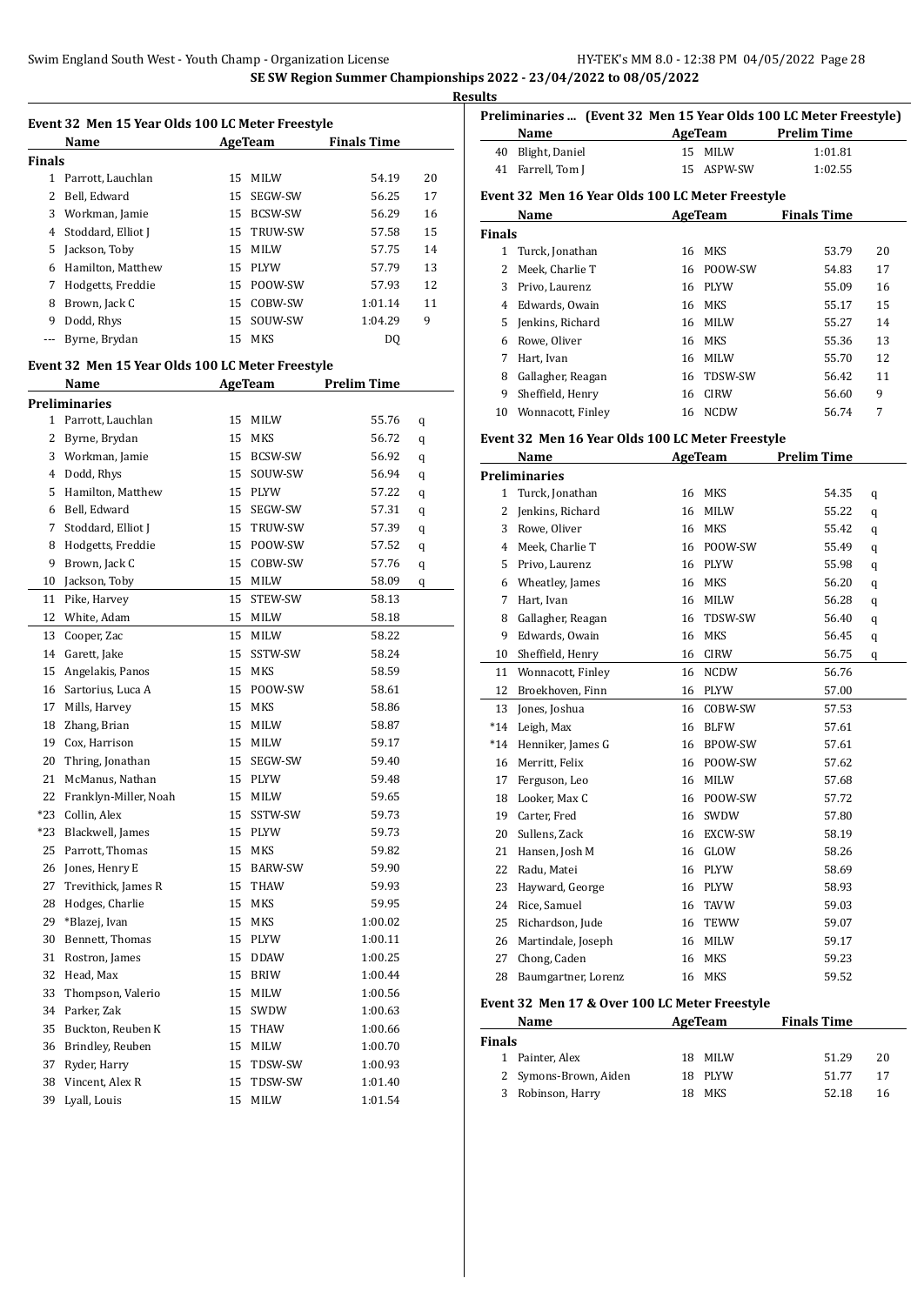| SE SW Region Summer Championships 2022 - 23/04/2022 to 08/05/2022 |  |  |
|-------------------------------------------------------------------|--|--|
|                                                                   |  |  |

|              |                                               |    |                | on on negion summer enampion |      |
|--------------|-----------------------------------------------|----|----------------|------------------------------|------|
|              | 4 Mitchell, Stefano                           | 23 | <b>PLYW</b>    | 52.34                        | 15   |
| 5            | Hemmings, Robbie                              | 18 | POOW-SW        | 52.95                        | 14   |
| *6           | Trebilcock, Thomas                            | 19 | PLYW           | 53.42                        | 12.5 |
| $^*6$        | Mowlem, Leon                                  | 19 | PLYW           | 53.42                        | 12.5 |
| 8            | Gaunt, Jake                                   | 17 | SOUW-SW        | 53.57                        | 11   |
| 9            | Cairns, Matthew                               | 17 | <b>MILW</b>    | 53.80                        | 9    |
|              | Event 32 Men 17 & Over 100 LC Meter Freestyle |    |                |                              |      |
|              | Name                                          |    | AgeTeam        | <b>Prelim Time</b>           |      |
|              | Preliminaries                                 |    |                |                              |      |
| $\mathbf{1}$ | Painter, Alex                                 | 18 | MILW           | 51.59                        | q    |
|              | 2 Symons-Brown, Aiden                         | 18 | <b>PLYW</b>    | 52.28                        | q    |
| 3            | Robinson, Harry                               | 18 | <b>MKS</b>     | 52.30                        | q    |
|              | 4 Sargeant, Alexander                         | 20 | MILW           | 52.77                        | q    |
| 5            | Mitchell, Stefano                             | 23 | PLYW           | 52.84                        | q    |
| 6            | Hemmings, Robbie                              | 18 | POOW-SW        | 52.93                        | q    |
| 7            | Taylor, Tom                                   | 22 | <b>NCDW</b>    | 53.23                        | q    |
| 8            | Gaunt, Jake                                   | 17 | SOUW-SW        | 53.27                        | q    |
| 9            | Trebilcock, Thomas                            | 19 | PLYW           | 53.56                        | q    |
| 10           | Mowlem, Leon                                  | 19 | PLYW           | 53.65                        | q    |
| 11           | Cairns, Matthew                               | 17 | MILW           | 53.68                        |      |
| 12           | Whibley, Jacob                                | 17 | PLYW           | J53.68                       |      |
| 13           | Walsh, Wyatt                                  | 19 | MILW           | J53.68                       |      |
| 14           | Mason, Alex                                   | 17 | MKS            | 53.72                        |      |
| 15           | Graham, Adam                                  | 17 | MILW           | 53.76                        |      |
| 16           | Watts, Olly                                   | 17 | ASPW-SW        | 53.84                        |      |
| 17           | Paker, Batuhan                                | 20 | <b>PLYW</b>    | 53.85                        |      |
| 18           | Knight, Gabe J                                | 17 | SBOW           | 54.29                        |      |
| 19           | Dade, Oliver R                                | 17 | GLOW           | 54.41                        |      |
| 20           | O'Loughlin, David                             | 18 | <b>MILW</b>    | 54.47                        |      |
| 21           | Adams, Max                                    | 17 | ASPW-SW        | 54.48                        |      |
| 22           | Reeve, Dylan                                  | 17 | MKS            | 54.54                        |      |
| 23           | Gloeckler, Joshua                             | 18 | <b>PLYW</b>    | 54.69                        |      |
| 24           | Rayment, Ethan                                | 21 | PLYW           | 54.83                        |      |
| 25           | Dietz, Fritz                                  | 18 | <b>DDAW</b>    | 54.87                        |      |
| 26           | Rumball, Brandon                              | 19 | PLYW           | 54.90                        |      |
| 27           | Weeks, Kai                                    | 19 | <b>BCSW-SW</b> | 55.04                        |      |
| *28          | Kelly, Magnus                                 | 17 | <b>MKS</b>     | 55.09                        |      |
| *28          | Simmons, Sean D                               | 17 | <b>BRHW</b>    | 55.09                        |      |
| 30           | Hallett, Ronny                                | 18 | MKS            | 55.15                        |      |
| 31           | Paker, Berk Emre                              | 17 | PLYW           | 55.20                        |      |
| 32           | Lewis, Cameron E                              | 20 | GLOW           | 55.28                        |      |
| 33           | Whitworth, Ryan                               | 20 | TDSW-SW        | 55.36                        |      |
| 34           | Fannon, Benjamin                              | 20 | PLYW           | 55.39                        |      |
| 35           | Sell, Jacob                                   | 17 | COBW-SW        | 55.76                        |      |
| *36          | Karpisz, Bartek                               | 29 | COBW-SW        | 55.80                        |      |
| *36          | Starkey, Amos N                               | 17 | GLOW           | 55.80                        |      |
| 38           | Varker, Charlie                               | 19 | MKS            | 55.82                        |      |
| 39           | Tunstall, Luke                                | 17 | MKS            | 55.89                        |      |
| 40           | Jameson Neal, Noah                            | 18 | PLYW           | 55.95                        |      |
| *41          | Workman, Matthew                              | 18 | BCSW-SW        | 55.98                        |      |
| *41          | Tuddenham, Mark                               | 25 | SBOW           | 55.98                        |      |
| 43           | Bunyard, James                                | 21 | GLOW           | 56.01                        |      |
| 44           | Saunders, Oliver                              | 17 | ASPW-SW        | 56.11                        |      |
| 45           | Martindale, Lawrence                          | 18 | ASPW-SW        | 56.12                        |      |
| 46           | Rayment, Callum                               | 23 | PLYW           | 56.18                        |      |
| 47           | Mufti, Alexander                              | 17 | MILW           | 56.22                        |      |
|              |                                               |    |                |                              |      |

|   | <b>Results</b> |                                                                |    |             |                    |
|---|----------------|----------------------------------------------------------------|----|-------------|--------------------|
|   |                | Preliminaries  (Event 32 Men 17 & Over 100 LC Meter Freestyle) |    |             |                    |
|   |                | Name                                                           |    | AgeTeam     | <b>Prelim Time</b> |
| 5 | 48             | Rindel, Hugo                                                   | 18 | MILW        | 56.32              |
| 5 | $*49$          | Stewart, Harry                                                 | 18 | WDOW-SW     | 56.45              |
|   | $*49$          | Male, Alex                                                     | 21 | TDSW-SW     | 56.45              |
|   | 51             | Yang, Yekai                                                    | 17 | <b>MKS</b>  | 56.51              |
|   | 52             | Burns, Logan                                                   | 19 | EXCW-SW     | 56.54              |
|   | $*53$          | Hart, James                                                    | 18 | <b>PLYW</b> | 56.64              |
|   | *53            | Wyrill, Henry                                                  | 20 | <b>PLYW</b> | 56.64              |
|   | 55             | Johnson, Louis                                                 | 18 | <b>PLYW</b> | 56.65              |
|   | 56             | Cuddihee, Michael                                              | 22 | <b>DDAW</b> | 56.76              |
|   | 57             | Willis, Jeremy                                                 | 18 | TDSW-SW     | 57.18              |
|   | 58             | Woodburn, Elliot                                               | 17 | <b>MILW</b> | 57.23              |
|   | 59             | Poole, Dexter B                                                | 17 | ASPW-SW     | 57.41              |
|   | 60             | Meyers, Connor                                                 | 17 | <b>MKS</b>  | 57.81              |
|   | 61             | Hui, Wai Chun                                                  | 19 | <b>PLYW</b> | 58.71              |
|   | 62             | Townsend, Sam                                                  | 18 | <b>MKS</b>  | 1:00.03            |
|   | 63             | Boyles, Luke                                                   | 18 | BCSW-SW     | 1:08.03            |
|   | 64             | Williams, Sebastian                                            | 18 | <b>MKS</b>  | 1:17.27            |
|   | 65             | Hobbs, Alexander                                               | 17 | <b>MKS</b>  | 1:27.13            |
|   |                |                                                                |    |             |                    |

### **Event 32 Men 100 LC Meter Freestyle Multi-Class**

| Name                       |  | AgeTeam           | <b>Prelim Time</b> |   |
|----------------------------|--|-------------------|--------------------|---|
| <b>Preliminaries</b>       |  |                   |                    |   |
| 1 %Vearncombe, Cameron S14 |  | 20 PLYW/Ex. none  | 59.23              | a |
| 2 %Sturgess, Zack C S10    |  | 15 SBOW/Ex. none  | 1:03.40            | a |
| 3 %Wood, Jacob S9          |  | 16 GLOW/Ex. 1,2,4 | 1:09.13            | q |
| 4 %Coxhead, Aiden S14      |  | 22 CMAW/Ex.none   | 1:15.02            | a |
| 5 %Harris, Xander S6       |  | DERW/Ex.12+       | 1:16.39            | a |
|                            |  |                   |                    |   |

#### **Event 32S Men 15 & Over 100 LC Meter Freestyle**

| Name              | AgeTeam     | <b>Finals Time</b> |
|-------------------|-------------|--------------------|
| 1 Cairns, Matthew | <b>MILW</b> | 52.76              |
| 2 Whibley, Jacob  | 17 PLYW     | 52.95              |
| 3 Walsh, Wyatt    | MILW<br>19. | 53.78              |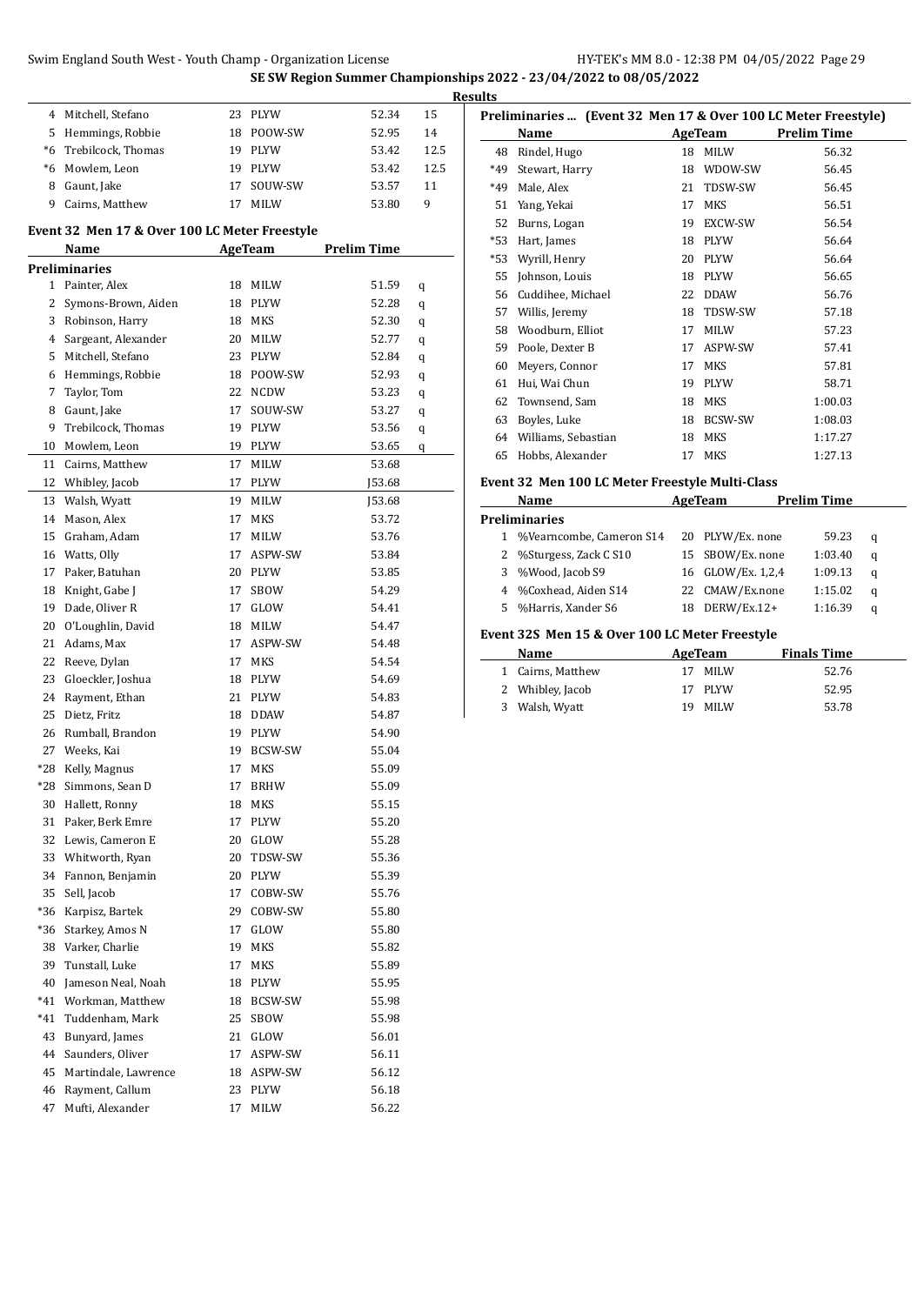|              | Event 33 Women 15 Year Olds 100 LC Meter Freestyle |    |                |                    |      |
|--------------|----------------------------------------------------|----|----------------|--------------------|------|
|              | Name                                               |    | AgeTeam        | <b>Finals Time</b> |      |
| Finals       |                                                    |    |                |                    |      |
|              | 1 Davies, Sophie                                   | 15 | MILW           | 58.96              | 20   |
| 2            | Blackhurst, Isabel                                 |    | 15 WSMW-SW     | 59.63              | 17   |
| 3            | Franklyn-Miller, Sienna                            |    | 15 MILW        | 1:00.85            | 16   |
| 4            | Stockley, Esmee                                    |    | 15 MKS         | 1:01.57            | 15   |
| 5            | Benn, Sophie                                       |    | 15 MKS         | 1:01.60            | 14   |
| 6            | Quiller, Nicole                                    |    | 15 MKS         | 1:01.92            | 13   |
| 7            | Dixon, Millie                                      |    | 15 MKS         | 1:02.71            | 12   |
| 8            | De Pree, Natasha                                   |    | 15 MILW        | 1:02.76            | 11   |
| 9            | Hartley, Jade M                                    |    | 15 SOUW-SW     | 1:03.12            | 9    |
| 10           | Hardy, Charlotte                                   |    | 15 MILW        | 1:03.22            | 7    |
|              |                                                    |    |                |                    |      |
|              | Event 33 Women 15 Year Olds 100 LC Meter Freestyle |    |                |                    |      |
|              | Name                                               |    | <b>AgeTeam</b> | <b>Prelim Time</b> |      |
|              | <b>Preliminaries</b>                               |    |                |                    |      |
| 1            | Davies, Sophie                                     | 15 | MILW           | 59.23              | q    |
| 2            | Blackhurst, Isabel                                 |    | 15 WSMW-SW     | 1:00.11            | q    |
| 3            | Franklyn-Miller, Sienna                            |    | 15 MILW        | 1:00.97            | q    |
| 4            | Hardy, Charlotte                                   |    | 15 MILW        | 1:01.03            | q    |
| 5            | Benn, Sophie                                       |    | 15 MKS         | 1:01.89            | q    |
| 6            | De Pree, Natasha                                   |    | 15 MILW        | 1:02.17            | q    |
| 7            | Stockley, Esmee                                    |    | 15 MKS         | 1:02.78            | q    |
| 8            | Dixon, Millie                                      |    | 15 MKS         | 1:02.92            | q    |
| 9            | Quiller, Nicole                                    |    | 15 MKS         | 1:02.94            | q    |
| 10           | Hartley, Jade M                                    |    | 15 SOUW-SW     | 1:03.04            | q    |
| 11           | Henderson, Evie                                    |    | 15 CPAW        | 1:03.31            |      |
| 12           | Cumner, Megan                                      |    | 15 CARW        | 1:03.47            |      |
| 13           | Kinsman, Blythe                                    |    | 15 MKS         | 1:03.54            |      |
| 14           | Colangelo, Eleanore                                |    | 15 PLYW        | 1:03.91            |      |
| 15           | Chan, Annabel                                      |    | 15 MILW        | 1:03.92            |      |
| 16           | Muldowney, Ruby                                    |    | 15 COBW-SW     | 1:04.02            |      |
| 17           | Byam, Libby                                        |    | 15 SASW        | 1:04.58            |      |
| 18           | Gomez-Velasco, Bianca                              |    | 15 MILW        | 1:04.62            |      |
| 19           | McWilliam, Bethany                                 |    | 15 SEGW-SW     | 1:05.22            |      |
| 20           | Sari, Sara                                         |    | 15 EXCW-SW     | 1:05.26            |      |
| 21           | Declerck, Emma                                     | 15 | <b>TIVW</b>    | 1:05.53            |      |
| 22           | Herbert-Jarvis, Eve                                | 15 | SSTW-SW        | 1:06.13            |      |
|              |                                                    |    |                |                    |      |
|              | Event 33 Women 16 Year Olds 100 LC Meter Freestyle |    |                |                    |      |
|              | Name                                               |    | AgeTeam        | <b>Finals Time</b> |      |
| Finals       |                                                    |    |                |                    |      |
| $\mathbf{1}$ | De Pree, Nicole                                    | 16 | <b>MILW</b>    | 58.78              | 20   |
| 2            | Bowen, Leah                                        | 16 | MKS            | 59.78              | 17   |
| 3            | Sell, Martha                                       | 16 | COBW-SW        | 1:00.12            | 16   |
| $^*4$        | Johnson, Emily                                     | 16 | SSTW-SW        | 1:00.70            | 14.5 |
| $^*4$        | Uren, Anna                                         | 16 | COBW-SW        | 1:00.70            | 14.5 |
| 6            | Boyle, Felicity                                    | 16 | MKS            | 1:00.88            | 13   |
| 7            | Allix, Lucy O                                      | 16 | <b>BARW-SW</b> | 1:01.45            | 12   |
| 8            | Buckingham, Lucy                                   | 16 | MILW           | 1:01.66            | 11   |
| 9            | Bown, Chloe                                        | 16 | <b>BAUW</b>    | 1:02.32            | 9    |
| 10           | Ward, Arabella                                     | 16 | MKS            | 1:03.22            | 7    |
|              |                                                    |    |                |                    |      |

| Event 33 Women 16 Year Olds 100 LC Meter Freestyle |                                                 |          |                |                    |        |  |
|----------------------------------------------------|-------------------------------------------------|----------|----------------|--------------------|--------|--|
|                                                    | Name                                            |          | AgeTeam        | <b>Prelim Time</b> |        |  |
|                                                    | <b>Preliminaries</b>                            |          |                |                    |        |  |
|                                                    | 1 De Pree, Nicole                               |          | 16 MILW        | 59.11              | q      |  |
|                                                    | 2 Boyle, Felicity                               |          | 16 MKS         | 1:00.21            | q      |  |
|                                                    | 3 Bowen, Leah                                   |          | 16 MKS         | 1:00.71            | q      |  |
|                                                    | 4 Sell, Martha                                  |          | 16 COBW-SW     | 1:00.72            | q      |  |
|                                                    | 5 Uren, Anna                                    |          | 16 COBW-SW     | 1:00.82            | q      |  |
|                                                    | 6 Johnson, Emily                                |          | 16 SSTW-SW     | 1:00.84            | q      |  |
| 7                                                  | Allix, Lucy O                                   |          | 16 BARW-SW     | 1:00.88            | q      |  |
|                                                    | 8 Bown, Chloe                                   |          | 16 BAUW        | 1:01.10            | q      |  |
|                                                    | 9 Buckingham, Lucy                              |          | 16 MILW        | 1:02.09            | q      |  |
|                                                    | 10 Kerr Muir, Olivia                            |          | 16 CIRW        | 1:03.00            | q      |  |
|                                                    | 11 Ward, Arabella                               |          | 16 MKS         | 1:03.08            |        |  |
| 12                                                 | Travers-Griffin, Clia                           |          | 16 EXCW-SW     | 1:03.16            |        |  |
|                                                    | 13 Dudley-Pun, Giada                            |          | 16 MKS         | 1:03.20            |        |  |
|                                                    | 14 Smith, Jessica A                             |          | 16 THAW        | 1:03.45            |        |  |
|                                                    | 15 Gillett, Camille L                           |          | 16 ASPW-SW     | 1:03.49            |        |  |
|                                                    | 16 Broster, Phoebe M                            |          | 16 BPOW-SW     | 1:03.52            |        |  |
|                                                    | 17 Osgood, Lauren E                             |          | 16 WDOW-SW     | 1:03.56            |        |  |
|                                                    | 18 Hatchard, Frankie                            |          | 16 MILW        | 1:04.24            |        |  |
|                                                    | 19 Vavasour, Betsy S                            |          | 16 POOW-SW     | 1:05.41            |        |  |
| 20                                                 | Ulyatt, Lily                                    |          | 16 MILW        | 1:06.45            |        |  |
|                                                    |                                                 |          |                |                    |        |  |
|                                                    | Event 33 Women 17 & Over 100 LC Meter Freestyle |          |                |                    |        |  |
|                                                    | Name                                            |          | <b>AgeTeam</b> | <b>Finals Time</b> |        |  |
| <b>Finals</b>                                      |                                                 |          |                |                    |        |  |
|                                                    | 1 Barnes, Megan                                 |          | 19 MKS         | 57.72              | 20     |  |
|                                                    | 2 van Selm, Tamryn                              |          | 18 MILW        | 57.92              | 17     |  |
|                                                    | 3 Gilford, Maisie                               |          | 19 MKS         | 59.11              | 16     |  |
|                                                    | 4 Chown, Ella G                                 |          | 19 SBOW        | 59.22              | 15     |  |
|                                                    | 5 Ward, Niamh                                   |          | 18 ASPW-SW     | 59.26              | 14     |  |
|                                                    | 6 Dahl, Alma                                    |          | 17 PLYW        | 59.31              | 13     |  |
|                                                    | 7 Freeman, Sophie                               |          | 18 PLYW        | 59.49              | 12     |  |
|                                                    | 8 Powell, Kirsten                               |          | 17 MILW        | 1:00.43            | 11     |  |
|                                                    | 9 Downham, Amber                                | 17       | <b>PLYW</b>    | 1:00.72            | 9      |  |
| $---$                                              | Floate. Evie                                    | 17       | <b>PLYW</b>    | DQ                 |        |  |
|                                                    | Event 33 Women 17 & Over 100 LC Meter Freestyle |          |                |                    |        |  |
|                                                    | <u>Name</u>                                     |          | <b>AgeTeam</b> | <u>Prelim Time</u> |        |  |
|                                                    | <b>Preliminaries</b>                            |          |                |                    |        |  |
| 1                                                  | van Selm, Tamryn                                | 18       | MILW           | 58.11              | q      |  |
| 2                                                  | Barnes, Megan                                   | 19       | MKS            | 58.24              | q      |  |
| 3                                                  | Dahl, Alma                                      | 17       | PLYW           | 58.79              | q      |  |
|                                                    | 4 Floate, Evie                                  | 17       | PLYW           | 58.97              |        |  |
| 5                                                  | Ward, Niamh                                     | 18       | ASPW-SW        | 59.18              | q<br>q |  |
| 6                                                  | Chown, Ella G                                   | 19       | SBOW           | 59.22              | q      |  |
| 7                                                  | Freeman, Sophie                                 | 18       | PLYW           | 59.35              | q      |  |
| 8                                                  | Cawsey, Zoe                                     | 23       | PLYW           | 59.53              |        |  |
| 9                                                  | Powell, Kirsten                                 | 17       | MILW           | 59.77              | q<br>q |  |
| 10                                                 | Gilford, Maisie                                 | 19       | MKS            | 59.96              |        |  |
|                                                    |                                                 |          |                |                    | q      |  |
| 11<br>12                                           | Downham, Amber                                  | 17<br>17 | PLYW           | 59.97              |        |  |
|                                                    | Conroy, Grace                                   |          | MKS            | 1:00.01            |        |  |
| 13                                                 | Evans, Leah                                     | 17       | COBW-SW        | 1:00.20            |        |  |
| 14                                                 | Witcombe, Heather G                             | 20       | SOUW-SW        | 1:00.26            |        |  |
| 15                                                 | Highmore, Darcy                                 | 17       | MILW           | 1:00.58            |        |  |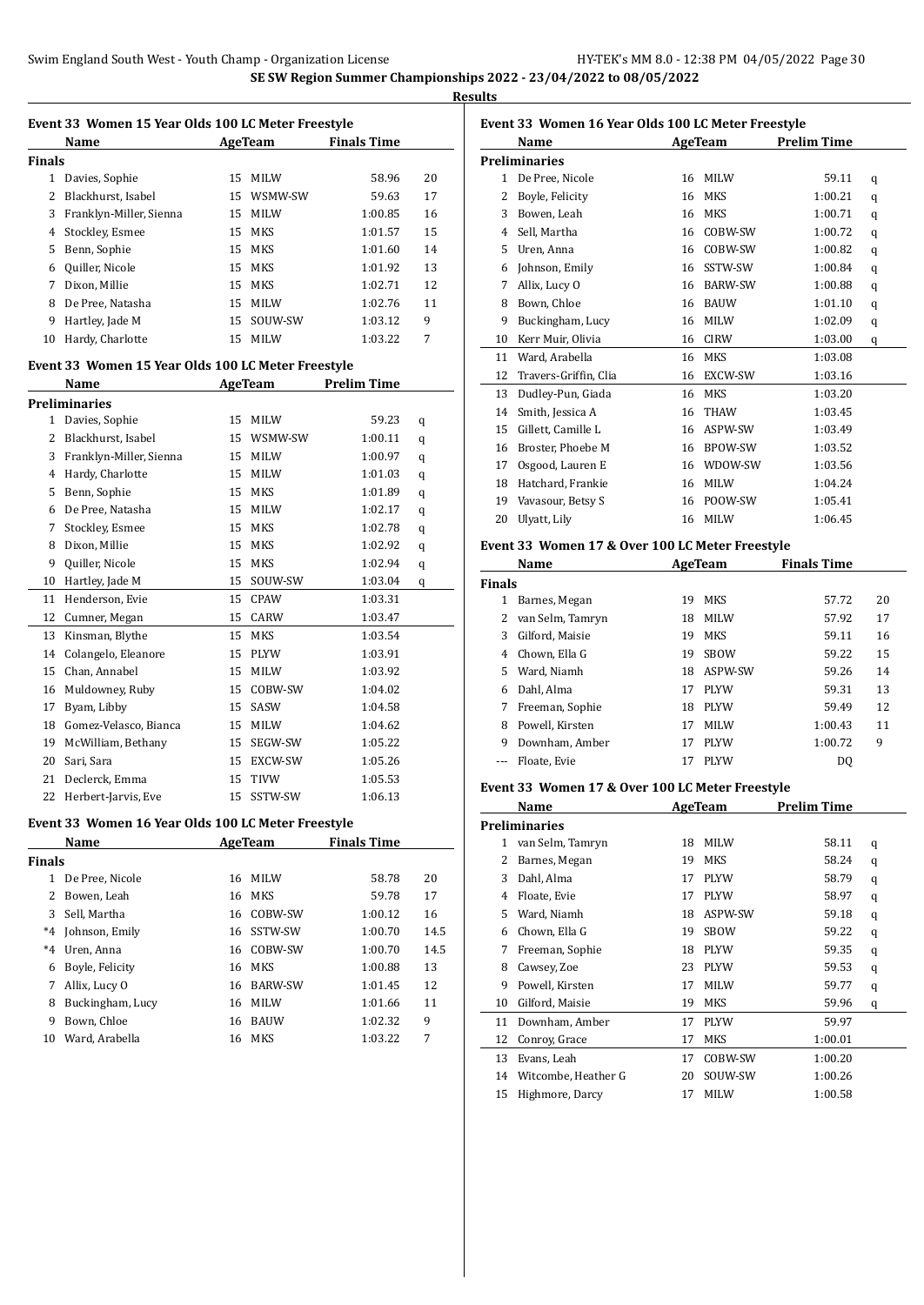|     | Preliminaries  (Event 33 Women 17 & Over 100 LC Meter Freestyle) |    |                |                    |
|-----|------------------------------------------------------------------|----|----------------|--------------------|
|     | Name                                                             |    | <b>AgeTeam</b> | <b>Prelim Time</b> |
| 16  | Witcombe, Amber S                                                | 17 | SOUW-SW        | 1:00.59            |
| 17  | Blake, Jade                                                      | 19 | MKS            | 1:00.61            |
| 18  | Klein, Josephine                                                 | 17 | MKS            | 1:00.67            |
| 19  | De Groot, Sophie                                                 |    | 18 PLYW        | 1:00.76            |
| 20  | Eland, Catherine                                                 |    | 18 POOW-SW     | 1:00.81            |
| 21  | McRobbie, Lauren                                                 |    | 19 WDOW-SW     | 1:00.87            |
| 22  | Dickinson, Laura                                                 | 17 | MKS            | 1:01.05            |
| 23  | McNamara, Ella L                                                 |    | 19 POOW-SW     | 1:01.18            |
| 24  | Singer, Mae E                                                    | 17 | GLOW           | 1:01.35            |
| 25  | Moore, Bella                                                     | 17 | STEW-SW        | 1:01.40            |
| *26 | Rogers, Nemone                                                   | 17 | MKS            | 1:01.47            |
| *26 | Brooks, Louise R                                                 | 18 | GLOW           | 1:01.47            |
| 28  | Bain, Jemma                                                      | 17 | CRNW           | 1:01.57            |
| 29  | Ainsworth, Erlina                                                | 17 | MKS            | 1:01.77            |
| 30  | Monera-Cabarique, Sheila *                                       | 17 | POOW-SW        | 1:01.78            |
| 31  | Graville, Carys                                                  | 17 | MILW           | 1:01.91            |
| 32  | Cornish, Emily                                                   | 18 | PLYW           | 1:02.00            |
| 33  | Fowler, Rue                                                      | 17 | ASPW-SW        | 1:02.03            |
| 34  | Knight, Sofia L                                                  | 17 | ASPW-SW        | 1:02.35            |
| 35  | Skelt, Chloe                                                     | 17 | MKS            | 1:02.46            |
| 36  | Fuller, Olivia                                                   | 19 | PLYW           | 1:02.47            |
| 37  | Wiggins, Emma                                                    | 17 | CPAW           | 1:02.51            |
| 38  | Roe, Hermione                                                    | 17 | MKS            | 1:02.57            |
| *39 | Kovacs, Kelli                                                    | 20 | ASPW-SW        | 1:02.59            |
| *39 | Elvins, Florence                                                 | 17 | COBW-SW        | 1:02.59            |
| 41  | McWilliam, Emily                                                 | 17 | SEGW-SW        | 1:02.64            |
| 42  | Fleming, Emma                                                    | 17 | MILW           | 1:02.94            |
| 43  | Turner, Ella                                                     | 17 | PLYW           | 1:03.04            |
| 44  | Bright, Alicia L                                                 | 17 | GLOW           | 1:03.21            |
| 45  | Pemble, Erin                                                     | 17 | BRHW           | 1:03.25            |
| 46  | McDonald, Lily                                                   | 17 | MILW           | 1:03.34            |
| 47  | White, Katie                                                     | 17 | MILW           | 1:03.44            |
| 48  | Maguire, Georgia                                                 |    | 18 PLYW        | 1:03.57            |
| 49  | Mitchell, Bianca                                                 | 21 | <b>PLYW</b>    | 1:03.62            |
| 50  | Throgmorton-Appleby, Erin G                                      |    | 18 NEWW        | 1:04.02            |
| 51  | Webber, Lucy                                                     | 17 | TIVW           | 1:04.32            |
| 52  | Hocking, Anya                                                    | 17 | PLYW           | 1:04.73            |
| 53  | Crews, Tia                                                       | 17 | PLYW           | 1:06.16            |
| 54  | Pope, Rachel L                                                   | 18 | POOW-SW        | 1:06.73            |
| --- | Byrne, Shannon                                                   | 17 | MKS            | DQ                 |
|     | Event 33 Women 100 LC Meter Freestyle Multi-Class                |    |                |                    |
|     | <b>Name</b>                                                      |    | AgeTeam        | <b>Prelim Time</b> |
|     | <b>Preliminaries</b>                                             |    |                |                    |
|     | 1 %Daly, Abigail S14                                             | 17 | DERW/Ex.none   | 1:15.03<br>q       |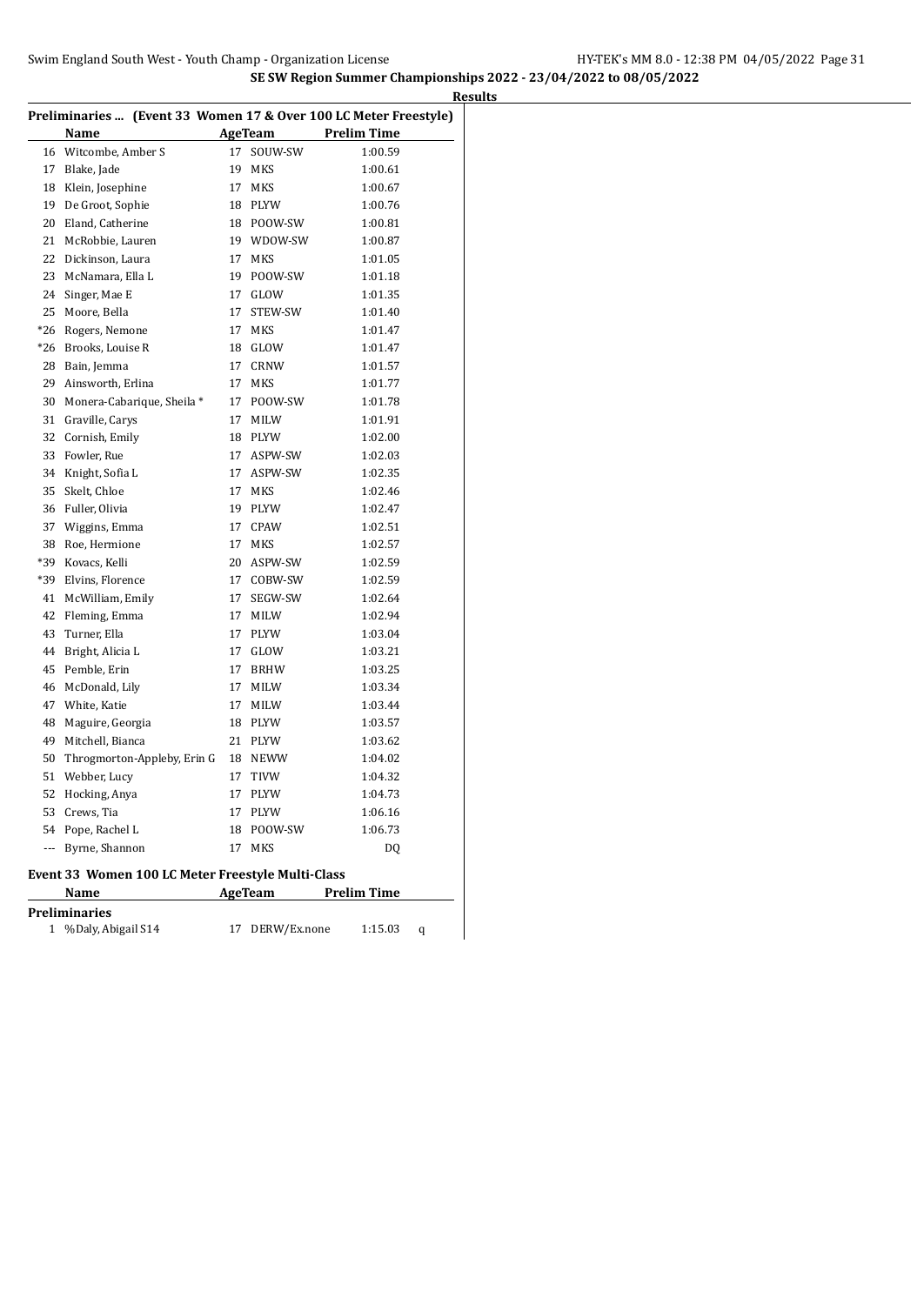| Event 34 Men 15 Year Olds 400 LC Meter IM |                                           |    |                |                    |  |  |
|-------------------------------------------|-------------------------------------------|----|----------------|--------------------|--|--|
|                                           | Name                                      |    | AgeTeam        | <b>Finals Time</b> |  |  |
| 1                                         | Thomson, Fergus                           | 15 | MKS            | 4:53.57            |  |  |
|                                           | 2 Simpson, Charles M                      | 15 | EXCW-SW        | 4:56.28            |  |  |
|                                           | 3 Steadman, Jamie P                       | 15 | CLEW-SW        | 4:56.49            |  |  |
|                                           | 4 Dennis, Oliver                          | 15 | PLYW           | 4:58.17            |  |  |
| 5                                         | Thorne, Louis                             | 15 | COBW-SW        | 5:00.48            |  |  |
|                                           | 6 Croucher, Casey                         | 15 | COBW-SW        | 5:03.77            |  |  |
|                                           | 7 Pike, Harvey                            | 15 | STEW-SW        | 5:04.07            |  |  |
| 8                                         | Brown, Jack C                             | 15 | COBW-SW        | 5:05.75            |  |  |
| 9                                         | Hopkins, Arron J                          | 15 | POOW-SW        | 5:09.79            |  |  |
| 10                                        | Angelakis, Panos                          | 15 | MKS            | 5:10.08            |  |  |
| 11                                        | Newing, Oliver                            | 15 | <b>MILW</b>    | 5:11.18            |  |  |
| 12                                        | Zhang, Brian                              | 15 | MILW           | 5:14.91            |  |  |
| 13                                        | Thompson, Valerio                         | 15 | MILW           | 5:15.86            |  |  |
| 14                                        | Beasley, Freddie J                        | 15 | POOW-SW        | 5:31.77            |  |  |
|                                           | Event 34 Men 16 Year Olds 400 LC Meter IM |    |                |                    |  |  |
|                                           | Name                                      |    | AgeTeam        | <b>Finals Time</b> |  |  |
|                                           | 1 Broekhoven, Finn                        |    | 16 PLYW        | 4:38.48            |  |  |
|                                           | 2 Duddridge, Thomas                       | 16 | MILW           | 4:54.21            |  |  |
|                                           | 3 Turck, Jonathan                         |    | 16 MKS         | 4:55.46            |  |  |
|                                           | 4 Gallagher, Reagan                       | 16 | TDSW-SW        | 4:55.69            |  |  |
|                                           | 5 Fielder, Daniel J                       | 16 | GLOW           | 4:58.83            |  |  |
| 6                                         | May, Austin                               | 16 | SOUW-SW        | 5:12.32            |  |  |
|                                           | Event 34 Men 17 & Over 400 LC Meter IM    |    |                |                    |  |  |
|                                           | Name                                      |    | <b>AgeTeam</b> | <b>Finals Time</b> |  |  |
| $\mathbf{1}$                              | Barlow, Oscar L                           | 17 | TDSW-SW        | 4:36.21            |  |  |
|                                           | 2 Kendrick, Elijah                        | 18 | PLYW           | 4:39.52            |  |  |
|                                           | 3 Bisset, Don                             | 21 | GLOW           | 4:43.15            |  |  |
|                                           | 4 Dragasius, Donatas                      | 18 | MKS            | 4:43.99            |  |  |
|                                           | 5 Lucarelli, Riccardo                     | 17 | MKS            | 4:44.19            |  |  |
|                                           | 6 Deffains, Thomas                        | 18 | MKS            | 4:44.26            |  |  |
|                                           | 7 Bartley, James                          | 19 | MKS            | 4:44.47            |  |  |
| 8                                         | Elliott, Lawrence                         | 17 | SEGW-SW        | 4:44.53            |  |  |
| 9                                         | Hewitt, Harry                             | 17 | MILW           | 4:48.41            |  |  |
| 10                                        | Chapman, Nathan                           | 18 | MKS            | 4:51.66            |  |  |
| 11                                        | Chapman, George                           | 17 | <b>PLYW</b>    | 4:52.13            |  |  |
|                                           | 12 Starkey, Amos N                        |    | 17 GLOW        | 4:55.94            |  |  |
| 13                                        | Nicholls, Louis                           | 17 | CHIW           | 4:55.97            |  |  |
| 14                                        | Jones, Ollie                              | 17 | POOW-SW        | 4:56.42            |  |  |
| 15                                        | O'Neill, Joseph                           | 20 | PLYW           | 4:58.02            |  |  |
| 16                                        | Gunawardena, Luca                         | 19 | <b>BRHW</b>    | 5:06.27            |  |  |
| 17                                        | Cheetham-Marchionne, Tom                  | 18 | MILW           | 5:10.11            |  |  |
| 18                                        | Quine, Stephen                            | 17 | BLFW           | 5:16.77            |  |  |
| 19                                        | Taylor, Cameron                           | 17 | COBW-SW        | 5:21.31            |  |  |
|                                           |                                           |    |                |                    |  |  |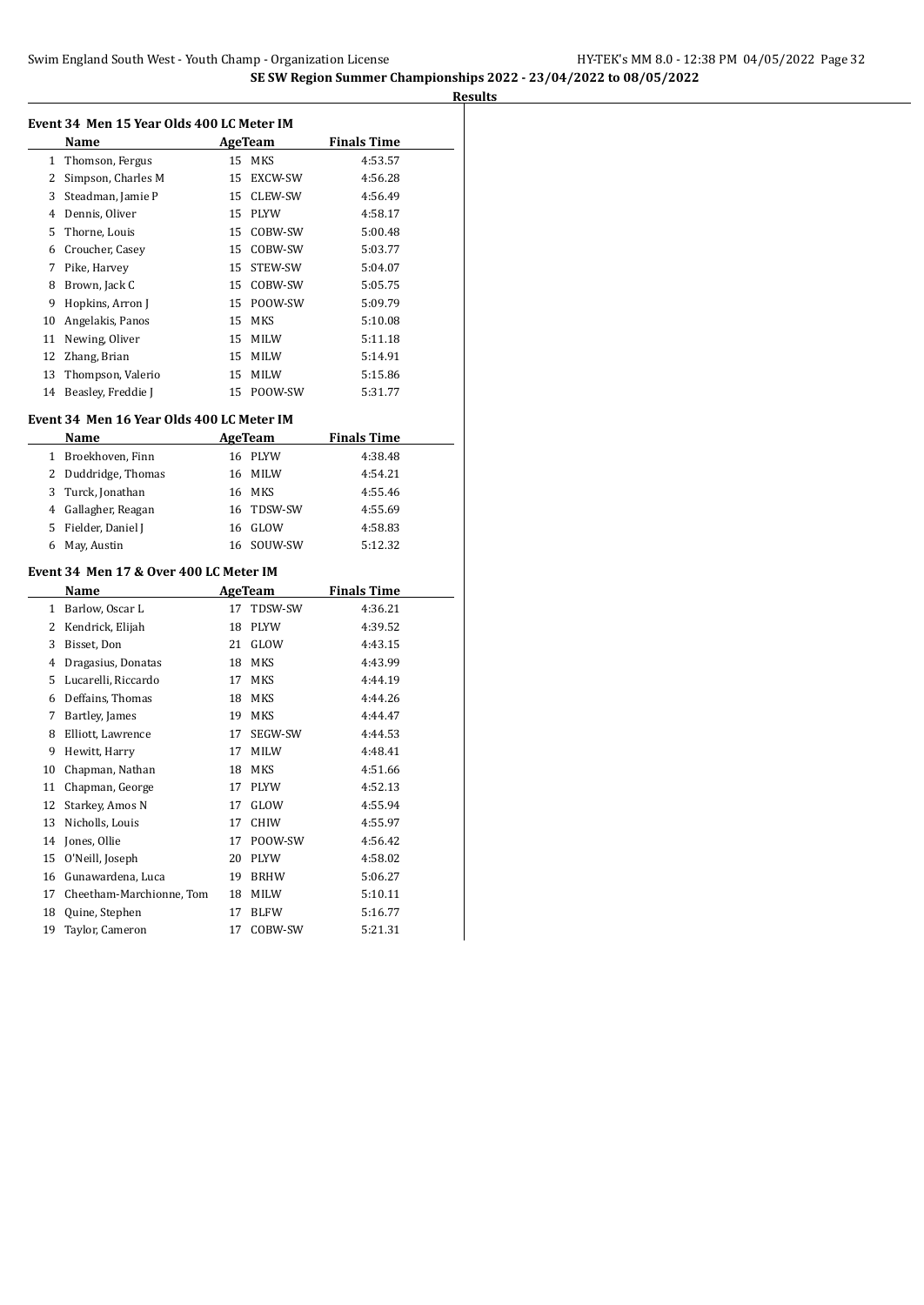**Results Event 35 Women 15 Year Olds 400 LC Meter IM Name AgeTeam Finals Time**  Schulze, Lotta 15 MKS 5:17.93 Smith, Harriet 15 SOUW-SW 5:24.50 McWilliam, Bethany 15 SEGW-SW 5:27.72 Hatherley, Ruby 15 EXCW-SW 5:28.45 Muldowney, Ruby 15 COBW-SW 5:37.01 Herbert-Jarvis, Eve 15 SSTW-SW 5:39.82 Gentles, Alyze 15 PLYW 5:45.81 Tremayne, Holly 15 PLYW 5:47.11 Harris, Niamh 15 NEQW 5:51.30 **Event 35 Women 16 Year Olds 400 LC Meter IM Name AgeTeam Finals Time**  Belt, Evangeline 16 PLYW 5:05.45 Wheeler, Ruby 16 PLYW 5:09.98 Sherlock, Katie 16 MKS 5:16.92 Hall, Eleanor 16 MILW 5:22.21 Vaughan, Bella 16 MKS 5:26.47

#### **Event 35 Women 17 & Over 400 LC Meter IM**

 $\overline{a}$ 

|         | Name               |    | AgeTeam        | <b>Finals Time</b> |
|---------|--------------------|----|----------------|--------------------|
| 1       | Lambert, Imogen    | 18 | MKS            | 5:00.93            |
| 2       | Gussey, Georgia    | 18 | COBW-SW        | 5:02.07            |
| 3       | Main, Sophie       | 18 | MKS            | 5:05.08            |
| 4       | Brown, Amy M       | 18 | SBOW           | 5:07.53            |
| 5       | Bainbridge, Ella   | 18 | <b>MKS</b>     | 5:09.63            |
| 6       | Noon, Kiera        | 22 | COBW-SW        | 5:11.77            |
| 7       | Dilks, Jodie       | 17 | <b>TIVW</b>    | 5:12.33            |
| 8       | Robinson, Holly    | 17 | <b>MKS</b>     | 5:13.32            |
| 9       | Dilks, Gemma       | 17 | <b>TIVW</b>    | 5:13.74            |
| 10      | Turner, Lara       | 17 | COBW-SW        | 5:13.81            |
| 11      | Nethercott, Phoebe | 17 | COBW-SW        | 5:14.29            |
| 12      | Ashford, Claudia I | 18 | SBOW           | 5:20.16            |
| 13      | Quarrie, Aimie     | 18 | POOW-SW        | 5:21.52            |
| 14      | Woollard, Isabella | 17 | <b>MILW</b>    | 5:21.90            |
| 15      | Hutchinson, Niamh  | 17 | <b>PLYW</b>    | 5:24.86            |
| 16      | Fish, Harriet R    | 17 | SBOW           | 5:25.44            |
| 17      | Knight, Sofia L    | 17 | ASPW-SW        | 5:33.69            |
| 18      | Gulliver, Emilie   | 18 | SWDW           | 5:34.38            |
| $- - -$ | Ware, Keely        | 17 | <b>EXCW-SW</b> | DQ                 |

Huthwaite, Macy 16 MKS 5:36.53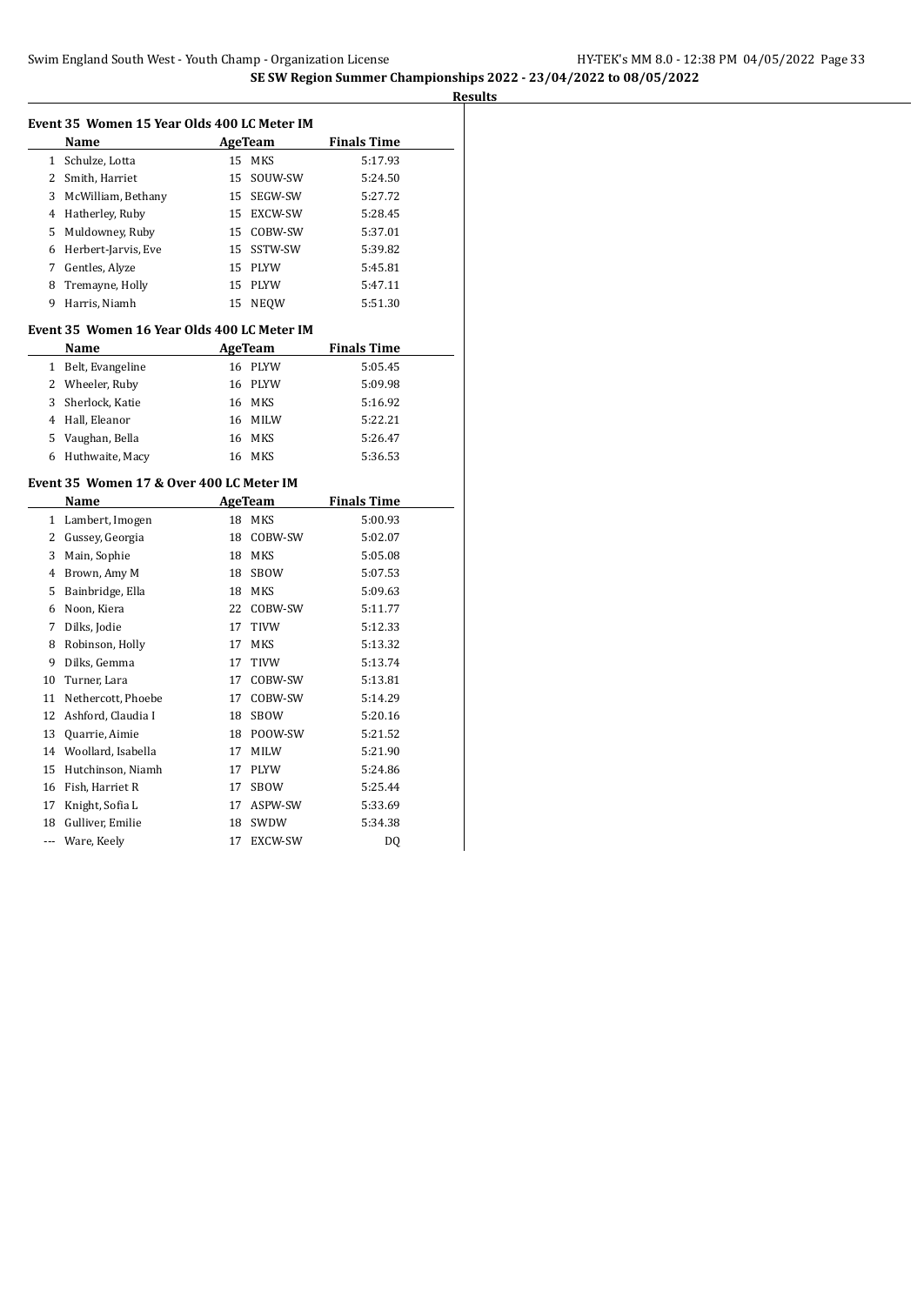$\overline{a}$ 

|               | Name                                             |    | <b>AgeTeam</b> | <b>Finals Time</b> |    |
|---------------|--------------------------------------------------|----|----------------|--------------------|----|
| <b>Finals</b> |                                                  |    |                |                    |    |
|               | 1 Thomson, Fergus                                |    | 15 MKS         | 27.97              | 20 |
|               | 2 White, Adam                                    |    | 15 MILW        | 28.42              | 17 |
|               | 3 Taylor, Harley                                 |    | 15 WARW        | 28.43              | 16 |
|               | 4 Byrne, Brydan                                  |    | 15 MKS         | 28.55              | 15 |
|               | 5 Pedersen, Ewan                                 |    | 15 MILW        | 29.20              | 14 |
|               | 6 Sartorius, Luca A                              |    | 15 POOW-SW     | 29.40              | 13 |
|               | 7 Hodgetts, Freddie                              |    | 15 POOW-SW     | 30.33              | 12 |
|               | 8 Bell, Edward                                   |    | 15 SEGW-SW     | 30.36              | 11 |
|               | 9 Parrott, Lauchlan                              |    | 15 MILW        | 30.73              | 9  |
|               | 10 Garett, Jake                                  |    | 15 SSTW-SW     | 30.95              | 7  |
|               | Event 36 Men 15 Year Olds 50 LC Meter Backstroke |    |                |                    |    |
|               | <b>Name</b>                                      |    | AgeTeam        | <b>Prelim Time</b> |    |
|               | <b>Preliminaries</b>                             |    |                |                    |    |
|               | 1 Thomson, Fergus                                |    | 15 MKS         | 28.48              | q  |
|               | 2 Byrne, Brydan                                  |    | 15 MKS         | 28.51              | q  |
|               | 3 White, Adam                                    |    | 15 MILW        | 28.90              | q  |
|               | 4 Taylor, Harley                                 |    | 15 WARW        | 28.96              | q  |
|               | 5 Pedersen, Ewan                                 |    | 15 MILW        | 29.24              | q  |
|               | 6 Sartorius, Luca A                              |    | 15 POOW-SW     | 29.45              | q  |
|               | 7 Parrott, Lauchlan                              |    | 15 MILW        | 29.47              | q  |
|               | 8 Hodgetts, Freddie                              |    | 15 POOW-SW     | 29.99              | q  |
|               | 9 Bell, Edward                                   |    | 15 SEGW-SW     | 30.16              | q  |
|               | 10 Garett, Jake                                  |    | 15 SSTW-SW     | 30.41              | q  |
| 11            | Cooper, Zac                                      |    | 15 MILW        | 30.44              |    |
|               | 12 McNamara, Jamie L                             |    | 15 POOW-SW     | 30.66              |    |
|               | 13 Thorne, Louis                                 |    | 15 COBW-SW     | 30.91              |    |
|               | 14 Head, Max                                     |    | 15 BRIW        | 30.98              |    |
| 15            | Bradley, Benjamin                                |    | 15 WDOW-SW     | 31.11              |    |
|               | 16 Sullivan, Liam                                |    | 15 CAFW        | 31.12              |    |
|               | 17 Willcocks, Cameron J                          |    | 15 SBOW        | 31.19              |    |
|               | 18 *Blazej, Ivan                                 |    | 15 MKS         | 31.27              |    |
|               | *19 Franklyn-Miller, Noah                        |    | 15 MILW        | 31.29              |    |
|               | *19 Parker, Zak                                  |    | 15 SWDW        | 31.29              |    |
| $*21$         | Stoddard, Elliot J                               | 15 | TRUW-SW        | 31.31              |    |
| *21           | Brindley, Reuben                                 | 15 | MILW           | 31.31              |    |
| 23            | Chappels, Frank J                                | 15 | SBOW           | 31.32              |    |
| 24            | Rostron, James                                   | 15 | <b>DDAW</b>    | 31.38              |    |
| 25            | Thring, Jonathan                                 | 15 | SEGW-SW        | 31.47              |    |
| 26            | Blackwell, James                                 | 15 | PLYW           | 31.48              |    |
| 27            | Blight, Daniel                                   | 15 | MILW           | 31.52              |    |
| 28            |                                                  | 15 |                | 31.62              |    |
|               | Cooke, Kieran                                    |    | CLEW-SW        |                    |    |
| *29           | Mount, Harvey C                                  | 15 | BRHW           | 31.75              |    |
| *29           | Hodges, Charlie                                  | 15 | MKS            | 31.75              |    |
| 31            | Brown, Jack C                                    | 15 | COBW-SW        | 31.81              |    |
| 32            | Parkin, Ethan J                                  | 15 | WDOW-SW        | 31.86              |    |
| 33            | Jackson, Benjamin                                | 15 | POOW-SW        | 32.09              |    |
| 34            | Hawkins, Alfie                                   | 15 | STEW-SW        | 32.10              |    |
| 35            | Beasley, Freddie J                               | 15 | POOW-SW        | 32.52              |    |
| 36            | Vincent, Alex R                                  | 15 | TDSW-SW        | 32.53              |    |
| 37            | John, Leo                                        | 15 | CHIW           | 32.66              |    |
| 38            | McCormack, Casper                                | 15 | CPAW           | 32.72              |    |
| 39            | Jones, Henry E                                   | 15 | BARW-SW        | 32.79              |    |

| ັ  |                       |    |             |       |
|----|-----------------------|----|-------------|-------|
|    | 40 Collin, Alex       |    | 15 SSTW-SW  | 32.82 |
| 41 | Holden, Daniel        |    | 15 CHIW     | 33.03 |
|    | 42 Buckton, Reuben K  |    | 15 THAW     | 33.09 |
| 43 | Hare, James J         |    | 15 BARW-SW  | 33.12 |
|    | 44 Taylor, Harry R    |    | 15 SOUW-SW  | 33.18 |
|    | 45 Farnfield, Oscar J | 15 | <b>BRHW</b> | 33.19 |
|    | 46 Farrell, Tom J     |    | 15 ASPW-SW  | 33.33 |
|    | 47 Pearce, Aaron      |    | 15 BOAW     | 33.34 |
|    | 48 Thompson, Valerio  | 15 | MILW        | 33.51 |
| 49 | Simpson, Jack         |    | 15 SASW     | 33.69 |

### **Event 36 Men 16 Year Olds 50 LC Meter Backstroke**

| Name          |                    | AgeTeam |             | <b>Finals Time</b> |    |
|---------------|--------------------|---------|-------------|--------------------|----|
| <b>Finals</b> |                    |         |             |                    |    |
| 1             | Cherrington, Conor | 16      | MILW        | 27.39              | 20 |
| 2             | Hansen, Josh M     | 16      | GLOW        | 28.46              | 17 |
| 3             | Looker, Max C      | 16      | POOW-SW     | 28.86              | 16 |
| 4             | Leigh, Max         | 16      | <b>BLFW</b> | 28.99              | 15 |
| 5.            | Gammon, Kiran H    | 16      | BARW-SW     | 29.23              | 14 |
| 6             | Ledward. Sam       | 16      | CLEW-SW     | 29.39              | 13 |
| 7             | Williams, Joshua   | 16      | <b>DDAW</b> | 29.54              | 12 |
| 8             | Wheatley, James    |         | 16 MKS      | 29.63              | 11 |
| 9             | Edwards, Owain     | 16      | MKS         | 29.89              | 9  |
| 10            | Meek. Charlie T    | 16      | POOW-SW     | 30.08              | 7  |

#### **Event 36 Men 16 Year Olds 50 LC Meter Backstroke**

|                | <b>Name</b>          |    | AgeTeam        | <b>Prelim Time</b> |   |  |
|----------------|----------------------|----|----------------|--------------------|---|--|
|                | <b>Preliminaries</b> |    |                |                    |   |  |
| $\mathbf{1}$   | Cherrington, Conor   | 16 | MILW           | 27.32              | q |  |
| 2              | Meek, Charlie T      | 16 | POOW-SW        | 28.13              | q |  |
| 3              | Hansen, Josh M       | 16 | GLOW           | 28.59              | q |  |
| $\overline{4}$ | Looker, Max C        | 16 | POOW-SW        | 29.20              | q |  |
| 5              | Gammon, Kiran H      | 16 | BARW-SW        | 29.30              | q |  |
| 6              | Ledward, Sam         | 16 | <b>CLEW-SW</b> | 29.35              | q |  |
| 7              | Wheatley, James      | 16 | <b>MKS</b>     | 29.51              | q |  |
| 8              | Edwards, Owain       | 16 | <b>MKS</b>     | 29.53              | q |  |
| 9              | Williams, Joshua     | 16 | <b>DDAW</b>    | 29.55              | q |  |
| 10             | Leigh, Max           | 16 | <b>BLFW</b>    | 29.62              | q |  |
| 11             | Merritt, Felix       | 16 | POOW-SW        | 29.69              |   |  |
| 12             | Gough, Ethan         | 16 | SWDW           | 30.26              |   |  |
| 13             | Martindale, Joseph   | 16 | MILW           | 30.27              |   |  |
| 14             | May, Austin          | 16 | SOUW-SW        | 30.42              |   |  |
| 15             | Jenkins, Richard     | 16 | MILW           | 30.45              |   |  |
| 16             | Hayward, George      | 16 | <b>PLYW</b>    | 30.50              |   |  |
| 17             | Haley, Jack          | 16 | <b>MARW</b>    | 30.73              |   |  |
| 18             | Insley, Rhys         | 16 | <b>MILW</b>    | 30.81              |   |  |
| 19             | Butterfield, Dominic | 16 | <b>PENW</b>    | 30.94              |   |  |
| 20             | Eyre, Joshua         | 16 | <b>NEQW</b>    | 31.22              |   |  |
| 21             | Richardson, Jude     | 16 | <b>TEWW</b>    | 31.27              |   |  |
| 22             | Bell, Fergus A       | 16 | EXCW-SW        | 31.45              |   |  |
| 23             | Stone, Haydn         | 16 | DINW-SW        | 31.47              |   |  |
| 24             | Mander, Byron P      | 16 | ASPW-SW        | 31.55              |   |  |
| 25             | Slade, Oli           | 16 | WDOW-SW        | 31.73              |   |  |
| 26             | Best, Caden          | 16 | CLEW-SW        | 32.19              |   |  |
| 27             | Deretz, Ollie        | 16 | POOW-SW        | 32.29              |   |  |
| 28             | Wonnacott, Finley    | 16 | <b>NCDW</b>    | 32.50              |   |  |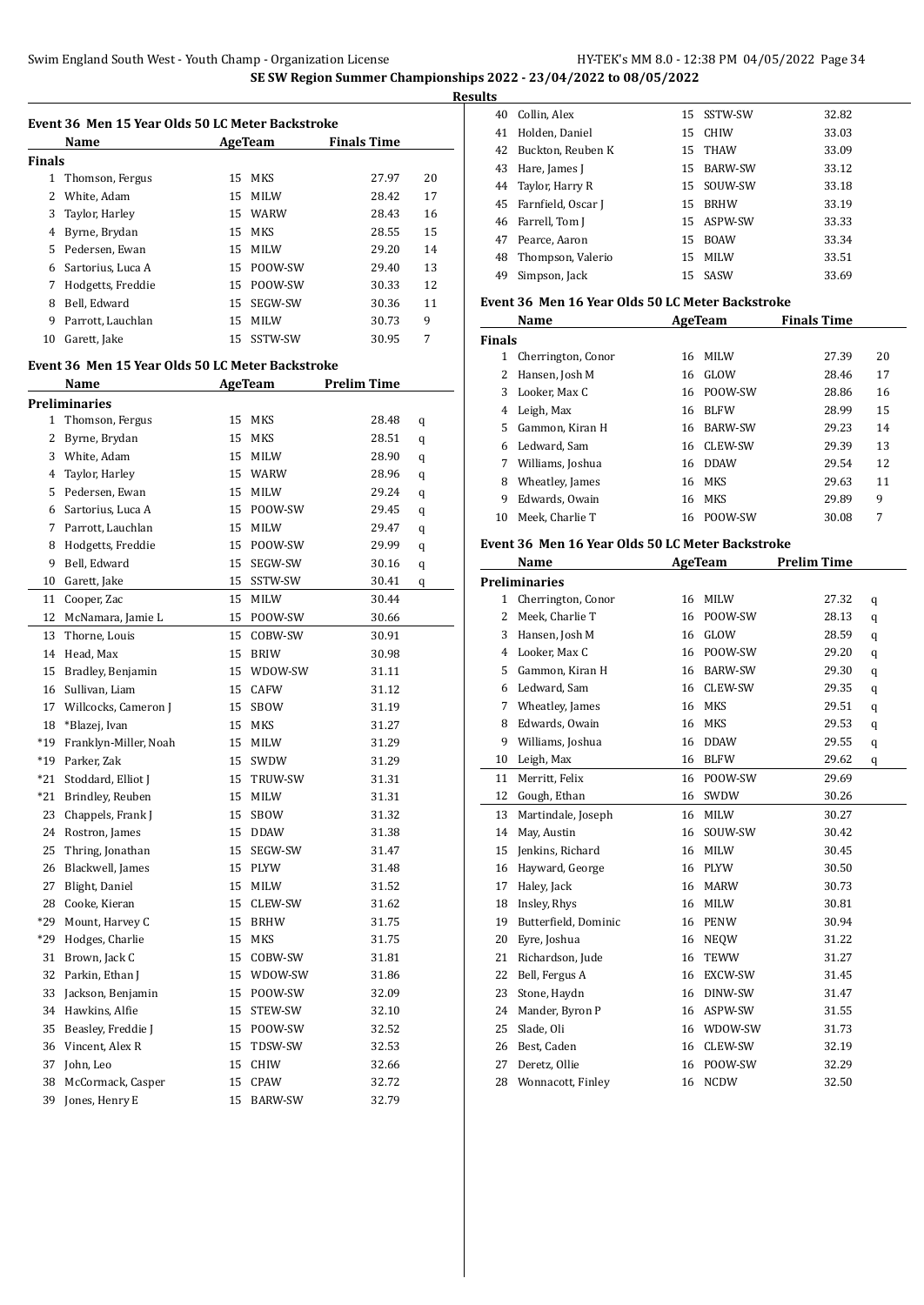|                | Name                                                   |          | AgeTeam                | <b>Finals Time</b> |    |
|----------------|--------------------------------------------------------|----------|------------------------|--------------------|----|
| Finals         |                                                        |          |                        |                    |    |
|                | 1 Hemmings, Robbie                                     |          | 18 POOW-SW             | 26.04              | 20 |
| $\overline{2}$ | Simmons, Sean D                                        | 17       | <b>BRHW</b>            | 26.55              | 17 |
| 3              | O'Loughlin, David                                      | 18       | <b>MILW</b>            | 26.56              | 16 |
|                | 4 Dietz, Fritz                                         | 18       | DDAW                   | 26.59              | 15 |
| 5.             | Knight, Gabe J                                         | 17       | SBOW                   | 26.86              | 14 |
|                | 6 Woodburn, Elliot                                     | 17       | MILW                   | 27.43              | 13 |
| 7              | Barlow, Oscar L                                        | 17       | TDSW-SW                | 27.64              | 12 |
|                | 8 Williams, Solomon                                    | 17       | MILW                   | 27.80              | 11 |
|                | 9 Edmundson, Mark                                      | 21       | ASPW-SW                | 27.99              | 9  |
| 10             | Robinson, Harry                                        |          | 18 MKS                 | 28.22              | 7  |
|                |                                                        |          |                        |                    |    |
|                | Event 36  Men 17 & Over 50 LC Meter Backstroke<br>Name |          | AgeTeam                | <b>Prelim Time</b> |    |
|                | Preliminaries                                          |          |                        |                    |    |
|                | 1 Hemmings, Robbie                                     |          | 18 POOW-SW             | 26.25              | q  |
| $\mathbf{2}$   | O'Loughlin, David                                      | 18       | MILW                   | 26.67              | q  |
| 3              | Dietz, Fritz                                           | 18       | <b>DDAW</b>            | 26.75              | q  |
|                | 4 Simmons, Sean D                                      | 17       | <b>BRHW</b>            | 26.91              |    |
| 5              | Knight, Gabe J                                         | 17       | SBOW                   | 26.96              | q  |
|                |                                                        | 18       | MKS                    | 27.29              | q  |
| $7^{\circ}$    | 6 Robinson, Harry<br>Woodburn, Elliot                  | 17       | <b>MILW</b>            |                    | q  |
|                |                                                        |          |                        | 27.41              | q  |
|                | 8 Painter, Alex                                        | 18       | MILW                   | 27.44              | q  |
|                | 9 Williams, Solomon                                    |          | 17 MILW                | 27.62              | q  |
|                | *10 Barlow, Oscar L                                    | 17       | TDSW-SW<br>21 ASPW-SW  | 27.67              | q  |
|                | *10 Edmundson, Mark                                    |          |                        | 27.67              | q  |
| 12             | Swim-Off Required<br>Sargeant, Alexander               |          | 20 MILW                | 28.01              |    |
| 13             | Wyrill, Henry                                          | 20       | PLYW                   | 28.24              |    |
|                | 14 Whitworth, Ryan                                     | 20       | TDSW-SW                | 28.44              |    |
|                | 15 Hollinsky, Gideon                                   | 17       | <b>PLYW</b>            | 28.47              |    |
|                |                                                        | 19       | ASPW-SW                |                    |    |
|                | 16 Saunders, Finlay                                    |          |                        | 28.68              |    |
| 17             | Rindel, Hugo                                           | 18<br>20 | MILW                   | 28.70              |    |
| 18             | Lewis, Cameron E                                       |          | GLOW                   | 28.74              |    |
| 19             | Trebilcock, Thomas                                     | 19       | <b>PLYW</b>            | 28.83              |    |
| 20             | Adams, Max                                             | 17       | ASPW-SW                | 28.93              |    |
| 21             | Mason, Alex                                            | 17       | MKS                    | 28.96              |    |
| 22<br>23       | Williams, Cameron<br>Chamberlain-Hyde, Sonny           | 18<br>19 | <b>DDAW</b><br>SEGW-SW | 28.99              |    |
|                |                                                        |          |                        | 29.03              |    |
| 24             | Dicks, Nathan                                          | 18       | COBW-SW                | 29.12              |    |
| 25             | Varker, Charlie                                        | 19       | MKS                    | 29.22              |    |
| 26             | Castiglione, Matteo                                    | 20       | DERW                   | 29.30              |    |
| 27             | Cheetham-Marchionne, Tom                               | 18       | MILW                   | 29.32              |    |
| 28             | Willis, Jeremy                                         | 18       | TDSW-SW                | 29.36              |    |
| 29             | Saunders, Oliver                                       | 17       | ASPW-SW                | 29.37              |    |
| 30             | Johnson, Louis                                         | 18       | PLYW                   | 29.42              |    |
| 31             | Meyers, Connor                                         | 17       | MKS                    | 29.47              |    |
| 32             | Burns, Logan                                           | 19       | EXCW-SW                | 29.51              |    |
| *33            | Green, Alexander D                                     | 17       | THAW                   | 29.52              |    |
| *33            | Dade, Oliver R                                         | 17       | GLOW                   | 29.52              |    |
| 35             | Hui, Wai Chun                                          | 19       | PLYW                   | 29.55              |    |
| 36             | Gaunt, Jake                                            | 17       | SOUW-SW                | 29.62              |    |
| 37             | Caplen, William                                        | 17       | BBAW                   | 29.65              |    |
| 38             | Newcombe, Ben R                                        | 17       | GLOW                   | 29.76              |    |

| ts |    |                         |    |                |       |
|----|----|-------------------------|----|----------------|-------|
|    | 39 | Workman, Matthew        | 18 | <b>BCSW-SW</b> | 29.87 |
|    | 40 | Withers-Jones, Josh     | 18 | SASW           | 29.90 |
| 41 |    | Checchia, Tyler         | 19 | <b>SWAW</b>    | 30.12 |
|    | 42 | Jones, Thomas           | 17 | DINW-SW        | 30.25 |
|    | 43 | Shead, Oliver           | 17 | <b>PLYW</b>    | 30.44 |
|    | 44 | Fielder, Benjamin C     | 18 | GLOW           | 30.66 |
|    | 45 | Yang, Yekai             | 17 | MKS            | 30.70 |
|    | 46 | Farrell, Cody           | 18 | SOTW           | 30.71 |
|    | 47 | Weeks, Kai              | 19 | <b>BCSW-SW</b> | 30.89 |
|    | 48 | Graves, Finn            | 17 | <b>EXCW-SW</b> | 30.93 |
|    | 49 | Wu, Kevin               | 18 | <b>MKS</b>     | 31.03 |
|    | 50 | Aengenheyster, Finn     | 17 | MKS            | 31.19 |
| 51 |    | Saettone Prado, Adriano | 17 | <b>MILW</b>    | 31.20 |
|    | 52 | Mufti, Alexander        | 17 | <b>MILW</b>    | 31.24 |
|    | 53 | Poole, Dexter B         | 17 | ASPW-SW        | 31.33 |
|    | 54 | Jasani, Jay             | 18 | <b>MILW</b>    | 31.39 |
|    | 55 | Dailley, Tom            | 17 | <b>MILW</b>    | 31.80 |
|    | 56 | Gosden, Dylan           | 21 | <b>MARW</b>    | 33.50 |
|    |    |                         |    |                |       |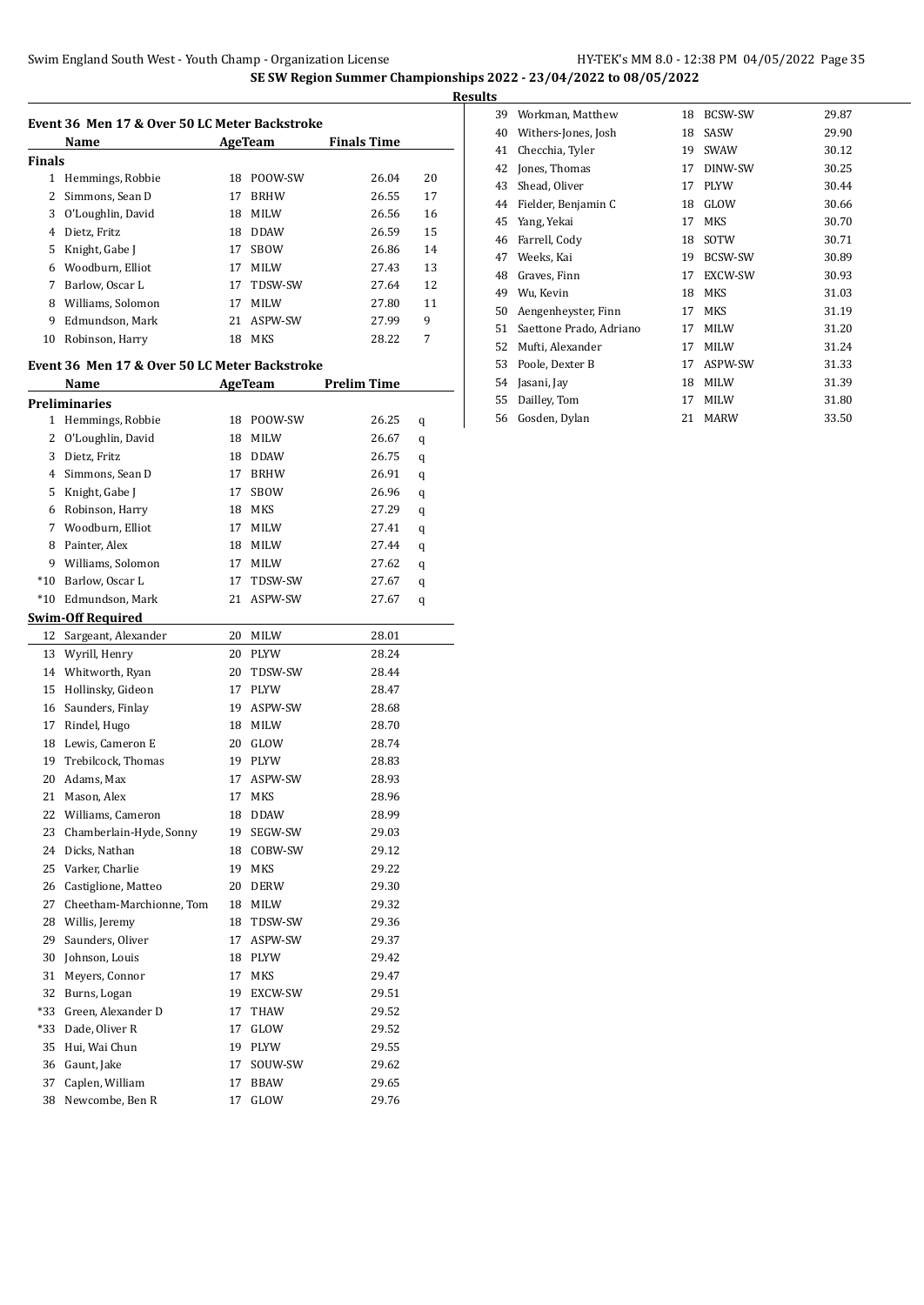**Res** 

|              | Name                                               |    | AgeTeam     | <b>Finals Time</b>  |    |
|--------------|----------------------------------------------------|----|-------------|---------------------|----|
| Finals       |                                                    |    |             |                     |    |
| $\mathbf{1}$ | Kinsman, Blythe                                    | 15 | MKS         | 30.10               | 20 |
| 2            | Freeman, Alisha                                    | 15 | <b>FROW</b> | 30.94               | 17 |
|              | 3 Chan, Annabel                                    | 15 | MILW        | 31.51               | 16 |
|              | 4 Declerck, Emma                                   | 15 | TIVW        | 31.62               | 15 |
| 5            | Davies, Sophie                                     |    | 15 MILW     | 31.67               | 14 |
| 6            | Hartley, Jade M                                    | 15 | SOUW-SW     | 32.75               | 13 |
| 7            | Laurence, Darcey L                                 | 15 | CARW        | 33.13               | 12 |
| 8            | Henderson, Evie                                    | 15 | CPAW        | 33.66               | 11 |
| 9            | De Pree, Natasha                                   | 15 | MILW        | 33.86               | 9  |
| 10           | Franklyn-Miller, Sienna                            | 15 | <b>MILW</b> | 33.89               | 7  |
|              | Event 37 Women 15 Year Olds 50 LC Meter Backstroke |    |             |                     |    |
|              | Name                                               |    | AgeTeam     | Prelim Time         |    |
|              | <b>Preliminaries</b>                               |    |             |                     |    |
| 1            | Kinsman, Blythe                                    | 15 | MKS         | 29.89               | q  |
| 2            | Freeman, Alisha                                    | 15 | <b>FROW</b> | 31.08               | q  |
|              | 3 Chan, Annabel                                    | 15 | MILW        | 31.73               | q  |
|              | 4 Davies, Sophie                                   | 15 | MILW        | 31.94               | q  |
| 5            | Declerck, Emma                                     | 15 | TIVW        | 32.02               | q  |
| 6            | Hartley, Jade M                                    | 15 | SOUW-SW     | 32.88               | q  |
| 7            | Franklyn-Miller, Sienna                            | 15 | MILW        | 33.04               | q  |
| 8            | De Pree, Natasha                                   | 15 | MILW        | 33.12               | q  |
| 9            | Laurence, Darcey L                                 | 15 | CARW        | 33.30               | q  |
| 10           | Williams, Popps A                                  | 15 | ASPW-SW     | 33.34               | q  |
| 11           | Henderson, Evie                                    | 15 | CPAW        | 33.47               |    |
| $*12$        | Whittingham, Lilly                                 | 15 | PLYW        | 33.50               |    |
| $*12$        | Langley, Lilly                                     | 15 | BCSW-SW     | 33.50               |    |
|              | <b>Swim-Off Required</b>                           |    |             |                     |    |
| 14           | Costagliola, Maria Giulia                          | 15 | <b>BRHW</b> | 33.51               |    |
| 15           | Colangelo, Eleanore                                | 15 | PLYW        | 33.59               |    |
| 16           | Kennington, Ellie                                  | 15 | PLYW        | 33.61               |    |
|              | 17 Watts, Molly                                    | 15 | ASPW-SW     | 33.90               |    |
| 18           | Harris, Niamh                                      |    | 15 NEQW     | 33.92               |    |
| 19           | Woollard, Francesca                                | 15 | MILW        | 33.98               |    |
| 20           | McCoubrie, Rebecca                                 | 15 | SSTW-SW     | 34.14               |    |
| 21           | Tse, Samantha                                      | 15 | MKS         | 34.47               |    |
| 22           | Tremayne, Holly                                    | 15 | PLYW        | 34.61               |    |
| 23           | Benn, Sophie                                       | 15 | MKS         | 34.79               |    |
| 24           | Major, Lauren                                      | 15 | EXCW-SW     | 34.84               |    |
| 25           | Chamberlain, Breanna                               | 15 | MKS         | 35.03               |    |
| 26           | Huddy, Ella                                        | 15 | MKS         | 35.06               |    |
| 27           | Herbert, Ella                                      | 15 | CIRW        | 35.19               |    |
| 28           | Stratford, Katie E                                 | 15 | THAW        | 35.30               |    |
|              | 29 Watts, Aimee                                    | 15 | ASPW-SW     | 35.35               |    |
| 30           | Stevenson, Talia K                                 | 15 | PENW        | 35.63               |    |
|              | Event 37 Women 16 Year Olds 50 LC Meter Backstroke |    |             |                     |    |
|              | Name                                               |    |             | AgeTeam Finals Time |    |
| Finals       |                                                    |    |             |                     |    |
|              | 1 Marshman, La                                     | 16 | ASPW-SW     | 30.17               | 20 |
|              | 2 Vavasour, Betsy S                                | 16 | POOW-SW     | 31.09               | 17 |
| 3            | Sell, Martha                                       | 16 | COBW-SW     | 31.32               | 16 |
|              | 4 Uren, Anna                                       | 16 | COBW-SW     | 31.33               | 15 |
| 5            | Lawton, Jessica                                    | 16 | COBW-SW     | 31.66               | 14 |

| Buckingham, Lucy<br>Allix, Lucy O<br>Shute, Olivia<br>Event 37 Women 16 Year Olds 50 LC Meter Backstroke<br>Name<br><b>Preliminaries</b><br>Marshman, La<br>Uren. Anna<br>Kerr Muir, Olivia<br>*4 Vavasour, Betsy S<br>De Pree, Nicole<br>Sell, Martha<br>Lawton, Jessica<br>Buckingham, Lucy<br>Allix, Lucy O<br>Shute, Olivia<br>Bown, Chloe<br>Phillips, Kaia<br>Taylor, Phoebe<br>Hatchard, Frankie<br>15 Bamber, Immy M<br>16 Weatherley, Lainey<br>Osgood, Lauren E<br>Boyle, Felicity<br>Sherlock, Katie<br>Engelbrecht, Lois<br>Event 37 Women 17 & Over 50 LC Meter Backstroke | 16<br>16<br>16<br>16<br>16<br>16<br>16<br>16<br>16<br>16<br>16<br>16<br>16<br>16<br>16<br>16<br>16<br>16<br>16<br>16 | <b>MILW</b><br><b>BARW-SW</b><br><b>CRNW</b><br>AgeTeam<br>ASPW-SW<br>COBW-SW<br><b>CIRW</b><br>16 POOW-SW<br><b>MILW</b><br>COBW-SW<br>COBW-SW<br><b>MILW</b><br><b>BARW-SW</b><br>CRNW<br><b>BAUW</b><br>PLYW<br><b>CINW</b><br>MILW<br>CLEW-SW<br>16 CRNW<br>16 WDOW-SW<br>MKS<br><b>MKS</b><br>STEW-SW | 32.04<br>32.42<br>32.83<br><b>Prelim Time</b><br>30.23<br>31.14<br>31.57<br>31.66<br>31.66<br>31.70<br>31.88<br>32.10<br>32.18<br>32.42<br>32.58<br>32.68<br>32.90<br>32.94<br>32.98<br>33.19<br>33.34<br>33.46<br>33.59<br>33.74 | 12<br>11<br>9<br>q<br>q<br>q<br>q<br>q<br>q<br>q<br>q<br>q<br>q                         |
|-----------------------------------------------------------------------------------------------------------------------------------------------------------------------------------------------------------------------------------------------------------------------------------------------------------------------------------------------------------------------------------------------------------------------------------------------------------------------------------------------------------------------------------------------------------------------------------------|----------------------------------------------------------------------------------------------------------------------|------------------------------------------------------------------------------------------------------------------------------------------------------------------------------------------------------------------------------------------------------------------------------------------------------------|-----------------------------------------------------------------------------------------------------------------------------------------------------------------------------------------------------------------------------------|-----------------------------------------------------------------------------------------|
|                                                                                                                                                                                                                                                                                                                                                                                                                                                                                                                                                                                         |                                                                                                                      |                                                                                                                                                                                                                                                                                                            |                                                                                                                                                                                                                                   |                                                                                         |
|                                                                                                                                                                                                                                                                                                                                                                                                                                                                                                                                                                                         |                                                                                                                      |                                                                                                                                                                                                                                                                                                            |                                                                                                                                                                                                                                   |                                                                                         |
|                                                                                                                                                                                                                                                                                                                                                                                                                                                                                                                                                                                         |                                                                                                                      |                                                                                                                                                                                                                                                                                                            |                                                                                                                                                                                                                                   |                                                                                         |
|                                                                                                                                                                                                                                                                                                                                                                                                                                                                                                                                                                                         |                                                                                                                      |                                                                                                                                                                                                                                                                                                            |                                                                                                                                                                                                                                   |                                                                                         |
|                                                                                                                                                                                                                                                                                                                                                                                                                                                                                                                                                                                         |                                                                                                                      |                                                                                                                                                                                                                                                                                                            |                                                                                                                                                                                                                                   |                                                                                         |
|                                                                                                                                                                                                                                                                                                                                                                                                                                                                                                                                                                                         |                                                                                                                      |                                                                                                                                                                                                                                                                                                            |                                                                                                                                                                                                                                   |                                                                                         |
|                                                                                                                                                                                                                                                                                                                                                                                                                                                                                                                                                                                         |                                                                                                                      |                                                                                                                                                                                                                                                                                                            |                                                                                                                                                                                                                                   |                                                                                         |
|                                                                                                                                                                                                                                                                                                                                                                                                                                                                                                                                                                                         |                                                                                                                      |                                                                                                                                                                                                                                                                                                            |                                                                                                                                                                                                                                   |                                                                                         |
|                                                                                                                                                                                                                                                                                                                                                                                                                                                                                                                                                                                         |                                                                                                                      |                                                                                                                                                                                                                                                                                                            |                                                                                                                                                                                                                                   |                                                                                         |
|                                                                                                                                                                                                                                                                                                                                                                                                                                                                                                                                                                                         |                                                                                                                      |                                                                                                                                                                                                                                                                                                            |                                                                                                                                                                                                                                   |                                                                                         |
|                                                                                                                                                                                                                                                                                                                                                                                                                                                                                                                                                                                         |                                                                                                                      |                                                                                                                                                                                                                                                                                                            |                                                                                                                                                                                                                                   |                                                                                         |
|                                                                                                                                                                                                                                                                                                                                                                                                                                                                                                                                                                                         |                                                                                                                      |                                                                                                                                                                                                                                                                                                            |                                                                                                                                                                                                                                   |                                                                                         |
|                                                                                                                                                                                                                                                                                                                                                                                                                                                                                                                                                                                         |                                                                                                                      |                                                                                                                                                                                                                                                                                                            |                                                                                                                                                                                                                                   |                                                                                         |
|                                                                                                                                                                                                                                                                                                                                                                                                                                                                                                                                                                                         |                                                                                                                      |                                                                                                                                                                                                                                                                                                            |                                                                                                                                                                                                                                   |                                                                                         |
|                                                                                                                                                                                                                                                                                                                                                                                                                                                                                                                                                                                         |                                                                                                                      |                                                                                                                                                                                                                                                                                                            |                                                                                                                                                                                                                                   |                                                                                         |
|                                                                                                                                                                                                                                                                                                                                                                                                                                                                                                                                                                                         |                                                                                                                      |                                                                                                                                                                                                                                                                                                            |                                                                                                                                                                                                                                   |                                                                                         |
|                                                                                                                                                                                                                                                                                                                                                                                                                                                                                                                                                                                         |                                                                                                                      |                                                                                                                                                                                                                                                                                                            |                                                                                                                                                                                                                                   |                                                                                         |
|                                                                                                                                                                                                                                                                                                                                                                                                                                                                                                                                                                                         |                                                                                                                      |                                                                                                                                                                                                                                                                                                            |                                                                                                                                                                                                                                   |                                                                                         |
|                                                                                                                                                                                                                                                                                                                                                                                                                                                                                                                                                                                         |                                                                                                                      |                                                                                                                                                                                                                                                                                                            |                                                                                                                                                                                                                                   |                                                                                         |
|                                                                                                                                                                                                                                                                                                                                                                                                                                                                                                                                                                                         |                                                                                                                      |                                                                                                                                                                                                                                                                                                            |                                                                                                                                                                                                                                   |                                                                                         |
|                                                                                                                                                                                                                                                                                                                                                                                                                                                                                                                                                                                         |                                                                                                                      |                                                                                                                                                                                                                                                                                                            |                                                                                                                                                                                                                                   |                                                                                         |
|                                                                                                                                                                                                                                                                                                                                                                                                                                                                                                                                                                                         |                                                                                                                      |                                                                                                                                                                                                                                                                                                            |                                                                                                                                                                                                                                   |                                                                                         |
|                                                                                                                                                                                                                                                                                                                                                                                                                                                                                                                                                                                         |                                                                                                                      |                                                                                                                                                                                                                                                                                                            |                                                                                                                                                                                                                                   |                                                                                         |
|                                                                                                                                                                                                                                                                                                                                                                                                                                                                                                                                                                                         |                                                                                                                      |                                                                                                                                                                                                                                                                                                            |                                                                                                                                                                                                                                   |                                                                                         |
|                                                                                                                                                                                                                                                                                                                                                                                                                                                                                                                                                                                         |                                                                                                                      |                                                                                                                                                                                                                                                                                                            |                                                                                                                                                                                                                                   |                                                                                         |
|                                                                                                                                                                                                                                                                                                                                                                                                                                                                                                                                                                                         |                                                                                                                      |                                                                                                                                                                                                                                                                                                            |                                                                                                                                                                                                                                   |                                                                                         |
| Name                                                                                                                                                                                                                                                                                                                                                                                                                                                                                                                                                                                    |                                                                                                                      | AgeTeam                                                                                                                                                                                                                                                                                                    | <b>Finals Time</b>                                                                                                                                                                                                                |                                                                                         |
|                                                                                                                                                                                                                                                                                                                                                                                                                                                                                                                                                                                         |                                                                                                                      |                                                                                                                                                                                                                                                                                                            |                                                                                                                                                                                                                                   |                                                                                         |
| De Groot, Sophie                                                                                                                                                                                                                                                                                                                                                                                                                                                                                                                                                                        | 18                                                                                                                   | <b>PLYW</b>                                                                                                                                                                                                                                                                                                | 29.85                                                                                                                                                                                                                             | 20                                                                                      |
| Witcombe, Heather G                                                                                                                                                                                                                                                                                                                                                                                                                                                                                                                                                                     | 20                                                                                                                   | SOUW-SW                                                                                                                                                                                                                                                                                                    | 29.87                                                                                                                                                                                                                             | 17                                                                                      |
| Butcher. Katie                                                                                                                                                                                                                                                                                                                                                                                                                                                                                                                                                                          | 18                                                                                                                   | ASPW-SW                                                                                                                                                                                                                                                                                                    | 30.15                                                                                                                                                                                                                             | 16                                                                                      |
| Evans, Leah                                                                                                                                                                                                                                                                                                                                                                                                                                                                                                                                                                             | 17                                                                                                                   | COBW-SW                                                                                                                                                                                                                                                                                                    | 30.36                                                                                                                                                                                                                             | 15                                                                                      |
| Dahl. Alma                                                                                                                                                                                                                                                                                                                                                                                                                                                                                                                                                                              | 17                                                                                                                   | <b>PLYW</b>                                                                                                                                                                                                                                                                                                | 31.11                                                                                                                                                                                                                             | 14                                                                                      |
| 6 Conroy, Grace                                                                                                                                                                                                                                                                                                                                                                                                                                                                                                                                                                         | 17                                                                                                                   | MKS                                                                                                                                                                                                                                                                                                        | 31.16                                                                                                                                                                                                                             | 13                                                                                      |
| Fowler, Rue                                                                                                                                                                                                                                                                                                                                                                                                                                                                                                                                                                             | 17                                                                                                                   | ASPW-SW                                                                                                                                                                                                                                                                                                    | 31.39                                                                                                                                                                                                                             | 12                                                                                      |
| Bain, Jemma                                                                                                                                                                                                                                                                                                                                                                                                                                                                                                                                                                             | 17                                                                                                                   | CRNW                                                                                                                                                                                                                                                                                                       | 32.16                                                                                                                                                                                                                             | 11                                                                                      |
| 9 Cawsey, Zoe                                                                                                                                                                                                                                                                                                                                                                                                                                                                                                                                                                           | 23                                                                                                                   | PLYW                                                                                                                                                                                                                                                                                                       | 32.51                                                                                                                                                                                                                             | 9                                                                                       |
| --- Eland, Catherine                                                                                                                                                                                                                                                                                                                                                                                                                                                                                                                                                                    | 18                                                                                                                   | POOW-SW                                                                                                                                                                                                                                                                                                    | DQ                                                                                                                                                                                                                                |                                                                                         |
|                                                                                                                                                                                                                                                                                                                                                                                                                                                                                                                                                                                         |                                                                                                                      |                                                                                                                                                                                                                                                                                                            |                                                                                                                                                                                                                                   |                                                                                         |
| Name                                                                                                                                                                                                                                                                                                                                                                                                                                                                                                                                                                                    |                                                                                                                      |                                                                                                                                                                                                                                                                                                            |                                                                                                                                                                                                                                   |                                                                                         |
| <b>Preliminaries</b>                                                                                                                                                                                                                                                                                                                                                                                                                                                                                                                                                                    |                                                                                                                      |                                                                                                                                                                                                                                                                                                            |                                                                                                                                                                                                                                   |                                                                                         |
|                                                                                                                                                                                                                                                                                                                                                                                                                                                                                                                                                                                         |                                                                                                                      |                                                                                                                                                                                                                                                                                                            | 29.83                                                                                                                                                                                                                             | q                                                                                       |
|                                                                                                                                                                                                                                                                                                                                                                                                                                                                                                                                                                                         |                                                                                                                      |                                                                                                                                                                                                                                                                                                            |                                                                                                                                                                                                                                   | q                                                                                       |
|                                                                                                                                                                                                                                                                                                                                                                                                                                                                                                                                                                                         |                                                                                                                      | COBW-SW                                                                                                                                                                                                                                                                                                    |                                                                                                                                                                                                                                   | q                                                                                       |
| 4 Butcher, Katie                                                                                                                                                                                                                                                                                                                                                                                                                                                                                                                                                                        |                                                                                                                      | ASPW-SW                                                                                                                                                                                                                                                                                                    | 30.38                                                                                                                                                                                                                             | q                                                                                       |
| 5 Dahl, Alma                                                                                                                                                                                                                                                                                                                                                                                                                                                                                                                                                                            |                                                                                                                      | PLYW                                                                                                                                                                                                                                                                                                       | 31.01                                                                                                                                                                                                                             | q                                                                                       |
| 6 Conroy, Grace                                                                                                                                                                                                                                                                                                                                                                                                                                                                                                                                                                         |                                                                                                                      | MKS                                                                                                                                                                                                                                                                                                        | 31.13                                                                                                                                                                                                                             | q                                                                                       |
| Eland, Catherine                                                                                                                                                                                                                                                                                                                                                                                                                                                                                                                                                                        |                                                                                                                      |                                                                                                                                                                                                                                                                                                            | 31.30                                                                                                                                                                                                                             | q                                                                                       |
|                                                                                                                                                                                                                                                                                                                                                                                                                                                                                                                                                                                         |                                                                                                                      | PLYW                                                                                                                                                                                                                                                                                                       | 31.34                                                                                                                                                                                                                             | q                                                                                       |
| *8 Cawsey, Zoe                                                                                                                                                                                                                                                                                                                                                                                                                                                                                                                                                                          |                                                                                                                      | ASPW-SW                                                                                                                                                                                                                                                                                                    | 31.34                                                                                                                                                                                                                             | q                                                                                       |
|                                                                                                                                                                                                                                                                                                                                                                                                                                                                                                                                                                                         | 1 Witcombe, Heather G<br>De Groot, Sophie<br>Evans, Leah<br>Fowler, Rue                                              | 18                                                                                                                                                                                                                                                                                                         | AgeTeam<br>20<br>SOUW-SW<br>PLYW<br>17<br>18<br>17<br>17<br>18 POOW-SW<br>23<br>17                                                                                                                                                | Event 37 Women 17 & Over 50 LC Meter Backstroke<br><b>Prelim Time</b><br>30.17<br>30.29 |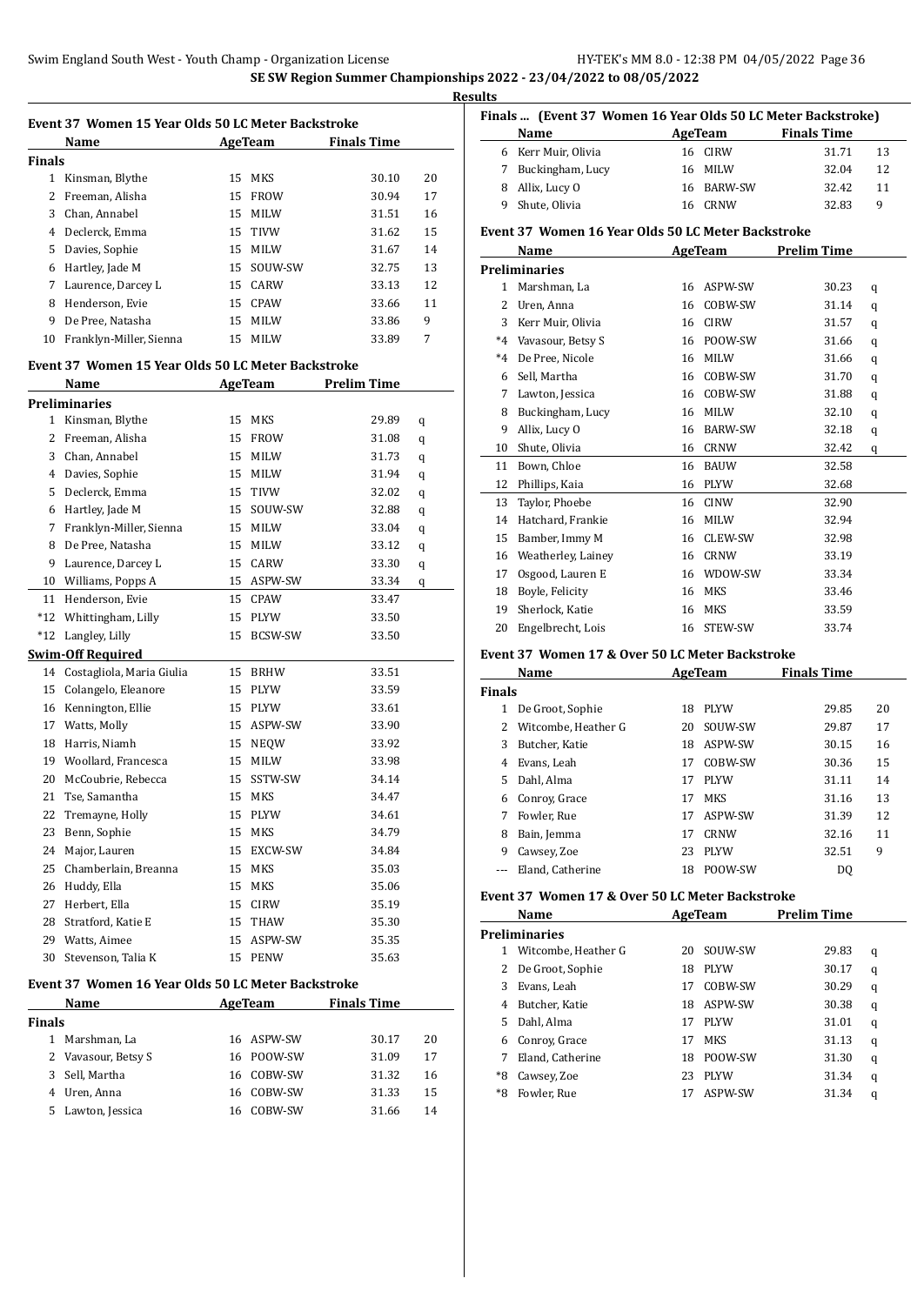**SE SW Region Summer Championships 2022 - 23/04/2022 to 08/05/2022 Results**

| 10           | Bain, Jemma                                      | 17 | <b>CRNW</b>    | 31.40              | q |
|--------------|--------------------------------------------------|----|----------------|--------------------|---|
| 11           | Rogers, Nemone                                   | 17 | MKS            | 31.61              |   |
| 12           | Blake, Jade                                      | 19 | MKS            | 31.77              |   |
| 13           | Turner, Ella                                     | 17 | <b>PLYW</b>    | 31.81              |   |
| 14           | McRobbie, Lauren                                 | 19 | WDOW-SW        | 32.13              |   |
| 15           | Kerslake, Alice V                                | 19 | SOUW-SW        | 32.22              |   |
| 16           | Powell, Kirsten                                  | 17 | <b>MILW</b>    | 32.23              |   |
| 17           | Crews, Tia                                       | 17 | PLYW           | 32.24              |   |
| 18           | Aspen, Isobel                                    | 21 | TRIDE          | 32.30              |   |
| 19           | Quarrie, Aimie                                   | 18 | POOW-SW        | 32.40              |   |
| 20           | Gooch, Amy C                                     | 18 | POOW-SW        | 32.48              |   |
| 21           | Maguire, Georgia                                 | 18 | <b>PLYW</b>    | 32.59              |   |
| $*22$        | Byrne, Shannon                                   | 17 | <b>MKS</b>     | 32.67              |   |
| $*22$        | Fuller, Olivia                                   | 19 | <b>PLYW</b>    | 32.67              |   |
| 24           | Woollard, Isabella                               | 17 | <b>MILW</b>    | 32.77              |   |
| 25           | White, Katie                                     | 17 | <b>MILW</b>    | 32.79              |   |
| 26           | Walker, Hannah                                   | 17 | <b>TAVW</b>    | 32.81              |   |
| 27           | De Vivo, Claudia                                 | 17 | MKS            | 32.91              |   |
| 28           | Soverall, Chloe                                  | 17 | COBW-SW        | 32.99              |   |
|              | 29 Witcombe, Amber S                             | 17 | SOUW-SW        | 33.06              |   |
| 30           | Singer, Mae E                                    | 17 | GLOW           | 33.15              |   |
| 31           | Masters, Aimee                                   | 17 | <b>SWAW</b>    | 33.25              |   |
| 32           | Farmery, Eva                                     | 19 | CLEW-SW        | 33.26              |   |
| 33           | McDonald, Lily                                   | 17 | <b>MILW</b>    | 33.27              |   |
| 34           | Gulliver, Caitlin                                | 18 | SWDW           | 33.29              |   |
| 35           | Davis, Bethan                                    | 17 | <b>FROW</b>    | 33.30              |   |
| 36           | Ainsworth, Erlina                                | 17 | MKS            | 33.83              |   |
| 37           | Cooper, Zoe                                      | 17 | STEW-SW        | 33.84              |   |
| 38           | Wan, Emily                                       | 19 | <b>CIRW</b>    | 34.02              |   |
| 39           | Harries, Charlotte                               | 17 | <b>YEOW</b>    | 34.05              |   |
| $*40$        | Rawles, Milly                                    | 20 | EXCW-SW        | 34.20              |   |
| $*40$        | Graville, Carys                                  | 17 | <b>MILW</b>    | 34.20              |   |
|              | Event 37S Women 15 & Over 50 LC Meter Backstroke |    |                |                    |   |
|              | Name                                             |    | <b>AgeTeam</b> | <b>Finals Time</b> |   |
| $\mathbf{1}$ | Whittingham, Lilly                               | 15 | PLYW           | 32.24              |   |
| 2            | Langley, Lilly                                   | 15 | <b>BCSW-SW</b> | 32.73              |   |
|              |                                                  |    |                |                    |   |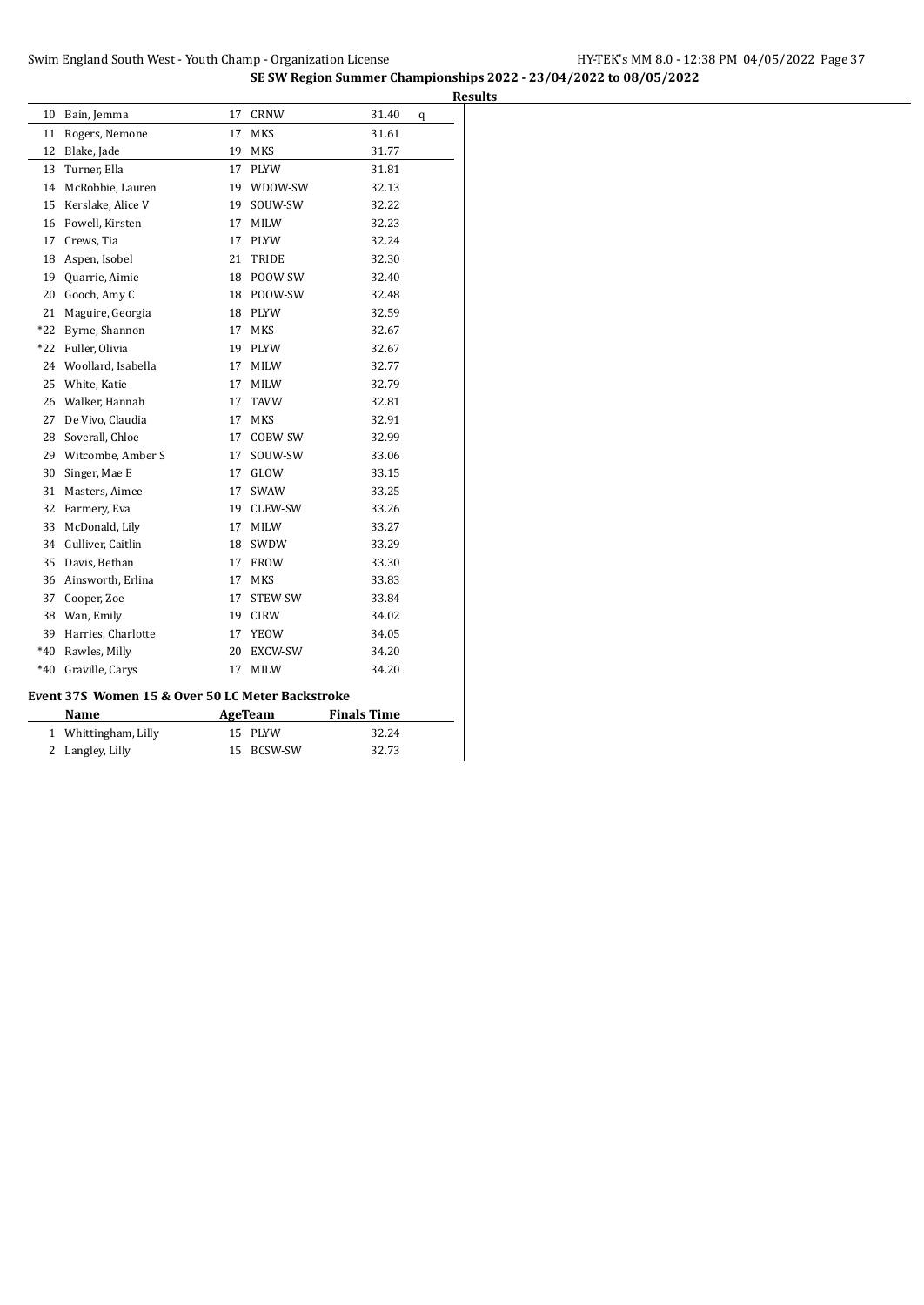$\overline{a}$ 

 $\overline{a}$ 

**Results**

|        | Name                 |     | AgeTeam        | <b>Finals Time</b> |    |
|--------|----------------------|-----|----------------|--------------------|----|
| Finals |                      |     |                |                    |    |
| 1      | Patsamarn, Wonsakorn | 15  | <b>PLYW</b>    | 2:10.86            | 20 |
|        | Simpson, Charles M   | 15  | EXCW-SW        | 2:12.10            | 17 |
| 3      | Hamilton, Matthew    | 15  | <b>PLYW</b>    | 2:16.89            | 16 |
| 4      | Thorne, Louis        | 15. | COBW-SW        | 2:18.12            | 15 |
| 5      | Brown, Jack C        | 15  | COBW-SW        | 2:20.92            | 14 |
| 6      | Workman, Jamie       | 15  | <b>BCSW-SW</b> | 2:21.27            | 13 |
| 7      | Dennis, Oliver       | 15  | <b>PLYW</b>    | 2:23.43            | 12 |
| 8      | Taylor, Harry R      | 15  | SOUW-SW        | 2:24.69            | 11 |
| 9      | Parrott, Thomas      | 15. | MKS            | 2:25.97            | 9  |
| 10     | Croucher, Casey      | 15  | COBW-SW        | 2:30.87            | 7  |
|        |                      |     |                |                    |    |

### **Event 38 Men 15 Year Olds 200 LC Meter Butterfly**

|    | Name                 |    | AgeTeam        | <b>Prelim Time</b> |   |
|----|----------------------|----|----------------|--------------------|---|
|    | <b>Preliminaries</b> |    |                |                    |   |
| 1  | Simpson, Charles M   | 15 | EXCW-SW        | 2:13.60            | q |
| 2  | Patsamarn, Wonsakorn | 15 | <b>PLYW</b>    | 2:18.39            | q |
| 3  | Thorne, Louis        | 15 | COBW-SW        | 2:19.04            | q |
| 4  | Brown, Jack C        | 15 | COBW-SW        | 2:19.19            | q |
| 5  | Hamilton, Matthew    | 15 | <b>PLYW</b>    | 2:19.34            | q |
| 6  | Workman, Jamie       | 15 | <b>BCSW-SW</b> | 2:21.49            | q |
| 7  | Taylor, Harry R      | 15 | SOUW-SW        | 2:22.21            | q |
| 8  | Parrott, Thomas      | 15 | MKS            | 2:24.10            | q |
| 9  | Dennis, Oliver       | 15 | <b>PLYW</b>    | 2:25.98            | q |
| 10 | Croucher, Casey      | 15 | COBW-SW        | 2:26.66            | q |
| 11 | Newing, Oliver       | 15 | <b>MILW</b>    | 2:27.60            |   |
| 12 | Trevithick, James R  | 15 | <b>THAW</b>    | 2:29.69            |   |
| 13 | Hopkins, Arron J     | 15 | POOW-SW        | 2:33.46            |   |
| 14 | Hodgetts, Freddie    | 15 | POOW-SW        | 2:36.48            |   |

### **Event 38 Men 16 Year Olds 200 LC Meter Butterfly**

|        | Name<br>AgeTeam    |     | <b>Finals Time</b> |         |    |
|--------|--------------------|-----|--------------------|---------|----|
| Finals |                    |     |                    |         |    |
|        | May, Austin        |     | 16 SOUW-SW         | 2:25.37 | 20 |
|        | Deretz, Ollie      |     | 16 POOW-SW         | 2:26.80 | 17 |
|        | 3 Healey, Jensen J |     | 16 NEWW            | 2:27.52 | 16 |
|        | 4 Hayward, George  | 16. | PLYW               | 2:29.62 | 15 |
| 5      | Gillett, George    | 16  | SEGW-SW            | 2:30.67 | 14 |

#### **Event 38 Men 16 Year Olds 200 LC Meter Butterfly**

|               | Name                                          | <b>Prelim Time</b><br>AgeTeam |             |                    |   |
|---------------|-----------------------------------------------|-------------------------------|-------------|--------------------|---|
|               | Preliminaries                                 |                               |             |                    |   |
| 1             | Duddridge, Thomas                             | 16                            | <b>MILW</b> | 2:20.75            | q |
| $\mathcal{L}$ | Hart, Ivan                                    | 16                            | <b>MILW</b> | 2:20.86            | q |
| 3             | Healey, Jensen J                              | 16                            | <b>NEWW</b> | 2:28.24            | q |
| 4             | Baumgartner, Lorenz                           | 16                            | MKS         | 2:31.42            | q |
| 5             | Deretz, Ollie                                 | 16                            | POOW-SW     | 2:31.70            | q |
| 6             | Hayward, George                               | 16                            | <b>PIYW</b> | 2:33.56            | q |
| 7             | Gillett, George                               | 16                            | SEGW-SW     | 2:33.72            | q |
| 8             | May, Austin                                   | 16                            | SOUW-SW     | 2:41.78            | q |
|               | Event 38 Men 17 & Over 200 LC Meter Butterfly |                               |             |                    |   |
|               | Name                                          |                               | AgeTeam     | <b>Finals Time</b> |   |
|               |                                               |                               |             |                    |   |

| Finals |               |         |         |     |
|--------|---------------|---------|---------|-----|
|        | 1 Beeley, Tom | 23 PLYW | 2:02.05 | -20 |

### **Finals ... (Event 38 Men 17 & Over 200 LC Meter Butterfly)**

|    | Name                  | AgeTeam |             | <b>Finals Time</b> |    |  |
|----|-----------------------|---------|-------------|--------------------|----|--|
|    | 2 Lucarelli, Riccardo | 17      | <b>MKS</b>  | 2:06.53            | 17 |  |
| 3. | Hart, James           | 18      | <b>PLYW</b> | 2:07.55            | 16 |  |
| 4  | Bartley, James        | 19      | MKS         | 2:09.75            | 15 |  |
| 5. | Cairns, Matthew       | 17      | <b>MILW</b> | 2:11.09            | 14 |  |
| 6  | Kraberger, Alexander  | 18      | <b>PLYW</b> | 2:13.09            | 13 |  |
| 7  | Adams, Max            | 17      | ASPW-SW     | 2:13.46            | 12 |  |
| 8  | Williamson, Sam       | 18      | <b>MKS</b>  | 2:14.56            | 11 |  |
| 9  | Shead, Oliver         | 17      | <b>PLYW</b> | 2:14.82            | 9  |  |
|    | Chapman, Nathan       | 18      | MKS         | DO.                |    |  |

#### **Event 38 Men 17 & Over 200 LC Meter Butterfly**

|    | Name                 | <b>AgeTeam</b> |             | <b>Prelim Time</b> |   |
|----|----------------------|----------------|-------------|--------------------|---|
|    | Preliminaries        |                |             |                    |   |
| 1  | Beeley, Tom          | 23             | <b>PLYW</b> | 2:01.84            | q |
| 2  | Cairns, Matthew      | 17             | <b>MILW</b> | 2:08.10            | q |
| 3  | Lucarelli, Riccardo  | 17             | <b>MKS</b>  | 2:08.14            | q |
| 4  | Hart, James          | 18             | <b>PLYW</b> | 2:09.54            | q |
| 5  | Bartley, James       | 19             | MKS         | 2:10.44            | q |
| 6  | Chapman, Nathan      | 18             | <b>MKS</b>  | 2:12.11            | q |
| 7  | Adams, Max           | 17             | ASPW-SW     | 2:12.80            | q |
| 8  | Williamson, Sam      | 18             | <b>MKS</b>  | 2:14.14            | q |
| 9  | Williams, Solomon    | 17             | MILW        | 2:14.21            | q |
| 10 | Kraberger, Alexander | 18             | <b>PLYW</b> | 2:14.25            | q |
| 11 | Shead, Oliver        | 17             | <b>PLYW</b> | 2:15.16            |   |
| 12 | Penhale, Ben A       | 19             | CLEW-SW     | 2:15.59            |   |
| 13 | Elliott, Lawrence    | 17             | SEGW-SW     | 2:16.30            |   |
| 14 | Brent, Shay          | 18             | <b>NCDW</b> | 2:16.35            |   |
| 15 | Arrowsmith, sam      | 19             | EXCW-SW     | 2:16.44            |   |
| 16 | Dade, Oliver R       | 17             | GLOW        | 2:17.95            |   |
| 17 | Chapman, George      | 17             | <b>PLYW</b> | 2:18.09            |   |
| 18 | Sell, Jacob          | 17             | COBW-SW     | 2:18.74            |   |
| 19 | Hazell, Charlie      | 18             | <b>MKS</b>  | 2:18.82            |   |
| 20 | Starkey, Amos N      | 17             | GLOW        | 2:19.67            |   |
| 21 | Davis, Jon-Paul      | 19             | <b>DDAW</b> | 2:20.83            |   |
| 22 | Ellis, Samuel        | 17             | PLYW        | 2:21.36            |   |
| 23 | Jones, Ollie         | 17             | POOW-SW     | 2:23.69            |   |
| 24 | Gunawardena, Luca    | 19             | <b>BRHW</b> | 2:24.97            |   |
| 25 | Morgan-Hughes, Harry | 17             | <b>DDAW</b> | 2:25.04            |   |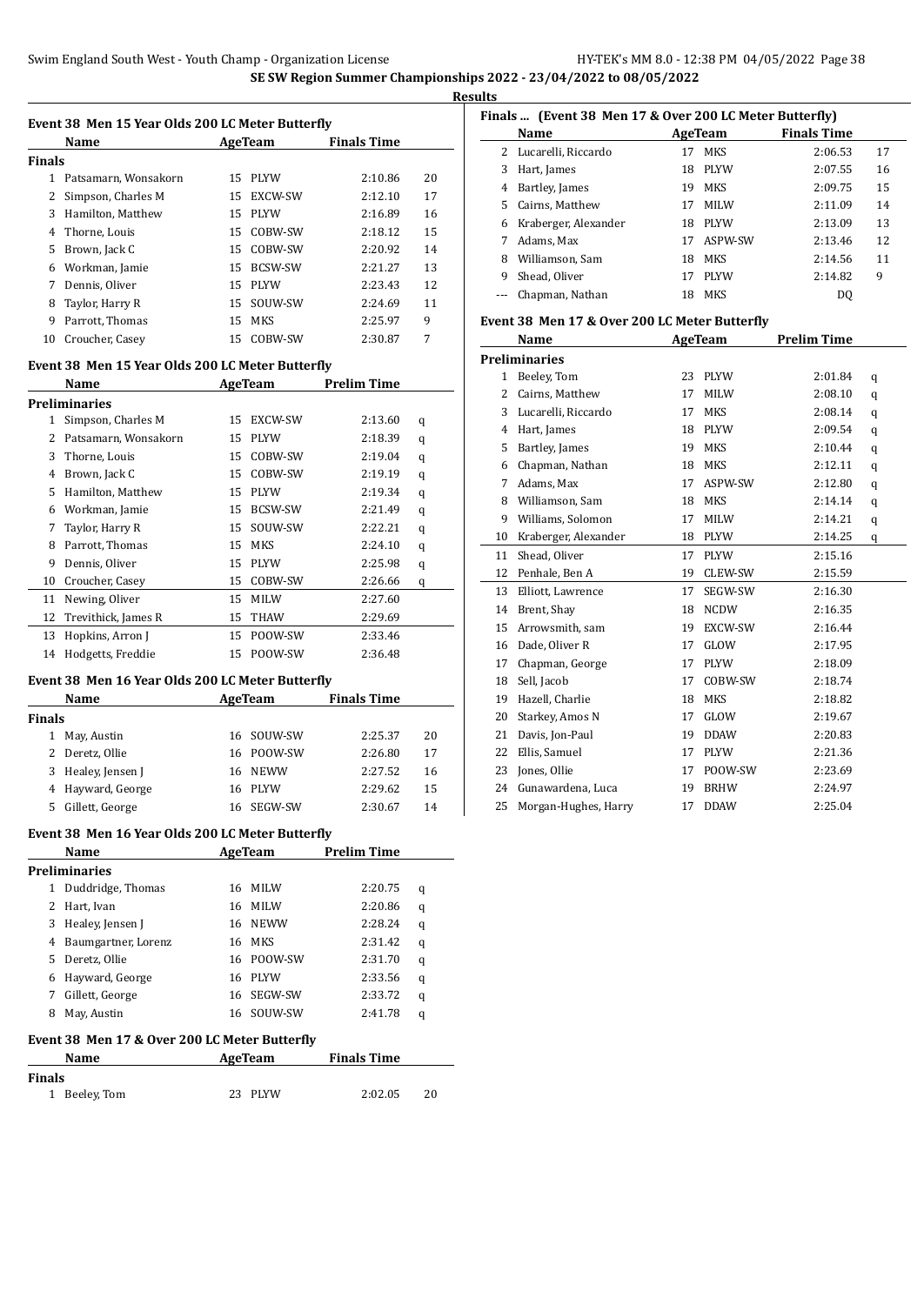$\overline{a}$ 

l,

**Results**

|        | Name                 | AgeTeam |            | <b>Finals Time</b> |    |
|--------|----------------------|---------|------------|--------------------|----|
| Finals |                      |         |            |                    |    |
|        | Roberts, Lacey       | 15.     | PLYW       | 2:21.66            | 20 |
|        | 2 Smith, Harriet     | 15      | SOUW-SW    | 2:27.66            | 17 |
| 3      | Fitzpatrick, Zahra C | 15      | BPOW-SW    | 2:30.91            | 16 |
| 4      | Muldowney, Ruby      | 15      | COBW-SW    | 2:38.08            | 15 |
| 5      | Herbert-Jarvis, Eve  |         | 15 SSTW-SW | 2:42.78            | 14 |
| 6      | Tse, Samantha        | 15      | <b>MKS</b> | 2:42.85            | 13 |
| 7      | Bevan, Grace         |         | 15 SSTW-SW | 2:47.24            | 12 |

#### **Event 39 Women 15 Year Olds 200 LC Meter Butterfly**

|    | Name                 | AgeTeam |                | <b>Prelim Time</b> |   |
|----|----------------------|---------|----------------|--------------------|---|
|    | <b>Preliminaries</b> |         |                |                    |   |
| 1  | Roberts, Lacey       | 15      | PLYW           | 2:21.53            | q |
| 2  | Fitzpatrick, Zahra C | 15      | <b>BPOW-SW</b> | 2:30.31            | q |
| 3  | Muldowney, Ruby      | 15      | COBW-SW        | 2:36.81            | q |
|    | 4 Smith, Harriet     | 15      | SOUW-SW        | 2:39.99            | q |
| 5. | Tse, Samantha        | 15      | MKS            | 2:42.00            | q |
| 6  | Bevan, Grace         | 15      | SSTW-SW        | 2:47.44            | q |
|    | Herbert-Jarvis, Eve  | 15      | SSTW-SW        | 2:48.24            | q |

#### **Event 39 Women 16 Year Olds 200 LC Meter Butterfly**

|        | Name                                               |    | AgeTeam     | <b>Finals Time</b> |    |  |
|--------|----------------------------------------------------|----|-------------|--------------------|----|--|
| Finals |                                                    |    |             |                    |    |  |
| 1      | Belt, Evangeline                                   | 16 | <b>PLYW</b> | 2:22.90            | 20 |  |
| 2      | Griffiths, Ruby                                    | 16 | <b>MKS</b>  | 2:25.47            | 17 |  |
| 3      | Davies, Zahra                                      | 16 | <b>MILW</b> | 2:28.98            | 16 |  |
| 4      | Smith, Jessica A                                   | 16 | <b>THAW</b> | 2:33.03            | 15 |  |
| 5      | Mchugh, Tilly M                                    | 16 | POOW-SW     | 2:33.80            | 14 |  |
| 6      | Vaughan, Bella                                     | 16 | <b>MKS</b>  | 2:37.67            | 13 |  |
| 7      | Huthwaite, Macy                                    | 16 | <b>MKS</b>  | 2:41.87            | 12 |  |
| 8      | Charleson, Pippa                                   | 16 | <b>MILW</b> | 2:43.02            | 11 |  |
|        | Event 39 Women 16 Year Olds 200 LC Meter Butterfly |    |             |                    |    |  |
|        | Name                                               |    | AgeTeam     | Prelim Time        |    |  |
|        | Preliminaries                                      |    |             |                    |    |  |
| 1      | Belt, Evangeline                                   | 16 | <b>PLYW</b> | 2:25.65            | q  |  |
| 2      | Griffiths, Ruby                                    | 16 | <b>MKS</b>  | 2:26.38            | q  |  |
| 3      | Davies, Zahra                                      | 16 | <b>MILW</b> | 2:29.87            | q  |  |
| 4      | Vaughan, Bella                                     | 16 | <b>MKS</b>  | 2:29.94            | q  |  |
| 5      | Smith, Jessica A                                   | 16 | <b>THAW</b> | 2:35.33            | q  |  |
| 6      | Mchugh, Tilly M                                    | 16 | POOW-SW     | 2:35.68            | q  |  |

### **Event 39 Women 17 & Over 200 LC Meter Butterfly**

| Name                 | AgeTeam |             | <b>Finals Time</b> |                                        |  |  |  |  |  |
|----------------------|---------|-------------|--------------------|----------------------------------------|--|--|--|--|--|
| <b>Finals</b>        |         |             |                    |                                        |  |  |  |  |  |
| Noon, Kiera          | 22      | COBW-SW     | 2:21.43            | 20                                     |  |  |  |  |  |
| 2 Varley, Beatrice   | 19      | <b>PIYW</b> | 2:21.45            | 17                                     |  |  |  |  |  |
| Freeman, Sophie      | 18      | <b>PIYW</b> | 2:24.77            | 16                                     |  |  |  |  |  |
| Ghibellini, Federica | 18      | MKS         | 2:24.96            | 15                                     |  |  |  |  |  |
| 5 Moore, Bella       | 17      | STEW-SW     | 2:26.04            | 14                                     |  |  |  |  |  |
| Witcombe, Amber S    | 17      | SOUW-SW     | 2:32.77            | 13                                     |  |  |  |  |  |
| Jenkins, Ella        | 18      | COBW-SW     | 2:34.48            | 12                                     |  |  |  |  |  |
| Endicott, Bethan     | 17      | <b>MKS</b>  | 2:36.87            |                                        |  |  |  |  |  |
| Gulliver, Caitlin    | 18      | <b>SWDW</b> | 2:39.11            | 11                                     |  |  |  |  |  |
|                      |         |             |                    | Homen 17 & 0101 200 Bo Fieter Butterin |  |  |  |  |  |

 Charleson, Pippa 16 MILW 2:42.00 q Huthwaite, Macy 16 MKS 2:44.93 q

### **Event 39 Women 17 & Over 200 LC Meter Butterfly**

| Name |                      |    | AgeTeam     | <b>Prelim Time</b> |   |
|------|----------------------|----|-------------|--------------------|---|
|      | Preliminaries        |    |             |                    |   |
| 1    | Varley, Beatrice     | 19 | <b>PLYW</b> | 2:21.20            | q |
| 2    | Noon, Kiera          | 22 | COBW-SW     | 2:22.63            | q |
| 3    | Roodhouse, Molly     | 23 | <b>CRNW</b> | 2:24.51            | q |
| 4    | Ghibellini, Federica | 18 | MKS         | 2:24.64            | q |
| 5    | Moore, Bella         | 17 | STEW-SW     | 2:27.39            | q |
| 6    | Freeman, Sophie      | 18 | <b>PLYW</b> | 2:27.49            | q |
| 7    | Fry, Caitlyn         | 18 | <b>MKS</b>  | 2:28.68            | q |
| 8    | Jenkins, Ella        | 18 | COBW-SW     | 2:35.52            | q |
| 9    | Endicott, Bethan     | 17 | MKS         | 2:35.57            | q |
| 10   | Witcombe, Amber S    | 17 | SOUW-SW     | 2:37.57            | q |
| 11   | Gulliver, Caitlin    | 18 | SWDW        | 2:37.99            |   |
| 12   | Cornish, Emily       | 18 | <b>PLYW</b> | 2:38.09            |   |
| 13   | Hutchinson, Niamh    | 17 | <b>PLYW</b> | 2:38.37            |   |
| 14   | Westlake, Nia        | 29 | <b>CINW</b> | 2:46.14            |   |
| 15   | Cooper, Zoe          | 17 | STEW-SW     | 2:50.45            |   |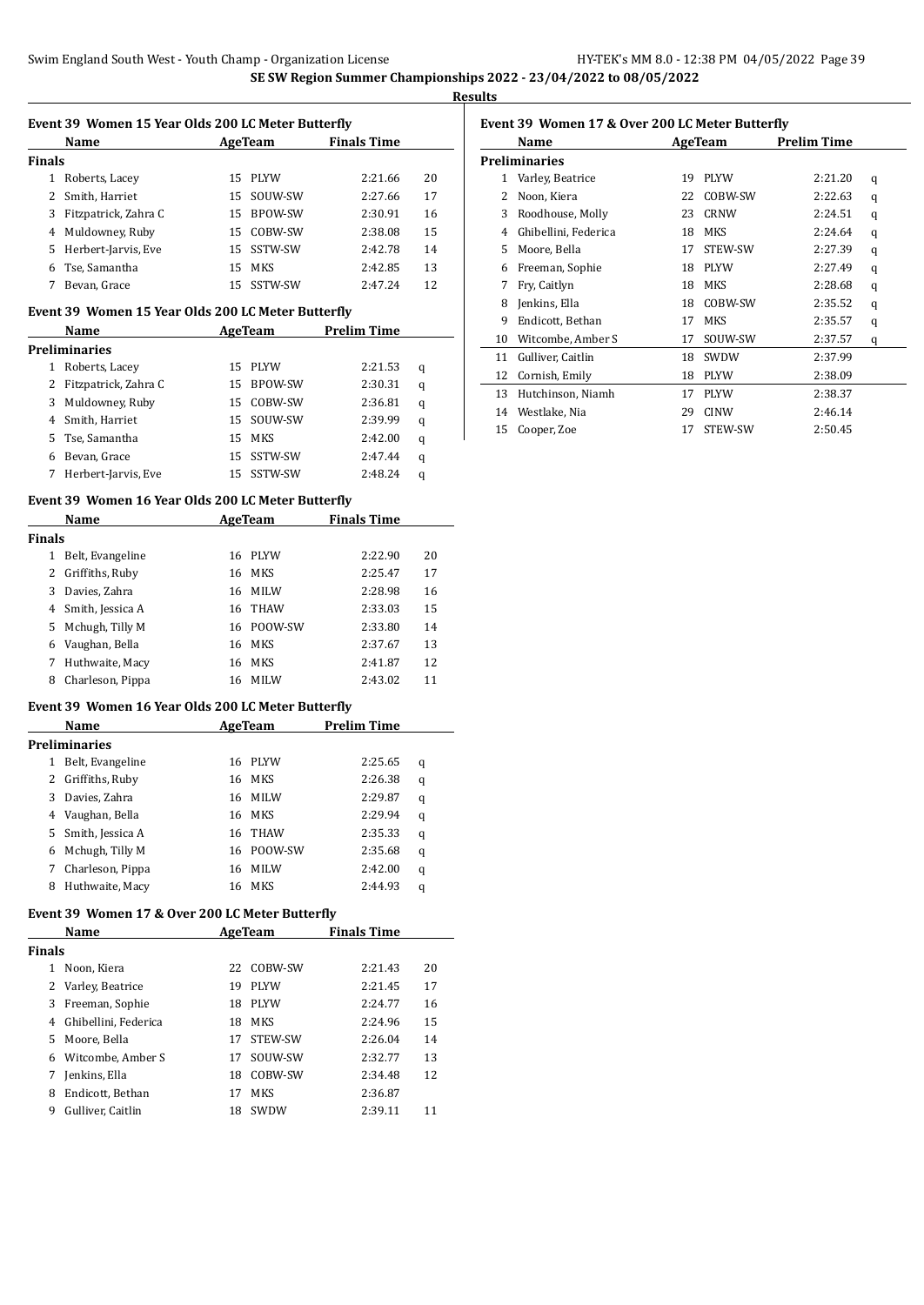l.

**Results**

|               | Event 40 Men 15 Year Olds 200 LC Meter Breaststroke |         |             |                    |    |  |  |  |  |
|---------------|-----------------------------------------------------|---------|-------------|--------------------|----|--|--|--|--|
|               | Name                                                | AgeTeam |             | <b>Finals Time</b> |    |  |  |  |  |
| <b>Finals</b> |                                                     |         |             |                    |    |  |  |  |  |
| 1             | Steadman, Jamie P                                   | 15      | CLEW-SW     | 2:33.65            | 20 |  |  |  |  |
|               | Dodd, Rhys                                          | 15      | SOUW-SW     | 2:33.85            | 17 |  |  |  |  |
| 3             | Beasley, Freddie J                                  | 15      | POOW-SW     | 2:39.38            | 16 |  |  |  |  |
| 4             | Pike, Harvey                                        | 15      | STEW-SW     | 2:42.17            | 15 |  |  |  |  |
| 5             | Grenardo, Alex                                      | 15      | <b>DDAW</b> | 2:42.85            | 14 |  |  |  |  |
| 6             | Simpson, Charles M                                  | 15      | EXCW-SW     | 2:44.99            | 13 |  |  |  |  |
| 7             | Buckton, Reuben K                                   | 15      | <b>THAW</b> | 2:47.47            | 12 |  |  |  |  |
| 8             | Partridge, Stanley                                  | 15      | <b>PLYW</b> | 2:48.77            | 11 |  |  |  |  |
| 9             | Trevithick, James R                                 | 15      | <b>THAW</b> | 2:49.56            | 9  |  |  |  |  |
| 10            | Blight, Daniel                                      | 15      | MILW        | 2:49.95            | 7  |  |  |  |  |

#### **Event 40 Men 15 Year Olds 200 LC Meter Breaststroke**

|    | Name                 |    | AgeTeam        | <b>Prelim Time</b> |   |
|----|----------------------|----|----------------|--------------------|---|
|    | <b>Preliminaries</b> |    |                |                    |   |
| 1  | Dodd, Rhys           | 15 | SOUW-SW        | 2:35.49            | q |
| 2  | Simpson, Charles M   | 15 | <b>EXCW-SW</b> | 2:39.09            | q |
| 3  | Steadman, Jamie P    | 15 | CLEW-SW        | 2:39.50            | q |
| 4  | Beasley, Freddie J   | 15 | POOW-SW        | 2:40.00            | q |
| 5  | Grenardo, Alex       | 15 | <b>DDAW</b>    | 2:40.66            | q |
| 6  | Pike, Harvey         | 15 | STEW-SW        | 2:42.56            | q |
| 7  | Partridge, Stanley   | 15 | <b>PLYW</b>    | 2:45.74            | q |
| 8  | Buckton, Reuben K    | 15 | <b>THAW</b>    | 2:47.02            | q |
| 9  | Trevithick, James R  | 15 | <b>THAW</b>    | 2:47.69            | q |
| 10 | Blight, Daniel       | 15 | <b>MILW</b>    | 2:48.91            | q |
| 11 | Wyrozumski, Szymon   | 15 | TDSW-SW        | 2:49.70            |   |
| 12 | Croucher, Casey      | 15 | COBW-SW        | 2:50.40            |   |
| 13 | Thorne, Louis        | 15 | COBW-SW        | 2:50.68            |   |
| 14 | Ryder, Harry         | 15 | TDSW-SW        | 2:51.39            |   |
| 15 | Smallshaw, Finley G  | 15 | DINW-SW        | 2:51.68            |   |
| 16 | Cox, Harrison        | 15 | <b>MILW</b>    | 2:51.69            |   |

#### **Event 40 Men 16 Year Olds 200 LC Meter Breaststroke**

|               | Name               |    | AgeTeam     | <b>Finals Time</b> |    |
|---------------|--------------------|----|-------------|--------------------|----|
| <b>Finals</b> |                    |    |             |                    |    |
| 1             | Radu, Matei        | 16 | <b>PLYW</b> | 2:27.21            | 20 |
|               | Cherrington, Conor | 16 | <b>MILW</b> | 2:30.11            | 17 |
| 3             | Gallagher, Reagan  | 16 | TDSW-SW     | 2:32.06            | 16 |
| 4             | Poggio, Giovanni   | 16 | <b>PLYW</b> | 2:35.17            | 15 |
| 5.            | Fielder, Daniel J  | 16 | GLOW        | 2:36.04            | 14 |
| 6             | Yu. Peter          | 16 | <b>MILW</b> | 2:37.05            | 13 |
| 7             | Hallows, Ashton    | 16 | <b>PLYW</b> | 2:40.72            | 12 |
| 8             | Henniker, James G  | 16 | BPOW-SW     | 2:41.77            | 11 |
| 9             | Pearcey, Lucas     | 16 | <b>MARW</b> | 2:42.11            | 9  |
| 10            | Wonnacott, Finley  | 16 | <b>NCDW</b> | 2:47.84            | 7  |
|               |                    |    |             |                    |    |

### **Event 40 Men 16 Year Olds 200 LC Meter Breaststroke**

| Name |                      |     | AgeTeam        | <b>Prelim Time</b> |   |
|------|----------------------|-----|----------------|--------------------|---|
|      | <b>Preliminaries</b> |     |                |                    |   |
|      | Radu, Matei          | 16. | PLYW           | 2:27.31            | q |
|      | 2 Cherrington, Conor | 16  | MILW           | 2:30.64            | q |
|      | 3 Fielder, Daniel J  | 16  | GLOW           | 2:34.09            | q |
|      | 4 Poggio, Giovanni   | 16  | PLYW           | 2:34.55            | q |
|      | 5 Yu, Peter          | 16  | <b>MILW</b>    | 2:34.79            | q |
| 6    | Gallagher, Reagan    | 16  | <b>TDSW-SW</b> | 2:35.75            | a |

| Preliminaries  (Event 40 Men 16 Year Olds 200 LC Meter Breaststrol |         |             |                    |   |  |  |  |
|--------------------------------------------------------------------|---------|-------------|--------------------|---|--|--|--|
| Name                                                               | AgeTeam |             | <b>Prelim Time</b> |   |  |  |  |
| Hallows, Ashton                                                    |         |             | 2:39.37            | q |  |  |  |
| Pearcey, Lucas                                                     | 16      | <b>MARW</b> | 2:40.01            | q |  |  |  |
| Henniker, James G                                                  | 16.     |             | 2:40.02            | q |  |  |  |
| Wonnacott, Finley                                                  | 16      | <b>NCDW</b> | 2:44.00            | q |  |  |  |
| Agar, Thomas                                                       | 16      | <b>MILW</b> | 2:44.70            |   |  |  |  |
| Insley, Rhys                                                       | 16      | <b>MILW</b> | 2:47.44            |   |  |  |  |
|                                                                    |         |             | 16 PLYW<br>BPOW-SW |   |  |  |  |

#### **Event 40 Men 17 & Over 200 LC Meter Breaststroke**

| Name          |                       |    | AgeTeam | <b>Finals Time</b> |    |
|---------------|-----------------------|----|---------|--------------------|----|
| <b>Finals</b> |                       |    |         |                    |    |
| 1             | Chillingworth, Adam   | 25 | PLYW    | 2:13.96            | 20 |
|               | 2 Van Der Stroom, Sam | 19 | MKS     | 2:24.02            | 17 |
| 3.            | Dragasius, Donatas    | 18 | MKS     | 2:27.87            | 16 |
| 4             | Bisset, Don           | 21 | GLOW    | 2:27.98            | 15 |
| 5.            | Deffains, Thomas      | 18 | MKS     | 2:28.40            | 14 |
| 6             | McGregor, Drew        | 19 | MKS     | 2:31.63            | 13 |
|               | Sin, Joseph           | 19 | MKS     | 2:33.53            | 12 |
| 8             | Jones, Ollie          | 17 | POOW-SW | 2:33.82            | 11 |

#### **Event 40 Men 17 & Over 200 LC Meter Breaststroke**

|    | Name                 | <b>AgeTeam</b> |             | <b>Prelim Time</b> |   |
|----|----------------------|----------------|-------------|--------------------|---|
|    | Preliminaries        |                |             |                    |   |
| 1  | Chillingworth, Adam  | 25             | <b>PLYW</b> | 2:21.57            | q |
| 2  | Hallett, Charlie-Joe | 21             | <b>PLYW</b> | 2:23.61            | q |
| 3  | Van Der Stroom, Sam  | 19             | <b>MKS</b>  | 2:23.81            | q |
| 4  | Bisset, Don          | 21             | GLOW        | 2:24.54            | q |
| 5  | Sin, Joseph          | 19             | <b>MKS</b>  | 2:28.89            | q |
| 6  | Dragasius, Donatas   | 18             | <b>MKS</b>  | 2:29.19            | q |
| 7  | Deffains, Thomas     | 18             | <b>MKS</b>  | 2:29.23            | q |
| 8  | Walsh, Wyatt         | 19             | <b>MILW</b> | 2:33.22            | q |
| 9  | Stewart, Harry       | 18             | WDOW-SW     | 2:34.59            | q |
| 10 | McGregor, Drew       | 19             | <b>MKS</b>  | 2:34.69            | q |
| 11 | Jones, Ollie         | 17             | POOW-SW     | 2:34.83            |   |
| 12 | Blackmore, Jude      | 18             | COBW-SW     | 2:37.61            |   |
| 13 | Varela, Aslak        | 19             | <b>PLYW</b> | 2:37.64            |   |
| 14 | Jordan, Liam         | 18             | EXCW-SW     | 2:38.51            |   |
| 15 | Davies, Harry        | 19             | SEGW-SW     | 2:40.55            |   |
| 16 | Stanbrook, Blayne    | 17             | COBW-SW     | 2:43.01            |   |
| 17 | Fielder, Benjamin C  | 18             | GLOW        | 2:43.31            |   |
| 18 | Parker, Sam          | 17             | <b>CAFW</b> | 2:46.26            |   |
| 19 | Aengenheyster, Finn  | 17             | <b>MKS</b>  | 2:47.48            |   |
| 20 | Quine, Stephen       | 17             | <b>BLFW</b> | 2:50.66            |   |
| 21 | Wu, Kevin            | 18             | <b>MKS</b>  | 2:54.73            |   |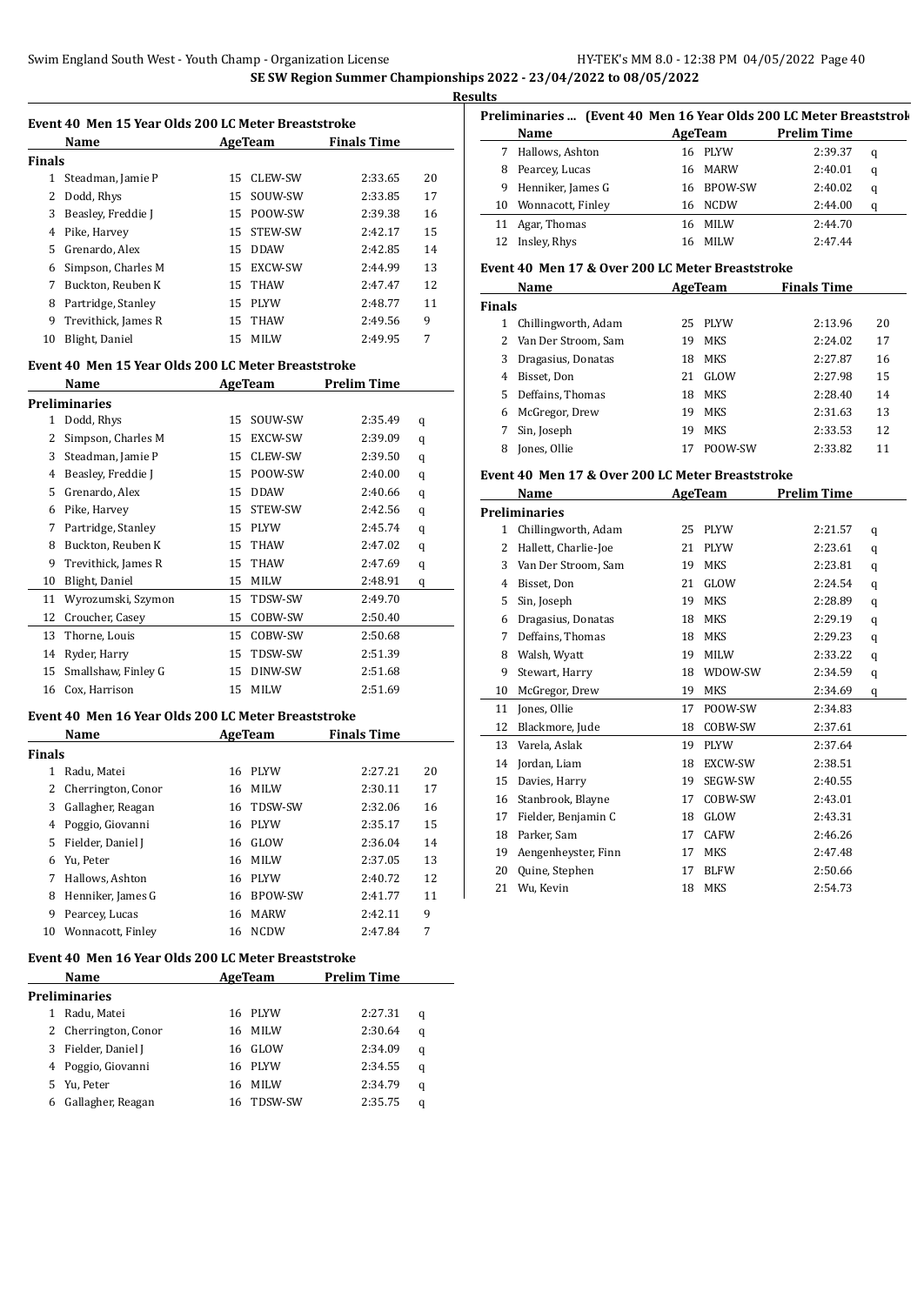**Results**

| Event 41 Women 15 Year Olds 200 LC Meter Breaststroke |                       |     |             |                    |    |  |  |  |  |
|-------------------------------------------------------|-----------------------|-----|-------------|--------------------|----|--|--|--|--|
|                                                       | Name                  |     | AgeTeam     | <b>Finals Time</b> |    |  |  |  |  |
| Finals                                                |                       |     |             |                    |    |  |  |  |  |
| 1                                                     | Schulze, Lotta        | 15  | MKS         | 2:42.86            | 20 |  |  |  |  |
| 2                                                     | Kennington, Ellie     | 15  | <b>PLYW</b> | 2:47.25            | 17 |  |  |  |  |
| 3                                                     | Williams, Popps A     | 15. | ASPW-SW     | 2:48.65            | 16 |  |  |  |  |
| 4                                                     | Hardy, Charlotte      | 15  | <b>MILW</b> | 2:48.72            | 15 |  |  |  |  |
| 5.                                                    | Gomez-Velasco, Bianca | 15. | MILW        | 2:53.24            | 14 |  |  |  |  |
| 6                                                     | Woollard, Francesca   | 15  | MILW        | 2:55.99            | 13 |  |  |  |  |
| 7                                                     | Chudleigh, Katie      | 15  | ASPW-SW     | 3:00.51            | 12 |  |  |  |  |
| 8                                                     | Tresise, Sophie       | 15  | ASPW-SW     | 3:00.87            | 11 |  |  |  |  |
| 9                                                     | Beattie, Bella        | 15  | <b>MILW</b> | 3:01.53            | 9  |  |  |  |  |
| 10                                                    | Tse, Samantha         | 15  | MKS         | 3:04.75            | 7  |  |  |  |  |

#### **Event 41 Women 15 Year Olds 200 LC Meter Breaststroke**

|              | Name                  | AgeTeam |                | <b>Prelim Time</b> |   |
|--------------|-----------------------|---------|----------------|--------------------|---|
|              | <b>Preliminaries</b>  |         |                |                    |   |
| $\mathbf{1}$ | Schulze, Lotta        | 15      | <b>MKS</b>     | 2:42.68            | q |
| 2            | Hardy, Charlotte      | 15      | <b>MILW</b>    | 2:45.18            | q |
| 3            | Kennington, Ellie     | 15      | <b>PLYW</b>    | 2:47.95            | q |
| 4            | Williams, Popps A     | 15      | ASPW-SW        | 2:47.98            | q |
| 5            | Gomez-Velasco, Bianca | 15      | <b>MILW</b>    | 2:50.53            | q |
| 6            | Woollard, Francesca   | 15      | <b>MILW</b>    | 2:54.66            | q |
| 7            | Beattie, Bella        | 15      | <b>MILW</b>    | 2:57.68            | q |
| 8            | Tresise, Sophie       | 15      | ASPW-SW        | 2:58.75            | q |
| 9            | Tse, Samantha         | 15      | <b>MKS</b>     | 2:59.58            | q |
| 10           | Chudleigh, Katie      | 15      | ASPW-SW        | 3:00.60            | q |
| 11           | Sari, Sara            | 15      | <b>EXCW-SW</b> | 3:01.72            |   |
| 12           | Hourigan, Eva S       | 15      | <b>SBOW</b>    | 3:01.82            |   |
| 13           | Gentles, Alyze        | 15      | <b>PLYW</b>    | 3:09.02            |   |
| 14           | Kane, Theoni          | 15      | <b>BRIW</b>    | 3:09.06            |   |

#### **Event 41 Women 16 Year Olds 200 LC Meter Breaststroke**

|               | Name               | AgeTeam |                | <b>Finals Time</b> |    |  |
|---------------|--------------------|---------|----------------|--------------------|----|--|
| <b>Finals</b> |                    |         |                |                    |    |  |
|               | D'Cunha, Jasmine   | 16      | MKS            | 2:43.08            | 20 |  |
|               | Bown, Chloe        | 16      | <b>BAUW</b>    | 2:45.33            | 17 |  |
| 3             | Hall, Eleanor      | 16      | <b>MILW</b>    | 2:45.36            | 16 |  |
| 4             | Mugleston, Kate    | 16      | CRNW           | 2:48.51            | 15 |  |
| 5.            | Kerr Muir, Olivia  | 16      | <b>CIRW</b>    | 2:52.54            | 14 |  |
| 6             | Gillett, Camille L |         | 16 ASPW-SW     | 2:58.23            | 13 |  |
|               | Baines, Amelia M   | 16      | <b>EXCW-SW</b> | 3:08.67            | 12 |  |
| 8             | Chaffey, Grace L   | 16      | WDOW-SW        | 3:11.61            | 11 |  |
|               |                    |         |                |                    |    |  |

#### **Event 41 Women 16 Year Olds 200 LC Meter Breaststroke**

|    | Name               | AgeTeam |             | <b>Prelim Time</b> |   |
|----|--------------------|---------|-------------|--------------------|---|
|    | Preliminaries      |         |             |                    |   |
|    | Bown, Chloe        | 16      | <b>BAUW</b> | 2:44.72            | q |
| 2  | D'Cunha, Jasmine   | 16      | MKS         | 2:45.13            | q |
| 3  | Hall, Eleanor      | 16      | MILW        | 2:45.55            | q |
| 4  | Mugleston, Kate    | 16      | CRNW        | 2:46.90            | q |
| 5. | Kerr Muir, Olivia  | 16      | <b>CIRW</b> | 2:53.57            | q |
| 6  | Gillett, Camille L | 16      | ASPW-SW     | 2:58.95            | q |
|    | Baines, Amelia M   | 16      | EXCW-SW     | 3:05.14            | q |
| 8  | Chaffey, Grace L   | 16      | WDOW-SW     | 3:13.37            | q |
|    |                    |         |             |                    |   |

### **Event 41 Women 17 & Over 200 LC Meter Breaststroke**

| Name          |                      |    | AgeTeam        | <b>Finals Time</b> |    |
|---------------|----------------------|----|----------------|--------------------|----|
| <b>Finals</b> |                      |    |                |                    |    |
| 1             | Lanham, Cora         | 18 | <b>STEW-SW</b> | 2:39.25            | 20 |
|               | Roodhouse, Molly     | 23 | CRNW           | 2:39.91            | 17 |
| 3             | Morgan-Hughes, Emily | 18 | <b>DDAW</b>    | 2:41.47            | 16 |
| 4             | Varney, Ruby         | 17 | <b>STEW-SW</b> | 2:41.82            | 15 |
| 5.            | Gussey, Georgia      | 18 | COBW-SW        | 2:41.83            | 14 |
| 6             | Floate, Evie         | 17 | <b>PLYW</b>    | 2:42.31            | 13 |
|               | Lambert, Imogen      | 18 | MKS            | 2:43.40            | 12 |
| 8             | Dilks, Jodie         | 17 | <b>TIVW</b>    | 2:44.00            | 11 |
| 9             | Nethercott, Phoebe   | 17 | COBW-SW        | 2:46.39            | 9  |
| 10            | Robinson, Holly      |    | MKS            | 2:48.09            | 7  |

#### **Event 41 Women 17 & Over 200 LC Meter Breaststroke**

|     | <b>Name</b>          |    | <b>AgeTeam</b> | <b>Prelim Time</b> |   |  |
|-----|----------------------|----|----------------|--------------------|---|--|
|     | <b>Preliminaries</b> |    |                |                    |   |  |
| 1   | Floate, Evie         | 17 | PLYW           | 2:39.58            | q |  |
| 2   | Roodhouse, Molly     | 23 | CRNW           | 2:40.45            | q |  |
| 3   | Lanham, Cora         | 18 | STEW-SW        | 2:40.59            | q |  |
| 4   | Varney, Ruby         | 17 | STEW-SW        | 2:41.55            | q |  |
| 5   | Lambert, Imogen      | 18 | <b>MKS</b>     | 2:42.08            | q |  |
| 6   | Gussey, Georgia      | 18 | COBW-SW        | 2:42.68            | q |  |
| 7   | Dilks, Jodie         | 17 | <b>TIVW</b>    | 2:42.81            | q |  |
| 8   | Morgan-Hughes, Emily | 18 | <b>DDAW</b>    | 2:43.32            | q |  |
| 9   | Nethercott, Phoebe   | 17 | COBW-SW        | 2:44.35            | q |  |
| 10  | Robinson, Holly      | 17 | MKS            | 2:46.41            | q |  |
| 11  | Skelt, Chloe         | 17 | MKS            | 2:46.67            |   |  |
| 12  | Dilks, Gemma         | 17 | TIVW           | 2:46.85            |   |  |
| 13  | Andrea, Karina       | 18 | MILW           | 2:48.31            |   |  |
| 14  | Varley, Beatrice     | 19 | PLYW           | 2:48.63            |   |  |
| 15  | Clark, Nellie        | 18 | <b>MILW</b>    | 2:48.80            |   |  |
| 16  | Ware, Keely          | 17 | EXCW-SW        | 2:49.13            |   |  |
| 17  | Brown, Holly         | 17 | COBW-SW        | 2:49.18            |   |  |
| 18  | Ashford, Mackenzi I  | 17 | SBOW           | 2:49.97            |   |  |
| 19  | Hussey, Jessica H    | 17 | SSTW-SW        | 2:51.18            |   |  |
| 20  | Bartlett, Amelie     | 17 | ASPW-SW        | 2:51.55            |   |  |
| 21  | Downham, Amber       | 17 | PLYW           | 2:51.62            |   |  |
| 22  | Ashford, Claudia I   | 18 | SBOW           | 2:51.87            |   |  |
| 23  | Jenkins, Ella        | 18 | COBW-SW        | 2:52.05            |   |  |
| 24  | Swanston, Jess       | 17 | EXCW-SW        | 2:56.76            |   |  |
| 25  | Vincent, Faye        | 17 | TDSW-SW        | 2:56.95            |   |  |
| 26  | Gulliver, Emilie     | 18 | SWDW           | 2:57.56            |   |  |
| 27  | Harvey, Alice        | 17 | COBW-SW        | 3:00.95            |   |  |
| 28  | Wright, Elizabeth    | 18 | PLYW           | 3:01.19            |   |  |
| 29  | Tout, Millie         | 17 | DINW-SW        | 3:02.82            |   |  |
| 30  | Laraman, Angharad    | 19 | WSMW-SW        | 3:03.09            |   |  |
| 31  | White, Katie         | 17 | <b>MILW</b>    | 3:03.74            |   |  |
| --- | Hussey, Olivia L     | 19 | SOUW-SW        | DQ                 |   |  |

#### **Event 42 Women 14-16 800 LC Meter Freestyle Relay**

 $\overline{a}$ 

| Team                  | Relav                 | <b>Finals Time</b>   |    |  |
|-----------------------|-----------------------|----------------------|----|--|
| MKS                   | А                     | 8:44.24              | 40 |  |
| 1) Bowen, Leah 16     | 2) Widdows, Hollie 16 |                      |    |  |
| 3) Griffiths, Ruby 16 |                       | 4) Martin, Olivia 16 |    |  |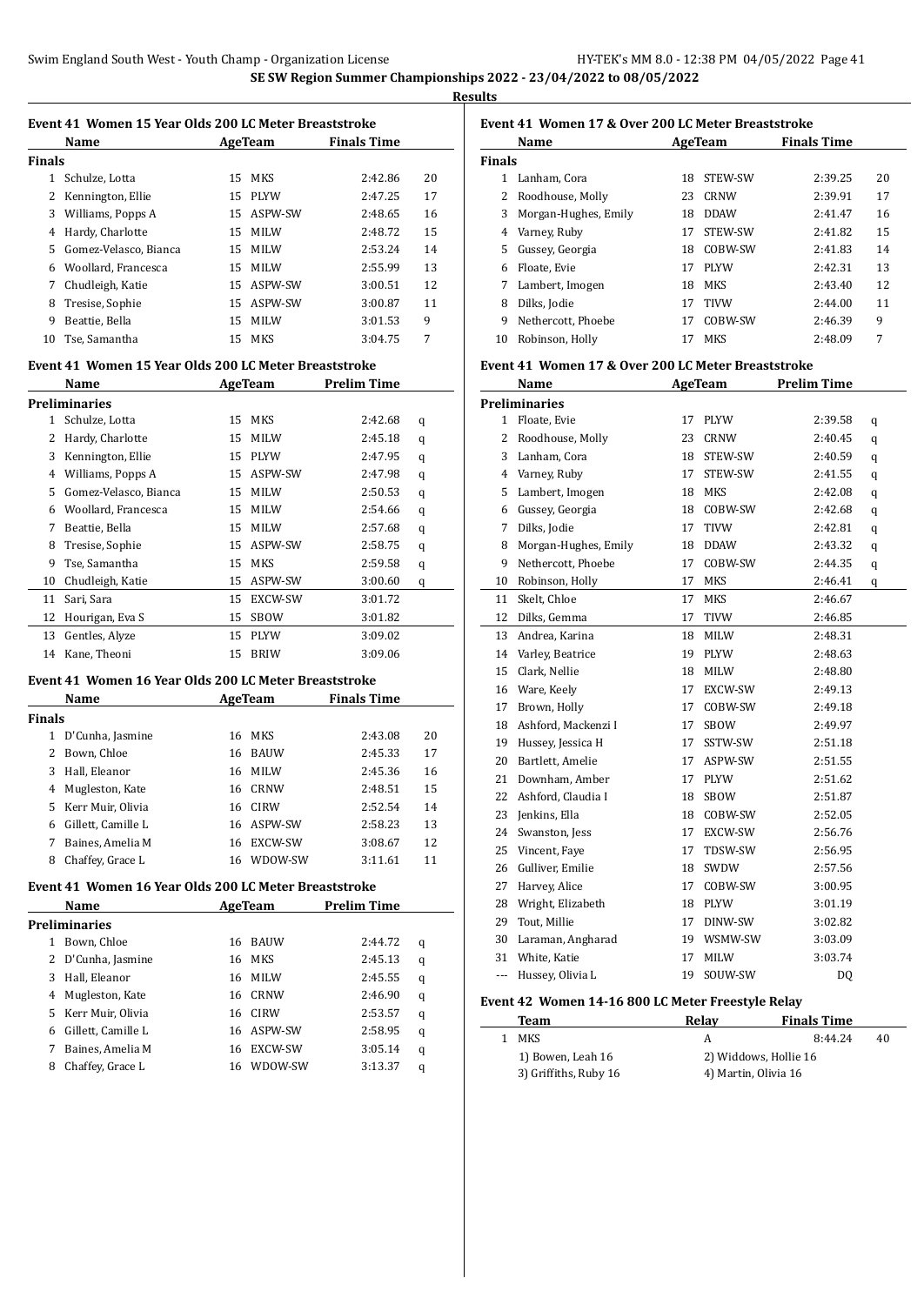**SE SW Region Summer Championships 2022 - 23/04/2022 to 08/05/2022**

## **(Event 42 Women 14-16 800 LC Meter Freestyle Relay)**

|    | <b>Team</b>                   | 01 110000 RUMJ J<br>Relay | <b>Finals Time</b>     |    |
|----|-------------------------------|---------------------------|------------------------|----|
| 2  | <b>PLYW</b>                   | A                         | 8:51.40                | 34 |
|    | 1) Wheeler, Ruby 16           | 2) Belt, Evangeline 16    |                        |    |
|    | 3) Phillips, Kaia 16          | 4) Roberts, Lacey 15      |                        |    |
| 3  | MILW                          | A                         | 8:53.61                | 32 |
|    | 1) Davies, Sophie 15          | 2) Hall, Eleanor 16       |                        |    |
|    | 3) De Pree, Nicole 16         |                           | 4) Buckingham, Lucy 16 |    |
| 4  | <b>MKS</b>                    | B                         | 8:57.05                | 30 |
|    | 1) Quiller, Nicole 15         | 2) Dixon, Millie 15       |                        |    |
|    | 3) Sherlock, Katie 16         | 4) Stockley, Esmee 15     |                        |    |
| 5  | COBW-SW                       | A                         | 8:58.72                | 28 |
|    | 1) Sell, Martha 16            | 2) Lawton, Jessica 16     |                        |    |
|    | 3) Muldowney, Ruby 15         | 4) Uren, Anna 16          |                        |    |
| 6  | <b>MILW</b>                   | B                         | 9:03.28                | 26 |
|    | 1) Lawson, Eva 14             | 2) De Pree, Natasha 15    |                        |    |
|    | 3) Franklyn-Miller, Sienna 15 | 4) Davies, Zahra 16       |                        |    |
| 7  | <b>EXCW-SW</b>                | A                         | 9:18.94                | 24 |
|    | 1) Travers-Griffin, Clia 16   | 2) Sari, Sara 15          |                        |    |
|    | 3) Needs, Abigail 14          | 4) Hatherley, Ruby 15     |                        |    |
| 8  | <b>PLYW</b>                   | C                         | 9:32.67                | 22 |
|    | 1) Whittingham, Lilly 15      | 2) Pearson, Freya 14      |                        |    |
|    | 3) Babbington, Julianna 14    | 4) Dawdry, Oceana 15      |                        |    |
| 9  | ASPW-SW                       | A                         | 9:34.78                | 18 |
|    | 1) Williams, Popps A 15       | 2) Gillett, Camille L 16  |                        |    |
|    | 3) Watts, Aimee 15            | 4) Lang, Charlotte E 15   |                        |    |
| 10 | <b>PLYW</b>                   | B                         | 9:35.57                | 14 |
|    | 1) Colangelo, Eleanore 15     | 2) Bennett, Gemma 15      |                        |    |
|    | 3) Gentles, Alyze 15          | 4) Foley, Tianna-Eve 14   |                        |    |
| 11 | EXCW-SW                       | B                         | 9:45.42                | 12 |
|    | 1) Major, Lauren 15           | 2) Leaman, Brooke 16      |                        |    |
|    | 3) Baines, Amelia M 16        | 4) Barnett, Evie 14       |                        |    |
| 12 | <b>CRNW</b>                   | A                         | 10:06.81               | 10 |
|    | 1) Daniel, Katie 15           | 2) Bain, Maisie 14        |                        |    |
|    | 3) Shute, Olivia 16           | 4) Mugleston, Kate 16     |                        |    |

|               | <b>Team</b>              | Relay                  | <b>Finals Time</b> |    |
|---------------|--------------------------|------------------------|--------------------|----|
| 1             | <b>MKS</b>               | A                      | 8:27.40            | 40 |
|               | 1) Barnes, Megan 19      | 2) Ozkan, Hazal 19     |                    |    |
|               | 3) Main, Sophie 18       | 4) Little, Erin 17     |                    |    |
| $\mathcal{L}$ | <b>PLYW</b>              | D                      | 8:39.54            | 34 |
|               | 1) Varley, Beatrice 19   | 2) Floate, Evie 17     |                    |    |
|               | 3) Cawsey, Zoe 23        | 4) Freeman, Sophie 18  |                    |    |
| 3             | <b>MILW</b>              | A                      | 8:40.01            | 32 |
|               | 1) van Selm, Tamryn 18   | 2) Powell, Kirsten 17  |                    |    |
|               | 3) Woollard, Isabella 17 | 4) Fleming, Emma 17    |                    |    |
| 4             | <b>MKS</b>               | B                      | 8:47.65            | 30 |
|               | 1) Gilford, Maisie 19    | 2) Bainbridge, Ella 18 |                    |    |
|               | 3) Conroy, Grace 17      | 4) Forwood, Emily 18   |                    |    |
| 5.            | COBW-SW                  | A                      | 8:58.41            | 28 |
|               | 1) Turner, Lara 17       | 2) Evans, Leah 17      |                    |    |
|               | 3) Noon, Kiera 22        | 4) Gussey, Georgia 18  |                    |    |
| 6             | <b>PLYW</b>              | E                      | 8:59.82            | 26 |
|               | 1) Downham, Amber 17     | 2) Maguire, Georgia 18 |                    |    |
|               | 3) Hutchinson, Niamh 17  | 4) Cornish, Emily 18   |                    |    |
| 7             | <b>SBOW</b>              | A                      | 9:00.55            | 24 |
|               | 1) Chown, Ella G 19      | 2) Brown, Amy M 18     |                    |    |
|               | 3) Fish, Harriet R 17    | 4) Brown, Ellie 17     |                    |    |

| <b>Results</b> |                                  |                         |         |    |
|----------------|----------------------------------|-------------------------|---------|----|
| 8              | <b>TIVW</b>                      | A                       | 9:05.02 | 22 |
|                | 1) Webber, Lucy 17               | 2) Walton, Katie 21     |         |    |
|                | 3) Dilks, Jodie 17               | 4) Dilks, Gemma 17      |         |    |
| 9              | <b>PLYW</b>                      | F                       | 9:05.04 | 18 |
|                | 1) Mitchell, Bianca 21           | 2) Brownridge, Aimee 18 |         |    |
|                | 3) Turner, Ella 17               | 4) Fuller, Olivia 19    |         |    |
| 10             | POOW-SW                          | A                       | 9:18.72 | 14 |
|                | 1) Eland, Catherine 18           | 2) McNamara, Ella L 19  |         |    |
|                | 3) Monera-Cabarique, Sheila * 17 | 4) Quarrie, Aimie 18    |         |    |
| 11             | EXCW-SW                          | A                       | 9:27.36 | 12 |
|                | 1) Visser Velez, Almudena 20     | 2) Joyce, Lucy 17       |         |    |
|                | 3) Rawles, Milly 20              | 4) Ware, Keely 17       |         |    |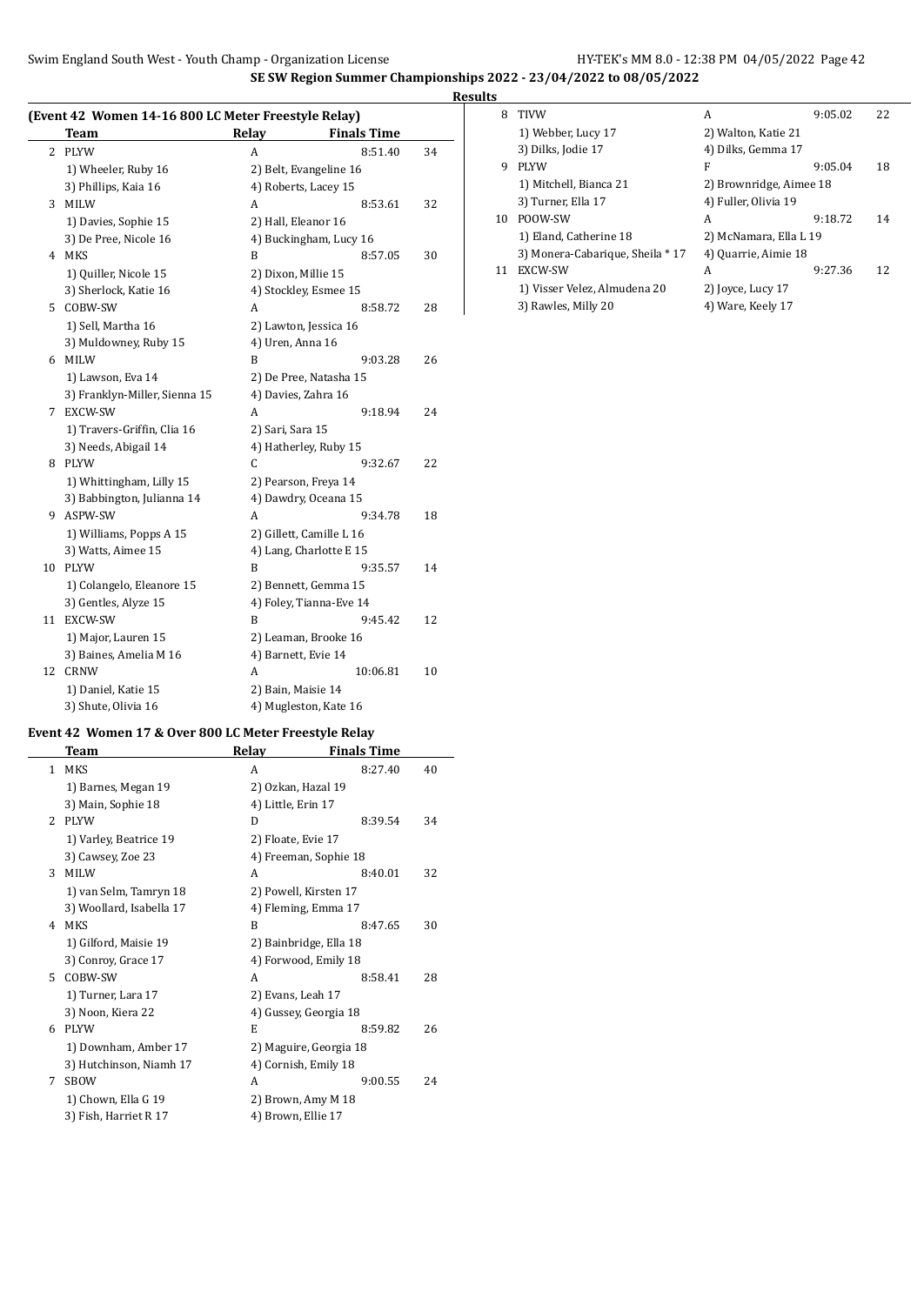### **SE SW Region Summer Championships 2022 - 23/04/2022 to 08/05/2022**

### **Results**

#### **Event 43 Men 14-16 800 LC Meter Freestyle Relay**

|              | Team                     | Relay                  | <b>Finals Time</b>         |    |
|--------------|--------------------------|------------------------|----------------------------|----|
| $\mathbf{1}$ | <b>MKS</b>               | A                      | 8:06.10                    | 40 |
|              | 1) Turck, Jonathan 16    |                        | 2) Thomson, Fergus 15      |    |
|              | 3) Byrne, Brydan 15      | 4) Rowe, Oliver 16     |                            |    |
| 2            | <b>MILW</b>              | A                      | 8:10.39                    | 34 |
|              | 1) Parrott, Lauchlan 15  | 2) Alty, Reuben 14     |                            |    |
|              | 3) Hart, Ivan 16         |                        | 4) Cherrington, Conor 16   |    |
| 3            | <b>PLYW</b>              | A                      | 8:19.78                    | 32 |
|              | 1) Hallows, Ashton 16    |                        | 2) Patsamarn, Wonsakorn 15 |    |
|              | 3) McManus, Nathan 15    |                        | 4) Broekhoven, Finn 16     |    |
| 4            | <b>MILW</b>              | B                      | 8:25.78                    | 30 |
|              | 1) Pedersen, Ewan 15     | 2) White, Adam 15      |                            |    |
|              | 3) Duddridge, Thomas 16  | 4) Jenkins, Richard 16 |                            |    |
| 5.           | POOW-SW                  | A                      | 8:29.51                    | 28 |
|              | 1) Studley, Zack J 16    | 2) Merritt, Felix 16   |                            |    |
|              | 3) Hodgetts, Freddie 15  | 4) Meek, Charlie T 16  |                            |    |
| 6            | <b>PLYW</b>              | B                      | 8:40.33                    | 26 |
|              | 1) Partridge, Stanley 15 |                        | 2) Hamilton, Matthew 15    |    |
|              | 3) Dennis, Oliver 15     | 4) Phillips, Tain 14   |                            |    |
| 7            | <b>PLYW</b>              | C                      | 8:50.09                    | 24 |
|              | 1) Hayward, George 16    |                        | 2) Bennett, Thomas 15      |    |
|              | 3) Poggio, Giovanni 16   |                        | 4) Blackwell, James 15     |    |
| 8            | <b>EXCW-SW</b>           | A                      | 8:52.85                    | 22 |
|              | 1) Mycock, Matthew 16    | 2) Neilan, Patrick 16  |                            |    |
|              | 3) Sullens, Zack 16      |                        | 4) Simpson, Charles M 15   |    |
| 9            | SOUW-SW                  | A                      | 8:54.92                    | 18 |
|              | 1) Davis, Roger L 14     | 2) Miles, Joshua M 14  |                            |    |
|              | 3) Taylor, Harry R 15    | 4) Dodd, Rhys 15       |                            |    |

#### **Event 43 Men 17 & Over 800 LC Meter Freestyle Relay**

 $\overline{\phantom{0}}$ 

|               | Team                      | Relay                 | <b>Finals Time</b>        |    |
|---------------|---------------------------|-----------------------|---------------------------|----|
| 1             | <b>MKS</b>                | A                     | 7:44.60                   | 40 |
|               | 1) Fry, Calvin 18         |                       | 2) Lucarelli, Riccardo 17 |    |
|               | 3) Baumgartner, Moritz 17 |                       | 4) Williamson, Sam 18     |    |
| $\mathcal{L}$ | <b>MILW</b>               | A                     | 7:49.66                   | 34 |
|               | 1) Walsh, Wyatt 19        |                       | 2) Williams, Solomon 17   |    |
|               | 3) Hewitt, Harry 17       | 4) Painter, Alex 18   |                           |    |
| 3             | <b>PLYW</b>               | D                     | 7:52.96                   | 32 |
|               | 1) Beeley, Tom 23         | 2) Paker, Batuhan 20  |                           |    |
|               | 3) Whibley, Jacob 17      |                       | 4) Trebilcock, Thomas 19  |    |
| 4             | <b>PLYW</b>               | F                     | 7:55.03                   | 30 |
|               | 1) Kendrick, Elijah 18    |                       | 2) Symons-Brown, Aiden 18 |    |
|               | 3) Mowlem, Leon 19        |                       | 4) El Mansar, Mehdi 18    |    |
| 5.            | <b>PLYW</b>               | E                     | 8:10.59                   | 28 |
|               | 1) Hart, James 18         | 2) O'Neill, Joseph 20 |                           |    |
|               | 3) Jameson Neal, Noah 18  |                       | 4) Mitchell, Stefano 23   |    |
| 7             | <b>EXCW-SW</b>            | A                     | 8:37.11                   | 24 |
|               | 1) Graves, Finn 17        |                       | 2) Arrowsmith, sam 19     |    |
|               | 3) Burns, Logan 19        |                       | 4) Arrowsmith, Wilf 17    |    |

### **Event 44 Men 15 Year Olds 200 LC Meter Freestyle**

| Name          |                      | AgeTeam |            | <b>Finals Time</b> |    |
|---------------|----------------------|---------|------------|--------------------|----|
| <b>Finals</b> |                      |         |            |                    |    |
| 1             | Patsamarn, Wonsakorn |         | 15 PLYW    | 2:00.92            | 20 |
|               | 2 Workman, Jamie     |         | 15 BCSW-SW | 2:03.26            | 17 |
| 3             | Pedersen, Ewan       | 15.     | MILW       | 2:04.42            | 16 |
| 4             | Pike, Harvey         |         | 15 STEW-SW | 2:06.56            | 15 |
| 5.            | Dodd, Rhys           |         | 15 SOUW-SW | 2:07.40            | 14 |

|    | Finals  (Event 44 Men 15 Year Olds 200 LC Meter Freestyle)<br>AgeTeam |    |                |                    |         |  |  |
|----|-----------------------------------------------------------------------|----|----------------|--------------------|---------|--|--|
|    | Name                                                                  |    |                | <b>Finals Time</b> |         |  |  |
| 6  | Angelakis, Panos                                                      | 15 | MKS            | 2:09.13            | 13      |  |  |
| 7  | Newing, Oliver                                                        | 15 | MILW           | 2:10.11            | 12      |  |  |
| 9  | 8 Partridge, Stanley<br>White, Adam                                   |    | 15 PLYW        | 2:12.77            | 11<br>9 |  |  |
|    |                                                                       |    | 15 MILW        | 2:12.92            |         |  |  |
|    | Event 44 Men 15 Year Olds 200 LC Meter Freestyle                      |    |                |                    |         |  |  |
|    | Name                                                                  |    | <b>AgeTeam</b> | <b>Prelim Time</b> |         |  |  |
|    | <b>Preliminaries</b>                                                  |    |                |                    |         |  |  |
|    | 1 Patsamarn, Wonsakorn                                                |    | 15 PLYW        | 2:01.91            | q       |  |  |
|    | 2 Pedersen, Ewan                                                      | 15 | MILW           | 2:04.34            | q       |  |  |
|    | 3 Workman, Jamie                                                      |    | 15 BCSW-SW     | 2:05.10            | q       |  |  |
|    | 4 Parrott, Lauchlan                                                   |    | 15 MILW        | 2:05.15            | q       |  |  |
| 5  | Thomson, Fergus                                                       |    | 15 MKS         | 2:05.38            | q       |  |  |
| 6  | Pike, Harvey                                                          | 15 | STEW-SW        | 2:06.84            | q       |  |  |
| 7  | Byrne, Brydan                                                         |    | 15 MKS         | 2:06.99            | q       |  |  |
| 8  | White, Adam                                                           | 15 | <b>MILW</b>    | 2:07.73            | q       |  |  |
| 9  | Dodd, Rhys                                                            | 15 | SOUW-SW        | 2:07.99            | q       |  |  |
| 10 | Angelakis, Panos                                                      | 15 | <b>MKS</b>     | 2:08.09            | q       |  |  |
| 11 | Partridge, Stanley                                                    |    | 15 PLYW        | 2:08.36            |         |  |  |
| 12 | Newing, Oliver                                                        |    | 15 MILW        | 2:08.57            |         |  |  |
| 13 | Bell, Edward                                                          |    | 15 SEGW-SW     | 2:09.32            |         |  |  |
| 14 | Thring, Jonathan                                                      | 15 | SEGW-SW        | 2:09.60            |         |  |  |
| 15 | Thorne, Louis                                                         |    | 15 COBW-SW     | 2:09.77            |         |  |  |
| 16 | Garett, Jake                                                          | 15 | SSTW-SW        | 2:09.90            |         |  |  |
| 17 | Trevithick, James R                                                   | 15 | THAW           | 2:10.13            |         |  |  |
| 18 | Cooper, Zac                                                           | 15 | <b>MILW</b>    | 2:11.34            |         |  |  |
| 19 | Jackson, Toby                                                         |    | 15 MILW        | 2:11.44            |         |  |  |
| 20 | Bennett, Thomas                                                       |    | 15 PLYW        | 2:11.58            |         |  |  |
| 21 | Thompson, Valerio                                                     |    | 15 MILW        | 2:11.64            |         |  |  |
| 22 | Blackwell, James                                                      |    | 15 PLYW        | 2:12.16            |         |  |  |
| 23 | El-Nagdy, Noah                                                        |    | 15 MILW        | 2:12.22            |         |  |  |
| 24 | McManus, Nathan                                                       |    | 15 PLYW        | 2:12.59            |         |  |  |
| 25 | Brown, Jack C                                                         | 15 | COBW-SW        | 2:12.94            |         |  |  |
| 26 | Hopkins, Arron J                                                      |    | 15 POOW-SW     | 2:13.31            |         |  |  |
| 27 | Parrott, Thomas                                                       |    | 15 MKS         | 2:13.33            |         |  |  |
| 28 | Buckton, Reuben K                                                     |    | 15 THAW        | 2:14.48            |         |  |  |
| 29 | Bradley, Benjamin                                                     |    | 15 WDOW-SW     | 2:15.96            |         |  |  |
| 30 | Granger, Tyler                                                        | 15 | <b>NCDW</b>    | 2:18.71            |         |  |  |

### **Event 44 Men 16 Year Olds 200 LC Meter Freestyle**

|               | Name              |    | AgeTeam        | <b>Finals Time</b> |    |
|---------------|-------------------|----|----------------|--------------------|----|
| <b>Finals</b> |                   |    |                |                    |    |
| 1             | Turck, Jonathan   | 16 | MKS            | 1:55.88            | 20 |
|               | Rowe, Oliver      | 16 | MKS            | 1:59.89            | 17 |
| 3             | Hart, Ivan        | 16 | <b>MILW</b>    | 2:00.22            | 16 |
| 4             | Edwards, Owain    | 16 | <b>MKS</b>     | 2:00.40            | 15 |
| 5.            | Gallagher, Reagan | 16 | <b>TDSW-SW</b> | 2:03.56            | 14 |
| 6             | Fielder, Daniel J | 16 | GLOW           | 2:03.61            | 13 |
| 7             | Duddridge, Thomas | 16 | <b>MILW</b>    | 2:04.01            | 12 |
| 8             | Jenkins, Richard  | 16 | <b>MILW</b>    | 2:04.57            | 11 |
| 9             | Merritt. Felix    | 16 | POOW-SW        | 2:09.05            | 9  |
| 10            | Leigh, Joshua J   | 16 | <b>TRUW-SW</b> | 2:12.09            | 7  |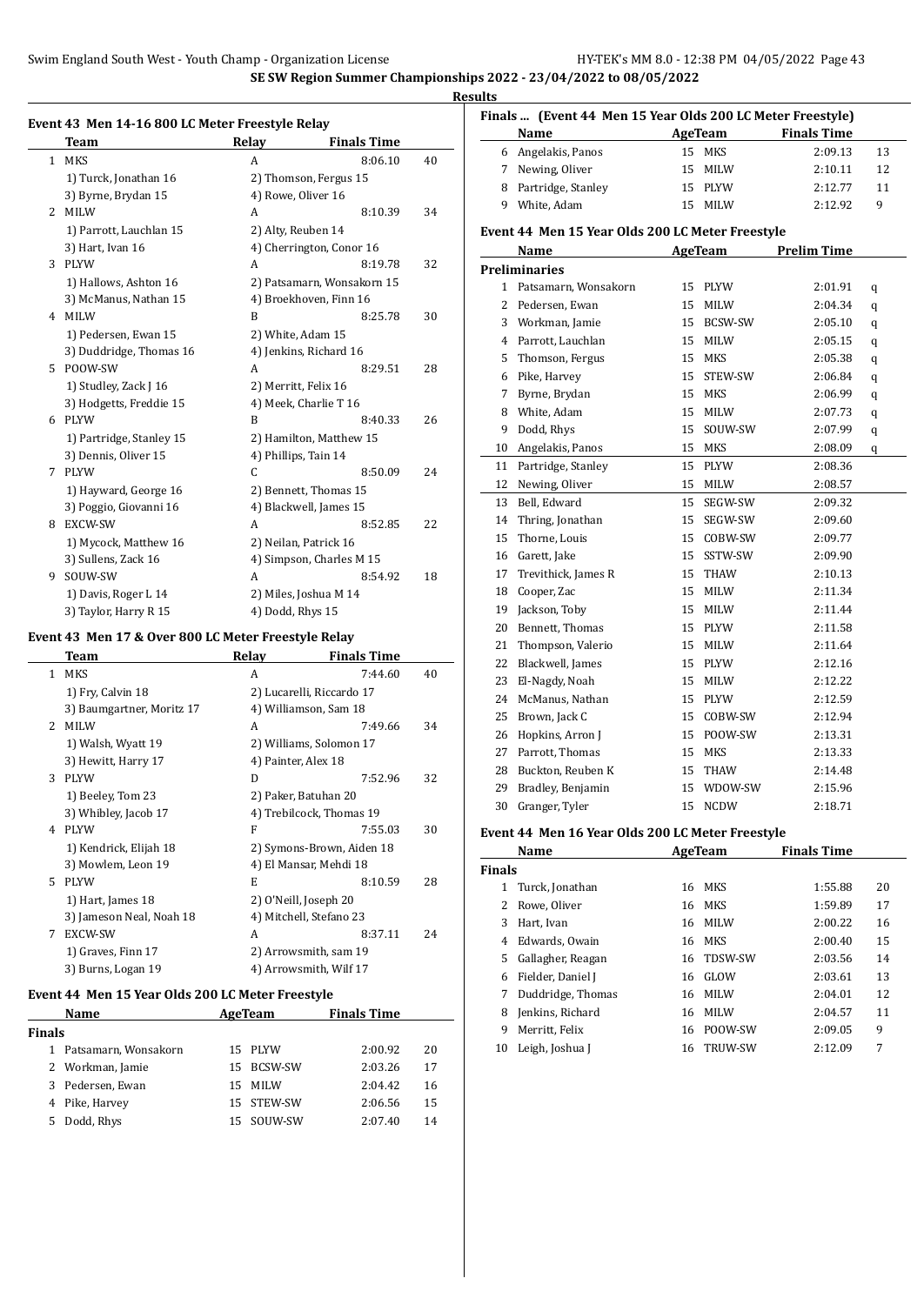|    |                                                  |    |                |                    | <b>Results</b> |
|----|--------------------------------------------------|----|----------------|--------------------|----------------|
|    | Event 44 Men 16 Year Olds 200 LC Meter Freestyle |    |                |                    | Pre            |
|    | Name                                             |    | AgeTeam        | <b>Prelim Time</b> |                |
|    | <b>Preliminaries</b>                             |    |                |                    |                |
|    | Turck, Jonathan                                  | 16 | MKS            | 1:58.14            | q              |
| 2  | Hart, Ivan                                       | 16 | MILW           | 2:00.64            | q              |
| 3  | Edwards, Owain                                   | 16 | MKS            | 2:02.36            | q              |
| 4  | Rowe, Oliver                                     | 16 | MKS            | 2:02.75            | q              |
| 5. | Fielder, Daniel J                                | 16 | GLOW           | 2:04.54            | q              |
| 6  | Duddridge, Thomas                                | 16 | MILW           | 2:04.75            | q              |
|    | Gallagher, Reagan                                | 16 | TDSW-SW        | 2:05.49            | q              |
| 8  | Jenkins, Richard                                 | 16 | <b>MILW</b>    | 2:06.39            | q              |
| 9  | Merritt, Felix                                   | 16 | POOW-SW        | 2:09.58            | q              |
| 10 | Leigh, Joshua J                                  | 16 | <b>TRUW-SW</b> | 2:11.18            | q              |
| 11 | Sullens, Zack                                    | 16 | <b>EXCW-SW</b> | 2:11.25            |                |

## **Event 44 Men 17 & Over 200 LC Meter Freestyle**

|        | Name                |    | AgeTeam        | <b>Finals Time</b> |    |  |
|--------|---------------------|----|----------------|--------------------|----|--|
| Finals |                     |    |                |                    |    |  |
| 1      | Sargeant, Alexander | 20 | <b>MILW</b>    | 1:53.52            | 20 |  |
| 2      | Painter, Alex       | 18 | <b>MILW</b>    | 1:54.33            | 17 |  |
| 3      | Trebilcock, Thomas  | 19 | <b>PLYW</b>    | 1:54.67            | 16 |  |
| 4      | Walsh, Wyatt        | 19 | <b>MILW</b>    | 1:57.22            | 15 |  |
| 5      | Baumgartner, Moritz | 17 | <b>MKS</b>     | 1:57.32            | 14 |  |
| 6      | Barlow, Oscar L     | 17 | <b>TDSW-SW</b> | 1:57.36            | 13 |  |
| 7      | Oelkers, Arun       | 17 | <b>MKS</b>     | 1:57.46            | 12 |  |
| 8      | Symons-Brown, Aiden | 18 | PLYW           | 1:59.53            | 11 |  |
| 9      | El Mansar, Mehdi    | 18 | <b>PIYW</b>    | 2:00.78            | 9  |  |
| 10     | Knight, Gabe J      | 17 | <b>SBOW</b>    | 2:00.84            | 7  |  |

#### **Event 44 Men 17 & Over 200 LC Meter Freestyle**

|              | Name                 | AgeTeam |             | <b>Prelim Time</b> |   |
|--------------|----------------------|---------|-------------|--------------------|---|
|              | <b>Preliminaries</b> |         |             |                    |   |
|              | Edmundson, Mark      | 21      | ASPW-SW     |                    |   |
| $\mathbf{1}$ | Sargeant, Alexander  | 20      | <b>MILW</b> | 1:55.34            | q |
| 2            | Painter, Alex        | 18      | MILW        | 1:55.54            | q |
| 3            | Oelkers, Arun        | 17      | <b>MKS</b>  | 1:56.75            | q |
| 4            | Ward, Matthew        | 17      | <b>MKS</b>  | 1:56.78            | q |
| 5            | Walsh, Wyatt         | 19      | <b>MILW</b> | 1:57.06            | q |
| 6            | Lucarelli, Riccardo  | 17      | <b>MKS</b>  | 1:57.72            | q |
| 7            | Baumgartner, Moritz  | 17      | <b>MKS</b>  | 1:58.02            | q |
| 8            | Trebilcock, Thomas   | 19      | PLYW        | 1:58.28            | q |
| 9            | Barlow, Oscar L      | 17      | TDSW-SW     | 1:59.02            | q |
| 10           | Symons-Brown, Aiden  | 18      | PLYW        | 1:59.10            | q |
| 11           | El Mansar, Mehdi     | 18      | <b>PLYW</b> | 1:59.24            |   |
| 12           | Knight, Gabe J       | 17      | <b>SBOW</b> | 1:59.58            |   |
| 13           | Mitchell, Stefano    | 23      | <b>PLYW</b> | 1:59.81            |   |
| 14           | Adams, Max           | 17      | ASPW-SW     | 1:59.83            |   |
| 15           | Mowlem, Leon         | 19      | <b>PLYW</b> | 2:00.20            |   |
| 16           | Reeve, Dylan         | 17      | <b>MKS</b>  | 2:00.42            |   |
| 17           | Martindale, Lawrence | 18      | ASPW-SW     | 2:00.49            |   |
| 18           | Whibley, Jacob       | 17      | <b>PLYW</b> | 2:00.78            |   |
| 19           | Paker, Batuhan       | 20      | <b>PLYW</b> | 2:00.92            |   |
| 20           | Elliott, Lawrence    | 17      | SEGW-SW     | 2:00.98            |   |
| 21           | Watts, Olly          | 17      | ASPW-SW     | 2:01.51            |   |
| 22           | Starkey, Amos N      | 17      | GLOW        | 2:02.12            |   |
| 23           | Dade, Oliver R       | 17      | GLOW        | 2:02.25            |   |

|    | Preliminaries  (Event 44 Men 17 & Over 200 LC Meter Freestyle) |    |             |                    |  |  |
|----|----------------------------------------------------------------|----|-------------|--------------------|--|--|
|    | Name                                                           |    | AgeTeam     | <b>Prelim Time</b> |  |  |
| 24 | Sell, Jacob                                                    | 17 | COBW-SW     | 2:02.59            |  |  |
| 25 | Male, Alex                                                     | 21 | TDSW-SW     | 2:02.68            |  |  |
| 26 | Gaunt, Jake                                                    | 17 | SOUW-SW     | 2:03.18            |  |  |
| 27 | Arioli, Luca                                                   | 17 | MKS         | 2:03.24            |  |  |
| 28 | Shead, Oliver                                                  | 17 | <b>PLYW</b> | 2:03.40            |  |  |
| 29 | McGregor, Drew                                                 | 19 | <b>MKS</b>  | 2:03.56            |  |  |
| 30 | Tuddenham, Mark                                                | 25 | SBOW        | 2:03.84            |  |  |
| 31 | O'Neill, Joseph                                                | 20 | <b>PLYW</b> | 2:03.99            |  |  |
| 32 | Kelly, Magnus                                                  | 17 | <b>MKS</b>  | 2:04.38            |  |  |
| 33 | Mufti, Alexander                                               | 17 | <b>MILW</b> | 2:05.02            |  |  |
| 34 | Wyrill, Henry                                                  | 20 | <b>PLYW</b> | 2:05.38            |  |  |
| 35 | West, Reuben                                                   | 19 | <b>PLYW</b> | 2:05.52            |  |  |
| 36 | Hart, James                                                    | 18 | <b>PLYW</b> | 2:06.99            |  |  |
| 37 | Smith, Kieran                                                  | 24 | <b>MILW</b> | 2:07.23            |  |  |
| 38 | Quine, Stephen                                                 | 17 | <b>BLFW</b> | 2:07.31            |  |  |
| 39 | Arrowsmith, Wilf                                               | 17 | EXCW-SW     | 2:07.79            |  |  |
| 40 | Courts, Ethan                                                  | 17 | SSTW-SW     | 2:07.82            |  |  |
| 41 | Goodfellow, George                                             | 18 | <b>MKS</b>  | 2:10.39            |  |  |
|    |                                                                |    |             |                    |  |  |

#### **Event 44 Men 200 LC Meter Freestyle Multi-Class**

| Name                       | AgeTeam          | <b>Prelim Time</b> |         |          |
|----------------------------|------------------|--------------------|---------|----------|
| Preliminaries              |                  |                    |         |          |
| 1 %Vearncombe, Cameron S14 | 20 PLYW/Ex. none |                    | 2:05.48 | a        |
| 2 %Coxhead, Aiden S14      | 22 CMAW/Ex.none  |                    | 2:56.98 | $\Omega$ |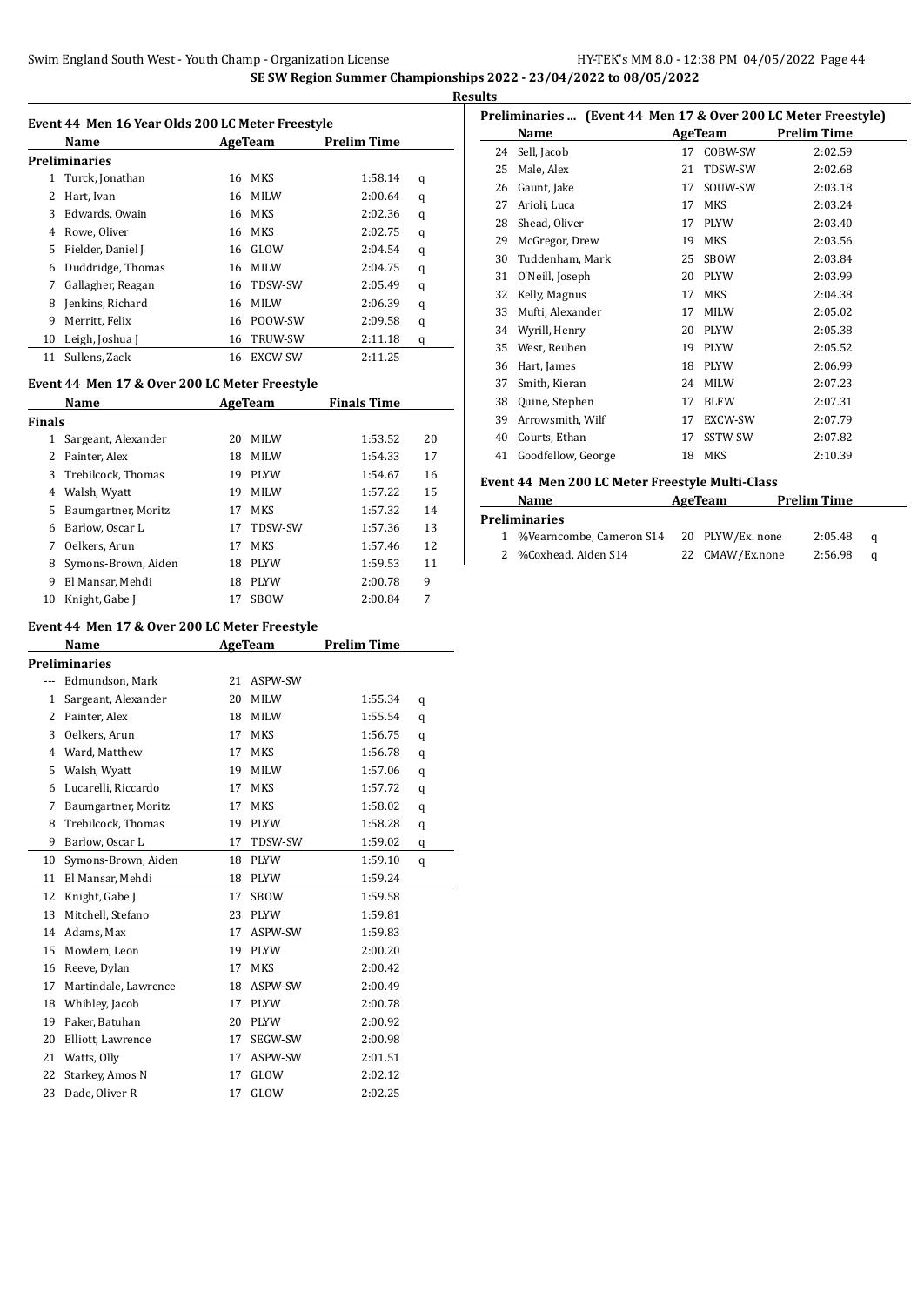| Event 45 Women 15 Year Olds 200 LC Meter Freestyle |         |                    |  |  |  |
|----------------------------------------------------|---------|--------------------|--|--|--|
| <b>Name</b>                                        | AgeTeam | <b>Finals Time</b> |  |  |  |

| <b>Finals</b> |                      |     |                |         |    |
|---------------|----------------------|-----|----------------|---------|----|
| 1             | Blackhurst. Isabel   | 15. | WSMW-SW        | 2:09.75 | 20 |
|               | Quiller, Nicole      | 15  | <b>MKS</b>     | 2:12.86 | 17 |
| 3             | Dixon, Millie        | 15  | MKS            | 2:13.65 | 16 |
| 4             | Stockley, Esmee      | 15  | <b>MKS</b>     | 2:14.91 | 15 |
| 5.            | Cumner, Megan        | 15. | CARW           | 2:16.15 | 14 |
| 6             | Benn, Sophie         | 15  | <b>MKS</b>     | 2:16.62 | 13 |
| 7             | McWilliam, Bethany   | 15  | <b>SEGW-SW</b> | 2:18.25 | 12 |
| 8             | Hatherley, Ruby      | 15  | EXCW-SW        | 2:18.69 | 11 |
| 9             | Muldowney, Ruby      | 15  | COBW-SW        | 2:19.02 | 9  |
| 10            | Chamberlain, Breanna | 15  | MKS            | 2:24.58 | 7  |

#### **Event 45 Women 15 Year Olds 200 LC Meter Freestyle**

|    | Name                 |    | AgeTeam        | <b>Prelim Time</b> |   |
|----|----------------------|----|----------------|--------------------|---|
|    | <b>Preliminaries</b> |    |                |                    |   |
| 1  | Blackhurst, Isabel   | 15 | WSMW-SW        | 2:10.24            | q |
|    | 2 Cumner, Megan      | 15 | CARW           | 2:15.95            | q |
| 3  | Benn, Sophie         | 15 | <b>MKS</b>     | 2:16.28            | q |
| 4  | Stockley, Esmee      | 15 | <b>MKS</b>     | 2:16.39            | q |
| 5. | Dixon, Millie        | 15 | <b>MKS</b>     | 2:16.80            | q |
| 6  | Quiller, Nicole      | 15 | <b>MKS</b>     | 2:17.23            | q |
| 7  | Hatherley, Ruby      | 15 | EXCW-SW        | 2:18.92            | q |
| 8  | Muldowney, Ruby      | 15 | COBW-SW        | 2:20.01            | q |
| 9  | McWilliam, Bethany   | 15 | <b>SEGW-SW</b> | 2:21.11            | q |
| 10 | Chamberlain, Breanna | 15 | MKS            | 2:21.92            | q |

#### **Event 45 Women 16 Year Olds 200 LC Meter Freestyle**

| Name          |                    | AgeTeam    | <b>Finals Time</b> |    |
|---------------|--------------------|------------|--------------------|----|
| <b>Finals</b> |                    |            |                    |    |
|               | 1 Wheeler, Ruby    | 16 PLYW    | 2:07.61            | 20 |
|               | 2 De Pree, Nicole  | 16 MILW    | 2:09.17            | 17 |
|               | 3 Johnson, Emily   | 16 SSTW-SW | 2:09.80            | 16 |
|               | 4 Belt, Evangeline | 16 PLYW    | 2:10.74            | 15 |

#### **Event 45 Women 16 Year Olds 200 LC Meter Freestyle**

| Name |                   | AgeTeam |                | <b>Prelim Time</b> |   |
|------|-------------------|---------|----------------|--------------------|---|
|      | Preliminaries     |         |                |                    |   |
|      | Wheeler, Ruby     |         | 16 PLYW        | 2:08.92            | q |
|      | 2 De Pree, Nicole | 16.     | MILW           | 2:09.99            | q |
| 3    | Johnson, Emily    |         | 16 SSTW-SW     | 2:10.85            | q |
| 4    | Belt, Evangeline  |         | 16 PLYW        | 2:12.56            | q |
| 5.   | Smith, Jessica A  | 16      | <b>THAW</b>    | 2:15.23            | q |
| 6    | Allix, Lucy O     | 16      | <b>BARW-SW</b> | 2:19.08            | q |

#### **Event 45 Women 17 & Over 200 LC Meter Freestyle**

|               | Name                |    | AgeTeam     | <b>Finals Time</b> |    |
|---------------|---------------------|----|-------------|--------------------|----|
| <b>Finals</b> |                     |    |             |                    |    |
| 1             | Chown, Ella G       | 19 | <b>SBOW</b> | 2:08.81            | 20 |
| 2             | Freeman, Sophie     | 18 | <b>PIYW</b> | 2:10.07            | 17 |
| 3             | Downham, Amber      | 17 | <b>PLYW</b> | 2:10.51            | 16 |
| 4             | Floate, Evie        | 17 | <b>PLYW</b> | 2:10.77            | 15 |
| 5.            | Powell, Kirsten     | 17 | <b>MILW</b> | 2:10.97            | 14 |
| 6             | Klein, Josephine    | 17 | MKS         | 2:11.16            | 13 |
| 7             | Bainbridge, Ella    | 18 | <b>MKS</b>  | 2:11.30            | 12 |
| 8             | Dilks. Gemma        | 17 | <b>TIVW</b> | 2:12.56            | 11 |
| 9             | Shuttleworth, Emily | 19 | ASPW-SW     | 2:12.61            | 9  |
|               |                     |    |             |                    |    |

| 10   | Highmore, Darcy                                 | 17 | <b>MILW</b> | 2:12.99            | 7 |  |
|------|-------------------------------------------------|----|-------------|--------------------|---|--|
|      | Event 45 Women 17 & Over 200 LC Meter Freestyle |    |             |                    |   |  |
|      | Name                                            |    | AgeTeam     | <b>Prelim Time</b> |   |  |
|      | <b>Preliminaries</b>                            |    |             |                    |   |  |
| 1    | Barnes, Megan                                   | 19 | <b>MKS</b>  | 2:05.39            | q |  |
| 2    | Floate, Evie                                    | 17 | <b>PLYW</b> | 2:09.79            | q |  |
| 3    | Downham, Amber                                  | 17 | <b>PLYW</b> | 2:10.64            | q |  |
| 4    | Chown, Ella G                                   | 19 | SBOW        | 2:11.26            | q |  |
| 5    | Cawsey, Zoe                                     | 23 | <b>PLYW</b> | 2:11.71            | q |  |
| $*6$ | Highmore, Darcy                                 | 17 | <b>MILW</b> | 2:11.83            | q |  |
| $*6$ | Freeman, Sophie                                 | 18 | PLYW        | 2:11.83            | q |  |
| 8    | Bainbridge, Ella                                |    | 18 MKS      | 2:11.99            | q |  |
| 9    | Shuttleworth, Emily                             |    | 19 ASPW-SW  | 2:12.04            | q |  |
| 10   | Powell, Kirsten                                 | 17 | <b>MILW</b> | 2:12.20            | q |  |
| 11   | Klein, Josephine                                | 17 | <b>MKS</b>  | 2:12.28            |   |  |
| 12   | Dilks, Gemma                                    | 17 | <b>TIVW</b> | 2:12.53            |   |  |
| 13   | Ghibellini, Federica                            | 18 | <b>MKS</b>  | 2:12.57            |   |  |
| 14   | Fleming, Emma                                   | 17 | <b>MILW</b> | 2:12.60            |   |  |
| 15   | Fowler, Rue                                     | 17 | ASPW-SW     | 2:12.66            |   |  |
| 16   | Forwood, Emily                                  | 18 | <b>MKS</b>  | 2:12.69            |   |  |
| 17   | Roe, Hermione                                   | 17 | <b>MKS</b>  | 2:12.70            |   |  |
| 18   | Moore, Bella                                    | 17 | STEW-SW     | 2:13.06            |   |  |
| 19   | Graville, Carys                                 | 17 | <b>MILW</b> | 2:13.09            |   |  |
| 20   | Woollard, Isabella                              | 17 | <b>MILW</b> | 2:13.23            |   |  |
| 21   | Turner, Lara                                    |    | 17 COBW-SW  | 2:13.25            |   |  |
| 22   | Witcombe, Heather G                             |    | 20 SOUW-SW  | 2:13.42            |   |  |
| 23   | Turner, Ella                                    | 17 | <b>PLYW</b> | 2:14.12            |   |  |
| 24   | McWilliam, Emily                                | 17 | SEGW-SW     | 2:14.67            |   |  |
| 25   | Witcombe, Amber S                               | 17 | SOUW-SW     | 2:14.74            |   |  |
| 26   | Bamborough, Katie                               | 18 | <b>MKS</b>  | 2:15.05            |   |  |
| 27   | Knight, Sofia L                                 | 17 | ASPW-SW     | 2:15.72            |   |  |
| 28   | Brownridge, Aimee                               |    | 18 PLYW     | 2:16.03            |   |  |
| 29   | Noon, Kiera                                     | 22 | COBW-SW     | 2:16.85            |   |  |
| 30   | Mitchell, Bianca                                | 21 | <b>PLYW</b> | 2:17.13            |   |  |
|      |                                                 |    |             |                    |   |  |

#### **Event 45 Women 200 LC Meter Freestyle Multi-Class**

| Name                 | AgeTeam         | <b>Prelim Time</b> |   |
|----------------------|-----------------|--------------------|---|
| <b>Preliminaries</b> |                 |                    |   |
| 1 %Daly, Abigail S14 | 17 DERW/Ex.none | 2:44.01            | a |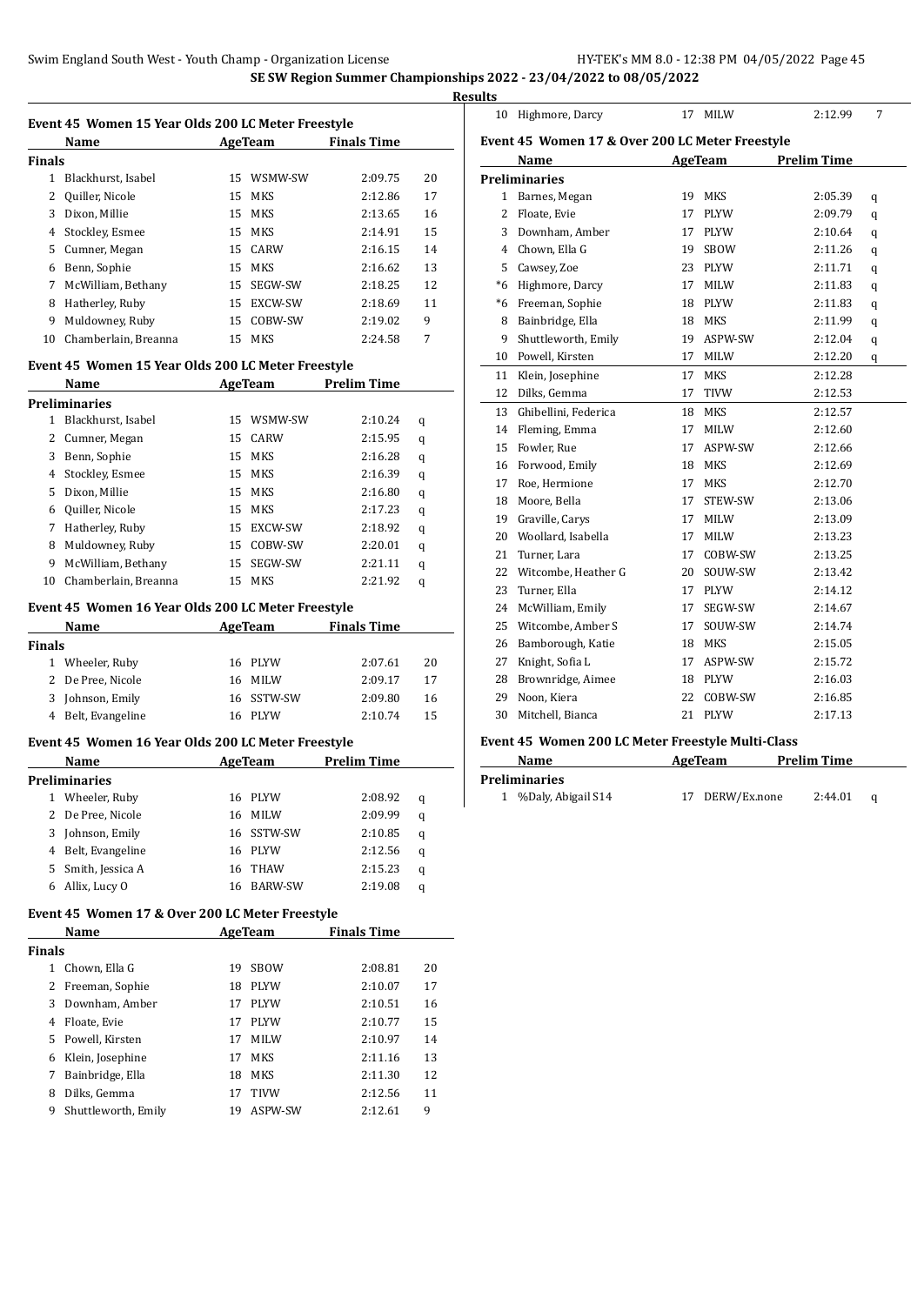**Results**

|               | Event 46 Men 15 Year Olds 50 LC Meter Butterfly |                 |                |                    |    |
|---------------|-------------------------------------------------|-----------------|----------------|--------------------|----|
|               | Name                                            |                 | AgeTeam        | <b>Finals Time</b> |    |
| <b>Finals</b> |                                                 |                 |                |                    |    |
| $\mathbf{1}$  | Parrott, Lauchlan                               | 15              | <b>MILW</b>    | 26.28              | 20 |
| 2             | Taylor, Harley                                  | 15              | <b>WARW</b>    | 27.35              | 17 |
| 3             | Stoddard, Elliot J                              | 15              | TRUW-SW        | 27.40              | 16 |
| 4             | Sartorius, Luca A                               | 15              | POOW-SW        | 27.43              | 15 |
| 5             | Simpson, Charles M                              | 15              | EXCW-SW        | 27.51              | 14 |
| 6             | Brown, Jack C                                   | 15              | COBW-SW        | 27.67              | 13 |
| 7             | Hodgetts, Freddie                               | 15 <sup>2</sup> | POOW-SW        | 27.87              | 12 |
| 8             | Thorne, Louis                                   | 15              | COBW-SW        | 28.03              | 11 |
| 9             | Workman, Jamie                                  | 15              | <b>BCSW-SW</b> | 28.32              | 9  |
| 10            | Pike, Harvey                                    | 15              | STEW-SW        | 28.67              | 7  |
|               | Event 46 Men 15 Year Olds 50 LC Meter Butterfly |                 |                |                    |    |
|               | Name                                            |                 | AgeTeam        | <b>Prelim Time</b> |    |
|               | <b>Preliminaries</b>                            |                 |                |                    |    |
| 1             | Parrott, Lauchlan                               | 15              | <b>MILW</b>    | 27.17              | q  |
| 2             | Sartorius, Luca A                               | 15              | POOW-SW        | 27.29              | q  |
| 3             | Simpson, Charles M                              | 15              | <b>EXCW-SW</b> | 27.68              | q  |
| 4             | Taylor, Harley                                  | 15              | <b>WARW</b>    | 27.73              | q  |
| 5             | Stoddard, Elliot J                              | 15              | TRUW-SW        | 27.79              | q  |
| 6             | Brown, Jack C                                   | 15              | COBW-SW        | 27.87              | q  |
| 7             | Hodgetts, Freddie                               | 15              | POOW-SW        | 28.09              | q  |
| 8             | Thorne, Louis                                   | 15              | COBW-SW        | 28.10              | q  |
| 9             | Workman, Jamie                                  | 15              | BCSW-SW        | 28.13              | q  |
| 10            | Pike, Harvey                                    | 15              | STEW-SW        | 28.21              | q  |
| 11            | Cooper Zac                                      | 15              | <b>MILW</b>    | 28.28              |    |

|              | reliminaries                                    |    |                |       |   |
|--------------|-------------------------------------------------|----|----------------|-------|---|
| $\mathbf{1}$ | Parrott, Lauchlan                               | 15 | <b>MILW</b>    | 27.17 | q |
| 2            | Sartorius, Luca A                               | 15 | POOW-SW        | 27.29 | q |
| 3            | Simpson, Charles M                              | 15 | EXCW-SW        | 27.68 | q |
| 4            | Taylor, Harley                                  | 15 | <b>WARW</b>    | 27.73 | q |
| 5            | Stoddard, Elliot J                              | 15 | TRUW-SW        | 27.79 | q |
| 6            | Brown, Jack C                                   | 15 | COBW-SW        | 27.87 | q |
| 7            | Hodgetts, Freddie                               | 15 | POOW-SW        | 28.09 | q |
| 8            | Thorne, Louis                                   | 15 | COBW-SW        | 28.10 | q |
| 9            | Workman, Jamie                                  | 15 | <b>BCSW-SW</b> | 28.13 | q |
| 10           | Pike, Harvey                                    | 15 | STEW-SW        | 28.21 | q |
| 11           | Cooper, Zac                                     | 15 | <b>MILW</b>    | 28.28 |   |
| 12           | Parrott, Thomas                                 | 15 | <b>MKS</b>     | 28.29 |   |
| 13           | Mills, Harvey                                   | 15 | MKS            | 28.31 |   |
| 14           | Dodd, Rhys                                      | 15 | SOUW-SW        | 28.36 |   |
| 15           | Hamilton, Matthew                               | 15 | <b>PLYW</b>    | 28.40 |   |
| 16           | Bell, Edward                                    | 15 | SEGW-SW        | 28.47 |   |
| 17           | White, Adam                                     | 15 | <b>MILW</b>    | 28.52 |   |
| 18           | *Blazej, Ivan                                   | 15 | MKS            | 29.01 |   |
| 19           | Klein, James A                                  | 15 | EXCW-SW        | 29.19 |   |
| 20           | Cox, Harrison                                   | 15 | <b>MILW</b>    | 29.24 |   |
| 21           | Hopkins, Arron J                                | 15 | POOW-SW        | 29.45 |   |
| 22           | Hawkins, Alfie                                  | 15 | STEW-SW        | 29.47 |   |
| $*23$        | Beasley, Freddie J                              | 15 | POOW-SW        | 29.62 |   |
| $*23$        | Vincent, Alex R                                 | 15 | TDSW-SW        | 29.62 |   |
| *23          | Collin, Alex                                    | 15 | SSTW-SW        | 29.62 |   |
| 26           | Blackwell, James                                | 15 | <b>PLYW</b>    | 29.75 |   |
| 27           | Head, Max                                       | 15 | <b>BRIW</b>    | 30.03 |   |
| *28          | Cork, Edward                                    | 15 | TASC           | 30.24 |   |
| *28          | Sullivan, Liam                                  | 15 | CAFW           | 30.24 |   |
| 30           | Willcocks, Cameron J                            | 15 | <b>SBOW</b>    | 30.31 |   |
| 31           | Taylor, Harry R                                 | 15 | SOUW-SW        | 30.45 |   |
| 32           | Wyrozumski, Szymon                              | 15 | TDSW-SW        | 31.69 |   |
|              | uont 46, Mon 16 Voor Olde E0 LC Motor Puttorfly |    |                |       |   |

### **Event 46 Men 16 Year Olds 50 LC Meter Butterfly**

|        | Name                 | AgeTeam | <b>Finals Time</b> |    |  |
|--------|----------------------|---------|--------------------|----|--|
| Finals |                      |         |                    |    |  |
|        | 1 Cherrington, Conor | 16 MILW | 26.39              | 20 |  |
|        | 2 Ferguson, Leo      | 16 MILW | 26.56              | 17 |  |
|        | 3 Robson, Byron      | 16 SASW | 26.63              | 16 |  |
|        |                      |         |                    |    |  |

| Finals  (Event 46 Men 16 Year Olds 50 LC Meter Butterfly) |                                                 |    |                |                    |      |  |
|-----------------------------------------------------------|-------------------------------------------------|----|----------------|--------------------|------|--|
|                                                           | Name                                            |    | <b>AgeTeam</b> | <b>Finals Time</b> |      |  |
|                                                           | 4 Privo, Laurenz                                |    | 16 PLYW        | 26.75              | 15   |  |
|                                                           | 5 Looker, Max C                                 |    | 16 POOW-SW     | 27.08              | 14   |  |
|                                                           | *6 Williams, Joshua                             | 16 | <b>DDAW</b>    | 27.36              | 12.5 |  |
|                                                           | *6 Leigh, Max                                   |    | 16 BLFW        | 27.36              | 12.5 |  |
|                                                           | 8 Meek, Charlie T                               |    | 16 POOW-SW     | 27.59              | 11   |  |
|                                                           | 9 Carter, Fred                                  |    | 16 SWDW        | 27.72              | 9    |  |
|                                                           | Event 46 Men 16 Year Olds 50 LC Meter Butterfly |    |                |                    |      |  |
|                                                           | Name                                            |    | AgeTeam        | <b>Prelim Time</b> |      |  |
|                                                           | <b>Preliminaries</b>                            |    |                |                    |      |  |
| 1                                                         | Cherrington, Conor                              | 16 | MILW           | 26.62              | q    |  |
| 2                                                         | Robson, Byron                                   |    | 16 SASW        | 26.76              | q    |  |
| 3                                                         | Ferguson, Leo                                   |    | 16 MILW        | 27.00              | q    |  |
|                                                           | 4 Looker, Max C                                 |    | 16 POOW-SW     | 27.21              | q    |  |
|                                                           | 5 Meek, Charlie T                               |    | 16 POOW-SW     | 27.22              | q    |  |
|                                                           | 6 Edwards, Owain                                |    | 16 MKS         | 27.25              | q    |  |
| 7                                                         | Leigh, Max                                      |    | 16 BLFW        | 27.33              | q    |  |
| 8                                                         | Privo, Laurenz                                  |    | 16 PLYW        | 27.39              | q    |  |
| 9                                                         | Williams, Joshua                                |    | 16 DDAW        | 27.64              | q    |  |
|                                                           | 10 Carter, Fred                                 | 16 | SWDW           | 27.74              | q    |  |
| 11                                                        | Gallagher, Reagan                               | 16 | TDSW-SW        | 28.03              |      |  |
| 12                                                        | Baumgartner, Lorenz                             |    | 16 MKS         | 28.07              |      |  |
|                                                           | 13 Hallows, Ashton                              |    | 16 PLYW        | 28.09              |      |  |
|                                                           | 14 Gammon, Kiran H                              |    | 16 BARW-SW     | 28.20              |      |  |
| *15                                                       | May, Austin                                     | 16 | SOUW-SW        | 28.57              |      |  |
| *15                                                       | Wonnacott, Finley                               |    | 16 NCDW        | 28.57              |      |  |
| 17                                                        | Hayward, George                                 |    | 16 PLYW        | 28.65              |      |  |
| 18                                                        | Martindale, Joseph                              |    | 16 MILW        | 28.74              |      |  |
| 19                                                        | Jones, Joshua                                   |    | 16 COBW-SW     | 28.76              |      |  |
| 20                                                        | Poggio, Giovanni                                |    | 16 PLYW        | 28.77              |      |  |
| 21                                                        | Rice, Samuel                                    | 16 | TAVW           | 28.80              |      |  |
| 22                                                        | Brookes, Nathan M                               |    | 16 GLOW        | 29.17              |      |  |
|                                                           | *23 Garner, Bradley                             |    | 16 NCDW        | 29.28              |      |  |
| *23                                                       | Deretz, Ollie                                   |    | 16 POOW-SW     | 29.28              |      |  |
|                                                           | 25 Best, Caden                                  |    | 16 CLEW-SW     | 29.36              |      |  |
|                                                           | 26 Gillett, George                              |    | 16 SEGW-SW     | 29.40              |      |  |
| 27                                                        | Borg-Cardona, Jude                              |    | 16 MILW        | 29.43              |      |  |
| 28                                                        | Slade, Oli                                      | 16 | WDOW-SW        | 29.45              |      |  |
| 29                                                        | Duggan, Lewis                                   | 16 | ASBW           | 29.48              |      |  |
| 30                                                        | Bell, Fergus A                                  | 16 | EXCW-SW        | 29.50              |      |  |
| *31                                                       | Haley, Jack                                     | 16 | MARW           | 29.62              |      |  |
| *31                                                       | McGrady, Gerard                                 | 16 | MILW           | 29.62              |      |  |
| 33                                                        | Hunter-Clarke, Fin L                            | 16 | STEW-SW        | 29.63              |      |  |
| 34                                                        | Sproat, Noah C                                  | 16 | BPOW-SW        | 29.66              |      |  |
| 35                                                        | Froggatt, Aston                                 | 16 | MKS            | 29.71              |      |  |
| 36                                                        | Dukes, Owen                                     | 16 | WELW-SW        | 29.73              |      |  |
| 37                                                        | Gjoka, Ilir                                     | 16 | <b>DDAW</b>    | 30.19              |      |  |
| 38                                                        | Sullens, Zack                                   | 16 | EXCW-SW        | 30.53              |      |  |
|                                                           |                                                 |    |                |                    |      |  |

#### **Event 46 Men 17 & Over 50 LC Meter Butterfly**

|               | Name               |     | AgeTeam    | <b>Finals Time</b> |    |
|---------------|--------------------|-----|------------|--------------------|----|
| <b>Finals</b> |                    |     |            |                    |    |
|               | 1 Hemmings, Robbie |     | 18 POOW-SW | 24.87              | 20 |
|               | 2 Fry, Calvin      | 18. | MKS        | 25.18              | 17 |
|               | 3 Lewis, Cameron E |     | GLOW       | 25.48              | 16 |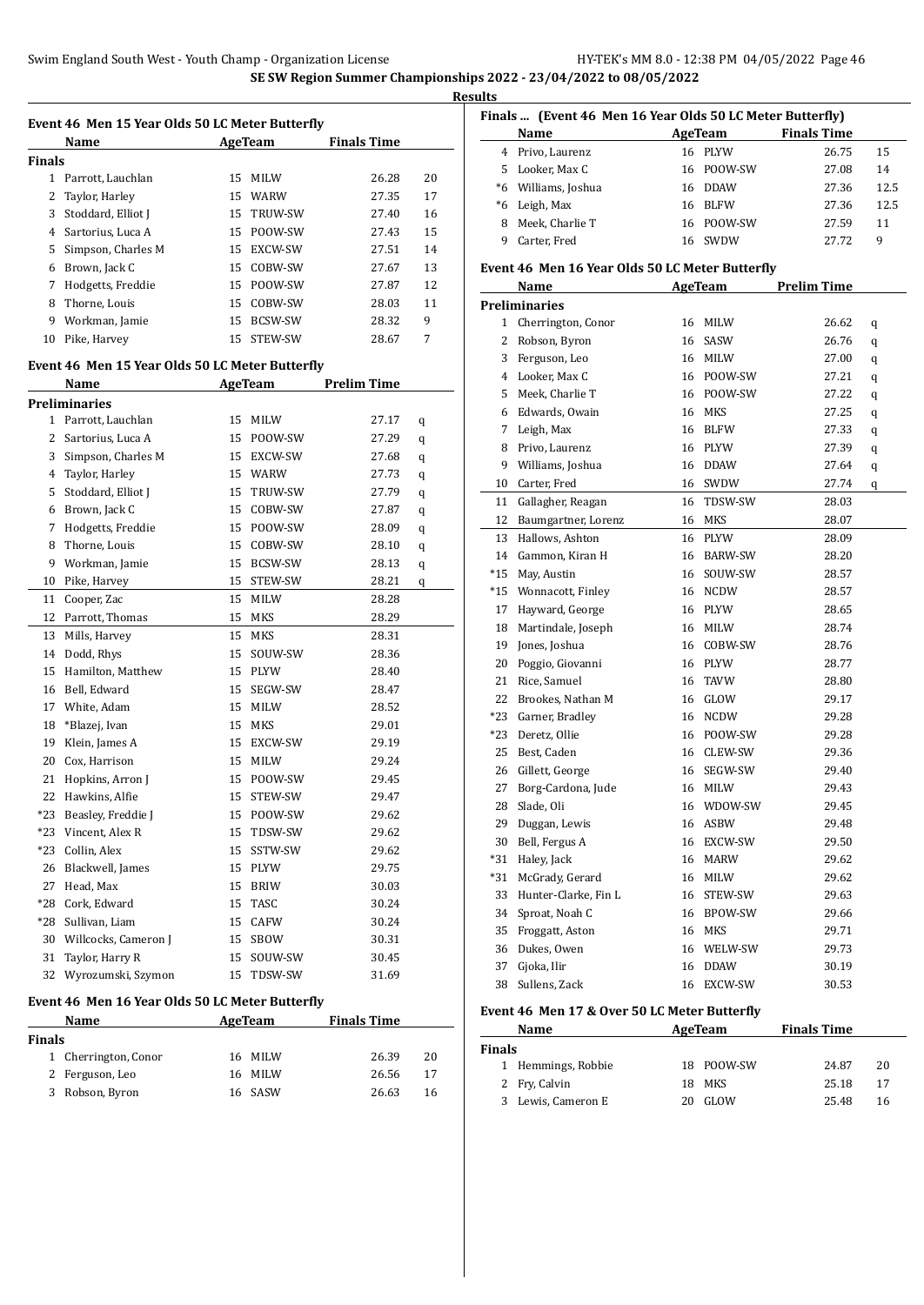**SE SW Region Summer Championships 2022 - 23/04/2022 to 08/05/2022**

|    | Painter, Alex        | 18  | <b>MILW</b> | 25.67 | 15 |
|----|----------------------|-----|-------------|-------|----|
| 5. | Edmundson, Mark      |     | 21 ASPW-SW  | 25.70 | 14 |
|    | Robinson, Harry      | 18  | <b>MKS</b>  | 25.72 | 13 |
|    | Hallett, Charlie-Joe | 21. | <b>PLYW</b> | 25.87 | 12 |
| 8  | Watts, Olly          | 17. | ASPW-SW     | 26.01 | 11 |
| 9  | O'Loughlin, David    | 18  | <b>MILW</b> | 26.23 | 9  |
| 10 | Bowden, Finley       | 23  | <b>DAWW</b> | 26.25 | 7  |

#### **Event 46 Men 17 & Over 50 LC Meter Butterfly**

 $\overline{\phantom{a}}$ 

|              | <b>Name</b>             |    | AgeTeam     | <b>Prelim Time</b> |   |
|--------------|-------------------------|----|-------------|--------------------|---|
|              | <b>Preliminaries</b>    |    |             |                    |   |
| $\mathbf{1}$ | Hemmings, Robbie        | 18 | POOW-SW     | 25.24              | q |
| 2            | Armon, Jacob            | 19 | MKS         | 25.34              | q |
| 3            | Fry, Calvin             | 18 | MKS         | 25.38              | q |
|              | 4 Painter, Alex         | 18 | MILW        | 25.59              | q |
| *5           | Lewis, Cameron E        |    | 20 GLOW     | 25.67              | q |
| $*5$         | Edmundson, Mark         |    | 21 ASPW-SW  | 25.67              | q |
| 7            | Robinson, Harry         |    | 18 MKS      | 25.70              | q |
| 8            | Watts, Olly             |    | 17 ASPW-SW  | 25.84              | q |
| 9            | Hallett, Charlie-Joe    |    | 21 PLYW     | 25.87              | q |
| 10           | Bowden, Finley          | 23 | <b>DAWW</b> | 25.88              | q |
| 11           | O'Loughlin, David       | 18 | MILW        | 25.94              |   |
| 12           | Williams, Cameron       | 18 | <b>DDAW</b> | 25.99              |   |
| 13           | Davis, Jon-Paul         | 19 | DDAW        | 26.14              |   |
| 14           | Saunders, Oliver        | 17 | ASPW-SW     | 26.30              |   |
| 15           | Paker, Berk Emre        | 17 | <b>PLYW</b> | 26.48              |   |
| 16           | Fannon, Benjamin        | 20 | <b>PLYW</b> | 26.50              |   |
| 17           | Chiriac, Alex           | 17 | POOW-SW     | 26.51              |   |
| 18           | Shead, Oliver           | 17 | PLYW        | 26.52              |   |
| 19           | Rumball, Brandon        |    | 19 PLYW     | 26.68              |   |
| $*20$        | Mowlem. Leon            |    | 19 PLYW     |                    |   |
|              |                         |    |             | 26.69              |   |
| *20          | Martindale, Lawrence    |    | 18 ASPW-SW  | 26.69              |   |
| 22           | Adams, Max              |    | 17 ASPW-SW  | 26.72              |   |
| 23           | Simmons, Sean D         | 17 | <b>BRHW</b> | 26.79              |   |
| 24           | Sell, Jacob             | 17 | COBW-SW     | 26.86              |   |
| 25           | Weeks, Kai              |    | 19 BCSW-SW  | 26.93              |   |
| 26           | Kraberger, Alexander    |    | 18 PLYW     | 26.94              |   |
| 27           | Yang, Yekai             | 17 | MKS         | 26.97              |   |
| 28           | Jones, Ollie            | 17 | POOW-SW     | 27.03              |   |
| 29           | Reeve, Dylan            | 17 | MKS         | 27.09              |   |
| 30           | Knight, Gabe J          | 17 | SBOW        | 27.13              |   |
| 31           | Adams, Kye              |    | 22 BPOW-SW  | 27.15              |   |
| 32           | Stewart, Harry          |    | 18 WDOW-SW  | 27.18              |   |
| 33           | Thompson, Joseph        |    | 20 PLYW     | 27.21              |   |
| 34           | Mason, Alex             | 17 | MKS         | 27.22              |   |
| 35           | Newcombe, Ben R         | 17 | GLOW        | 27.25              |   |
| 36           | Poole, Dexter B         | 17 | ASPW-SW     | 27.28              |   |
| 37           | Tunstall, Luke          | 17 | <b>MKS</b>  | 27.30              |   |
| 38           | Workman, Matthew        | 18 | BCSW-SW     | 27.36              |   |
| 39           | Kohl, Maximilian        | 18 | PLYW        | 27.37              |   |
| 40           | Rindel, Hugo            | 18 | MILW        | 27.47              |   |
| 41           | Morgan-Hughes, Harry    | 17 | DDAW        | 27.49              |   |
| $*42$        | Ellis, Samuel           | 17 | PLYW        | 27.50              |   |
| *42          | Johnson, Louis          | 18 | PLYW        | 27.50              |   |
| 44           | Gaunt, Jake             | 17 | SOUW-SW     | 27.52              |   |
| 45           | Arrowsmith, sam         | 19 | EXCW-SW     | 27.54              |   |
| $*46$        | Chamberlain-Hyde, Sonny | 19 | SEGW-SW     | 27.56              |   |

|       | Name                     |    | AgeTeam     | <b>Prelim Time</b> |
|-------|--------------------------|----|-------------|--------------------|
| $*46$ | Parkes, Luca J           | 17 | <b>SBOW</b> | 27.56              |
| 48    | Willis, Jeremy           | 18 | TDSW-SW     | 27.61              |
| 49    | Dailley, Tom             | 17 | <b>MILW</b> | 27.64              |
| 50    | Varker, Charlie          | 19 | <b>MKS</b>  | 27.73              |
| 51    | Dade, Oliver R           | 17 | GLOW        | 27.76              |
| 52    | Cheetham-Marchionne, Tom | 18 | <b>MILW</b> | 27.81              |
| 53    | Pond, Mikey              | 19 | <b>CMAW</b> | 27.87              |
| 54    | Withers-Jones, Josh      | 18 | SASW        | 27.96              |
| 55    | Green, Alexander D       | 17 | <b>THAW</b> | 28.12              |
| 56    | Peck, Morgan             | 24 | <b>CINW</b> | 28.33              |
| 57    | Jordan, Liam             | 18 | EXCW-SW     | 28.40              |
| 58    | Saettone Prado, Adriano  | 17 | <b>MILW</b> | 28.41              |
| 59    | Cuddihee, Michael        | 22 | <b>DDAW</b> | 28.61              |
| 60    | Williams, Sebastian      | 18 | MKS         | 37.91              |

| Name                 | AgeTeam        | <b>Prelim Time</b> |  |
|----------------------|----------------|--------------------|--|
| Preliminaries        |                |                    |  |
| 1 %Harris, Xander S6 | 18 DERW/Ex.12+ | 36.37              |  |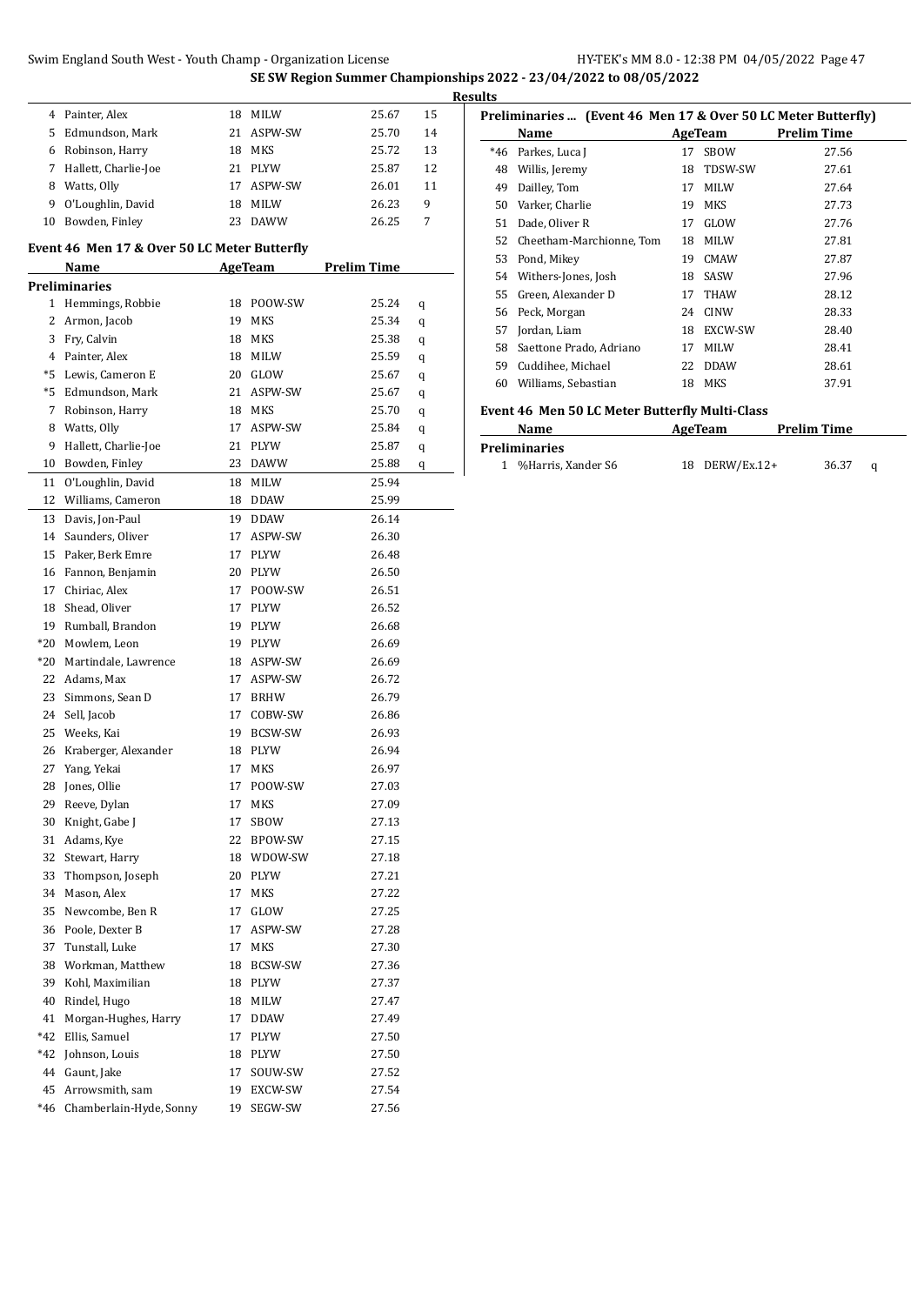**Results**

|        |                                                   |    |                |                    | R  |
|--------|---------------------------------------------------|----|----------------|--------------------|----|
|        | Event 47 Women 15 Year Olds 50 LC Meter Butterfly |    |                |                    |    |
|        | Name                                              |    | <b>AgeTeam</b> | <b>Finals Time</b> |    |
| Finals |                                                   |    |                |                    |    |
|        | 1 Kinsman, Blythe                                 | 15 | MKS            | 28.39              | 20 |
| 2      | Chan, Annabel                                     | 15 | <b>MILW</b>    | 29.71              | 17 |
| 3      | Roberts, Lacey                                    |    | 15 PLYW        | 29.88              | 16 |
| 4      | Fitzpatrick, Zahra C                              |    | 15 BPOW-SW     | 30.45              | 15 |
| 5      | De Pree, Natasha                                  | 15 | <b>MILW</b>    | 30.69              | 14 |
| 6      | Langley, Lilly                                    | 15 | BCSW-SW        | 30.82              | 13 |
| 7      | Hardy, Charlotte                                  |    | 15 MILW        | 31.38              | 12 |
| 8      | Smith, Harriet                                    | 15 | SOUW-SW        | 31.58              | 11 |
|        | 9 Watts, Molly                                    |    | 15 ASPW-SW     | 31.83              | 9  |
| 10     | Blackhurst, Isabel                                |    | 15 WSMW-SW     | 31.84              | 7  |
|        | Event 47 Women 15 Year Olds 50 LC Meter Butterfly |    |                |                    |    |
|        | Name                                              |    | AgeTeam        | <b>Prelim Time</b> |    |
|        | Preliminaries                                     |    |                |                    |    |
|        | 1 Kinsman, Blythe                                 | 15 | MKS            | 28.29              | q  |
| 2      | Chan, Annabel                                     | 15 | <b>MILW</b>    | 29.50              | q  |
| 3      | Roberts, Lacey                                    |    | 15 PLYW        | 29.85              | q  |
| 4      | De Pree, Natasha                                  |    | 15 MILW        | 30.42              | q  |
| 5      | Fitzpatrick, Zahra C                              | 15 | BPOW-SW        | 30.58              | q  |
| 6      | Langley, Lilly                                    |    | 15 BCSW-SW     | 31.02              | q  |
| 7      | Smith, Harriet                                    | 15 | SOUW-SW        | 31.46              | q  |
| 8      | Watts, Molly                                      | 15 | ASPW-SW        | 31.56              | q  |
| 9      | Hardy, Charlotte                                  | 15 | MILW           | 31.61              | q  |
| 10     | Blackhurst, Isabel                                |    | 15 WSMW-SW     | 31.81              | q  |
| 11     | Henderson, Evie                                   | 15 | CPAW           | [31.81]            |    |
| 12     | Blanch, Janelle                                   |    | 15 CIRW        | 31.86              |    |
| 13     | Sari, Sara                                        | 15 | <b>EXCW-SW</b> | 31.89              |    |
| 14     | Stockley, Esmee                                   | 15 | MKS            | 31.96              |    |
| 15     | Kane, Theoni                                      | 15 | <b>BRIW</b>    | 32.02              |    |
| 16     | Laurence, Darcey L                                | 15 | CARW           | 32.06              |    |
| 17     | Colangelo, Eleanore                               |    | 15 PLYW        | 32.19              |    |
| $*18$  | Stratford, Katie E                                | 15 | THAW           | 32.23              |    |
| $*18$  | Byam, Libby                                       | 15 | SASW           | 32.23              |    |
| 20     | Matthews, Lucy                                    | 15 | ASPW-SW        | 32.30              |    |
| 21     | Muldowney, Ruby                                   | 15 | COBW-SW        | 32.34              |    |
| 22     | Benn, Sophie                                      | 15 | MKS            | 32.37              |    |
| 23     | Major, Lauren                                     | 15 | EXCW-SW        | 32.50              |    |
| 24     | Bodmer, Amelie G                                  | 15 | BRHW           | 32.51              |    |
| 25     | Tse, Samantha                                     | 15 | MKS            | 32.81              |    |
| 26     | Sodyte, Mia                                       | 15 | PLYW           | 32.82              |    |
| 27     | McCoubrie, Rebecca                                | 15 | SSTW-SW        | 32.91              |    |
| 28     | Shute, Hollie                                     | 15 | CRNW           | 32.95              |    |
| 29     | Bleazard, Poppy                                   | 15 | POOW-SW        | 33.01              |    |
| 30     | Bennett, Gemma                                    | 15 | PLYW           | 33.04              |    |
| 31     | Gordo, Constanca                                  | 15 | PLYW           | 33.05              |    |
| 32     | Murray, Freya                                     | 15 | PLYW           | 33.07              |    |
| 33     | Bevan, Grace                                      | 15 | SSTW-SW        | 33.15              |    |
| 34     | Tremayne, Holly                                   | 15 | PLYW           | 33.16              |    |
| 35     | Chamberlain, Breanna                              | 15 | MKS            | 33.40              |    |
| 36     | Withers-Jones, Millie                             | 15 | SASW           | 33.51              |    |
|        |                                                   |    |                |                    |    |

 Gentles, Alyze 15 PLYW 33.78 Priscott, Emily 15 BPOW-SW 33.81

### **Event 47 Women 16 Year Olds 50 LC Meter Butterfly**

|               | Name              |    | AgeTeam     | <b>Finals Time</b> |    |  |  |
|---------------|-------------------|----|-------------|--------------------|----|--|--|
| <b>Finals</b> |                   |    |             |                    |    |  |  |
| 1.            | Lawton, Jessica   | 16 | COBW-SW     | 28.74              | 20 |  |  |
|               | De Pree, Nicole   | 16 | <b>MILW</b> | 29.04              | 17 |  |  |
| 3             | Sell, Martha      | 16 | COBW-SW     | 29.09              | 16 |  |  |
| 4             | Davies, Zahra     | 16 | <b>MILW</b> | 29.35              | 15 |  |  |
| 5.            | Buckingham, Lucy  | 16 | <b>MILW</b> | 29.75              | 14 |  |  |
| 6             | Boyle, Felicity   | 16 | MKS         | 29.79              | 13 |  |  |
|               | Bown, Chloe       | 16 | <b>BAUW</b> | 29.85              | 12 |  |  |
| 8             | Chaffey, Amelia M | 16 | WDOW-SW     | 29.96              | 11 |  |  |
| 9             | Uren, Anna        | 16 | COBW-SW     | 30.37              | 9  |  |  |
| 10            | Vavasour, Betsy S | 16 | POOW-SW     | 30.83              | 7  |  |  |

#### **Event 47 Women 16 Year Olds 50 LC Meter Butterfly**

|                      | Name                  | <b>AgeTeam</b> |                | <b>Prelim Time</b> |   |  |  |
|----------------------|-----------------------|----------------|----------------|--------------------|---|--|--|
| <b>Preliminaries</b> |                       |                |                |                    |   |  |  |
| 1                    | Lawton, Jessica       | 16             | COBW-SW        | 28.63              | q |  |  |
| 2                    | Sell, Martha          | 16             | COBW-SW        | 29.10              | q |  |  |
| 3                    | Davies, Zahra         | 16             | MILW           | 29.20              | q |  |  |
| 4                    | Ward, Arabella        | 16             | <b>MKS</b>     | 29.45              | q |  |  |
| 5                    | Bown, Chloe           | 16             | <b>BAUW</b>    | 29.57              | q |  |  |
| 6                    | De Pree, Nicole       |                | 16 MILW        | 29.76              | q |  |  |
| 7                    | Chaffey, Amelia M     |                | 16 WDOW-SW     | 29.83              | q |  |  |
| 8                    | Boyle, Felicity       | 16             | MKS            | 29.86              | q |  |  |
| 9                    | Buckingham, Lucy      | 16             | <b>MILW</b>    | 29.89              | q |  |  |
| 10                   | Uren, Anna            | 16             | COBW-SW        | 30.41              | q |  |  |
| 11                   | Vavasour, Betsy S     | 16             | POOW-SW        | 30.72              |   |  |  |
| $12\,$               | Adama, Iman           | 16             | <b>MKS</b>     | 30.73              |   |  |  |
| 13                   | Travers-Griffin, Clia | 16             | EXCW-SW        | 30.84              |   |  |  |
| 14                   | Charleson, Pippa      | 16             | MILW           | 31.03              |   |  |  |
| 15                   | Bamber, Immy M        | 16             | CLEW-SW        | 31.09              |   |  |  |
| 16                   | Vaughan, Bella        | 16             | MKS            | 31.12              |   |  |  |
| 17                   | Mchugh, Tilly M       | 16             | POOW-SW        | 31.19              |   |  |  |
| 18                   | Kerr Muir, Olivia     | 16             | <b>CIRW</b>    | 31.24              |   |  |  |
| 19                   | Hunter, Lily          | 16             | <b>BACW</b>    | 31.31              |   |  |  |
| 20                   | Rodriguez, Adriana    | 16             | <b>CPAW</b>    | 31.63              |   |  |  |
| 21                   | Chesworth, Lottie     | 16             | <b>BARW-SW</b> | 31.68              |   |  |  |
| 22                   | Phillips, Kaia        | 16             | PLYW           | 31.83              |   |  |  |
| 23                   | Smith, Jessica A      | 16             | THAW           | 31.94              |   |  |  |
| 24                   | Hautot, Katie         | 16             | <b>NEQW</b>    | 32.01              |   |  |  |
| 25                   | Osgood, Lauren E      | 16             | WDOW-SW        | 32.06              |   |  |  |
| 26                   | Ness, Isabel S        | 16             | <b>SBOW</b>    | 32.11              |   |  |  |
| 27                   | Smith, Immy C         | 16             | WELW-SW        | 32.17              |   |  |  |
| 28                   | Taylor, Phoebe        | 16             | <b>CINW</b>    | 32.22              |   |  |  |
| 29                   | Gillett, Camille L    | 16             | ASPW-SW        | 32.30              |   |  |  |
| 30                   | Hughes, Talia         | 16             | ASBW           | 32.38              |   |  |  |
| 31                   | Shute, Olivia         | 16             | <b>CRNW</b>    | 32.61              |   |  |  |
| 32                   | Walker, Scarlett      | 16             | <b>BRXW-SW</b> | 32.66              |   |  |  |
| 33                   | Kealey, Isobel        | 16             | <b>DURW</b>    | 32.69              |   |  |  |
| $*34$                | Ulyatt, Lily          | 16             | <b>MILW</b>    | 33.27              |   |  |  |
| $*34$                | Parker, Holly         | 16             | <b>CHIW</b>    | 33.27              |   |  |  |
| 36                   | Chaffey, Grace L      | 16             | WDOW-SW        | 34.34              |   |  |  |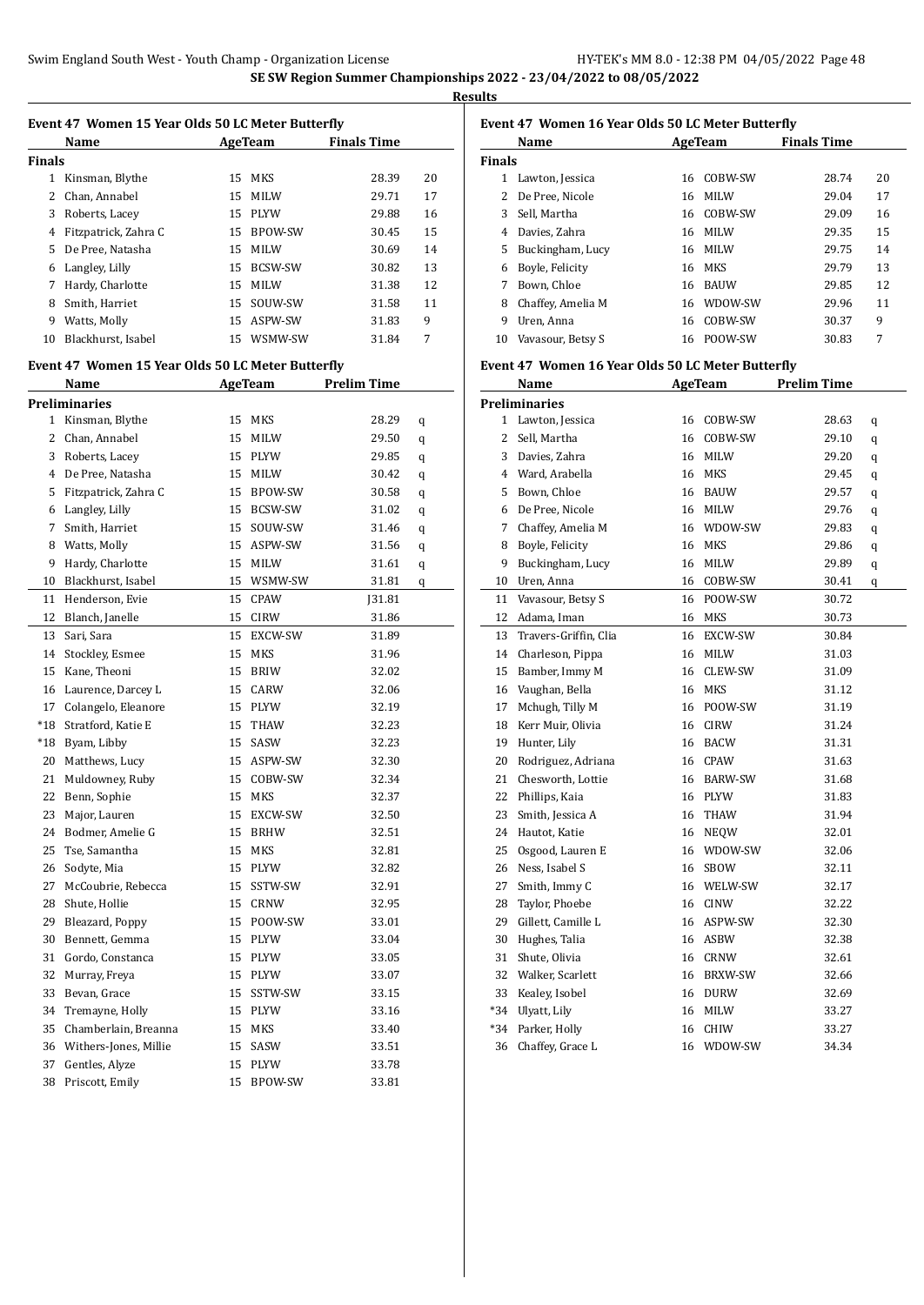| Event 47 Women 17 & Over 50 LC Meter Butterfly |                                                |         |             |                    |    |  |  |
|------------------------------------------------|------------------------------------------------|---------|-------------|--------------------|----|--|--|
|                                                | Name                                           | AgeTeam |             | <b>Finals Time</b> |    |  |  |
| Finals                                         |                                                |         |             |                    |    |  |  |
|                                                | 1 Dahl, Alma                                   | 17      | PLYW        | 27.96              | 20 |  |  |
| 2                                              | Evans, Leah                                    | 17      | COBW-SW     | 28.40              | 17 |  |  |
| 3                                              | Chown, Ella G                                  | 19      | <b>SBOW</b> | 28.43              | 16 |  |  |
| 4                                              | Eland, Catherine                               |         | 18 POOW-SW  | 28.55              | 15 |  |  |
| 5                                              | Malikova, Agatha                               | 27      | COBW-SW     | 28.59              | 14 |  |  |
| 6                                              | Blake, Jade                                    | 19      | MKS         | 29.04              | 13 |  |  |
| 7                                              | Fry, Caitlyn                                   | 18      | MKS         | 29.20              | 12 |  |  |
| 8                                              | Dickinson, Laura                               | 17      | MKS         | 29.46              | 11 |  |  |
| 9                                              | McRobbie, Lauren                               |         | 19 WDOW-SW  | 29.59              | 9  |  |  |
| 10                                             | Floate, Evie                                   | 17      | <b>PLYW</b> | 30.26              | 7  |  |  |
|                                                |                                                |         |             |                    |    |  |  |
|                                                | Event 47 Women 17 & Over 50 LC Meter Butterfly |         |             |                    |    |  |  |
|                                                | Name                                           |         | AgeTeam     | <b>Prelim Time</b> |    |  |  |
|                                                | Preliminaries                                  |         |             |                    |    |  |  |
|                                                | 1 Dahl, Alma                                   | 17      | <b>PLYW</b> | 28.28              | q  |  |  |
| 2                                              | Malikova, Agatha                               | 27      | COBW-SW     | 28.34              | q  |  |  |
| 3                                              | Evans. Leah                                    | 17      | COBW-SW     | 28.38              | q  |  |  |
| 4                                              | Eland, Catherine                               | 18      | POOW-SW     | 28.57              | q  |  |  |
| 5                                              | Chown, Ella G                                  | 19      | <b>SBOW</b> | 28.84              | q  |  |  |
| 6                                              | Blake, Jade                                    | 19      | MKS         | 29.02              | q  |  |  |
| 7                                              | Floate, Evie                                   | 17      | <b>PLYW</b> | 29.20              | q  |  |  |
| 8                                              | Dickinson, Laura                               | 17      | <b>MKS</b>  | 29.21              | q  |  |  |
| 9                                              | McRobbie, Lauren                               |         | 19 WDOW-SW  | 29.37              | q  |  |  |
| 10                                             | Fry, Caitlyn                                   |         | 18 MKS      | 29.49              | q  |  |  |
| 11                                             | Singer, Mae E                                  | 17      | GLOW        | [29.49]            |    |  |  |
| 12                                             | Bain, Jemma                                    | 17      | CRNW        | 29.53              |    |  |  |
| 13                                             | Klein, Josephine                               | 17      | MKS         | [29.53]            |    |  |  |
| 14                                             | Highmore, Darcy                                | 17      | MILW        | 29.59              |    |  |  |
| *15                                            | Tyrell, Emily                                  | 20      | TASC        | 29.63              |    |  |  |
| *15                                            | Moore, Bella                                   | 17      | STEW-SW     | 29.63              |    |  |  |
| 17                                             | McNamara, Ella L                               | 19      | POOW-SW     | 29.71              |    |  |  |
| 18                                             | Gussey, Georgia                                |         | 18 COBW-SW  | 29.75              |    |  |  |
| 19                                             | Butcher, Katie                                 |         | 18 ASPW-SW  | 29.79              |    |  |  |
| 20                                             | Graville, Carys                                | 17      | MILW        | 29.82              |    |  |  |
| 21                                             | Endicott, Bethan                               | 17      | MKS         | 29.83              |    |  |  |
| 22                                             | Farmery, Eva                                   | 19      | CLEW-SW     | 29.98              |    |  |  |
| 23                                             | Witcombe, Amber S                              | 17      | SOUW-SW     | 30.04              |    |  |  |
| 24                                             | Downham, Amber                                 | 17      | PLYW        | 30.30              |    |  |  |
| 25                                             | Hubbard, Libby                                 | 17      | TDSW-SW     | 30.31              |    |  |  |
| 26                                             | Dilks, Jodie                                   | 17      | TIVW        | 30.33              |    |  |  |
| *27                                            | Cawsey, Zoe                                    | 23      | PLYW        | 30.34              |    |  |  |
| *27                                            | Kovacs, Kelli                                  | 20      | ASPW-SW     | 30.34              |    |  |  |
| 29                                             | Maticiuc, Alexandra                            | 18      | PLYW        | 30.42              |    |  |  |
| 30                                             | Dilks, Gemma                                   | 17      | TIVW        | 30.44              |    |  |  |
| *31                                            | Powell, Kirsten                                | 17      | MILW        | 30.54              |    |  |  |
| *31                                            | Hannah, Astrid                                 | 18      | PLYW        | 30.54              |    |  |  |
| 33                                             | Monera-Cabarique, Sheila *                     | 17      | POOW-SW     | 30.61              |    |  |  |
| 34                                             | Davis, Bethan                                  | 17      | <b>FROW</b> | 30.63              |    |  |  |
| 35                                             | Pope, Rachel L                                 | 18      | POOW-SW     | 30.73              |    |  |  |
| 36                                             | Ghibellini, Federica                           | 18      | MKS         | 30.80              |    |  |  |
| 37                                             | Baillie-Hamilton, Alice                        | 17      | MKS         | 30.86              |    |  |  |
| 38                                             | Clark, Nellie                                  | 18      | MILW        | 30.89              |    |  |  |
| 39                                             | McDonald, Lily                                 | 17      | MILW        | 31.11              |    |  |  |

| <b>Results</b> |                         |    |             |       |  |  |  |
|----------------|-------------------------|----|-------------|-------|--|--|--|
| $*40$          | Bulpin, Rhiannon G      | 17 | GLOW        | 31.16 |  |  |  |
| $*40$          | Roe, Hermione           | 17 | MKS         | 31.16 |  |  |  |
| 42             | Thorn, Nicola J         | 19 | GLOW        | 31.17 |  |  |  |
| 43             | Fuller, Olivia          | 19 | <b>PLYW</b> | 31.18 |  |  |  |
| 44             | Knight, Bria            | 17 | <b>MARW</b> | 31.37 |  |  |  |
| 45             | Bright, Alicia L        | 17 | GLOW        | 31.41 |  |  |  |
| 46             | Briffa, Rhiannon        | 18 | TDSW-SW     | 31.48 |  |  |  |
| 47             | Varney, Ruby            | 17 | STEW-SW     | 31.56 |  |  |  |
| 48             | Knight, Sofia L         | 17 | ASPW-SW     | 31.75 |  |  |  |
| 49             | Vincent, Faye           | 17 | TDSW-SW     | 31.77 |  |  |  |
| 50             | Cuming, Rosie           | 17 | DINW-SW     | 31.82 |  |  |  |
| 51             | De Vivo, Claudia        | 17 | <b>MKS</b>  | 31.83 |  |  |  |
| 52             | Walker, Hannah          | 17 | <b>TAVW</b> | 31.98 |  |  |  |
| 53             | Maguire, Georgia        | 18 | <b>PLYW</b> | 32.00 |  |  |  |
| 54             | Gooch, Amy C            | 18 | POOW-SW     | 32.02 |  |  |  |
| 55             | Ware, Keely             | 17 | EXCW-SW     | 32.16 |  |  |  |
| 56             | Hocking, Anya           | 17 | <b>PLYW</b> | 32.34 |  |  |  |
| 57             | Westlake, Nia           | 29 | <b>CINW</b> | 32.54 |  |  |  |
| 58             | Crews, Tia              | 17 | <b>PLYW</b> | 32.58 |  |  |  |
| 59             | Cooper, Zoe             | 17 | STEW-SW     | 32.82 |  |  |  |
| 60             | ST Barbe Baker, Jessica | 18 | <b>BBAW</b> | 33.30 |  |  |  |
|                |                         |    |             |       |  |  |  |

### **Event 47S Women 15 & Over 50 LC Meter Butterfly**

| Name                 |    | AgeTeam    | <b>Finals Time</b> |
|----------------------|----|------------|--------------------|
| 1 Fry, Caitlyn       |    | 18 MKS     | 28.51              |
| 2 Singer, Mae E      | 17 | GLOW       | 28.64              |
| 3 Blackhurst, Isabel |    | 15 WSMW-SW | 31.02              |
| 4 Henderson, Evie    |    | 15 CPAW    | 31.40              |

### **Event 47T Women 15 & Over 50 LC Meter Butterfly**

 $\overline{\phantom{0}}$ 

| <b>Name</b>        | AgeTeam | <b>Finals Time</b> |  |
|--------------------|---------|--------------------|--|
| 1 Klein, Josephine | MKS     | 28.46              |  |
| 2 Bain, Jemma      | 17 CRNW | 29.23              |  |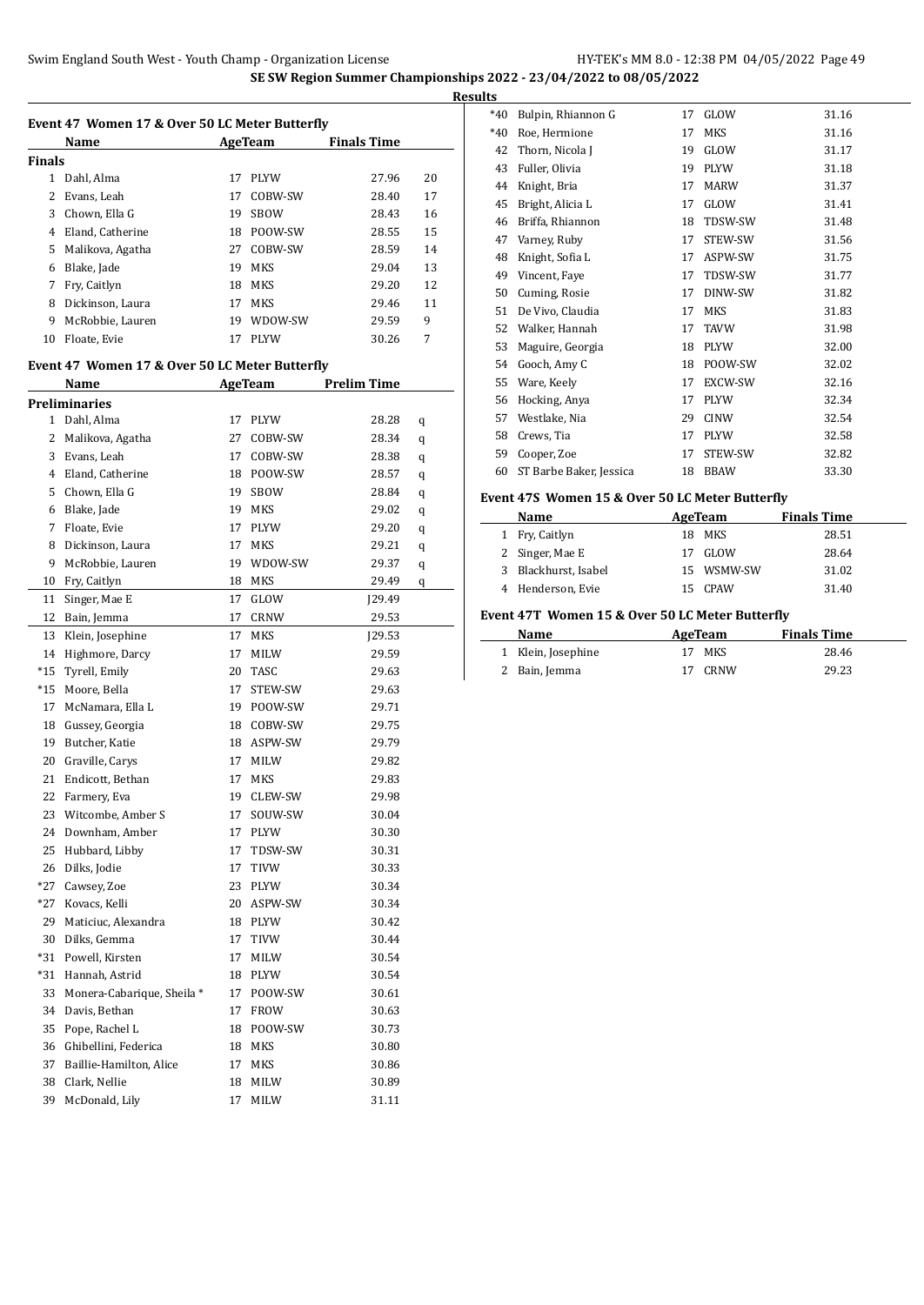**Results**

|                | Event 48 Men 15 Year Olds 100 LC Meter Backstroke |    |                |                    |    |
|----------------|---------------------------------------------------|----|----------------|--------------------|----|
|                | Name                                              |    | <b>AgeTeam</b> | <b>Finals Time</b> |    |
| Finals         |                                                   |    |                |                    |    |
| $\mathbf{1}$   | Thomson, Fergus                                   | 15 | MKS            | 59.23              | 20 |
| 2              | Byrne, Brydan                                     | 15 | MKS            | 1:01.08            | 17 |
| 3              | White, Adam                                       |    | 15 MILW        | 1:02.25            | 16 |
| $\overline{4}$ | Dennis, Oliver                                    | 15 | PLYW           | 1:03.40            | 15 |
| 5              | Bell, Edward                                      | 15 | SEGW-SW        | 1:05.01            | 14 |
| 6              | Cooper, Zac                                       | 15 | <b>MILW</b>    | 1:05.57            | 13 |
| 7              | Thorne, Louis                                     | 15 | COBW-SW        | 1:05.81            | 12 |
| 8              | Bradley, Benjamin                                 |    | 15 WDOW-SW     | 1:06.62            | 11 |
| 9              | Hodgetts, Freddie                                 |    | 15 POOW-SW     | 1:06.87            | 9  |
| 10             | Sartorius, Luca A                                 |    | 15 POOW-SW     | 1:09.13            | 7  |
|                | Event 48 Men 15 Year Olds 100 LC Meter Backstroke |    |                |                    |    |
|                | Name                                              |    | AgeTeam        | <b>Prelim Time</b> |    |
|                | Preliminaries                                     |    |                |                    |    |
| $\mathbf{1}$   | Thomson, Fergus                                   | 15 | MKS            | 1:00.10            | q  |
| 2              | Byrne, Brydan                                     | 15 | MKS            | 1:01.47            | q  |
| 3              | Dennis, Oliver                                    |    | 15 PLYW        | 1:03.96            | q  |
| $\overline{4}$ | White, Adam                                       | 15 | MILW           | 1:04.07            | q  |
| 5              | Bell, Edward                                      | 15 | SEGW-SW        | 1:04.91            | q  |
| 6              | Cooper, Zac                                       | 15 | MILW           | 1:05.21            | q  |
| 7              | Bradley, Benjamin                                 |    | 15 WDOW-SW     | 1:05.97            | q  |
| 8              | Thorne, Louis                                     | 15 | COBW-SW        | 1:06.00            | q  |
| 9              | Hodgetts, Freddie                                 |    | 15 POOW-SW     | 1:06.36            | q  |
| 10             | Sartorius, Luca A                                 |    | 15 POOW-SW     | 1:06.72            | q  |
| 11             | Brindley, Reuben                                  | 15 | <b>MILW</b>    | 1:07.00            |    |
| 12             | Parker, Zak                                       | 15 | SWDW           | 1:07.34            |    |
| 13             | McNamara, Jamie L                                 |    | 15 POOW-SW     | 1:07.44            |    |
| 14             | Taylor, Harley                                    | 15 | WARW           | 1:07.46            |    |
| 15             | Sullivan, Liam                                    | 15 | CAFW           | 1:07.66            |    |
| 16             | Blight, Daniel                                    | 15 | MILW           | 1:07.70            |    |
| 17             | Garett, Jake                                      | 15 | SSTW-SW        | 1:07.95            |    |
| 18             | Hodges, Charlie                                   | 15 | MKS            | 1:08.17            |    |
| 19             | Willcocks, Cameron J                              | 15 | SBOW           | 1:08.26            |    |
| 20             | Rostron, James                                    | 15 | <b>DDAW</b>    | 1:08.68            |    |
| 21             | Head, Max                                         | 15 | <b>BRIW</b>    | 1:08.77            |    |
| $*22$          | Croucher, Casey                                   | 15 | COBW-SW        | 1:09.05            |    |
| *22            | Vincent, Alex R                                   | 15 | TDSW-SW        | 1:09.05            |    |
| 24             | Thring, Jonathan                                  | 15 | SEGW-SW        | 1:09.11            |    |
| 25             | Chappels, Frank J                                 | 15 | SBOW           | 1:09.53            |    |
| 26             | Cooke, Kieran                                     | 15 | CLEW-SW        | 1:09.54            |    |
| 27             | Thompson, Valerio                                 | 15 | MILW           | 1:10.00            |    |
| 28             | Jackson, Benjamin                                 | 15 | POOW-SW        | 1:10.18            |    |
| 29             | Hawkins, Alfie                                    | 15 | STEW-SW        | 1:10.24            |    |
| 30             | Brown, Jack C                                     | 15 | COBW-SW        | 1:10.60            |    |
| 31             | Buckton, Reuben K                                 | 15 | THAW           | 1:10.74            |    |
| 32             | Blackwell, James                                  | 15 | PLYW           | 1:11.20            |    |
| 33             | John, Leo                                         | 15 | CHIW           | 1:11.44            |    |
| 34             | Mount, Harvey C                                   | 15 | <b>BRHW</b>    | 1:11.52            |    |
| 35             | *Blazej, Ivan                                     | 15 | MKS            | 1:11.75            |    |
| 36             | McCormack, Casper                                 | 15 | CPAW           | 1:11.82            |    |
| 37             | Taylor, Harry R                                   | 15 | SOUW-SW        | 1:11.87            |    |
| 38             | McManus, Nathan                                   | 15 | PLYW           | 1:11.94            |    |
| 39             | Simpson, Jack                                     | 15 | SASW           | 1:12.71            |    |

|               | Preliminaries  (Event 48 Men 15 Year Olds 100 LC Meter Backstroke |        |                |                    |                    |    |
|---------------|-------------------------------------------------------------------|--------|----------------|--------------------|--------------------|----|
|               | Name                                                              |        | AgeTeam        | <b>Prelim Time</b> |                    |    |
| 40            | Beasley, Freddie J                                                |        | 15 POOW-SW     |                    | 1:13.39            |    |
|               | Event 48 Men 16 Year Olds 100 LC Meter Backstroke                 |        |                |                    |                    |    |
|               | Name                                                              |        | AgeTeam        |                    | <b>Finals Time</b> |    |
| <b>Finals</b> |                                                                   |        |                |                    |                    |    |
| 1             | Cherrington, Conor                                                | 16     | <b>MILW</b>    |                    | 58.34              | 20 |
| 2             | Broekhoven, Finn                                                  | 16     | <b>PLYW</b>    |                    | 1:00.66            | 17 |
| 3             | Hansen, Josh M                                                    | 16     | GLOW           |                    | 1:01.94            | 16 |
| 4             | Meek, Charlie T                                                   | 16     | POOW-SW        |                    | 1:02.22            | 15 |
| 5             | Studley, Zack J                                                   | 16     | POOW-SW        |                    | 1:02.53            | 14 |
| 6             | Leigh, Max                                                        | 16     | <b>BLFW</b>    |                    | 1:02.96            | 13 |
| 7             | Merritt, Felix                                                    | 16     | POOW-SW        |                    | 1:03.25            | 12 |
| 8             | Looker, Max C                                                     | 16     | POOW-SW        |                    | 1:03.46            | 11 |
| 9             | Gammon, Kiran H                                                   | 16     | <b>BARW-SW</b> |                    | 1:03.75            | 9  |
| 10            | Ledward, Sam                                                      | 16     | CLEW-SW        |                    | 1:03.76            | 7  |
|               | Event 48 Men 16 Year Olds 100 LC Meter Backstroke                 |        |                |                    |                    |    |
|               |                                                                   | $\sim$ |                |                    |                    |    |

|    | <b>Name</b>          |    | <b>AgeTeam</b> | <b>Prelim Time</b> |   |
|----|----------------------|----|----------------|--------------------|---|
|    | <b>Preliminaries</b> |    |                |                    |   |
| 1  | Broekhoven, Finn     | 16 | <b>PLYW</b>    | 58.68              | q |
| 2  | Cherrington, Conor   | 16 | <b>MILW</b>    | 58.80              | q |
| 3  | Meek, Charlie T      | 16 | POOW-SW        | 1:02.14            | q |
| 4  | Hansen, Josh M       | 16 | GLOW           | 1:02.39            | q |
| 5  | Studley, Zack J      | 16 | POOW-SW        | 1:03.15            | q |
| 6  | Leigh, Max           | 16 | <b>BLFW</b>    | 1:03.36            | q |
| 7  | Looker, Max C        | 16 | POOW-SW        | 1:03.58            | q |
| 8  | Ledward, Sam         | 16 | CLEW-SW        | 1:03.79            | q |
| 9  | Merritt, Felix       | 16 | POOW-SW        | 1:04.07            | q |
| 10 | Gammon, Kiran H      | 16 | <b>BARW-SW</b> | 1:04.33            | q |
| 11 | Wheatley, James      | 16 | <b>MKS</b>     | 1:04.55            |   |
| 12 | Gough, Ethan         | 16 | SWDW           | 1:04.56            |   |
| 13 | Williams, Joshua     | 16 | <b>DDAW</b>    | 1:06.12            |   |
| 14 | May, Austin          | 16 | SOUW-SW        | 1:06.41            |   |
| 15 | Edwards, Owain       | 16 | MKS            | 1:06.60            |   |
| 16 | Slade, Oli           | 16 | WDOW-SW        | 1:06.88            |   |
| 17 | Eyre, Joshua         | 16 | <b>NEOW</b>    | 1:07.05            |   |
| 18 | Martindale, Joseph   | 16 | <b>MILW</b>    | 1:07.38            |   |
| 19 | Haley, Jack          | 16 | <b>MARW</b>    | 1:07.44            |   |
| 20 | Jenkins, Richard     | 16 | <b>MILW</b>    | 1:07.52            |   |
| 21 | Leigh, Joshua J      | 16 | TRUW-SW        | 1:08.24            |   |
| 22 | Stone, Haydn         | 16 | DINW-SW        | 1:09.89            |   |

#### **Event 48 Men 17 & Over 100 LC Meter Backstroke**

|               | Name                |    | AgeTeam     | <b>Finals Time</b> |    |
|---------------|---------------------|----|-------------|--------------------|----|
| <b>Finals</b> |                     |    |             |                    |    |
|               | Hemmings, Robbie    | 18 | POOW-SW     | 55.86              | 20 |
| 2             | Sargeant, Alexander | 20 | <b>MILW</b> | 58.37              | 17 |
| 3             | Barlow, Oscar L     | 17 | TDSW-SW     | 58.49              | 16 |
| 4             | Dietz. Fritz        | 18 | <b>DDAW</b> | 58.63              | 15 |
| 5.            | Williams, Solomon   | 17 | <b>MILW</b> | 58.72              | 14 |
| 6             | Graham, Adam        | 17 | <b>MILW</b> | 59.60              | 13 |
| 7             | Edmundson, Mark     | 21 | ASPW-SW     | 1:00.32            | 12 |
| 8             | Woodburn, Elliot    | 17 | <b>MILW</b> | 1:00.52            | 11 |
| 9             | Knight, Gabe J      | 17 | <b>SBOW</b> | 1:00.70            | 9  |
| 10            | O'Loughlin, David   | 18 | <b>MILW</b> | 1:00.71            | 7  |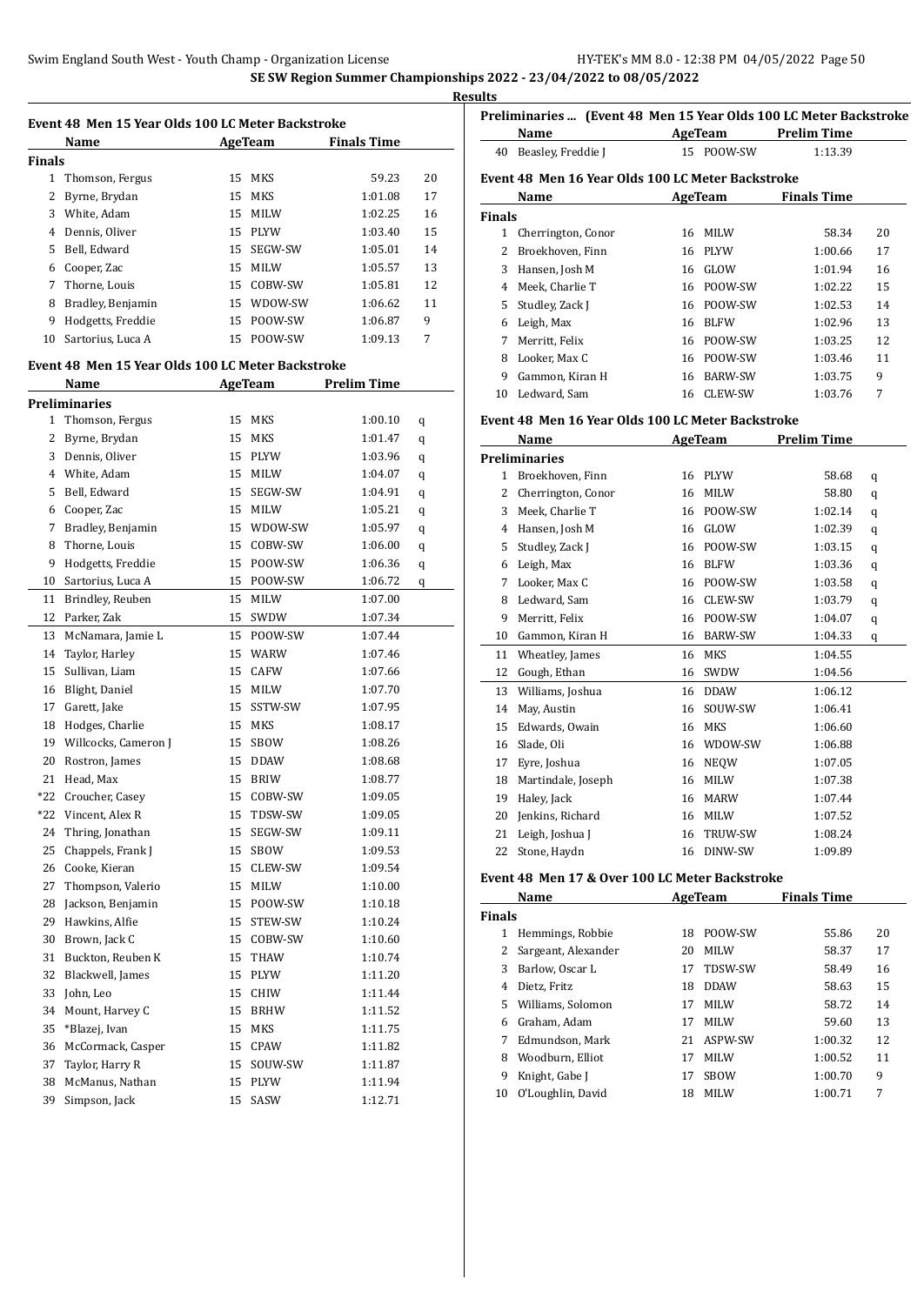| Event 48 Men 17 & Over 100 LC Meter Backstroke |                                                  |    |                |                    |   |  |  |
|------------------------------------------------|--------------------------------------------------|----|----------------|--------------------|---|--|--|
|                                                | Name                                             |    | AgeTeam        | <b>Prelim Time</b> |   |  |  |
|                                                | Preliminaries                                    |    |                |                    |   |  |  |
| $\mathbf{1}$                                   | Hemmings, Robbie                                 | 18 | POOW-SW        | 57.84              | q |  |  |
| 2                                              | Sargeant, Alexander                              | 20 | MILW           | 58.43              | q |  |  |
| 3                                              | Barlow, Oscar L                                  | 17 | TDSW-SW        | 58.63              | q |  |  |
| 4                                              | O'Loughlin, David                                | 18 | MILW           | 59.14              | q |  |  |
| 5                                              | Dietz, Fritz                                     |    | 18 DDAW        | 59.32              | q |  |  |
| 6                                              | Williams, Solomon                                | 17 | MILW           | 59.45              | q |  |  |
| 7                                              | Woodburn, Elliot                                 | 17 | <b>MILW</b>    | 59.82              | q |  |  |
| 8                                              | Edmundson, Mark                                  | 21 | ASPW-SW        | 59.84              | q |  |  |
| 9                                              | Graham, Adam                                     | 17 | MILW           | 59.92              | q |  |  |
| 10                                             | Knight, Gabe J                                   | 17 | SBOW           | 1:00.32            | q |  |  |
| 11                                             | Saunders, Finlay                                 |    | 19 ASPW-SW     | 1:00.64            |   |  |  |
| 12                                             | Simmons, Sean D                                  | 17 | <b>BRHW</b>    | 1:00.90            |   |  |  |
| 13                                             | Hollinsky, Gideon                                | 17 | PLYW           | 1:01.42            |   |  |  |
| 14                                             | Whitworth, Ryan                                  | 20 | TDSW-SW        | 1:01.88            |   |  |  |
| 15                                             | Hazell, Charlie                                  | 18 | MKS            | 1:02.09            |   |  |  |
| 16                                             | Saunders, Oliver                                 | 17 | ASPW-SW        | 1:02.12            |   |  |  |
| 17                                             | Audis, Jonathan M                                | 42 | THAW           | 1:02.47            |   |  |  |
| 18                                             | Elliott, Lawrence                                | 17 | SEGW-SW        | 1:02.99            |   |  |  |
| 19                                             | Chamberlain-Hyde, Sonny                          |    | 19 SEGW-SW     | 1:03.00            |   |  |  |
| 20                                             | Dicks, Nathan                                    |    | 18 COBW-SW     | 1:03.42            |   |  |  |
| 21                                             | Johnson, Louis                                   | 18 | <b>PLYW</b>    | 1:03.47            |   |  |  |
| 22                                             | Castiglione, Matteo                              | 20 | <b>DERW</b>    | 1:04.46            |   |  |  |
| 23                                             | Rindel, Hugo                                     | 18 | MILW           | 1:05.08            |   |  |  |
| 24                                             | Fielder, Benjamin C                              |    | 18 GLOW        | 1:05.41            |   |  |  |
| *25                                            | Courts, Ethan                                    | 17 | SSTW-SW        | 1:05.70            |   |  |  |
| *25                                            | Willis, Jeremy                                   | 18 | TDSW-SW        | 1:05.70            |   |  |  |
| 27                                             | Green, Alexander D                               | 17 | THAW           | 1:06.05            |   |  |  |
| 28                                             | Cheetham-Marchionne, Tom                         | 18 | MILW           | 1:06.96            |   |  |  |
| 29                                             | Checchia, Tyler                                  | 19 | SWAW           | 1:07.65            |   |  |  |
| 30                                             | Withers-Jones, Josh                              | 18 | SASW           | 1:08.02            |   |  |  |
| 31                                             | Saettone Prado, Adriano                          | 17 | MILW           | 1:09.12            |   |  |  |
| 32                                             | Hobbs, Alexander                                 | 17 | MKS            | 1:28.65            |   |  |  |
|                                                | Event 48 Men 100 LC Meter Backstroke Multi-Class |    |                |                    |   |  |  |
|                                                | Name                                             |    | AgeTeam        | <b>Prelim Time</b> |   |  |  |
|                                                | Preliminaries                                    |    |                |                    |   |  |  |
| 1                                              | %Wood, Jacob S9                                  | 16 | GLOW/Ex. 1,2,4 | 1:15.58            | q |  |  |
| 2                                              | %Sturgess, Zack C S10                            | 15 | SBOW/Ex. none  | 1:16.57            | q |  |  |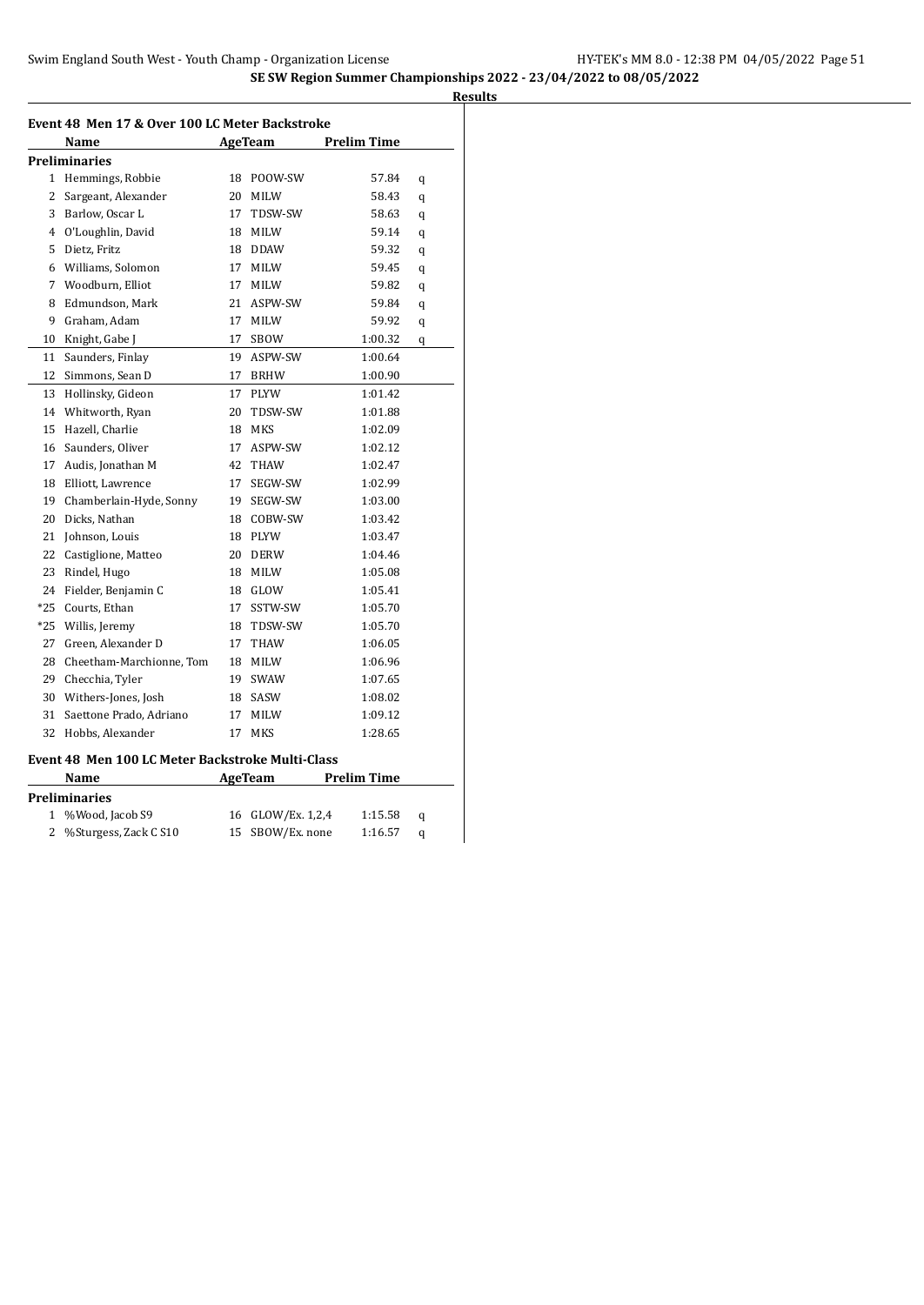| Event 49 Women 15 Year Olds 100 LC Meter Backstroke |                                                     |    |                |                    |      |  |
|-----------------------------------------------------|-----------------------------------------------------|----|----------------|--------------------|------|--|
|                                                     | Name                                                |    | AgeTeam        | <b>Finals Time</b> |      |  |
| <b>Finals</b>                                       |                                                     |    |                |                    |      |  |
|                                                     | 1 Kinsman, Blythe                                   | 15 | <b>MKS</b>     | 1:04.96            | 20   |  |
| 2                                                   | Roberts, Lacey                                      |    | 15 PLYW        | 1:06.12            | 17   |  |
|                                                     | 3 Declerck, Emma                                    |    | 15 TIVW        | 1:09.33            | 16   |  |
|                                                     | 4 Chan, Annabel                                     |    | 15 MILW        | 1:09.67            | 15   |  |
|                                                     | 5 Hartley, Jade M                                   |    | 15 SOUW-SW     | 1:10.87            | 14   |  |
|                                                     | 6 Blackhurst, Isabel                                |    | 15 WSMW-SW     | 1:10.94            | 13   |  |
|                                                     | 7 Freeman, Alisha                                   |    | 15 FROW        | 1:11.08            | 12   |  |
|                                                     | 8 Whittingham, Lilly                                |    | 15 PLYW        | 1:11.91            | 11   |  |
| 9                                                   | Langley, Lilly                                      |    | 15 BCSW-SW     | 1:12.20            | 9    |  |
|                                                     |                                                     |    |                |                    |      |  |
|                                                     | Event 49 Women 15 Year Olds 100 LC Meter Backstroke |    |                |                    |      |  |
|                                                     | Name                                                |    | <b>AgeTeam</b> | <b>Prelim Time</b> |      |  |
|                                                     | <b>Preliminaries</b>                                |    |                |                    |      |  |
|                                                     | 1 Kinsman, Blythe                                   | 15 | MKS            | 1:06.13            | q    |  |
|                                                     | 2 Roberts, Lacey                                    |    | 15 PLYW        | 1:06.59            | q    |  |
|                                                     | 3 Davies, Sophie                                    | 15 | <b>MILW</b>    | 1:08.55            | q    |  |
|                                                     | *4 Hartley, Jade M                                  |    | 15 SOUW-SW     | 1:10.02            | q    |  |
|                                                     | *4 Declerck, Emma                                   |    | 15 TIVW        | 1:10.02            | q    |  |
|                                                     | 6 Freeman, Alisha                                   |    | 15 FROW        | 1:10.50            | q    |  |
|                                                     | 7 Chan, Annabel                                     |    | 15 MILW        | 1:10.59            | q    |  |
|                                                     | 8 Whittingham, Lilly                                |    | 15 PLYW        | 1:10.96            | q    |  |
| 9                                                   | Blackhurst, Isabel                                  |    | 15 WSMW-SW     | 1:11.66            | q    |  |
| 10                                                  | Langley, Lilly                                      |    | 15 BCSW-SW     | 1:11.85            | q    |  |
| 11                                                  | Laurence, Darcey L                                  | 15 | CARW           | 1:12.08            |      |  |
|                                                     | 12 Harris, Niamh                                    | 15 | NEQW           | 1:12.09            |      |  |
| 13                                                  | Woollard, Francesca                                 | 15 | MILW           | 1:12.28            |      |  |
| 14                                                  | Tremayne, Holly                                     |    | 15 PLYW        | 1:12.49            |      |  |
| 15                                                  | De Pree, Natasha                                    | 15 | <b>MILW</b>    | 1:13.05            |      |  |
|                                                     | 16 McCoubrie, Rebecca                               | 15 | SSTW-SW        | 1:13.46            |      |  |
| 17                                                  | Costagliola, Maria Giulia                           |    | 15 BRHW        | 1:13.75            |      |  |
| 18                                                  | Dixon, Millie                                       |    | 15 MKS         | 1:14.29            |      |  |
|                                                     | 19 Roberts, Caitlin                                 |    | 15 SSTW-SW     | 1:14.39            |      |  |
|                                                     | 20 Henderson, Evie                                  |    | 15 CPAW        | 1:14.52            |      |  |
| 21                                                  | Major, Lauren                                       |    | 15 EXCW-SW     | 1:14.60            |      |  |
| 22                                                  | Watts, Molly                                        |    | 15 ASPW-SW     | 1:14.89            |      |  |
| 23                                                  | Kane, Theoni                                        | 15 | <b>BRIW</b>    | 1:18.24            |      |  |
|                                                     | Event 49 Women 16 Year Olds 100 LC Meter Backstroke |    |                |                    |      |  |
|                                                     | Name                                                |    | AgeTeam        | <b>Finals Time</b> |      |  |
|                                                     |                                                     |    |                |                    |      |  |
| <b>Finals</b>                                       |                                                     |    |                | 1:05.17            | 20   |  |
| 2                                                   | 1 Marshman, La                                      | 16 | ASPW-SW        |                    |      |  |
|                                                     | Uren, Anna                                          | 16 | COBW-SW        | 1:07.27            | 17   |  |
|                                                     | 3 Martin, Olivia                                    | 16 | MKS            | 1:08.04            | 16   |  |
|                                                     | *4 De Pree, Nicole                                  | 16 | <b>MILW</b>    | 1:08.17            | 14.5 |  |
|                                                     | *4 Sell, Martha                                     | 16 | COBW-SW        | 1:08.17            | 14.5 |  |
|                                                     | 6 Buckingham, Lucy                                  | 16 | MILW           | 1:08.99            | 13   |  |
| 7                                                   | Sherlock, Katie                                     | 16 | MKS            | 1:09.62            | 12   |  |
| 8                                                   | Shute, Olivia                                       | 16 | <b>CRNW</b>    | 1:10.59            | 11   |  |
| 9                                                   | Hatchard, Frankie                                   | 16 | MILW           | 1:10.99            | 9    |  |
| 10                                                  | Lawton, Jessica                                     | 16 | COBW-SW        | 1:12.06            | 7    |  |

| Event 49 Women 16 Year Olds 100 LC Meter Backstroke |                                       |    |                |         |   |  |  |
|-----------------------------------------------------|---------------------------------------|----|----------------|---------|---|--|--|
|                                                     | AgeTeam<br><b>Prelim Time</b><br>Name |    |                |         |   |  |  |
| <b>Preliminaries</b>                                |                                       |    |                |         |   |  |  |
| 1                                                   | Marshman, La                          | 16 | ASPW-SW        | 1:05.93 | q |  |  |
| 2                                                   | Uren, Anna                            | 16 | COBW-SW        | 1:07.65 | q |  |  |
| 3                                                   | Lawton, Jessica                       | 16 | COBW-SW        | 1:09.16 | q |  |  |
| 4                                                   | Sell, Martha                          | 16 | COBW-SW        | 1:09.23 | q |  |  |
| 5                                                   | Sherlock, Katie                       | 16 | <b>MKS</b>     | 1:09.26 | q |  |  |
| 6                                                   | Buckingham, Lucy                      | 16 | <b>MILW</b>    | 1:09.33 | q |  |  |
| 7                                                   | Martin, Olivia                        | 16 | <b>MKS</b>     | 1:09.44 | q |  |  |
| 8                                                   | De Pree, Nicole                       | 16 | <b>MILW</b>    | 1:09.51 | q |  |  |
| 9                                                   | Hatchard, Frankie                     | 16 | <b>MILW</b>    | 1:09.89 | q |  |  |
| 10                                                  | Shute, Olivia                         | 16 | CRNW           | 1:10.41 | q |  |  |
| 11                                                  | Allix, Lucy O                         | 16 | <b>BARW-SW</b> | 1:10.47 |   |  |  |
| 12                                                  | Kerr Muir, Olivia                     | 16 | <b>CIRW</b>    | 1:10.51 |   |  |  |
| 13                                                  | Davies, Zahra                         | 16 | <b>MILW</b>    | 1:10.75 |   |  |  |
| 14                                                  | Vaughan, Bella                        | 16 | <b>MKS</b>     | 1:11.02 |   |  |  |
| 15                                                  | Johnson, Emily                        | 16 | SSTW-SW        | 1:11.19 |   |  |  |
| 16                                                  | Vavasour, Betsy S                     | 16 | POOW-SW        | 1:11.23 |   |  |  |
| 17                                                  | Bamber, Immy M                        | 16 | <b>CLEW-SW</b> | 1:12.00 |   |  |  |
| 18                                                  | Phillips, Kaia                        | 16 | <b>PLYW</b>    | 1:13.07 |   |  |  |
|                                                     |                                       |    |                |         |   |  |  |

### **Event 49 Women 17 & Over 100 LC Meter Backstroke**

|               | Name                |    | AgeTeam     | <b>Finals Time</b> |      |
|---------------|---------------------|----|-------------|--------------------|------|
| <b>Finals</b> |                     |    |             |                    |      |
|               | Ward, Niamh         | 18 | ASPW-SW     | 1:04.00            | 20   |
|               | Varley, Beatrice    | 19 | <b>PLYW</b> | 1:05.10            | 17   |
| 3             | Freeman, Sophie     | 18 | <b>PLYW</b> | 1:05.41            | 16   |
| 4             | Evans, Leah         | 17 | COBW-SW     | 1:05.91            | 15   |
| 5.            | Witcombe, Heather G | 20 | SOUW-SW     | 1:06.64            | 14   |
| 6             | Kerslake, Alice V   | 19 | SOUW-SW     | 1:07.00            | 13   |
| *7            | Butcher, Katie      | 18 | ASPW-SW     | 1:07.98            | 11.5 |
| *7            | Turner, Ella        | 17 | <b>PLYW</b> | 1:07.98            | 11.5 |
| 9             | Robinson, Holly     | 17 | MKS         | 1:08.16            | 9    |

### **Event 49 Women 17 & Over 100 LC Meter Backstroke**

|    | Name                 |    | <b>AgeTeam</b> | Prelim Time |   |  |
|----|----------------------|----|----------------|-------------|---|--|
|    | <b>Preliminaries</b> |    |                |             |   |  |
| 1  | Ward, Niamh          | 18 | ASPW-SW        | 1:04.31     | q |  |
| 2  | Varley, Beatrice     | 19 | <b>PLYW</b>    | 1:04.79     | q |  |
| 3  | De Groot, Sophie     | 18 | <b>PLYW</b>    | 1:05.41     | q |  |
| 4  | Witcombe, Heather G  | 20 | SOUW-SW        | 1:05.55     | q |  |
| 5  | Evans, Leah          | 17 | COBW-SW        | 1:05.98     | q |  |
| 6  | Fowler, Rue          | 17 | ASPW-SW        | 1:06.45     | q |  |
| 7  | Butcher, Katie       | 18 | ASPW-SW        | 1:06.64     | q |  |
| 8  | Freeman, Sophie      | 18 | <b>PLYW</b>    | 1:07.07     | q |  |
| 9  | Turner, Ella         | 17 | <b>PLYW</b>    | 1:07.09     | q |  |
| 10 | Kerslake, Alice V    | 19 | SOUW-SW        | 1:07.26     | q |  |
| 11 | Brown, Amy M         | 18 | <b>SBOW</b>    | 1:07.38     |   |  |
| 12 | Robinson, Holly      | 17 | MKS            | 1:07.39     |   |  |
| 13 | Eland, Catherine     | 18 | POOW-SW        | 1:08.27     |   |  |
| 14 | Bamborough, Katie    | 18 | MKS            | 1:08.30     |   |  |
| 15 | Brownridge, Aimee    | 18 | PLYW           | 1:08.83     |   |  |
| 16 | Gooch, Amy C         | 18 | POOW-SW        | 1:09.00     |   |  |
| 17 | Woollard, Isabella   | 17 | <b>MILW</b>    | 1:09.05     |   |  |
| 18 | McDonald, Lily       | 17 | <b>MILW</b>    | 1:09.36     |   |  |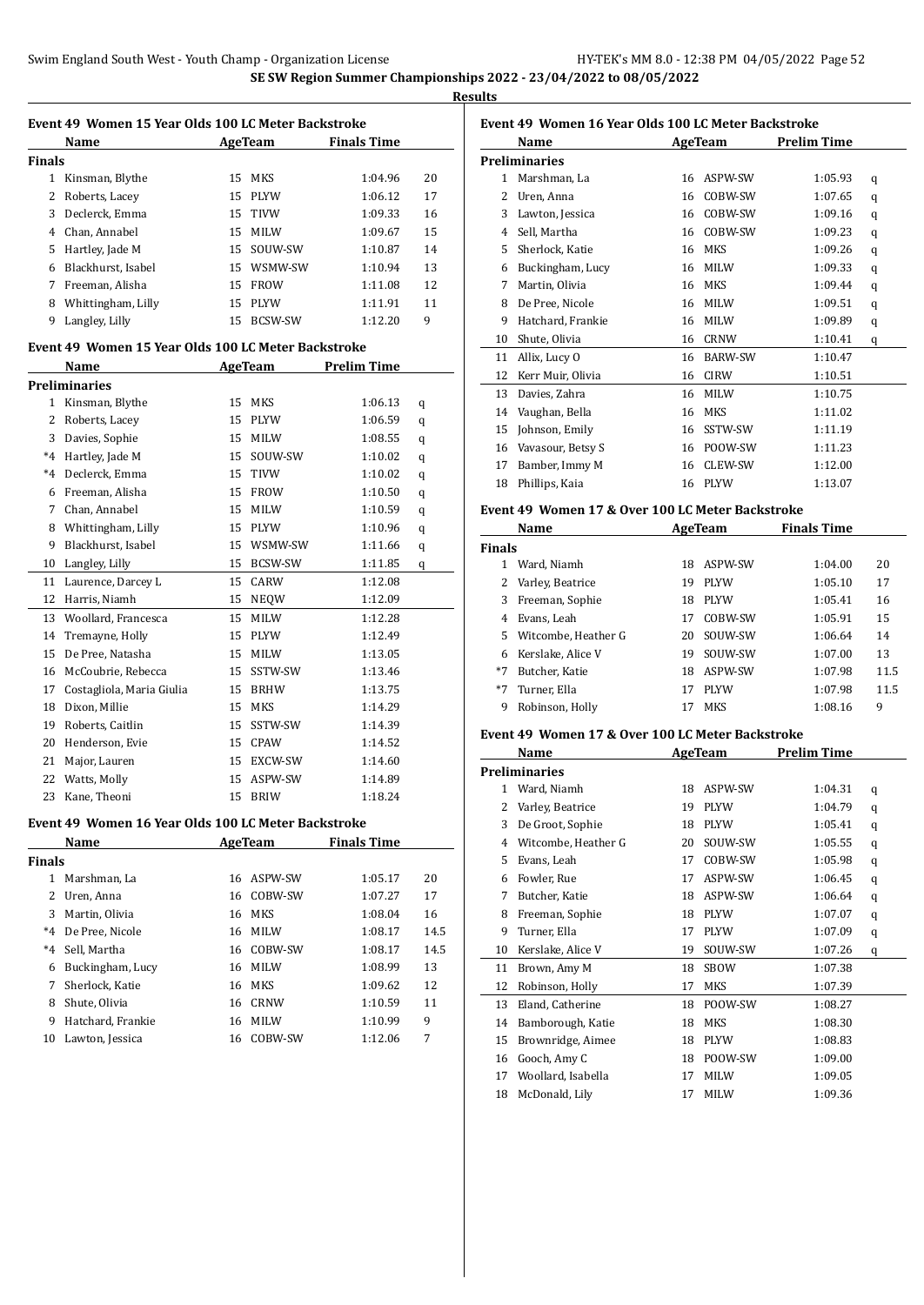|    |                                                    |    |                            | <b>SE SW Region Summer Championships:</b> |        |
|----|----------------------------------------------------|----|----------------------------|-------------------------------------------|--------|
|    |                                                    |    |                            |                                           | Result |
| 19 | Bain, Jemma                                        | 17 | CRNW                       | 1:09.56                                   | (I     |
| 20 | White, Katie                                       | 17 | MILW                       | 1:10.15                                   |        |
|    | 21 Quarrie, Aimie                                  |    | 18 POOW-SW                 | 1:10.51                                   |        |
|    | 22 Gulliver, Caitlin                               |    | 18 SWDW                    | 1:11.05                                   |        |
|    | 23 Witcombe, Amber S                               |    | 17 SOUW-SW                 | 1:11.25                                   |        |
| 24 | Varney, Ruby                                       |    | 17 STEW-SW                 | 1:11.49                                   |        |
| 25 | Walker, Hannah                                     |    | 17 TAVW                    | 1:11.79                                   | ю      |
|    | 26 Masters, Aimee                                  |    | 17 SWAW                    | 1:12.29                                   |        |
| 27 | De Vivo, Claudia                                   | 17 | <b>MKS</b>                 | 1:12.49                                   |        |
|    | 28 Crews, Tia                                      | 17 | PLYW                       | 1:13.11                                   |        |
|    |                                                    |    |                            |                                           |        |
|    | Event 49 Women 100 LC Meter Backstroke Multi-Class |    |                            |                                           |        |
|    | Name                                               |    | AgeTeam                    | Prelim Time                               |        |
|    | <b>Preliminaries</b>                               |    |                            |                                           |        |
|    | 1 %Daly, Abigail S14                               |    | 17 DERW/Ex.none            | 1:39.50                                   | q      |
|    | Event 50 Women 14-16 400 LC Meter Medley Relay     |    |                            |                                           |        |
|    | Team                                               |    | Relay                      | <b>Finals Time</b>                        |        |
|    |                                                    |    |                            |                                           |        |
|    | 1 MKS                                              |    | A                          | 4:20.69                                   | 40     |
|    | 1) Kinsman, Blythe 15                              |    | 2) D'Cunha, Jasmine 16     |                                           |        |
|    | 3) Widdows, Hollie 16                              |    | 4) Bowen, Leah 16          |                                           |        |
|    | 2 MILW                                             |    | A                          | 4:24.73                                   | 34     |
|    | 1) Davies, Sophie 15                               |    | 2) Hardy, Charlotte 15     |                                           |        |
|    | 3) Davies, Zahra 16                                |    | 4) De Pree, Nicole 16      |                                           |        |
|    | 3 COBW-SW                                          |    | A                          | 4:30.18                                   | 32     |
|    | 1) Uren, Anna 16                                   |    | 2) Spicer, Amelie M 14     |                                           |        |
|    | 3) Lawton, Jessica 16                              |    | 4) Sell, Martha 16         |                                           |        |
|    | 4 MKS                                              |    | B                          | 4:30.97                                   | 30     |
|    | 1) Martin, Olivia 16                               |    | 2) Brassington, Sophie 16  |                                           |        |
|    | 3) Griffiths, Ruby 16                              |    | 4) Boyle, Felicity 16      |                                           |        |
|    | 5 PLYW                                             |    | A                          | 4:32.53                                   | 28     |
|    | 1) Roberts, Lacey 15                               |    | 2) Kennington, Ellie 15    |                                           |        |
|    | 3) Wheeler, Ruby 16                                |    | 4) Phillips, Kaia 16       |                                           |        |
|    | 6 ASPW-SW                                          |    | A                          | 4:37.89                                   | 26     |
|    | 1) Marshman, La 16                                 |    | 2) Williams, Popps A 15    |                                           |        |
|    | 3) Dennard, Yasmin 16                              |    | 4) Gillett, Camille L 16   |                                           |        |
|    | 7 MILW                                             |    | B                          | 4:38.99                                   | 24     |
|    | 1) Hatchard, Frankie 16                            |    | 2) Buckingham, Lucy 16     |                                           |        |
|    | 3) Chan, Annabel 15                                |    | 4) De Pree, Natasha 15     |                                           |        |
|    | 8 PLYW                                             |    | B                          | 4:44.83                                   | 22     |
|    | 1) Whittingham, Lilly 15                           |    | 2) Babbington, Julianna 14 |                                           |        |
|    | 3) Belt, Evangeline 16                             |    | 4) Gentles, Alyze 15       |                                           |        |
|    | 9 THAW                                             |    | A                          | 4:52.61                                   | 18     |
|    | 1) Mathias, Ffion R 15                             |    | 2) Howie, Freya T 15       |                                           |        |
|    | 3) Smith, Jessica A 16                             |    | 4) Stratford, Katie E 15   |                                           |        |
|    | 10 CRNW                                            |    | А                          | 4:56.95                                   | 14     |
|    | 1) Shute, Olivia 16                                |    | 2) Mugleston, Kate 16      |                                           |        |
|    | 3) Shute, Hollie 15                                |    | 4) Honey, Madison 14       |                                           |        |
|    | 11 PLYW                                            |    | D                          | 5:00.93                                   | 12     |
|    | 1) Tremayne, Holly 15                              |    | 2) Bennett, Gemma 15       |                                           |        |
|    | 3) Dawdry, Oceana 15                               |    | 4) Sodyte, Mia 15          |                                           |        |
|    | 12 PLYW                                            |    | C                          | 5:01.68                                   | 10     |
|    | 1) Foley, Tianna-Eve 14                            |    | 2) Holmes, Ruby 14         |                                           |        |
|    | 3) Colangelo, Eleanore 15                          |    | 4) Turpin, Charlotte 14    |                                           |        |
|    | 13 EXCW-SW                                         |    | B                          | 5:07.66                                   | 8      |
|    | 1) Sari, Hanna 14                                  |    | 2) Baines, Amelia M 16     |                                           |        |
|    | 3) Major, Lauren 15                                |    | 4) Barnett, Evie 14        |                                           |        |
|    | MKS                                                |    | С                          | DQ                                        |        |
|    | 1) Sherlock, Katie 16                              |    | 2) Schulze, Lotta 15       |                                           |        |

3) Vaughan, Bella 16 4) Stockley, Esmee 15

|    | (Event 50 Women 14-16 400 LC Meter Medley Relay)<br>Team | Relay              | <b>Finals Time</b>                                |    |
|----|----------------------------------------------------------|--------------------|---------------------------------------------------|----|
|    | EXCW-SW                                                  | A                  | DQ                                                |    |
|    | 1) Hatherley, Ruby 15                                    |                    | 2) Needs, Abigail 14                              |    |
|    | 3) Travers-Griffin, Clia 16                              | 4) Sari, Sara 15   |                                                   |    |
|    |                                                          |                    |                                                   |    |
|    | Event 50 Women 17 & Over 400 LC Meter Medley Relay       |                    |                                                   |    |
|    | Team                                                     | <b>Relay</b>       | <b>Finals Time</b>                                |    |
| 1  | MKS                                                      | A                  | 4:19.72                                           | 40 |
|    | 1) Whittaker, Leah 17                                    |                    | 2) Ozkan, Hazal 19                                |    |
|    | 3) Fry, Caitlyn 18                                       | 4) Little, Erin 17 |                                                   |    |
| 2  | MKS                                                      | B                  | 4:22.77                                           | 34 |
|    | 1) Bamborough, Katie 18                                  |                    | 2) Riggott, Amelia 18                             |    |
|    | 3) Dickinson, Laura 17                                   |                    | 4) Gilford, Maisie 19                             |    |
| 3  | PLYW                                                     | E                  | 4:24.04                                           | 32 |
|    | 1) De Groot, Sophie 18                                   |                    | 2) Huellou, Claire 17                             |    |
|    | 3) Freeman, Sophie 18                                    | 4) Cawsey, Zoe 23  |                                                   |    |
| 4  | PLYW                                                     | F                  | 4:25.24                                           | 30 |
|    | 1) Varley, Beatrice 19                                   | 2) Floate, Evie 17 |                                                   |    |
|    | 3) Dahl, Alma 17                                         |                    | 4) Fuller, Olivia 19                              |    |
| 5  | <b>MILW</b>                                              | A                  | 4:26.55                                           | 28 |
|    | 1) Woollard, Isabella 17                                 |                    | 2) Clark, Nellie 18                               |    |
|    | 3) Highmore, Darcy 17                                    |                    | 4) van Selm, Tamryn 18                            |    |
|    | 6 COBW-SW                                                | A                  | 4:27.72                                           | 26 |
|    | 1) Evans, Leah 17                                        |                    | 2) Gussey, Georgia 18                             |    |
|    | 3) Noon, Kiera 22                                        |                    | 4) Turner, Lara 17                                |    |
| 7  | SBOW                                                     | A                  | 4:31.35                                           | 24 |
|    | 1) Brown, Amy M 18                                       |                    | 2) Ashford, Mackenzi I 17                         |    |
|    | 3) Chown, Ella G 19                                      |                    | 4) Fish, Harriet R 17                             |    |
|    | 8 PLYW                                                   | G                  | 4:31.81                                           | 22 |
|    | 1) Turner, Ella 17                                       |                    | 2) Maticiuc, Alexandra 18                         |    |
|    | 3) Brownridge, Aimee 18                                  |                    | 4) Maguire, Georgia 18                            |    |
|    | 9 MILW                                                   | B                  | 4:32.28                                           | 18 |
|    | 1) McDonald, Lily 17                                     |                    | 2) Fleming, Emma 17                               |    |
|    | 3) Powell, Kirsten 17                                    |                    | 4) Graville, Carys 17                             |    |
| 10 | POOW-SW                                                  | A                  | 4:33.52                                           | 14 |
|    | 1) Gooch, Amy C 18                                       |                    | 2) Quarrie, Aimie 18                              |    |
|    | 3) Eland, Catherine 18                                   |                    | 4) McNamara, Ella L 19                            |    |
| 11 | ASPW-SW                                                  | A                  | 4:34.88                                           | 12 |
|    | 1) Butcher, Katie 18                                     |                    | 2) Knight, Sofia L 17                             |    |
|    | 3) Kovacs, Kelli 20                                      |                    | 4) Ward, Niamh 18                                 |    |
| 12 | <b>TIVW</b>                                              | A                  | 4:39.54                                           | 10 |
|    | 1) Webber, Lucy 17                                       | 2) Dilks, Jodie 17 |                                                   |    |
|    | 3) Dilks, Gemma 17                                       |                    | 4) Walton, Katie 21                               |    |
| 13 | CRNW                                                     | A                  | 4:40.83                                           | 8  |
|    |                                                          |                    |                                                   |    |
|    | 1) Noyce, Emma 25<br>3) Bain, Jemma 17                   |                    | 2) Roodhouse, Molly 23<br>4) Bailey-Jones, Nia 17 |    |
|    | 14 PLYW                                                  | H                  |                                                   |    |
|    |                                                          |                    | 4:51.95                                           | 6  |
|    | 1) Crews, Tia 17                                         |                    | 2) Evans, Klara 17                                |    |
|    | 3) Downham, Amber 17                                     |                    | 4) Hocking, Anya 17                               |    |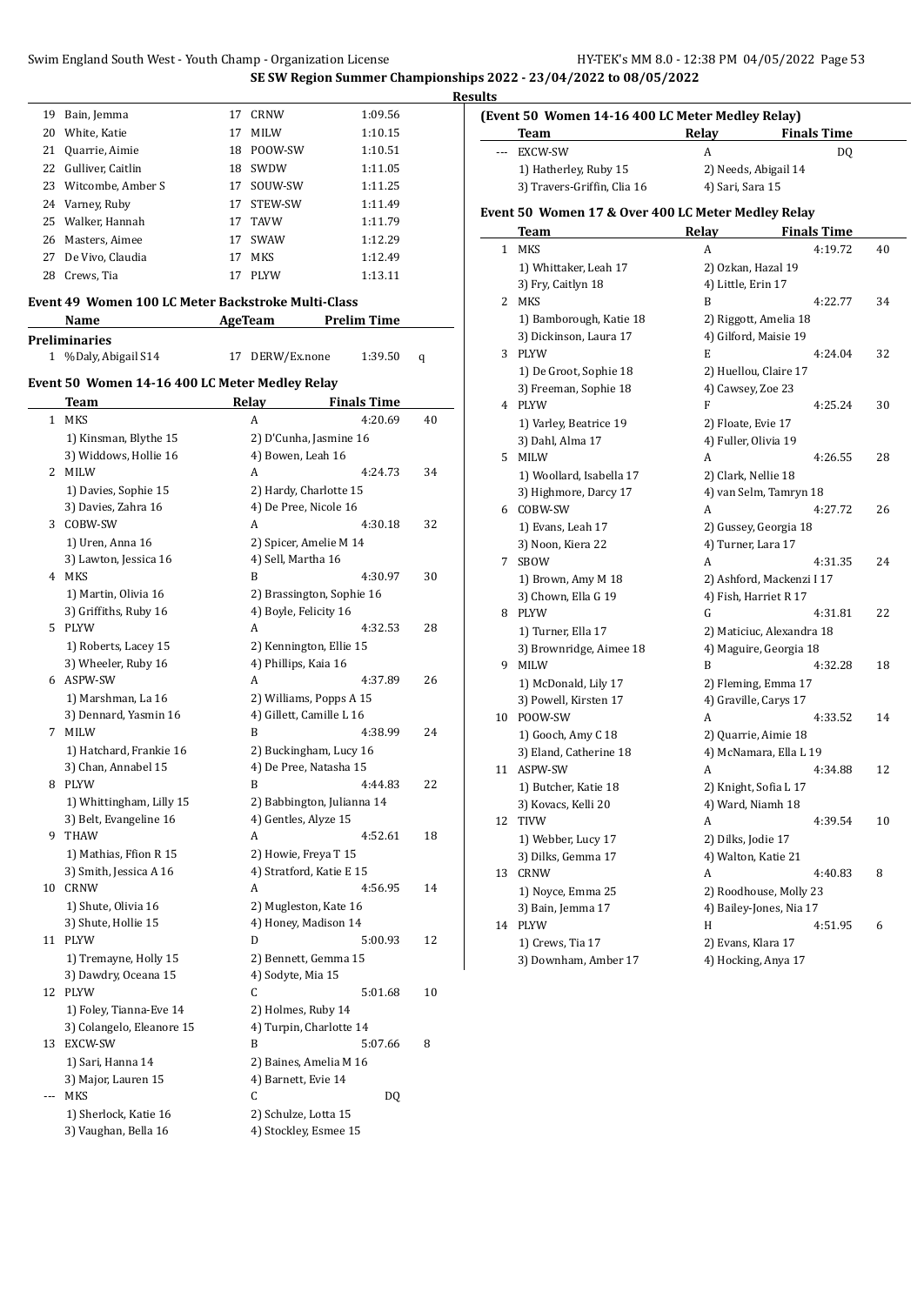**SE SW Region Summer Championships 2022 - 23/04/2022 to 08/05/2022**

 $\overline{\phantom{a}}$ 

**Results**

### **Event 51 Men 14-16 400 LC Meter Medley Relay**

|     | <u>Team</u>                | <b>Relay</b>        | <b>Finals Time</b>       |    |
|-----|----------------------------|---------------------|--------------------------|----|
| 1   | <b>MILW</b>                | A                   | 4:02.35                  | 40 |
|     | 1) Cherrington, Conor 16   | 2) Yu, Peter 16     |                          |    |
|     | 3) Ferguson, Leo 16        |                     | 4) Parrott, Lauchlan 15  |    |
|     | 2 MKS                      | A                   | 4:05.37                  | 34 |
|     | 1) Thomson, Fergus 15      |                     | 2) Turck, Jonathan 16    |    |
|     | 3) Edwards, Owain 16       | 4) Rowe, Oliver 16  |                          |    |
|     | 3 PLYW                     | A                   | 4:07.93                  | 32 |
|     | 1) Broekhoven, Finn 16     | 2) Radu, Matei 16   |                          |    |
|     | 3) Hamilton, Matthew 15    |                     | 4) Privo, Laurenz 16     |    |
|     | 4 PLYW                     | B                   | 4:14.80                  | 30 |
|     | 1) Dennis, Oliver 15       |                     | 2) Poggio, Giovanni 16   |    |
|     | 3) Patsamarn, Wonsakorn 15 |                     | 4) McManus, Nathan 15    |    |
|     | 5 POOW-SW                  | А                   | 4:17.96                  | 28 |
|     | 1) Looker, Max C 16        |                     | 2) Beasley, Freddie J 15 |    |
|     | 3) Sartorius, Luca A 15    |                     | 4) Meek, Charlie T 16    |    |
|     | 6 SOUW-SW                  | A                   | 4:19.97                  | 26 |
|     | 1) May, Austin 16          |                     | 2) Davis, Roger L 14     |    |
|     | 3) Taylor, Harry R 15      | 4) Dodd, Rhys 15    |                          |    |
|     | 7 COBW-SW                  | А                   | 4:22.25                  | 24 |
|     | 1) Thorne, Louis 15        |                     | 2) Croucher, Casey 15    |    |
|     | 3) Brown, Jack C 15        |                     | 4) Jones, Joshua 16      |    |
|     | 8 DDAW                     | A                   | 4:23.54                  | 22 |
|     | 1) Rostron, James 15       |                     | 2) Grenardo, Alex 15     |    |
|     | 3) Williams, Joshua 16     | 4) Gjoka, Ilir 16   |                          |    |
|     | 9 PLYW                     | С                   | 4:26.55                  | 18 |
|     | 1) Phillips, Tain 14       |                     | 2) Partridge, Stanley 15 |    |
|     | 3) Bennett, Thomas 15      |                     | 4) Herring-Green, Zak 14 |    |
|     | 10 PLYW                    | D                   | 4:26.60                  | 14 |
|     | 1) Bennett, Oliver 14      |                     | 2) Hallows, Ashton 16    |    |
|     | 3) Hayward, George 16      |                     | 4) Apps, Nathan 14       |    |
| 11  | TDSW-SW                    | A                   | 4:33.25                  | 12 |
|     | 1) Vincent, Alex R 15      |                     | 2) Gallagher, Reagan 16  |    |
|     | 3) Hill, Ronan L 14        | 4) Ryder, Harry 15  |                          |    |
|     | 12 EXCW-SW                 | А                   | 4:35.62                  | 10 |
|     | 1) Johnson, Alex C 14      | 2) Sullens, Zack 16 |                          |    |
|     | 3) Simpson, Charles M 15   |                     | 4) Bell, Fergus A 16     |    |
| 13  | THAW                       | A                   | 4:39.60                  | 8  |
|     | 1) Griffiths, Charlie 16   |                     | 2) Logan, Frederick J 15 |    |
|     | 3) Trevithick, James R 15  |                     | 4) Buckton, Reuben K 15  |    |
| --- | <b>MILW</b>                | B                   | DQ                       |    |
|     | 1) White, Adam 15          | 2) Higgins, Max 14  |                          |    |
|     | 3) Hart, Ivan 16           |                     | 4) Jenkins, Richard 16   |    |

#### **Event 51 Men 17 & Over 400 LC Meter Medley Relay**

|    | Team                      | Relay                      | <b>Finals Time</b>        |    |
|----|---------------------------|----------------------------|---------------------------|----|
| 1. | <b>PIYW</b>               | E                          | 3:45.99                   | 40 |
|    | 1) Noble, Harry 21        |                            | 2) Chillingworth, Adam 25 |    |
|    | 3) Beeley, Tom 23         |                            | 4) Symons-Brown, Aiden 18 |    |
| 2. | MKS                       | A                          | 3:48.99                   | 34 |
|    | 1) Ward, Matthew 17       |                            | 2) Van Der Stroom, Sam 19 |    |
|    | 3) Lucarelli, Riccardo 17 | 4) Fry, Calvin 18          |                           |    |
| 3  | <b>MILW</b>               | A                          | 3:52.72                   | 32 |
|    | 1) Graham, Adam 17        | 2) Woodburn, Elliot 17     |                           |    |
|    | 3) Williams, Solomon 17   | 4) Painter, Alex 18        |                           |    |
| 4  | <b>PLYW</b>               | F                          | 3:54.76                   | 30 |
|    | 1) Hollinsky, Gideon 17   | 2) Hallett, Charlie-Joe 21 |                           |    |
|    | 3) Hart, James 18         | 4) Mitchell, Stefano 23    |                           |    |
|    |                           |                            |                           |    |

| 5  | <b>DDAW</b>             | A                          | 3:56.85 | 28 |
|----|-------------------------|----------------------------|---------|----|
|    | 1) Dietz, Fritz 18      | 2) Williams, Cameron 18    |         |    |
|    | 3) Davis, Jon-Paul 19   | 4) Cuddihee, Michael 22    |         |    |
| 6  | <b>MILW</b>             | B                          | 3:57.60 | 26 |
|    | 1) O'Loughlin, David 18 | 2) Walsh, Wyatt 19         |         |    |
|    | 3) Cairns, Matthew 17   | 4) Sargeant, Alexander 20  |         |    |
| 7  | <b>MKS</b>              | B                          | 3:59.88 | 24 |
|    | 1) Robinson, Harry 18   | 2) Hallett, Ronny 18       |         |    |
|    | 3) Oelkers, Arun 17     | 4) Mason, Alex 17          |         |    |
| 8  | ASPW-SW                 | A                          | 4:03.82 | 22 |
|    | 1) Edmundson, Mark 21   | 2) Watts, Olly 17          |         |    |
|    | 3) Adams, Max 17        | 4) Martindale, Lawrence 18 |         |    |
| 9  | <b>PLYW</b>             | G                          | 4:04.04 | 18 |
|    | 1) Johnson, Louis 18    | 2) Kendrick, Elijah 18     |         |    |
|    | 3) Carroll, Aidan 22    | 4) Mowlem, Leon 19         |         |    |
| 11 | <b>PLYW</b>             | H                          | 4:07.13 | 12 |
|    | 1) Wyrill, Henry 20     | 2) O'Neill, Joseph 20      |         |    |
|    | 3) Rumball, Brandon 19  | 4) Trebilcock, Thomas 19   |         |    |
| 12 | <b>SBOW</b>             | A                          | 4:07.33 | 10 |
|    | 1) Knight, Gabriel 17   | 2) Smith, David 18         |         |    |
|    | 3) Parkes, Luca J 17    | 4) Tuddenham, Mark 25      |         |    |
| 13 | <b>EXCW-SW</b>          | A                          | 4:12.99 | 8  |
|    | 1) Burns, Logan 19      | 2) Jordan, Liam 18         |         |    |
|    | 3) Arrowsmith, sam 19   | 4) Frith, Callum J 17      |         |    |
|    |                         |                            |         |    |

#### **Event 52 Boys 11-12 800 LC Meter Freestyle**

| Name |                       |     | AgeTeam     | <b>Finals Time</b> |    |
|------|-----------------------|-----|-------------|--------------------|----|
| 1    | Bartoletti, Dominik C |     | 12 THAW     | 10:04.51           | 20 |
| 2    | Davies, William       | 12  | <b>NEOW</b> | 10:08.00           | 17 |
| 3    | Frampton, Kaden       | 12  | <b>MILW</b> | 10:19.67           | 16 |
| 4    | Palmer, Jack D        | 12  | POOW-SW     | 10:29.39           | 15 |
| 5.   | Greenslade, Ben I     | 12  | EXCW-SW     | 10:36.30           | 14 |
| 6    | Edmonds, Ashby        | 12  | <b>DAWW</b> | 10:39.69           | 13 |
| 7    | Biddick, James W      | 12  | EXCW-SW     | 11:00.01           | 12 |
| 8    | Shipley, William      | 12  | <b>BRNW</b> | 11:17.27           | 11 |
| 9    | Hallett, Oli          | 12  | STEW-SW     | 11:24.38           | 9  |
| 10   | Smith, Theo           | 12  | <b>BRNW</b> | 11:37.05           | 7  |
| 11   | Kane, Evan            | 12  | <b>SWDW</b> | 11:37.66           | 6  |
| 12   | Parish, Alex L        | 12. | CLEW-SW     | 11:51.66           | 5  |
|      | Frampton, Kruze       | 11  | <b>MILW</b> | DQ                 |    |

#### **Event 52 Boys 13 Year Olds 800 LC Meter Freestyle**

|    | Name                   |    | AgeTeam        | <b>Finals Time</b> |    |
|----|------------------------|----|----------------|--------------------|----|
| 1  | Marshall, Tom J        | 13 | <b>EXCW-SW</b> | 9:55.18            | 20 |
| 2  | Wisbey, Leo            | 13 | POOW-SW        | 10:04.64           | 17 |
| 3  | Thomas, Reuben         | 13 | TDSW-SW        | 10:05.15           | 16 |
| 4  | Probyn, Patrick J      | 13 | <b>THAW</b>    | 10:10.12           | 15 |
| 5  | McMeekin, Jack         | 13 | MKS            | 10:15.05           | 14 |
| 6  | Hamilton, William      | 13 | <b>PLYW</b>    | 10:21.24           | 13 |
| 7  | Owen, Charlie          | 13 | <b>THAW</b>    | 10:25.56           | 12 |
| 8  | Farrar, Morgan         | 13 | <b>DDAW</b>    | 10:27.41           | 11 |
| 9  | Brinkworth, James      | 13 | <b>PLYW</b>    | 10:38.74           | 9  |
| 10 | Ware, Elliot X         | 13 | <b>SBOW</b>    | 10:39.54           | 7  |
| 11 | Greenfield, Rhys       | 13 | <b>PLYW</b>    | 10:48.21           | 6  |
| 12 | England, Alfie A       | 13 | SOUW-SW        | 10:53.17           | 5  |
| 13 | Amter-Collins, Charlie | 13 | SSTW-SW        | 11:02.68           | 4  |
| 14 | Nicholls, Harley       | 13 | ASPW-SW        | 11:21.33           | 3  |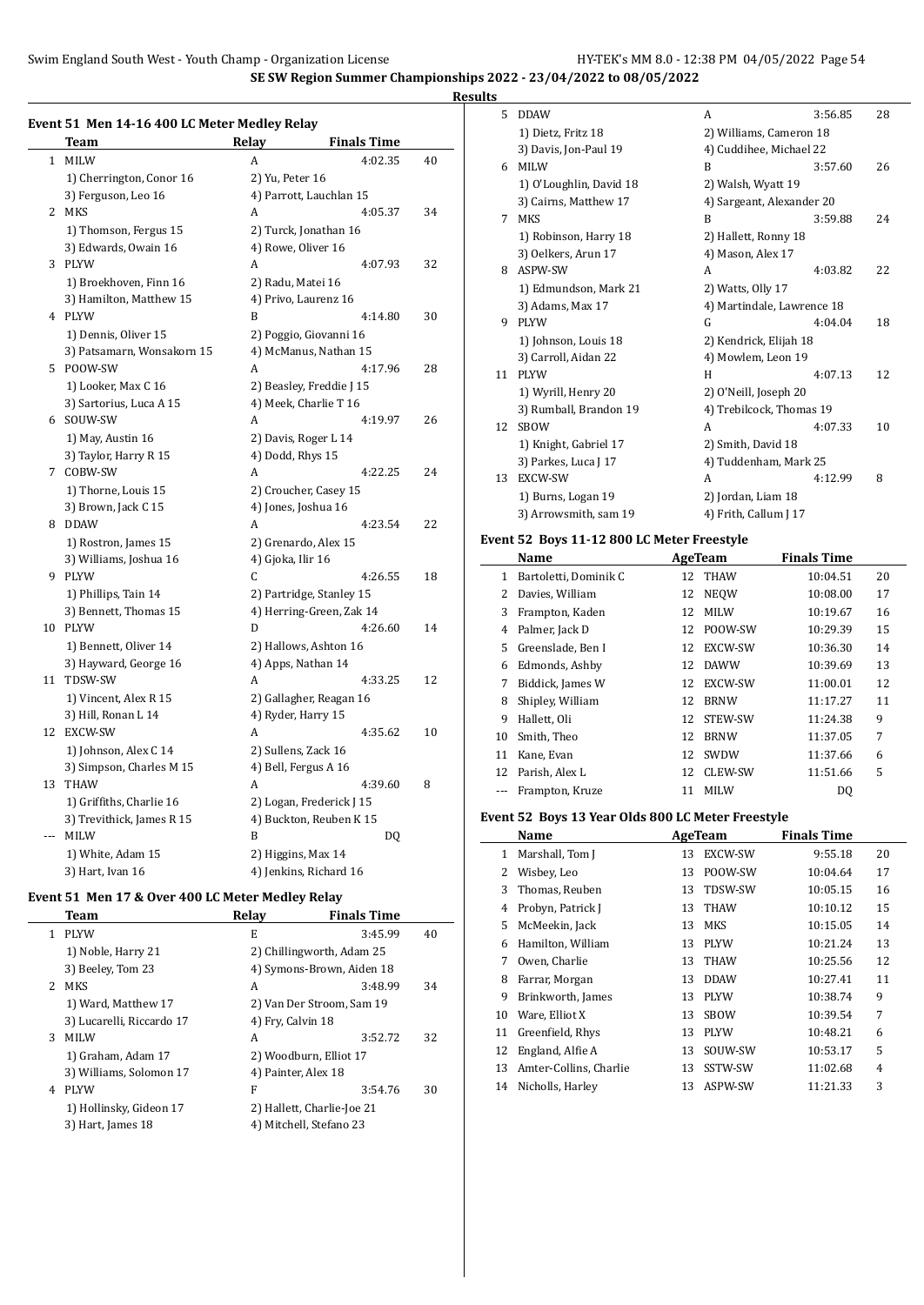| Event 52 Boys 14 Year Olds 800 LC Meter Freestyle |                   |    |            |                    |    |  |
|---------------------------------------------------|-------------------|----|------------|--------------------|----|--|
|                                                   | Name              |    | AgeTeam    | <b>Finals Time</b> |    |  |
|                                                   | 1 Alty, Reuben    | 14 | MILW       | 9:04.10            | 20 |  |
|                                                   | 2 Belt, Thomas    |    | 14 PENW    | 9:18.40            | 17 |  |
|                                                   | 3 Pearse, Harry   |    | 14 MKS     | 9:25.29            | 16 |  |
|                                                   | Uff, Ben          |    | 14 MKS     | 9:27.75            | 15 |  |
|                                                   | 5 Miles, Joshua M |    | 14 SOUW-SW | 9:28.19            | 14 |  |

 Bellinger, Oscar 14 SASW 9:28.74 13 Powell, Zachary 14 ASBW 9:35.66 12 Greaves, Farrleigh 14 SWDW 9:35.88 11 Galloway, Harry 14 COBW-SW 9:36.01 9 Parker-Minty, Theo 14 SASW 9:36.17 7 Townsend, Dexter 14 MILW 9:38.16 6 12 Hill, Ronan L 14 TDSW-SW 9:39.34 5 Apps, Nathan 14 PLYW 9:47.42 4 Collins, Cody 14 POOW-SW 9:50.17 3 Guppy, Henry 14 MILW 10:04.25 2

| <b>Results</b> |                    |    |             |         |    |
|----------------|--------------------|----|-------------|---------|----|
|                | 8 Chapman, Nathan  |    | 18 MKS      | 9:05.40 | 11 |
|                | 9 Symington, Ryan  |    | 19 POOW-SW  | 9:05.98 | 9  |
|                | 10 Nicholls, Louis | 17 | CHIW        | 9:20.99 | 7  |
|                | 11 Quine, Stephen  |    | <b>BLFW</b> | 9:34.89 | 6  |

#### **Event 52 Men 800 LC Meter Freestyle Multi-Class**

| Name                    | AgeTeam          | <b>Finals Time</b> |
|-------------------------|------------------|--------------------|
| 1 %Sturgess, Zack C S10 | 15 SBOW/Ex. none | 9:32.01<br>20      |

### **Event 52 Men 15 Year Olds 800 LC Meter Freestyle**

 $\overline{a}$ 

|    | Name                  |    | AgeTeam        | <b>Finals Time</b> |    |
|----|-----------------------|----|----------------|--------------------|----|
| 1  | Thomson, Fergus       | 15 | <b>MKS</b>     | 8:57.45            | 20 |
| 2  | Angelakis, Panos      | 15 | <b>MKS</b>     | 9:14.65            | 17 |
| 3  | Steadman, Jamie P     | 15 | <b>CLEW-SW</b> | 9:15.15            | 16 |
| 4  | Bennett, Thomas       | 15 | <b>PIYW</b>    | 9:18.71            | 15 |
|    | 5 Trevithick, James R |    | 15 THAW        | 9:18.77            | 14 |
| 6  | Thring, Jonathan      | 15 | SEGW-SW        | 9:27.28            | 13 |
| 7  | Collin, Alex          | 15 | SSTW-SW        | 9:27.88            | 12 |
| 8  | Thompson, Valerio     | 15 | <b>MILW</b>    | 9:28.55            | 11 |
| 9  | Hopkins, Arron J      | 15 | POOW-SW        | 9:30.14            | 9  |
| 10 | El-Nagdy, Noah        | 15 | <b>MILW</b>    | 9:33.01            | 7  |
| 11 | Taylor, Harry R       | 15 | SOUW-SW        | 9:37.18            | 6  |
| 12 | Willcocks, Cameron J  | 15 | <b>SBOW</b>    | 9:38.83            | 5  |
| 13 | Elliott, Theo         | 15 | <b>EXCW-SW</b> | 9:59.85            | 4  |

### **Event 52 Men 16 Year Olds 800 LC Meter Freestyle**

|    | Name                | AgeTeam |                | <b>Finals Time</b> |    |
|----|---------------------|---------|----------------|--------------------|----|
| 1  | Hart, Ivan          | 16      | <b>MILW</b>    | 8:42.18            | 20 |
|    | Rowe, Oliver        | 16      | <b>MKS</b>     | 8:43.06            | 17 |
| 3  | Turck, Jonathan     | 16      | <b>MKS</b>     | 8:49.70            | 16 |
| 4  | Sheffield, Henry    | 16      | <b>CIRW</b>    | 9:05.93            | 15 |
| 5. | Fielder, Daniel J   | 16      | GLOW           | 9:06.08            | 14 |
| 6  | Studley, Zack J     | 16      | POOW-SW        | 9:19.39            | 13 |
| 7  | Crossley, Thomas    | 16      | COBW-SW        | 9:33.64            | 12 |
| 8  | West. Xavier D      | 16      | POOW-SW        | 9:33.74            | 11 |
| 9  | Baumgartner, Lorenz | 16      | MKS            | 9:38.96            | 9  |
| 10 | Hayward, George     | 16      | <b>PLYW</b>    | 9:44.14            | 7  |
| 11 | Mycock, Matthew     | 16      | <b>EXCW-SW</b> | 9:49.13            | 6  |
|    | 12 Eyre, Joshua     | 16      | <b>NEOW</b>    | 9:49.19            | 5  |

#### **Event 52 Men 17 & Over 800 LC Meter Freestyle**

|    | Name                 | AgeTeam |             | <b>Finals Time</b> |    |
|----|----------------------|---------|-------------|--------------------|----|
|    | 1 Trebilcock, Thomas | 19      | <b>PLYW</b> | 8:33.20            | 20 |
|    | 2 Kendrick, Elijah   | 18      | <b>PLYW</b> | 8:45.42            | 17 |
| 3  | Williamson, Sam      | 18      | <b>MKS</b>  | 8:46.57            | 16 |
| 4  | Elliott, Lawrence    | 17      | SEGW-SW     | 8:46.62            | 15 |
| 5. | Deffains, Thomas     | 18      | MKS         | 8:50.29            | 14 |
| 6  | Martindale, Lawrence | 18      | ASPW-SW     | 8:53.64            | 13 |
|    | Starkey, Amos N      |         | GLOW        | 8:58.46            | 12 |